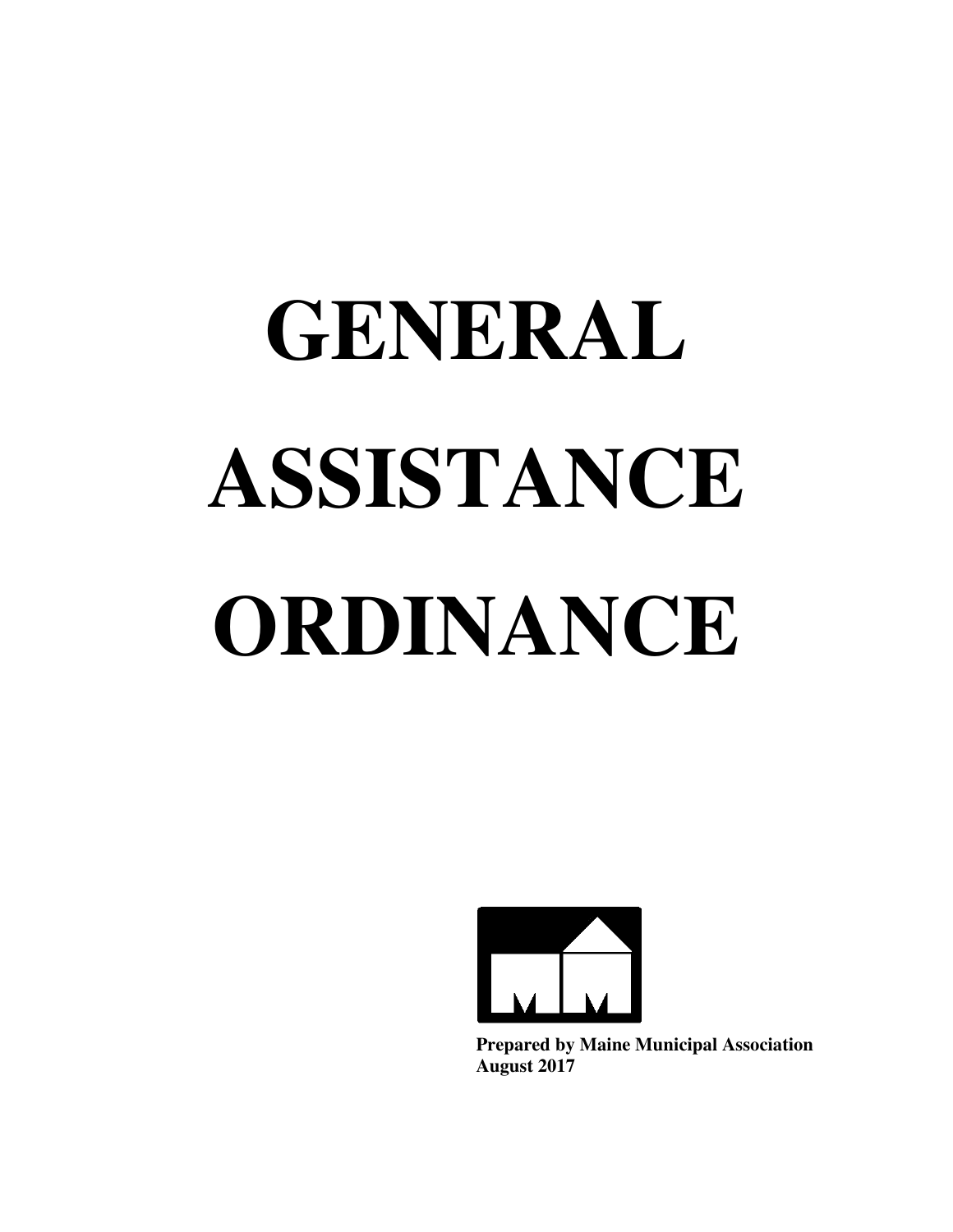# **GENERAL ASSISTANCE ORDINANCE**

| Assistance Ordinance. This Ordinance is filed with the Department of Health & Human             |  |  |                                                             |  |
|-------------------------------------------------------------------------------------------------|--|--|-------------------------------------------------------------|--|
| Services (DHHS) in compliance with Title 22 M.R.S.A. §4305(4).                                  |  |  |                                                             |  |
| Signed the _______ day of ________________, _______, by the municipal officers:                 |  |  |                                                             |  |
| (day) (month) (year)                                                                            |  |  |                                                             |  |
| (Print Name)                                                                                    |  |  | (Signature)                                                 |  |
| the contract of the contract of the contract of the contract of the contract of<br>(Print Name) |  |  | the control of the control of the control of<br>(Signature) |  |
| (Print Name)                                                                                    |  |  | (Signature)                                                 |  |
| (Print Name)                                                                                    |  |  | (Signature)                                                 |  |
| (Print Name)                                                                                    |  |  | (Signature)                                                 |  |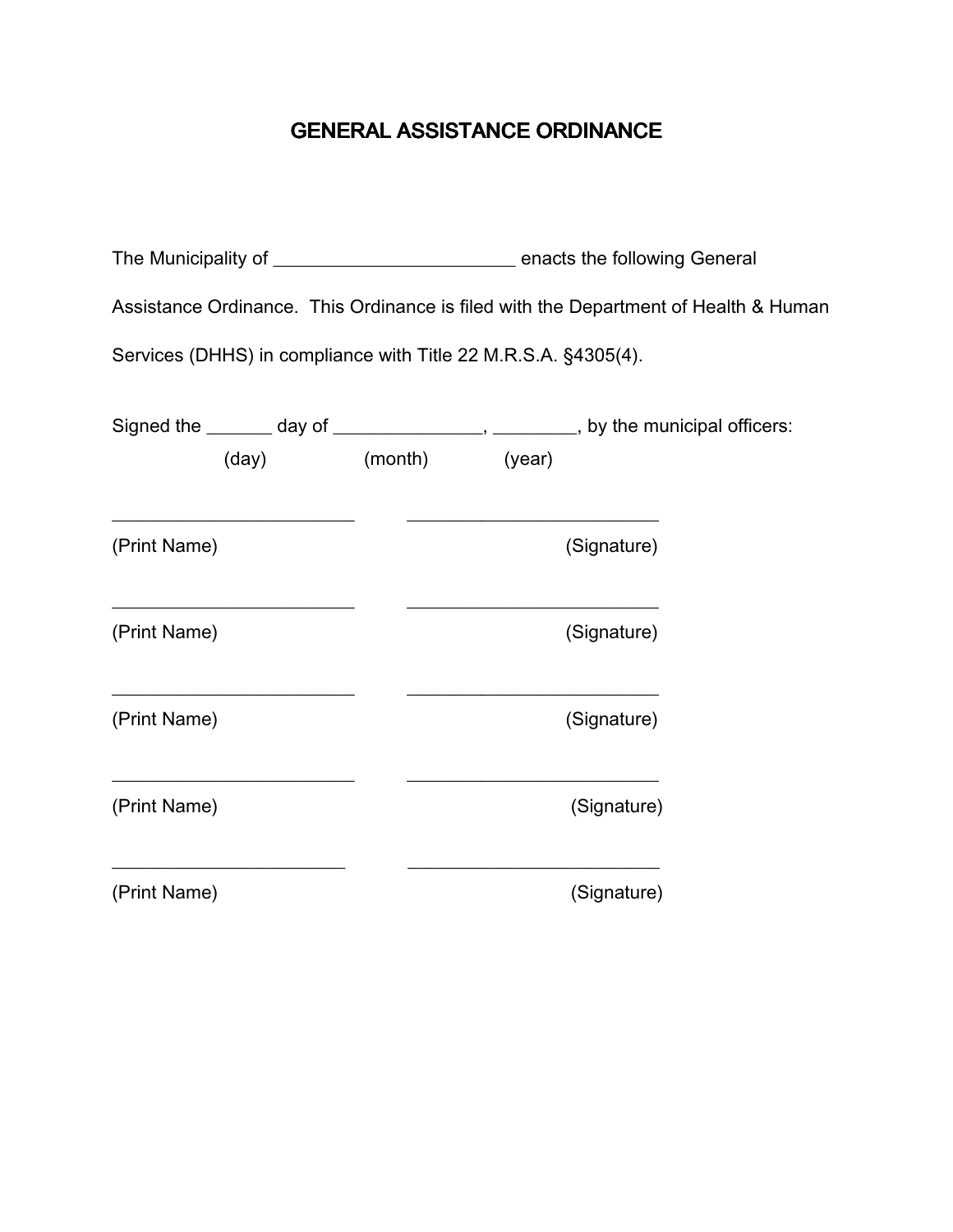# **TABLE OF CONTENTS**

# **GENERAL ASSISTANCE ORDINANCE**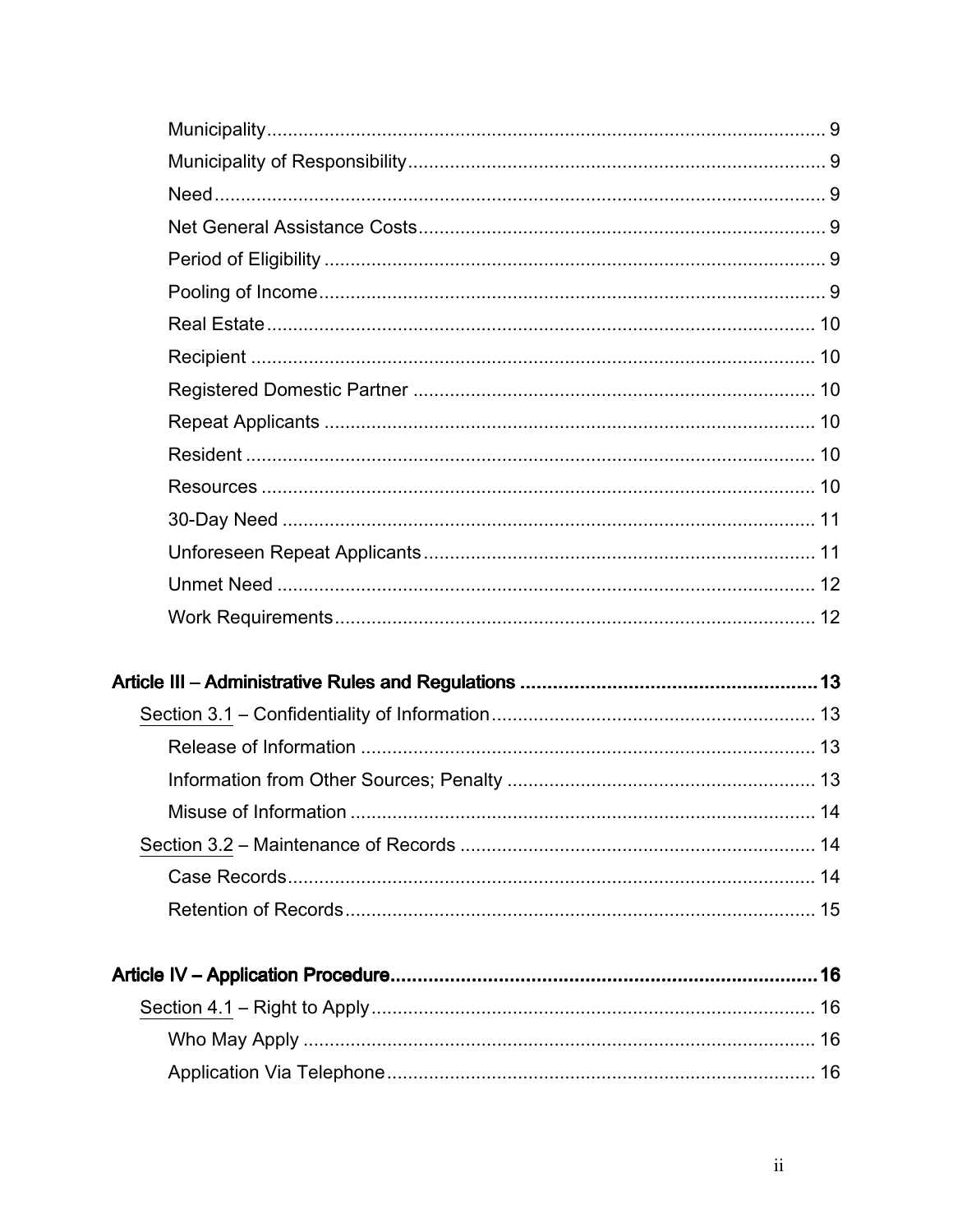| Section 4.4 - General Assistance Administrator's Responsibilities at the Time  |    |
|--------------------------------------------------------------------------------|----|
|                                                                                |    |
|                                                                                |    |
|                                                                                |    |
|                                                                                |    |
|                                                                                |    |
| Section 4.5 – Responsibilities of the Applicant at the Time of Application  20 |    |
|                                                                                |    |
|                                                                                |    |
|                                                                                |    |
|                                                                                |    |
|                                                                                |    |
|                                                                                |    |
|                                                                                |    |
|                                                                                |    |
|                                                                                |    |
|                                                                                |    |
|                                                                                |    |
|                                                                                |    |
|                                                                                |    |
|                                                                                |    |
|                                                                                |    |
|                                                                                |    |
|                                                                                |    |
| Section 5.1 - Initial Application                                              | 28 |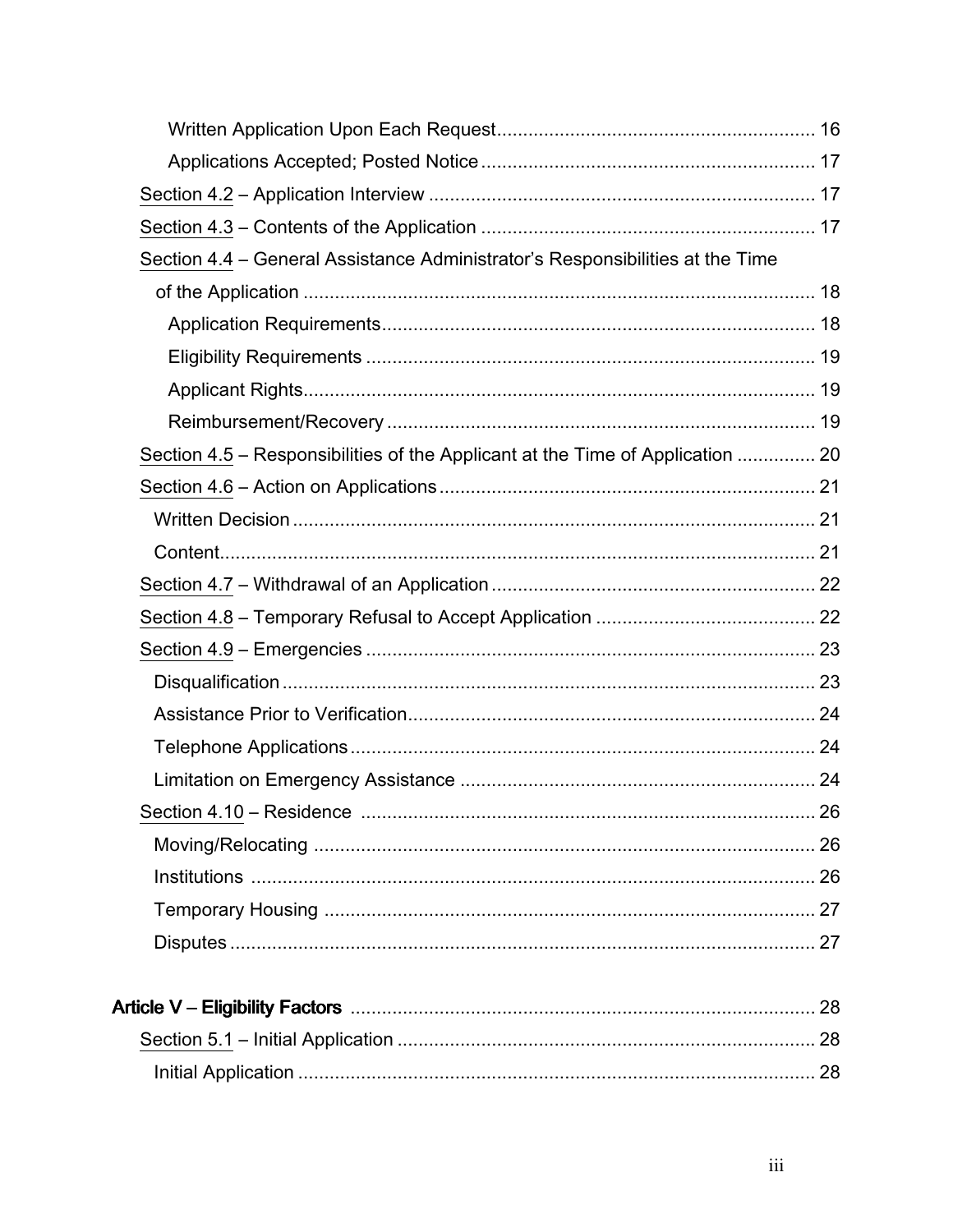| Subtracting Value of Workfare Performed from Client's GA Debt  38 |  |
|-------------------------------------------------------------------|--|
|                                                                   |  |
|                                                                   |  |
|                                                                   |  |
|                                                                   |  |
|                                                                   |  |
|                                                                   |  |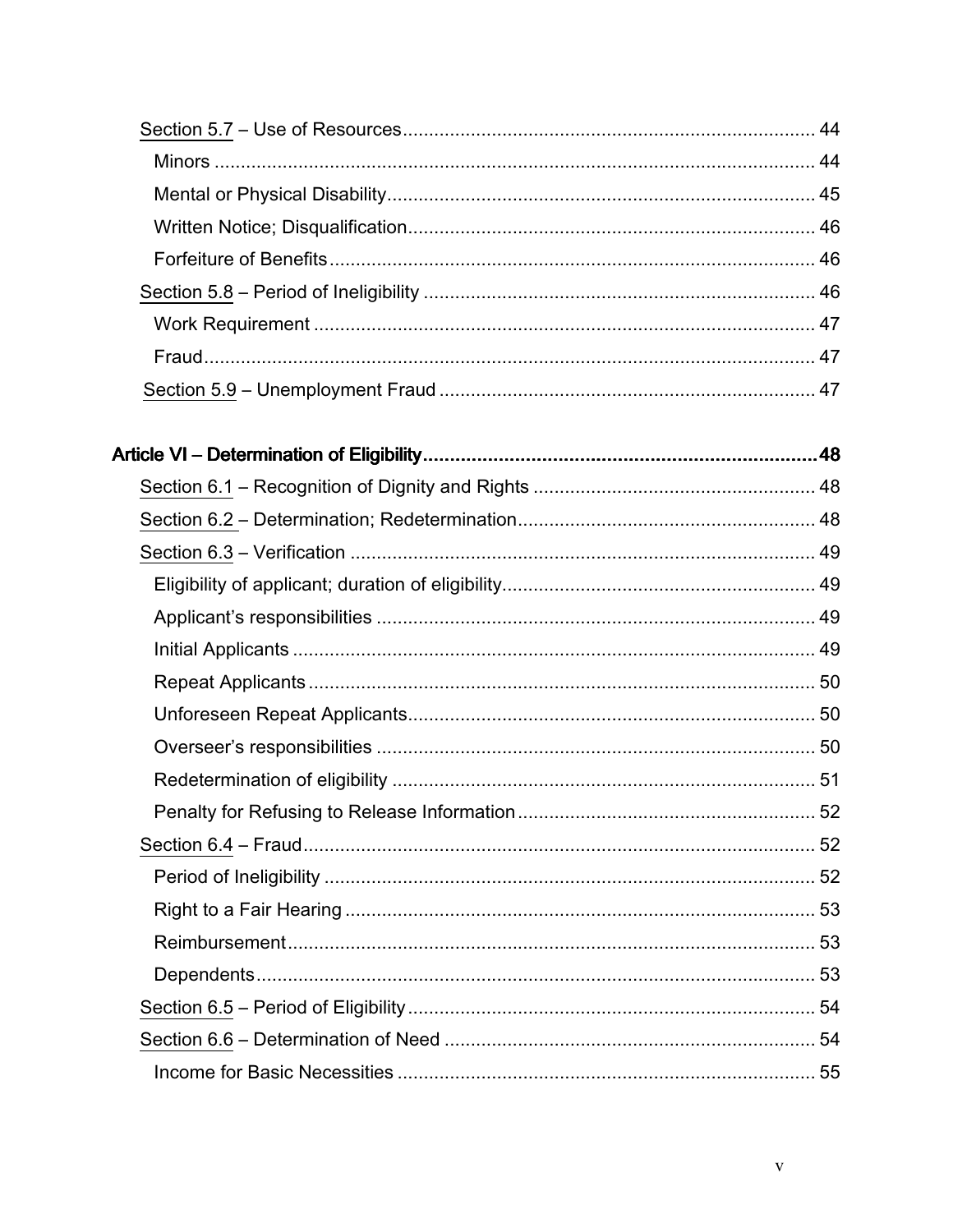| b) Income from Other Assistance or Social Services Programs  60   |  |
|-------------------------------------------------------------------|--|
|                                                                   |  |
|                                                                   |  |
|                                                                   |  |
|                                                                   |  |
|                                                                   |  |
|                                                                   |  |
| Section 6.8 - Basic Necessities; Maximum Levels of Assistance  64 |  |
|                                                                   |  |
|                                                                   |  |
|                                                                   |  |
|                                                                   |  |
|                                                                   |  |
|                                                                   |  |
|                                                                   |  |
|                                                                   |  |
|                                                                   |  |
|                                                                   |  |
|                                                                   |  |
| Electricity Maximums for Households Without Electric Hot Water 72 |  |
| Electricity Maximums for Households that Use Electrically Heated  |  |
|                                                                   |  |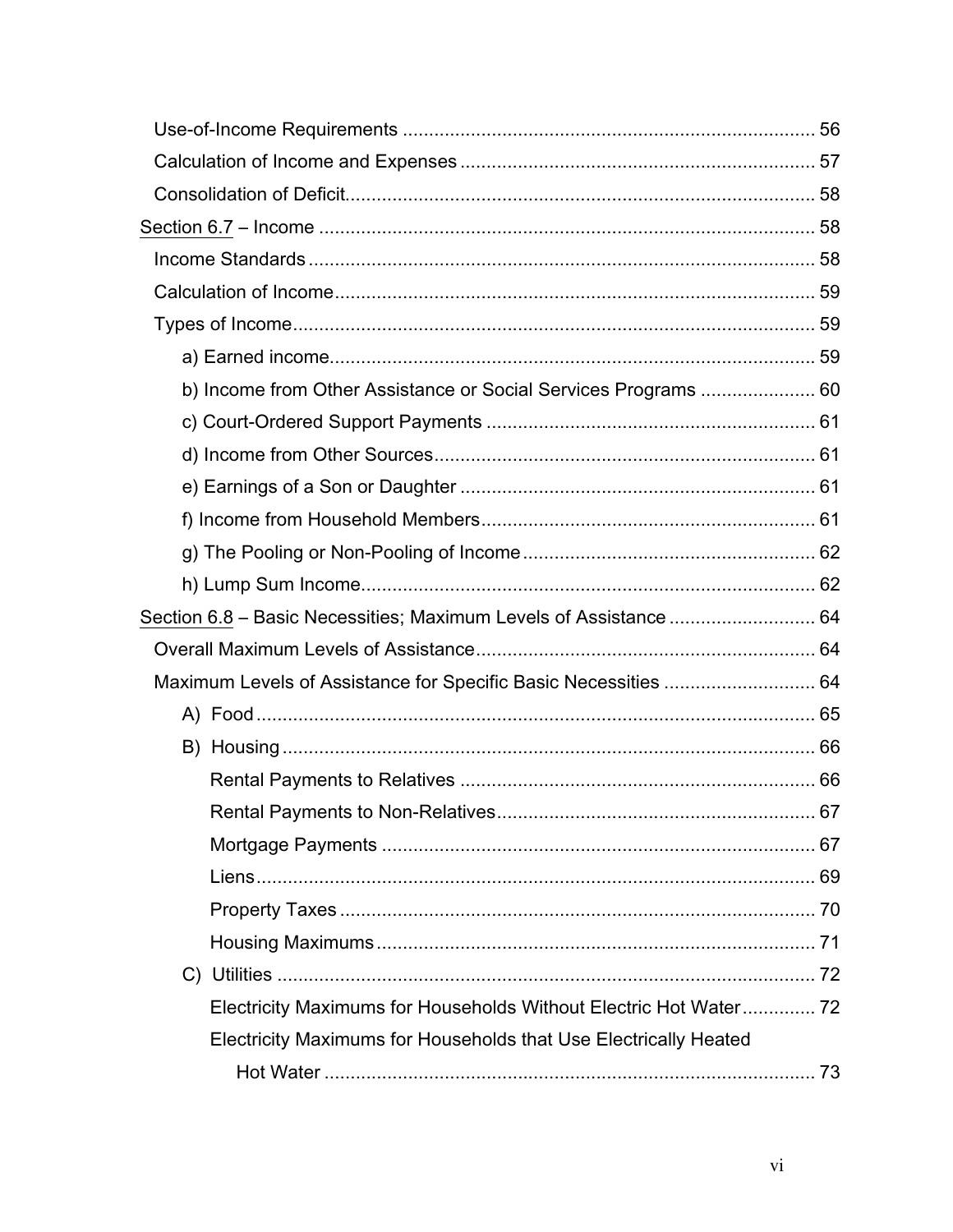| F) |                                                                             |  |
|----|-----------------------------------------------------------------------------|--|
|    |                                                                             |  |
|    |                                                                             |  |
|    |                                                                             |  |
|    |                                                                             |  |
|    |                                                                             |  |
|    |                                                                             |  |
|    |                                                                             |  |
|    |                                                                             |  |
|    |                                                                             |  |
|    |                                                                             |  |
|    |                                                                             |  |
|    |                                                                             |  |
|    | Application for Assistance Shall be Calculated on Behalf of the Deceased 79 |  |
|    |                                                                             |  |
|    | Consideration of the Financial Responsibility of Family Members 80          |  |
|    |                                                                             |  |
|    |                                                                             |  |
|    | The Municipal Obligation to Pay When Legally Liable Relatives or Others     |  |
|    |                                                                             |  |
|    |                                                                             |  |
|    |                                                                             |  |
|    |                                                                             |  |
|    |                                                                             |  |
|    |                                                                             |  |
|    |                                                                             |  |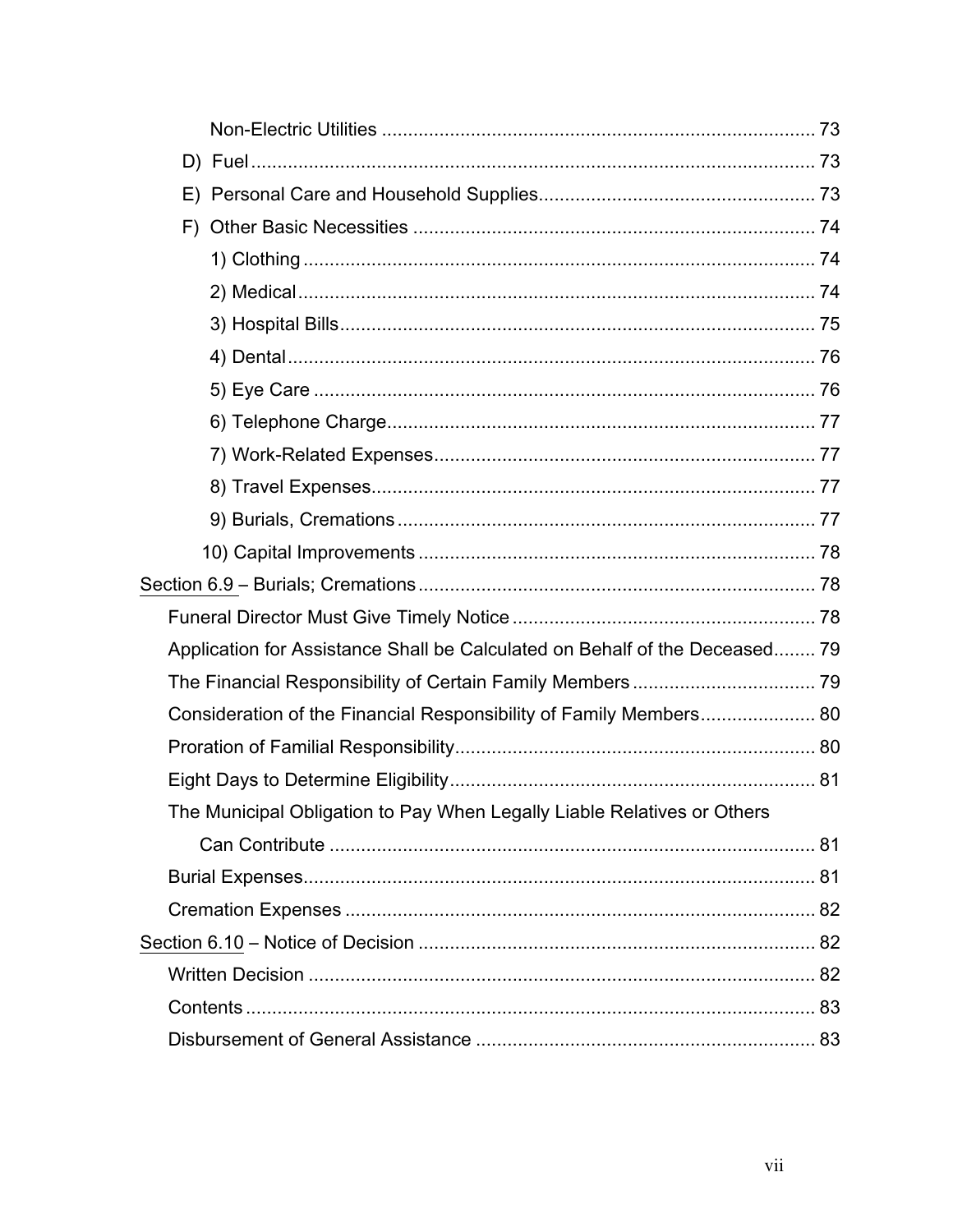|--|

# **Appendixes**

| Appendix A – GA Overall Maximums                           |
|------------------------------------------------------------|
| Appendix B - Food Maximums                                 |
| Appendix C – GA Housing Maximums                           |
| <b>Appendix D – Electric Utility Maximums</b>              |
| Appendix E - Heating Fuel                                  |
| Appendix F – Household & Personal Items                    |
| <b>Appendix G -Mileage Rate</b>                            |
| <b>Appendix H - Funeral Maximums</b>                       |
| Appendix I – Definition of Misconduct (26 MRSA § 1043(23)) |
|                                                            |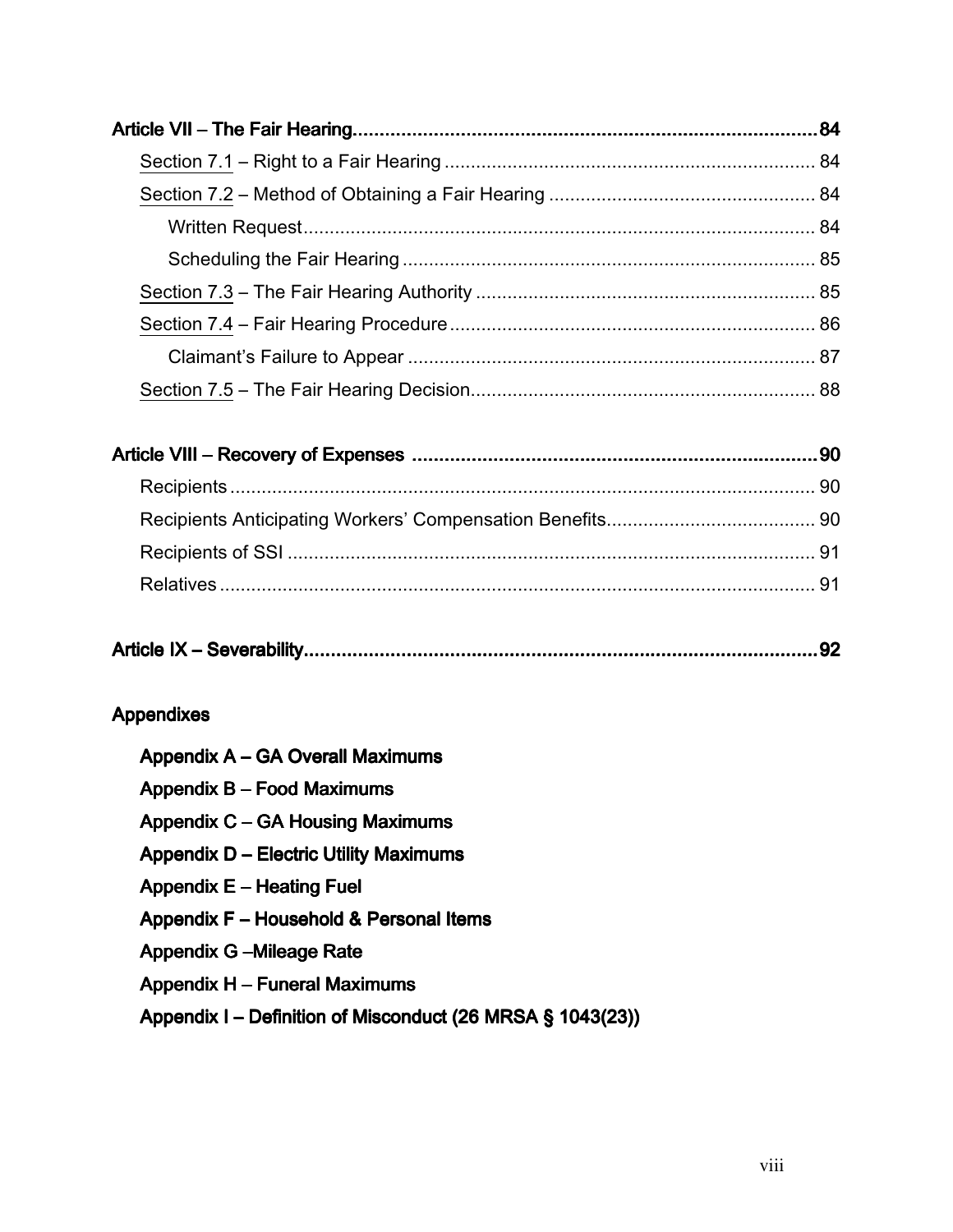#### ARTICLE I

#### **Statement of Policy**

The Municipality of \_\_\_\_\_\_\_\_\_\_\_\_\_\_\_\_\_\_\_\_\_\_\_ administers a program of general assistance (GA) available to all persons who are eligible to receive assistance in accordance with the standards of eligibility as provided within this ordinance, Department of Health and Human Services (DHHS) GA policy and in 22 M.R.S.A. § 4301 et seq.

Every effort will be made to recognize the dignity of the applicant while encouraging self-reliance. The program will strive to help eligible persons achieve self-maintenance by promoting the work incentive. When possible, it will seek to alleviate needs other than financial through rehabilitative, preventive and protective services. The general assistance program will place no unreasonable restrictions on the personal rights of the applicant or recipient, nor will there be any unlawful discrimination based on sex, age, race, nationality, religion, sexual orientation or disability. The municipality is committed to including qualified individuals with disabilities in municipal services, programs, and activities. As a result, the municipality will promote a GA program that when viewed in its entirety, is readily accessible to and usable by individuals with disabilities. GA applicants with physical or mental disabilities that require a reasonable accommodation in order to access and/or utilize the municipal GA program are encouraged to provide the municipality with advance notice regarding the accommodation request.

The general assistance administrator will act promptly on all applications for assistance and requests for fair hearings. GA applicants will be provided information regarding their rights and responsibilities under the GA program. Within 24 hours after receipt of an application, the administrator will provide the applicant a written decision, whether or not assistance is granted, that will state the specific reasons for the decision. The administrator will also provide the applicant written notice that the applicant may appeal to the municipal fair hearing authority if dissatisfied with the decision. When an

1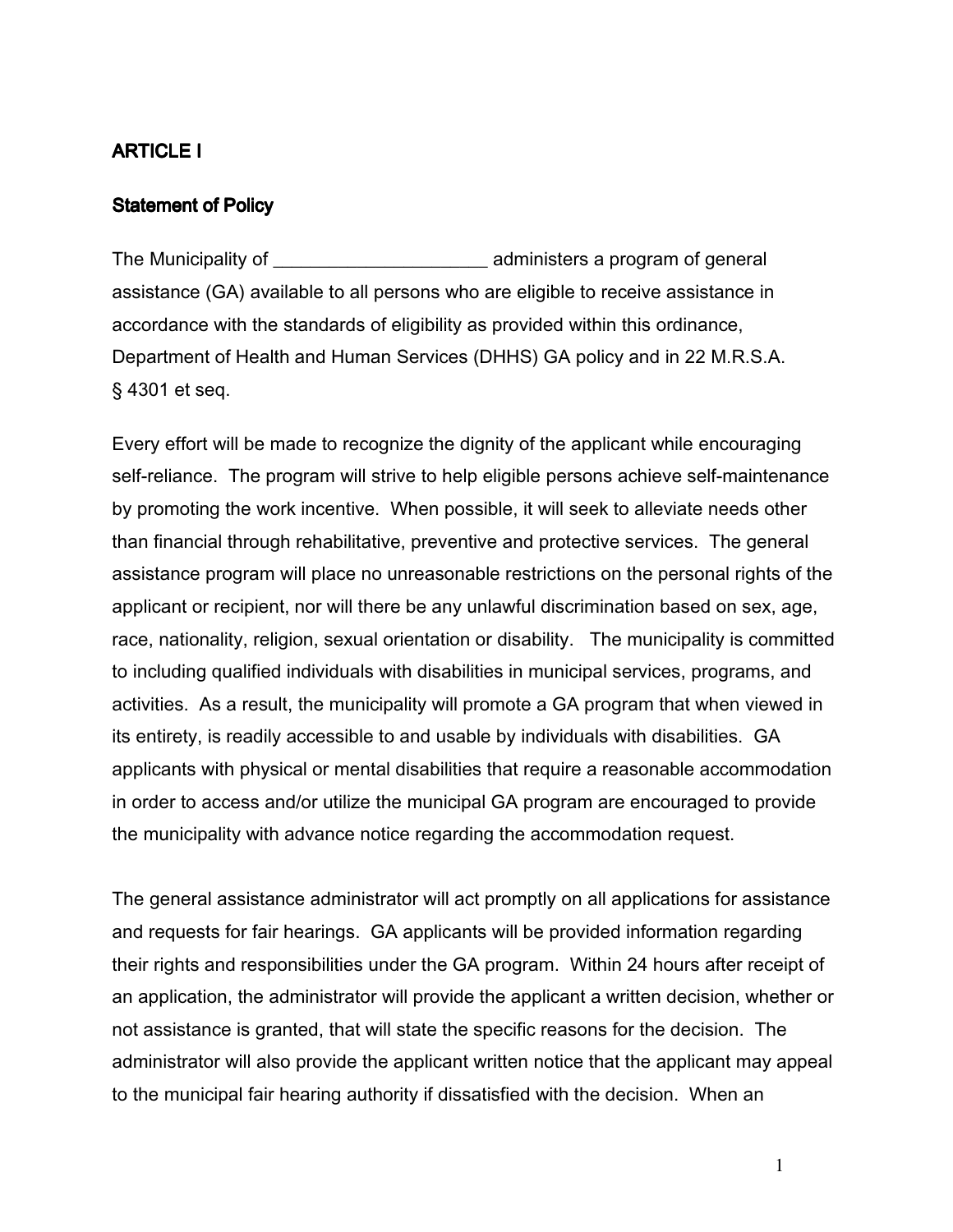applicant is determined to be eligible, assistance appropriate to the need will be furnished within 24 hours after the completed application is submitted except when the administrator issues non-emergency assistance conditionally on the successful completion of a workfare assignment (see section 5.6 of this ordinance).

The administrator will maintain complete and accurate records pertaining to each applicant and recipient. These records are confidential as a matter of law (see 22 MRSA §4306).

The administrator will post notice stating the day(s) and hours the administrator will be available. The administrator, or other designated person/entity, will be available to take applications in the event of an emergency at all other times. A copy of this ordinance and Maine General Assistance law will be readily available to any member of the public upon request. Notice to this effect will be posted.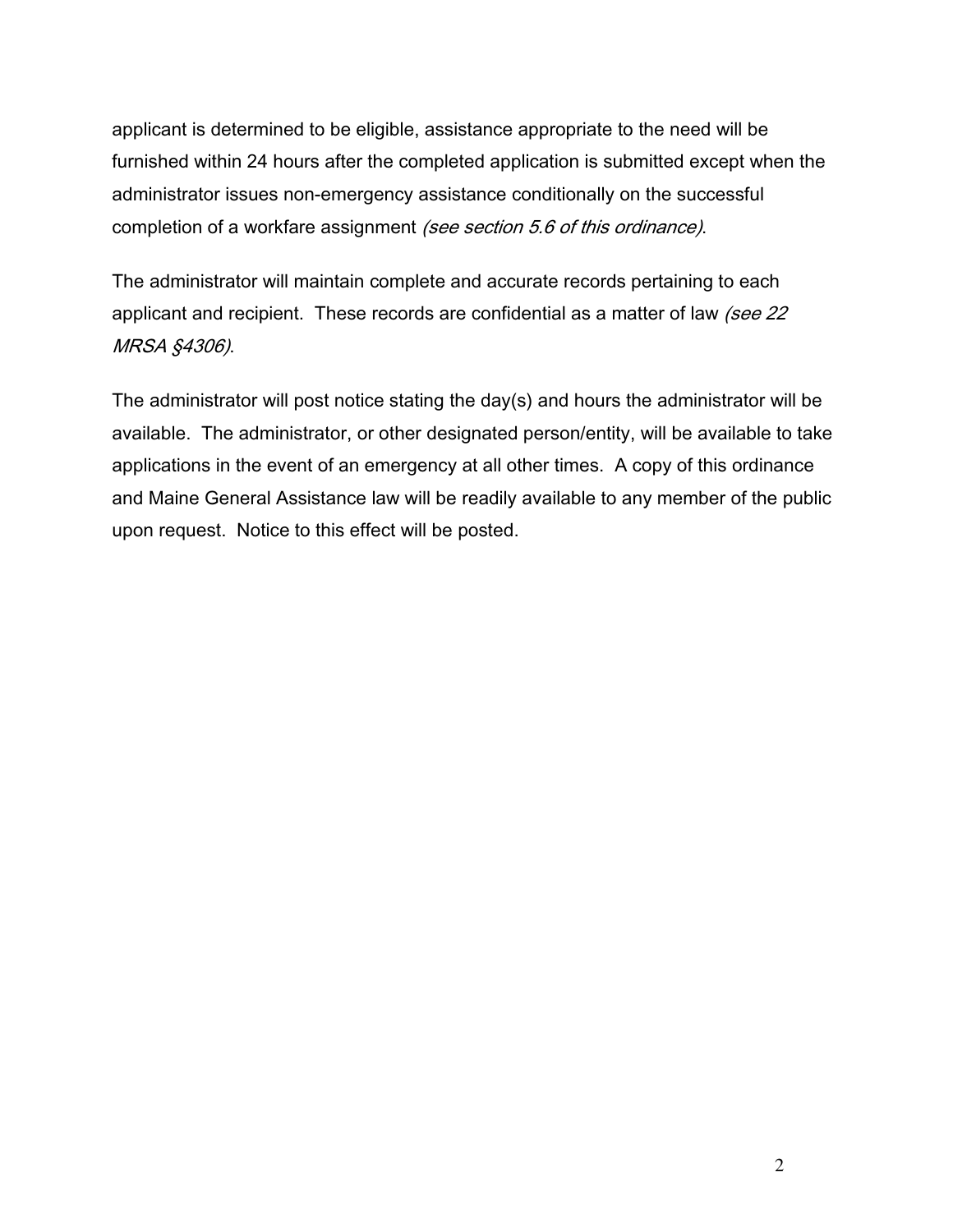# **ARTICLE II**

## **Definitions**

Section 2.1—Common Meaning of Words

Unless otherwise apparent or defined, all words in this ordinance will have their common meaning.

Section 2.2—Special Definitions

**Applicant.** A person who has submitted, either directly or through an authorized representative, an application for general assistance or who has, in an emergency, requested assistance without first completing an application. In addition, all persons on whose behalf an authorized application has been submitted or on whose behalf benefits have been granted shall be considered applicants.

Application Form. A standardized form used by the general assistance administrator for the purpose of allowing a person to apply for general assistance and confirming the fact that a person has made application. The application form must be signed by the applicant to be considered complete.

**Basic Necessities.** Food, clothing, shelter, fuel, electricity, non-elective essential medical services as prescribed by a physician, nonprescription drugs, basic telephone service where it is necessary for medical reasons, property taxes when a tax lien placed on the property threatens the loss of the applicant's place of residence, and any other commodity or service determined essential by the municipality.

"Basic necessities" do not include:

- Phone bills
- Cable or satellite dish television
- Vehicle payments
- Credit card debt\*\*
- Furniture
- Loan re-payments\*\*

• Mail orders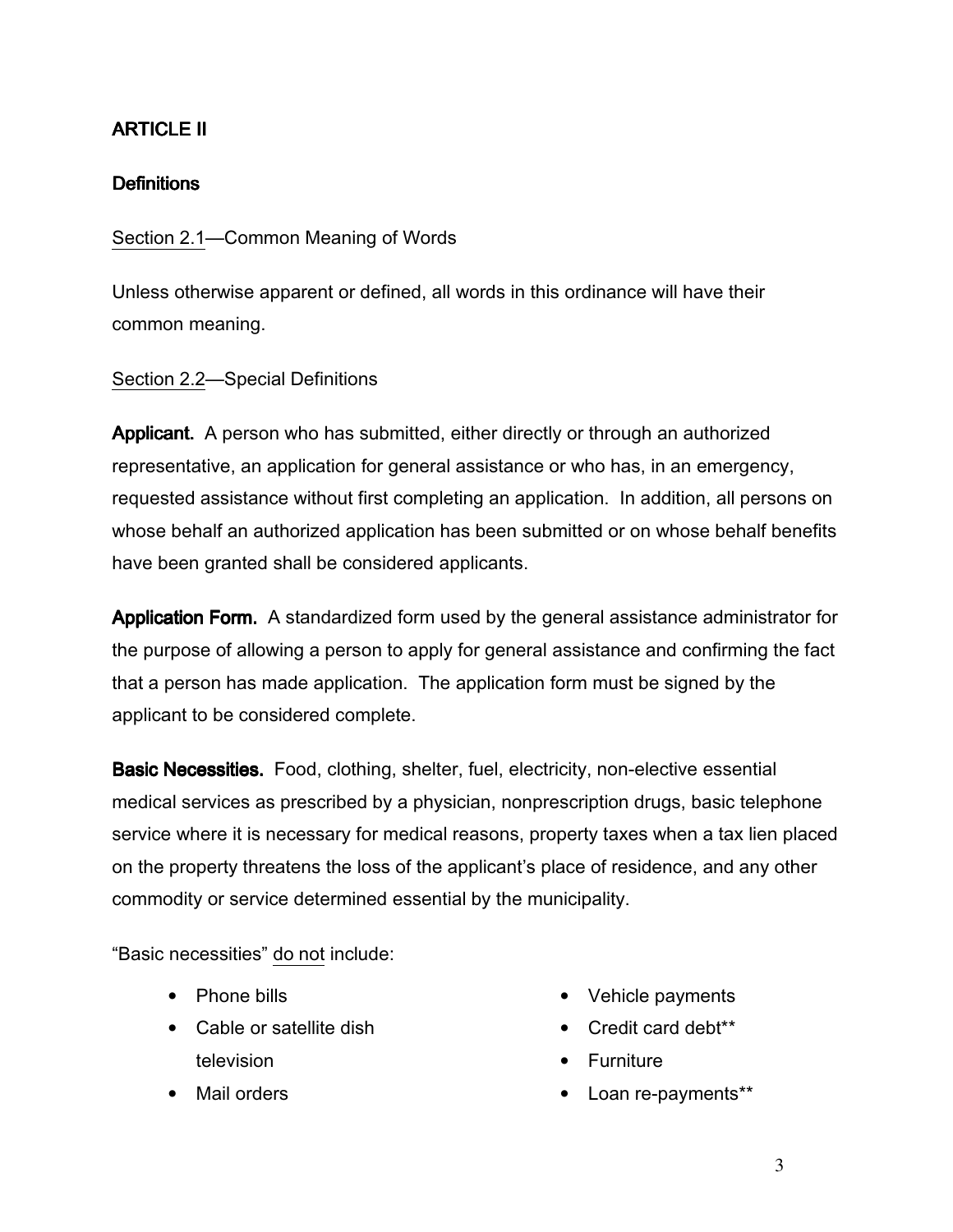| Cigarettes                                | permanent lodging is              |
|-------------------------------------------|-----------------------------------|
| Alcohol                                   | available unless a security       |
| Pet care costs                            | deposit is paid, and a waiver,    |
| Vacation costs<br>$\bullet$               | deferral or installment           |
| Legal fees                                | arrangement cannot be made        |
| Late fees<br>$\bullet$                    | between the landlord and          |
| Key deposits<br>$\bullet$                 | tenant to satisfy the need for    |
| Security deposits for rental<br>$\bullet$ | the immediate payment of the      |
| property (except for those                | security deposit or payment in    |
| situations where no other                 | full) (22 M.R.S.A. $\S$ 4301(1)). |

\*\*Repayments of loans or credit will be treated as having been spent on basic necessities when the applicant can provide verification of this fact.

**Case Record.** An official file containing application forms; correspondence; narrative records and all other communications pertaining to an applicant or recipient; written decisions regarding eligibility including reasons for those decisions as well as the types and amounts of assistance provided; and all records concerning an applicant's request for fair hearing and those fair hearing decisions.

Categorical Assistance. All state and federal income maintenance programs.

**Claimant.** A person who has requested a fair hearing.

**Deficit.** An applicant's deficit is the appropriate overall maximum level of assistance for the household as provided in section 6.8 of this ordinance less the household income as calculated pursuant to section 6.7 of this ordinance, provided such a calculation yields a positive number. If the household income is greater than the appropriate overall maximum level of assistance, the household has no deficit.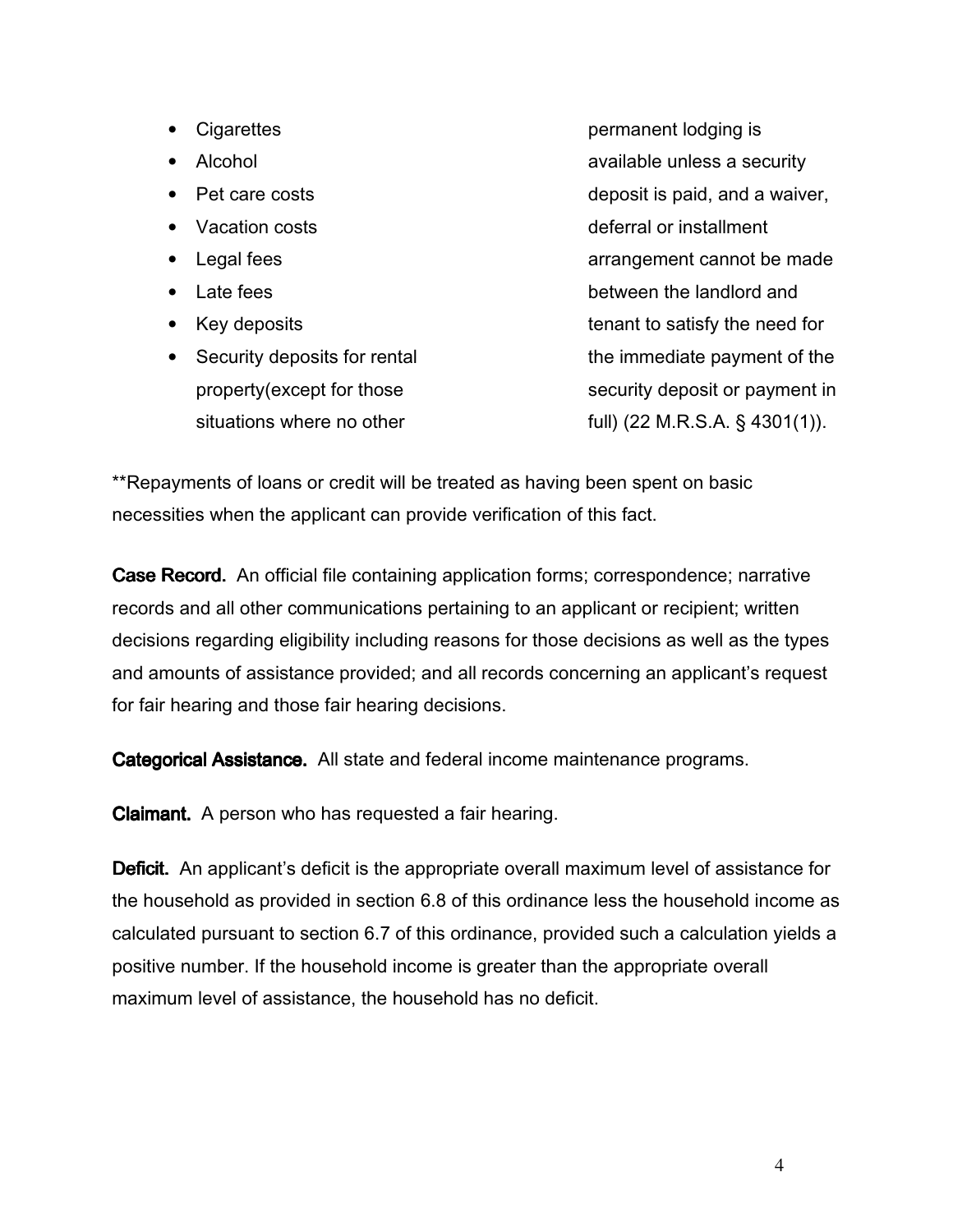Disabled Person. A person who is presently unable to work or maintain a home due to a physical or mental disability that is verified by a physician or qualified mental health provider.

**Dwelling Unit.** A building or part thereof used for separate living quarters for one or more persons living as a single housekeeping unit (22 M.R.S.A. § 4301(2)).

**Eligible Person.** A person who is qualified to receive general assistance benefits from the municipality according to the standards of eligibility set forth in this ordinance, Maine General Assistance law (22 M.R.S.A. ch. 1161), and Maine Department of Health & Human Services regulations (10-144 C.M.R. ch. 323). If otherwise qualified, "Eligible Person" shall include U.S. citizens; non-U.S. citizens who are lawfully present in the United States as described in 8 U.S.C. § 1621(a)(1)-(3); and non-U.S. citizens who are pursuing a lawful process to apply for immigration relief. Assistance for non-citizens pursuing a lawful process for immigration relief shall not exceed 24 months beginning with assistance provided after July 1, 2015. "Eligible Person" does not include a fugitive from justice as defined in 15 M.R.S.A. § 201(4).

Emergency. Any life threatening situation or a situation beyond the control of the individual which, if not alleviated immediately, could reasonably be expected to pose a threat to the health or safety of a person At the municipality's option, a situation which is imminent and which may result in undue hardship or unnecessary cost to the individual or municipality if not resolved immediately. (22 M.R.S.A. § § 4301(4), 4308(2), 4310).

General Assistance Program. A service administered by a municipality for the immediate aid of persons who are unable to provide the basic necessities essential to maintain themselves or their families. A general assistance program provides a specific amount and type of aid for defined needs during a limited period of time and is not intended to be a continuing "grant-in-aid" or "categorical" welfare program. This definition shall not in any way lessen the responsibility of each municipality to provide general assistance to a person each time that the person is in need and is found to be otherwise eligible to receive general assistance (22 M.R.S.A. § 4301(5)).

5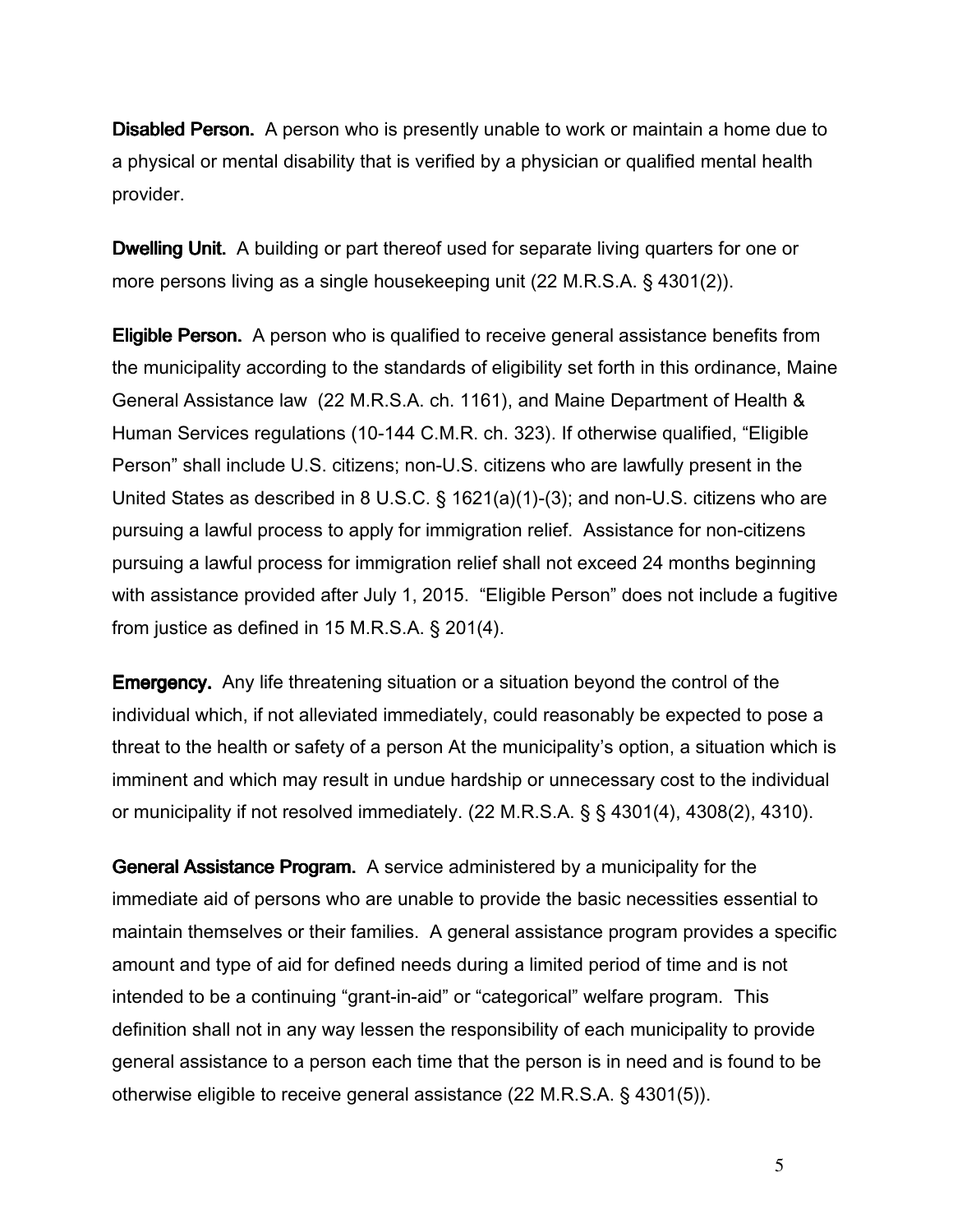General Assistance Administrator. A municipal official designated to receive applications, make decisions concerning an applicant's right to receive assistance, and prepare records and communications concerning assistance. He or she may be an elected overseer or an authorized agent such as a town manager, welfare director, or caseworker (22 M.R.S.A. § 4301(12)).

Household. "Household" means an individual or a group of individuals who share a dwelling unit. When an applicant shares a dwelling unit with one or more individuals, even when a landlord-tenant relationship may exist between individuals residing in the dwelling unit, eligible applicants may receive assistance for no more than their pro rata share of the actual costs of the shared basic needs of that household according to the maximum levels of assistance established in the municipal ordinance. The pro rata share is calculated by dividing the maximum level of assistance available to the entire household by the total number of household members. The income of household members not legally liable shall be considered as available to the applicant only when there is a pooling of income (22 M.R.S.A. § 4301(6)).

Income. "Income" means any form of income in cash or in kind received by the household including:

- Net remuneration for services performed
- Cash received on either secured or unsecured credit
- Payments received as an annuity, retirement or disability benefits
- Veterans' pensions and/or benefits
- Retirement accounts or benefits
- Workers' compensation
- Unemployment benefits
- Federal and/or state tax returns
- Benefits under any state or federal categorical assistance program such as, TANF, Supplemental Security Income, Social Security and any other payments from governmental sources (unless specifically prohibited by any law or regulation)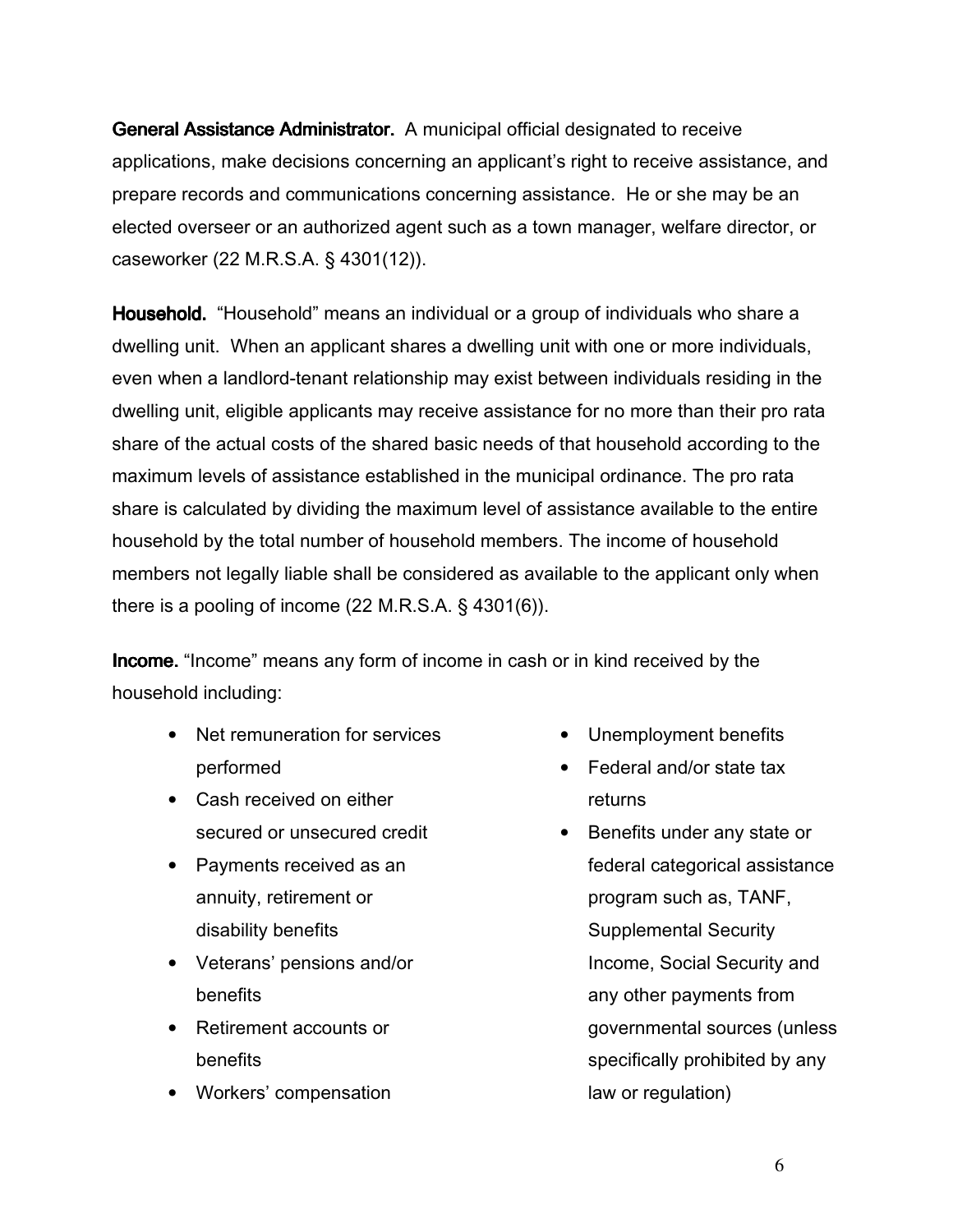- Court ordered support payments, e.g., child support
- Income from pension or trust funds
- Household income from any other source, including
- relatives or unrelated household members
- Student loans
- Rental income

The following items shall not be considered as income or assets that must be liquidated for the purposes of deriving income:

- 1) Real or personal income-producing property, tools of trade, governmental entitlement specifically treated as exempt assets by state or federal law;
- 2) Actual work-related expenses, whether itemized or by standard deduction, such as taxes, retirement fund contributions, union dues, transportation costs to and from work, special equipment costs and child care expenses; or
- 3) Earned income of children below the age of 18 years who are full-time students and who are not working full time.

 In determining need, the period of time used as a basis for the calculation shall be a 30-day period commencing on the date of the application. This prospective calculation shall not disqualify an applicant who has exhausted income to purchase basic necessities, provided that the income does not exceed the income standards established by the municipality (22 M.R.S.A. § 4301(7)).

- 4) Certain public benefit programs are specifically exempt from being counted as income for purposes of GA. These programs include:
	- Food Stamps (7 USCS § 2017(b))
	- Li-Heap (42 USCS § 8624)
	- Family Development Accounts (22 M.R.S. § 3762)
	- Americorp VISTA program benefits (42 USCS § 5044 (f))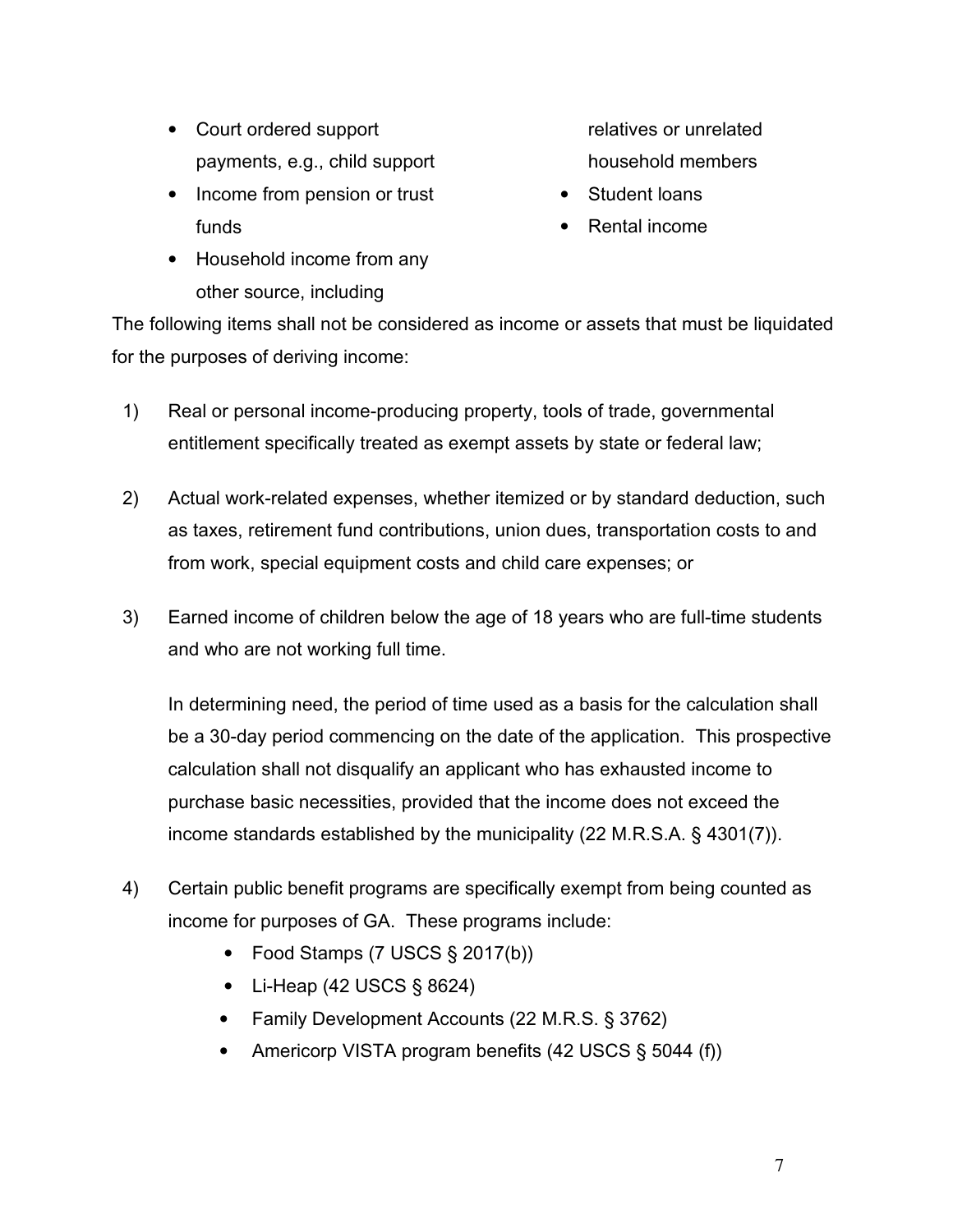- Property tax rebates issued under the Maine Property Tax Fairness Credit program, only so long as the money is spent on basic necessities. (22 M.R.S.A. § 4301(7))
- Aspire Support Service Payments (10-144 CMR Chapter 323)

**Initial Applicant.** A person who has not applied for assistance in this or any other municipality is considered an initial applicant.

**Just Cause.** A valid, verifiable reason that hinders an individual from complying with one or more conditions of eligibility or from attending a scheduled fair hearing (22 M.R.S.A. § § 4301(8), 4316-A(5)).

**Lump Sum Payment.** A one-time or typically nonrecurring sum of money issued to an applicant or recipient. Lump sum payment includes, but is not limited to, retroactive or settlement portions of social security benefits, workers' compensation payments, unemployment benefits, disability income, veterans' benefits, severance pay benefits, or money received from inheritances, lottery winnings, personal injury awards, property damage claims or divorce settlements. A lump sum payment includes only the amount of money available to the applicant after payment of required deductions has been made from the gross lump sum payment. A lump sum payment does not include conversion of a non-liquid resource to a liquid resource if the liquid resource has been used or is intended to be used to replace the converted resource or for other necessary expenses. (22 MRSA § 4301 (8-A)).

Material Fact. A material fact is a fact that necessarily has some bearing on the determination of an applicant's general assistance eligibility, and which would, if disclosed to the administrator, have some determinable effect on the calculation of eligibility or the issuance of a grant of assistance.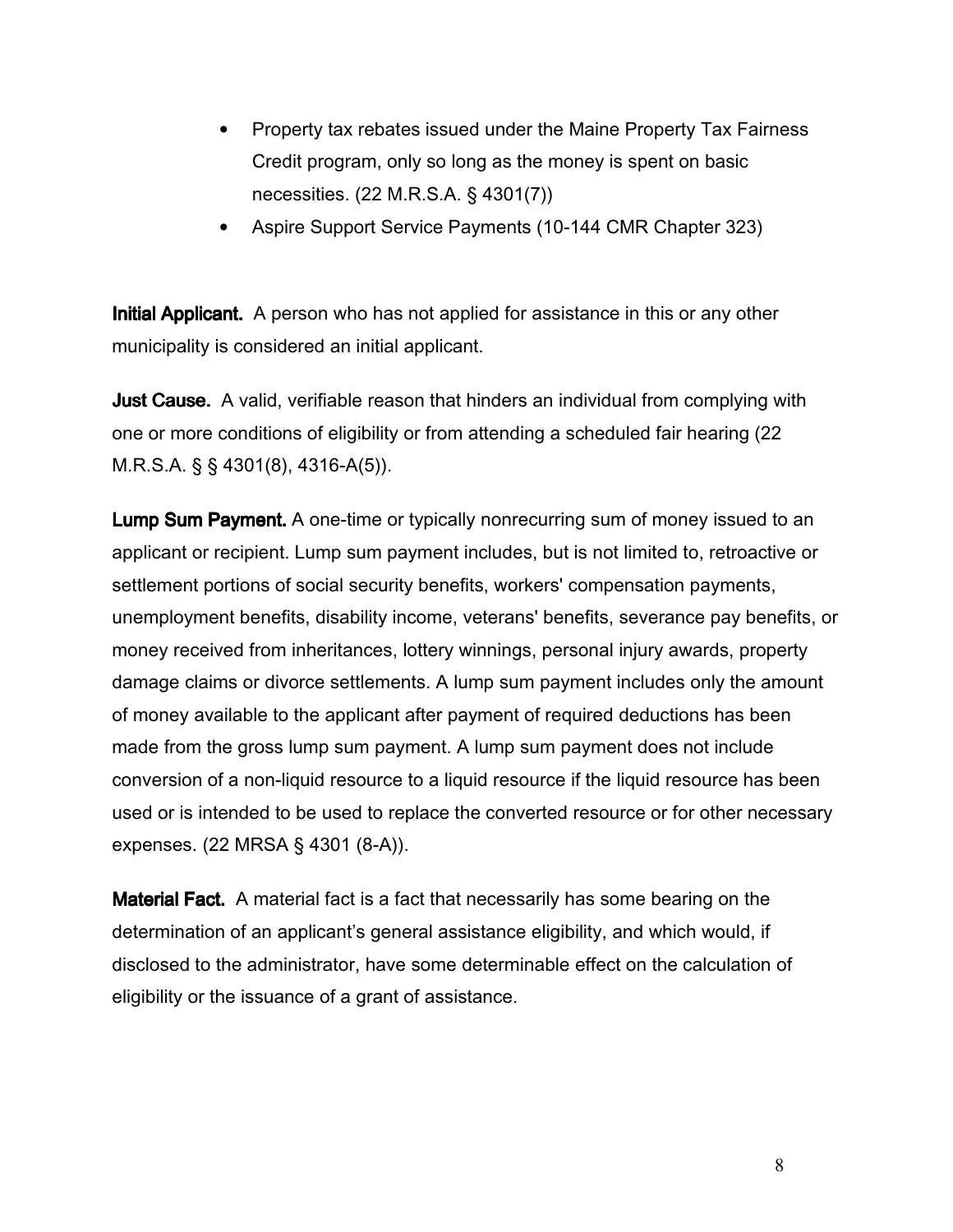Maximum Levels of Assistance. The amount of financial assistance for a commodity or service as established in section 6.8 of this ordinance or the actual cost of any such basic necessity, whichever is less.

**Misconduct.** For purposes of the GA work requirement (see 22 MRSA §4316-A) misconduct shall have the same meaning as misconduct defined in 26 MRSA §1043 (23). (See Appendix I of this ordinance for the official definition of misconduct.) Generally, employees are guilty of misconduct when the employee violates his or her duties or obligations to the employer. Employees who engage in a pattern of irresponsible behavior to the detriment of the employer's interest may also be found guilty of misconduct.

Municipality. Any city, town or plantation administering a general assistance program.

**Municipality of Responsibility.** The municipality which is financially liable for the support of an eligible person at the time of application (22 M.R.S.A. § § 4301(9), 4307).

Need. The condition whereby a person's income, money, property, credit, assets or other resources available to provide basic necessities for the individual and the individual's family are less than the maximum levels of assistance (22 M.R.S.A. § § 4301(10), 4308).

Net General Assistance Costs. Those direct costs incurred by a municipality in providing assistance to eligible persons according to standards established by the municipal officers. These do not include the administrative expenses of the general assistance program (22 M.R.S.A. §§ 4301(11), 4311).

Period of Eligibility. The time for which a person has been granted assistance. The period of eligibility may vary depending on the type of assistance provided, however, in no event shall this period extend beyond one month (22 M.R.S.A. § 4309(1)).

**Pooling of Income.** "Pooling of income" means the financial relationship among household members who are not legally liable for mutual support in which there occurs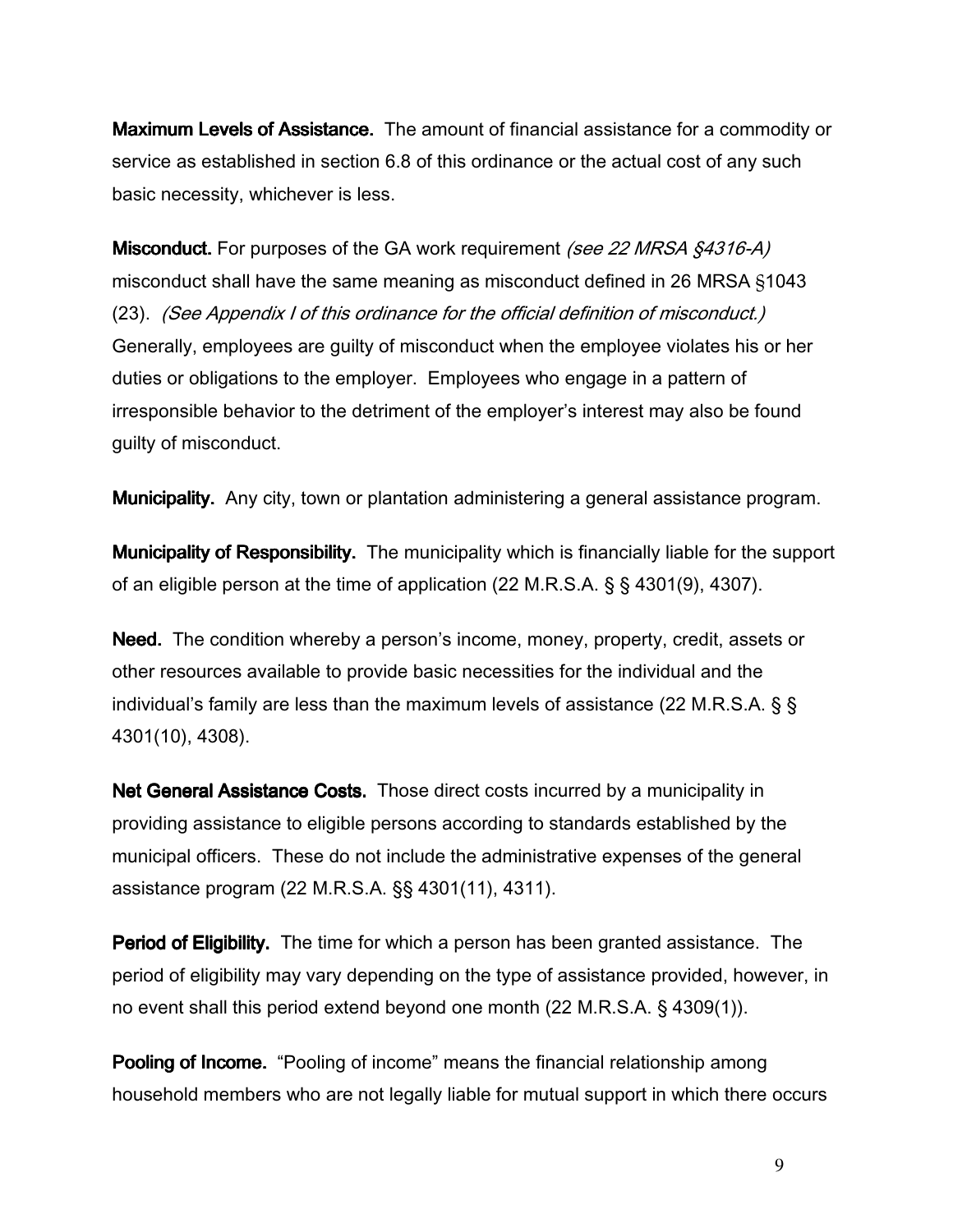any commingling of funds or sharing of income or expenses. Municipalities may by ordinance establish as a rebuttable presumption that persons sharing the same dwelling unit are pooling their income. Applicants who are requesting that the determination of eligibility be calculated as though one or more household members are not pooling their income have the burden of rebutting the presumed pooling of income.

Real Estate. Any land, buildings, homes, mobile homes and any other things affixed to the land (22 M.R.S.A. § 4301(13)).

**Recipient.** A person who has applied for and is currently receiving general assistance.

Registered Domestic Partner. An individual registered as the domestic partner of the applicant pursuant to 22 M.R.S.A. § 2710.

Repeat Applicants. All applicants for general assistance that are not initial applicants are repeat applicants. For purposes of this ordinance repeat and subsequent shall have the same meaning.

**Resident.** A person who is physically present in a municipality with the intention of remaining in that municipality in order to maintain or establish a home and who has no other residence. A person who applies for assistance in a municipality who is not a resident of that municipality or any other municipality is the responsibility of the municipality where the person first applies. That municipality must take an application and grant assistance to the applicant if he/she is eligible, until he/she establishes a new residence in another municipality (22 M.R.S.A. § 4307).

Resources. Resources include any program, service, or other sources of support which are an alternative to or supplement for general assistance. There are two kinds of resources: "available" and "potential". Potential resources are programs, services, nonliquid assets, or trusts that typically require people to apply in writing and/or wait a period of time before eligibility is determined or the potential income is released.

10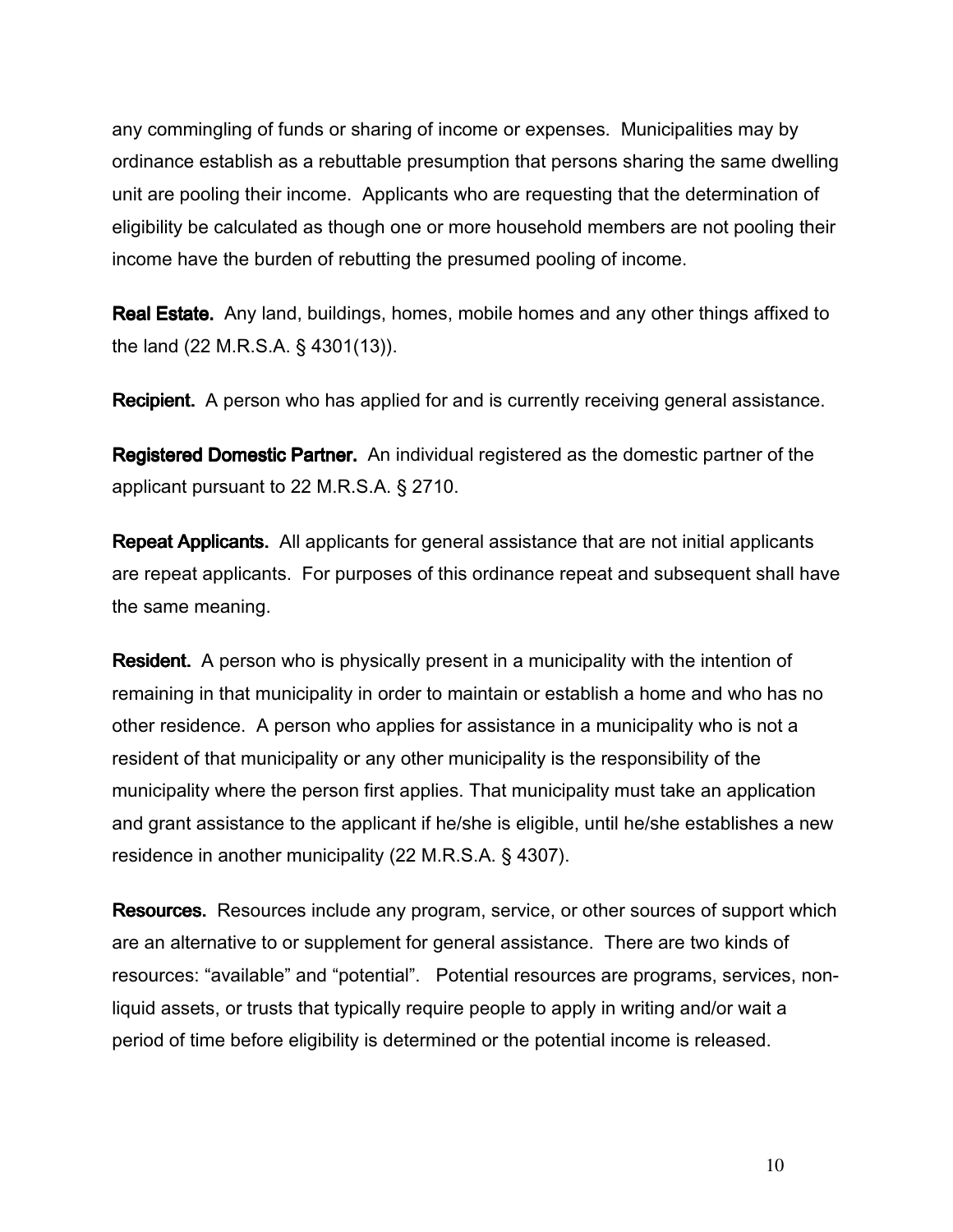Potential resources include but are not limited to any state or federal assistance program, employment benefits, governmental or private pension program, available trust funds, support from legally liable relatives, child support payments, and jointly held resources where the applicant or recipient share may be available to the individual (22 M.R.S.A. § 4317). Potential resources include the TANF (previously known as AFDC) program, Food Stamps, fuel assistance (HEAP), subsidized housing, and similar programs.

Available resources include resources which are immediately available to the applicant or which can be conveniently secured by the applicant without delay, such as cash on hand or in bank accounts, assets for which there is an immediate and available market, or support from relatives which is being made available at the time of application and for which the applicant does not have to take any unreasonable steps to secure (e.g., relocation beyond the immediate region). At the discretion of the GA administrator a necessary minimum balance required by a financial institution in order to obtain free checking or in order to maintain the account shall not be considered an available resource.

The municipal GA administrator reserves the right to inform GA clients of services, commodities or facilities made available by private organizations or charities. Although GA applicants/recipients may be informed of the existence of a charitable resource and/or organization, GA eligibility shall not be based or conditioned on the use of a private charitable resource(s).

**30-Day Need.** An applicant's 30-day need is the sum of the household's prospective 30-day costs, from the date of application, for the various basic necessities. For the purpose of this calculation, the 30-day cost for any basic need shall be the household's actual 30-day cost for the basic necessity or the maximum 30-day cost for the basic necessity as established by this ordinance, whichever is less.

Unforeseen Repeat Applicants. Are repeat applicants who have not applied for assistance within the last twelve months and who have been regularly employed or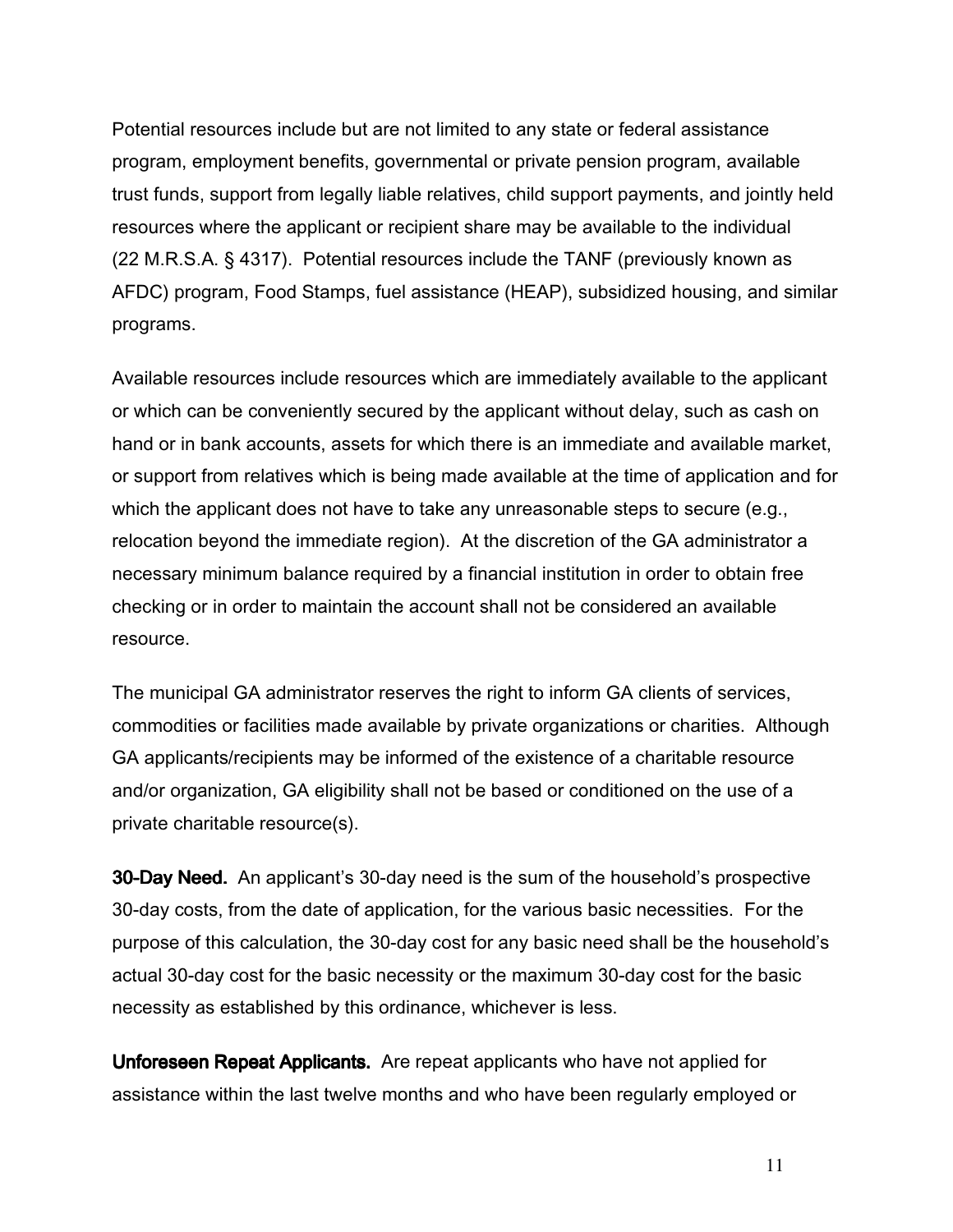receiving support from a public benefit or private source and who have unexpectedly become unemployed through no fault of their own or whose benefits (e.g., through an available resource) have ceased through no fault of their own.

Unmet Need. An applicant's unmet need is the household's 30-day need as established by section 6.6 of the ordinance less the household income as calculated pursuant to section 6.7 of this ordinance, provided such a calculation yields a positive number. If the household income is greater than the household's 30-day need, the household does not have an unmet need.

Work Requirements. Work requirements are those obligations the municipal administrator places on applicants for general assistance as directed and/or authorized by 22 M.R.S.A. § 4316-A to the extent such obligations ensure a continuing potential eligibility for general assistance when complied with, result in ineligibility when violated, and are not merely optional, discretionary, or advisory. Work requirements include registering for work, looking for work in good faith, accepting all suitable job offers, maintaining employment, performing workfare, and participating in training, educational, or rehabilitation programs that will assist the participant in securing employment.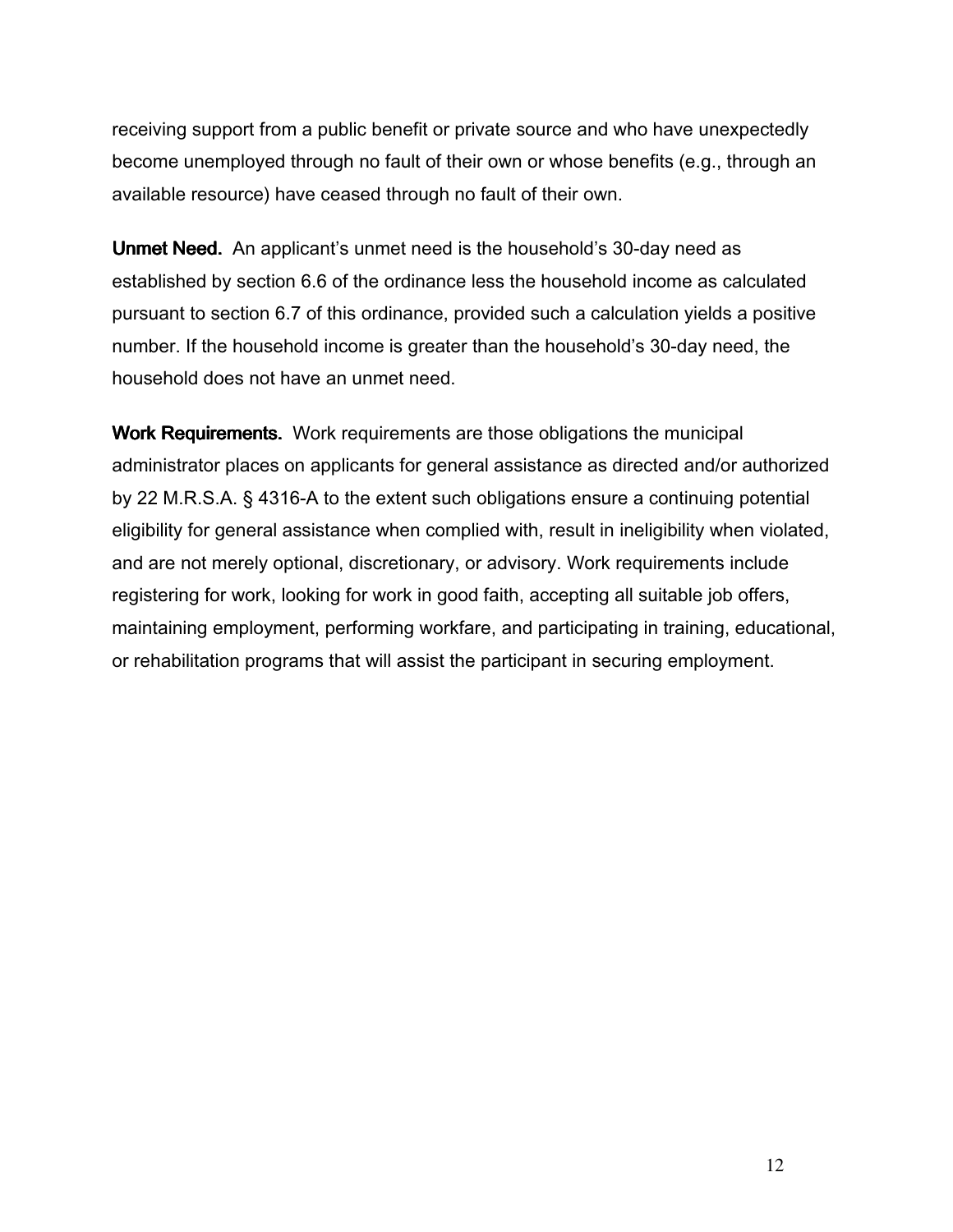## ARTICLE III

#### **Administrative Rules and Regulations**

The following are rules and regulations for the administration of general assistance.

Section 3.1—Confidentiality of Information

Case records and all other information relating to an applicant or recipient of general assistance are confidential and will not be disclosed to the general public, unless the applicant or recipient states in writing what information is to be released (22 M.R.S.A. § 4306).

Release of Information. Applicants, recipients and their legal representatives have the right to review their case records. No record will be released to a third party, however, unless the administrator receives a consent form signed by the applicant expressly authorizing the release of his or her records to the specified parties. Whenever the administrator releases any information, he/she will make a notation in the applicant's file stating to whom the record was released and the date. The administrator may charge a reasonable fee for the reproduction of any records when appropriate.

Information from Other Sources; Penalty. Information furnished to the municipality by the Department of Health and Human Services or any other agency or institution pursuant to 22 M.R.S.A. § 4314, is confidential. The general assistance administrator will also comply with laws relating to the confidentiality of vital statistic records such as those concerning birth, marriage and death. (22 M.R.S.A. § 2706).

Any representative of a financial institution or any employer of a general assistance applicant who, upon receipt of a written release signed by the depositor and a written request from the Administrator, refuses to provide necessary information to the administrator in order to verify an applicant's eligibility must state in writing the reason for the refusal. Effective November 1, 2017 national banks are also obligated to disclose deposit information to the Administrator upon receipt of a written request and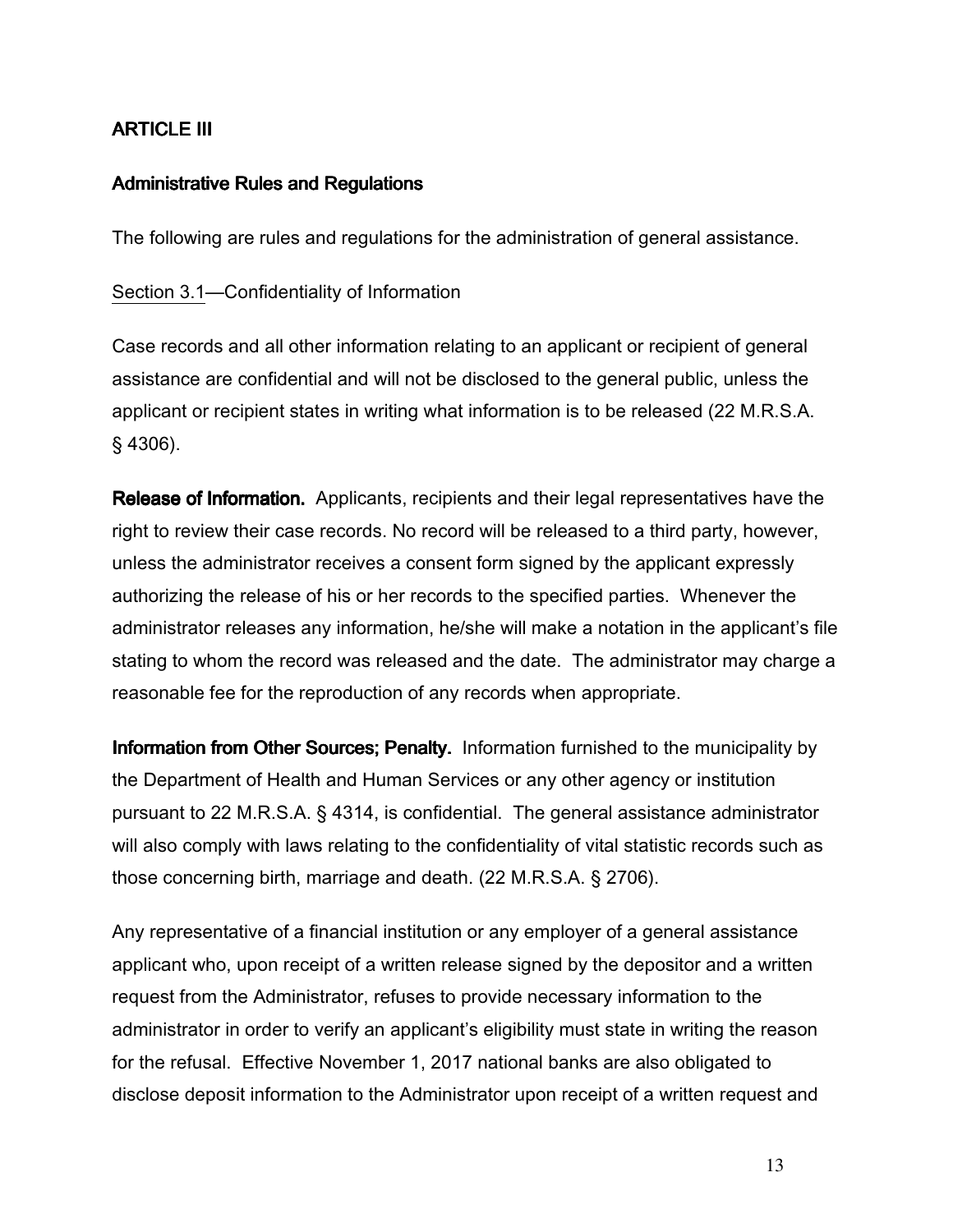release signed by the depositor. Additionally, effective November 1, 2017, when a municipality or its agents are acting in accordance with section 4313(2) to verify eligibility for funeral or cremation benefits, an officer of a financial institution must disclose the amount deposited upon receipt of a written request from the municipality or its agents and a notarized affidavit signed by the overseer of the municipality or its agents stating that the named depositor is deceased. Any such person who refuses to provide information, without just cause, may be subject to a civil penalty of not less than \$25 nor more than \$100. Any person, including the applicant, who knowingly and willfully makes a false representation of a material fact to the administrator is committing a Class E crime (22 M.R.S.A. § § 4314, 4315).

**Misuse of Information.** Misuse of any information relating to an applicant or recipient is a punishable offense (22 M.R.S.A. § 42(2)).

#### Section 3.2—Maintenance of Records

The general assistance administrator will keep complete and accurate general assistance records (22 M.R.S.A. § 4306). These records are necessary to:

- a) provide a valid basis of accounting for municipal expenditures;
- b) document and support decisions concerning an applicant or recipient; and
- c) ensure the availability of all relevant information in the event of a fair hearing or judicial review of a decision by the general assistance administrator.

Case Records. The administrator will establish and maintain a separate case record, either in paper format or digital format for each applicant or recipient. Each case record will include at least:

- household applications
- budget sheets

• information concerning the types and amounts of assistance provided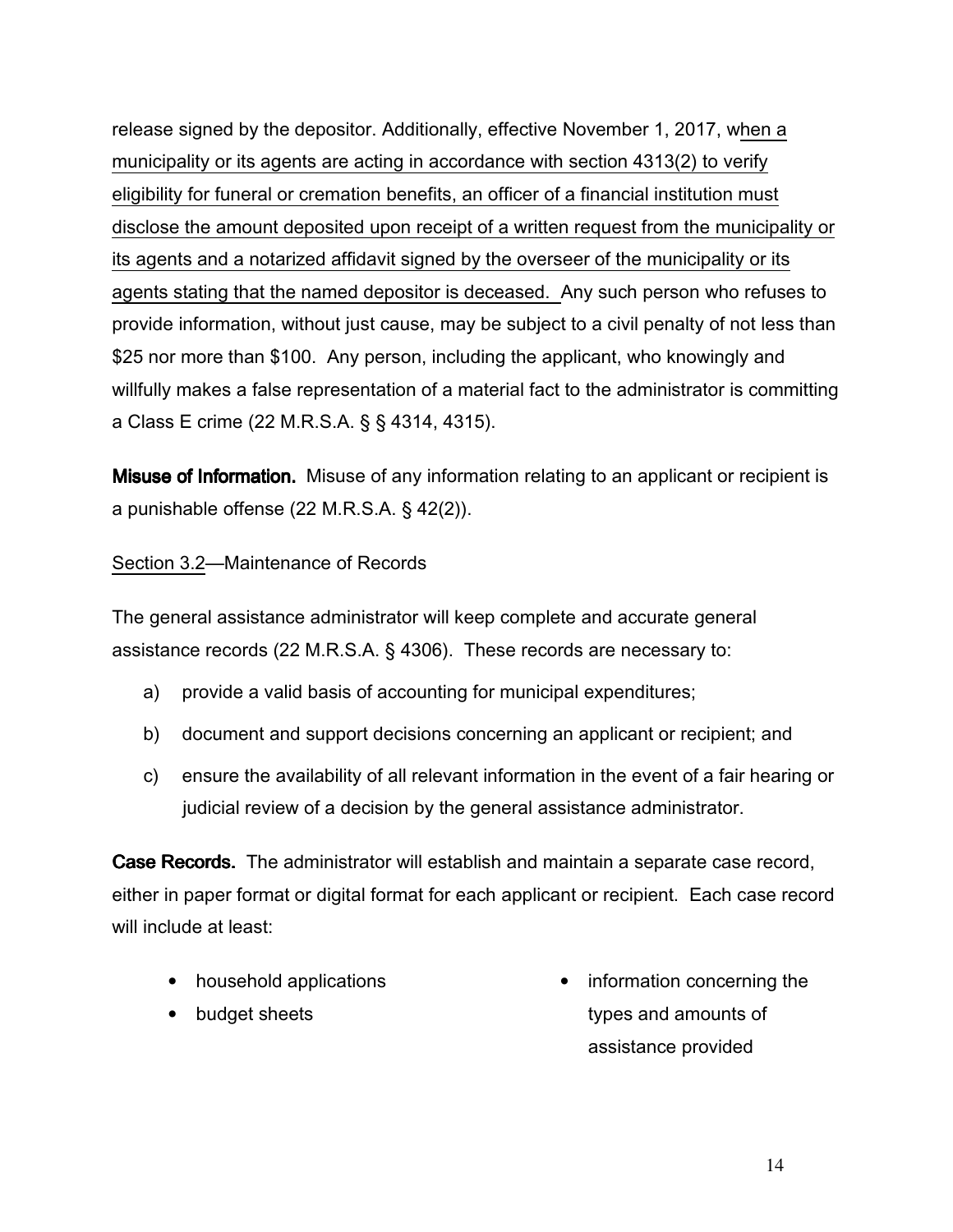- narrative statements describing the nature of the emergency situation whenever general assistance is granted in amounts greater than the applicant's mathematical eligibility (i.e., deficit or unmet need, whichever is less)
- written decisions
- requests for fair hearings and the fair hearing authority decisions
- workfare participation records
- repayments to the municipality
- narrative writings documenting the need for

general assistance, the results of home visits, collateral information, referrals, changes in status

- client authorization(s) for the release of GA information and/or reason(s) for the release of confidential information
- adjustments in aid, and suspension or termination of eligibility
- physician's documentation
- Supplemental Security Income (SSI) interim assistance reimbursement authorization forms
- vendor forms

Case records will not include information or material that is irrelevant to either the applicant's or recipient's application or the administrator's decisions.

Retention of Records. General assistance records shall be retained for a minimum of three full years. The three year period shall coincide with the State's fiscal year which begins July 1 and ends on the following June 30. Records may be destroyed after three years by one of the two preferred methods of destruction for confidential records, i.e., supervised shredding, burning or appropriate digital deletion/destruction process. In the event a client's records contain SSI reimbursement forms, the client's records should be maintained so that the municipality may seek reimbursement.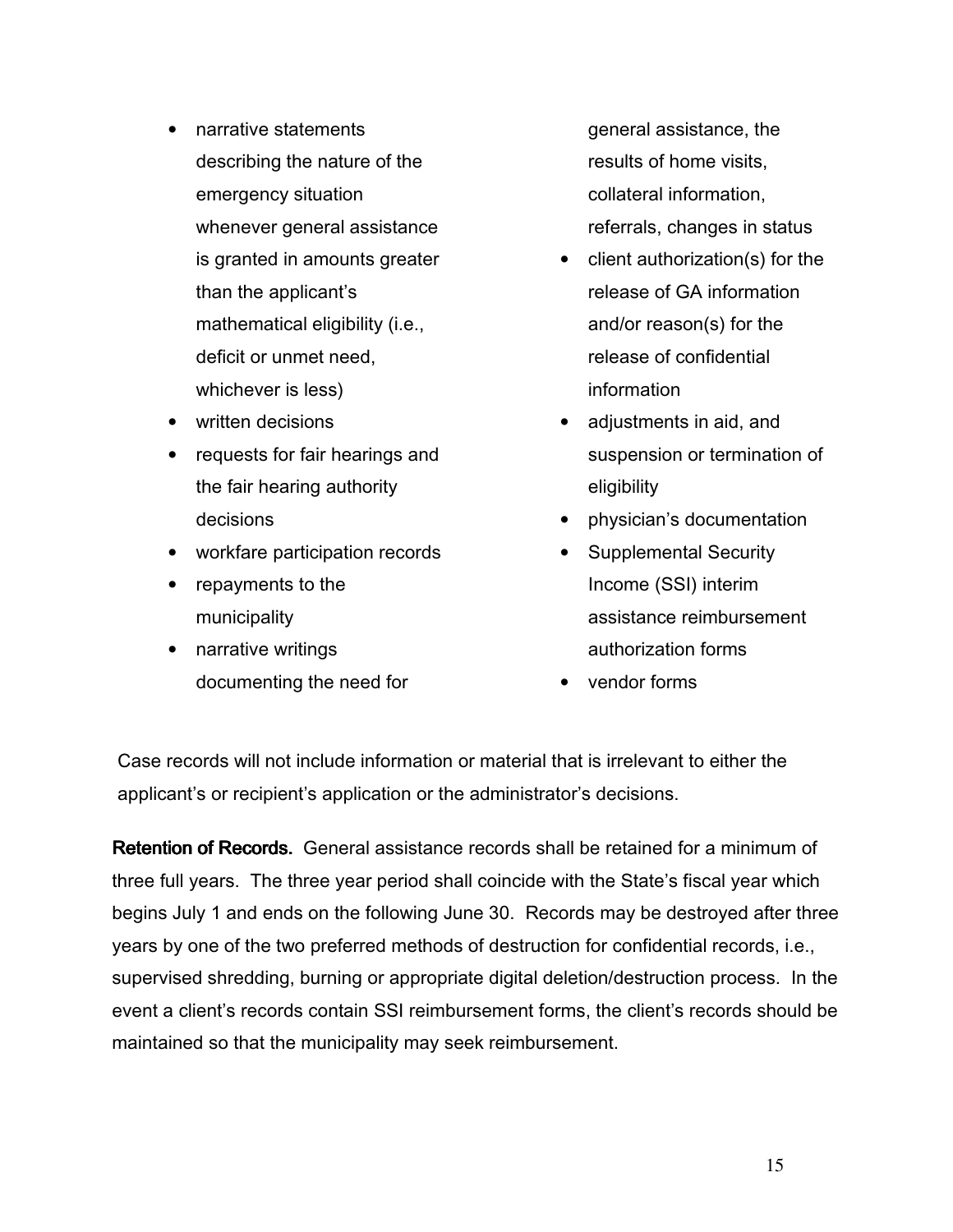#### ARTICLE IV

#### **Application Procedure**

#### Section 4.1—Right to Apply

Who May Apply. Anyone may apply for general assistance. The head of the family, any other responsible household member, or an authorized representative must apply in person, except in special emergency situations as provided in section 4.9 of this ordinance or except when the applicant is a resident of an emergency shelter and the municipality has made an agreement with that emergency shelter to presume shelter residents to be eligible for general assistance (22 M.R.S.A. §4304(3)). In such cases, the administrator may require a representative to present a signed statement documenting that he/she is in fact authorized to apply for general assistance on behalf of the named applicant. The applicant or representative must complete a written application and any other required forms so that the administrator can determine eligibility (22 M.R.S.A. § § 4305, 4308). With notice, all members of the household receiving general assistance may be required to physically present themselves to the administrator. Note that fugitives from justice are ineligible for general assistance.

Application Via Telephone. When a person has an emergency but is unable to apply in person due to illness, disability, lack of child care, lack of transportation or other good cause, and he/she cannot send an authorized representative, the administrator will accept an application by telephone. The telephone application process will include the administrator receiving written verification by mail and visiting the applicant's home with his or her permission (22 M.R.S.A. § 4304).

Written Application Upon Each Request. Each request for assistance will be administered in accordance with these guidelines. The administrator will make an independent determination of eligibility for general assistance each time a person applies (22 M.R.S.A. § § 4308, 4309).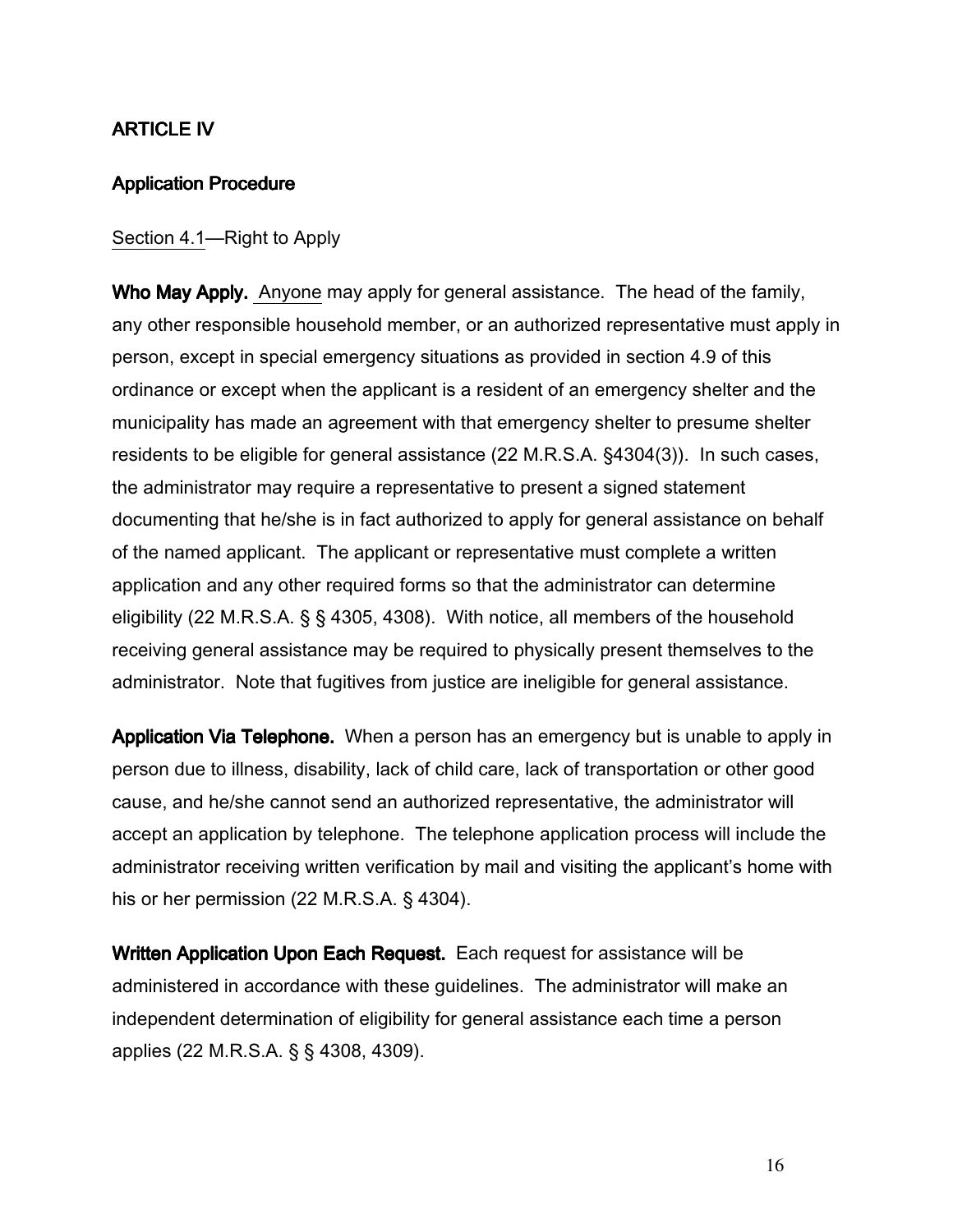Applications Accepted; Posted Notice. Application forms will be available during regular business hours at the municipal office and when the general assistance administrator is conducting interviews with applicants. Notice will be posted stating when and where people may apply for assistance and the name of the administrator available to take emergency applications at all other times. In addition, the posted notice shall include the fact that the municipality must issue a written decision on all applications within 24 hours, and the DHHS toll-free telephone numbers for reporting alleged violations or complaints. Completed applications will be accepted and interviews given only during the regular hours established and posted by the administrator. In an emergency, however, the administrator or his or her designee will be available to accept applications for assistance whenever necessary (22 M.R.S.A. § 4304).

# Section 4.2—Application Interview

Except when it is impractical, the general assistance administrator will interview each applicant personally before making a decision. The interview will be conducted in private, although the applicant may be accompanied by a legal representative, friend or family member.

## Section 4.3—Contents of the Application

At a minimum, the application will contain the following mandatory information:

- a) applicant's name, address, date of birth, Social Security number or appropriate United States Customs and Immigration Services (USCIS) documentation, and phone number;
- b) names, date(s) of birth, and Social Security number(s) or appropriate USCIS documentation of other

household members for whom the applicant is seeking assistance;

- c) total number of individuals living with the applicant;
- d) employment and employability information;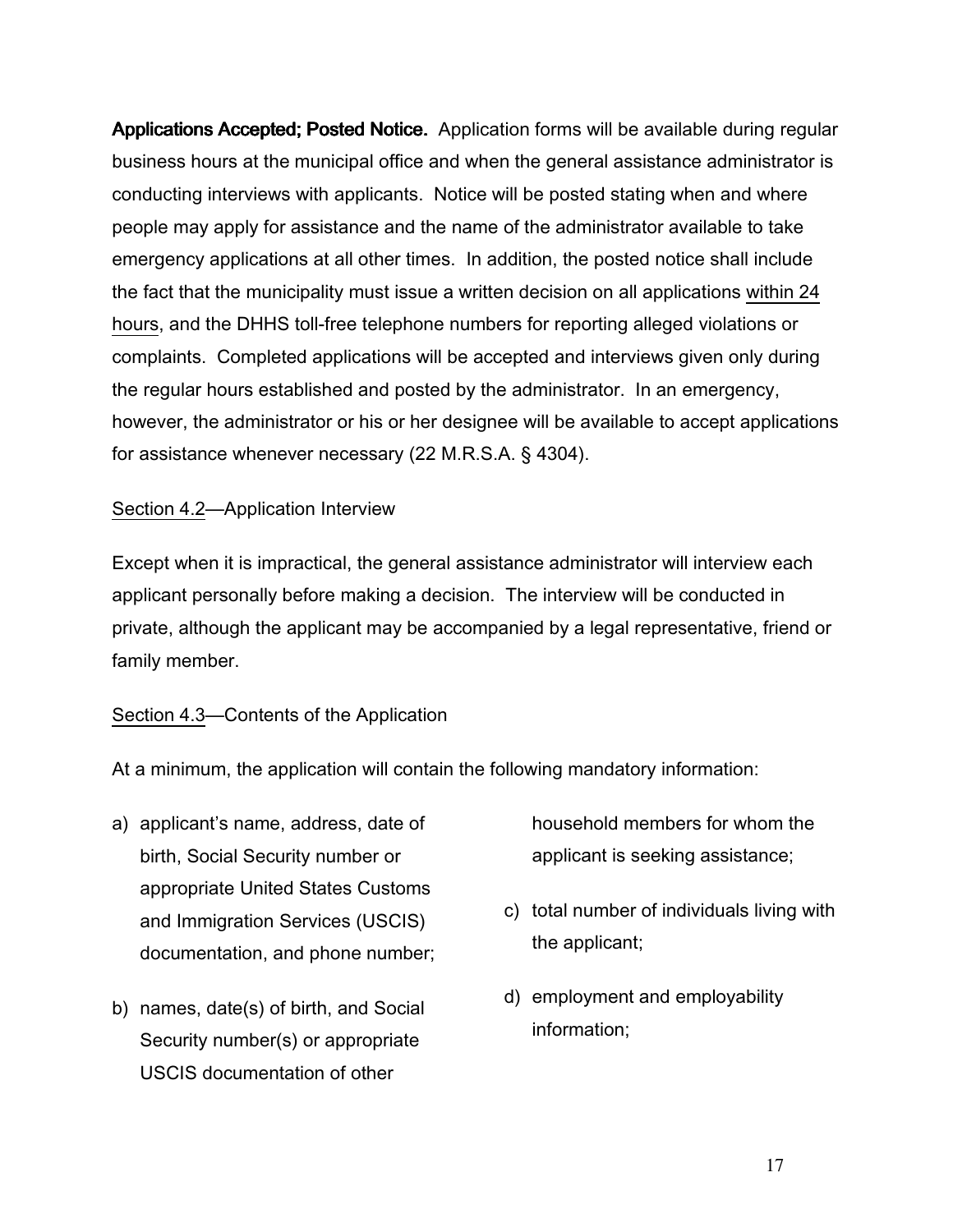e) all household income, resources, assets, and property;

f) household expenses;

- h) penalty for false representation;
- i) applicant's permission to verify information;
- g) types of assistance being requested; j) signature of applicant and date.

In the event an initial applicant is unable to provide identification records (e.g., Social Security card/number) because the record may have been lost, stolen or misplaced, the initial applicant may be provided a reasonable amount of time, e.g., five working days, in order to obtain copies of identification records. Provided the initial applicant makes a good faith effort to obtain the item/record sought, GA required to cure an immediate and/or emergency need shall not be withheld. In such cases the municipality may elect to provide only a prorated amount of GA, e.g., five day's worth, while the applicant proceeds to obtain the required information.

Section 4.4—General Assistance Administrator's Responsibilities at the Time of the Application

The administrator will make every effort to inform all applicants of their rights and responsibilities as well as the general program requirements associated with applying for and receiving general assistance, including application requirements, eligibility guidelines, applicant rights, and applicant reimbursement obligations.

Application Requirements. The administrator will help the applicant fill out the application form as described in the preceding section. The administrator will inform the applicant of any other information or documentation that the applicant will have to provide in order for the administrator to evaluate the applicant's eligibility for assistance. The administrator will fully explain the purpose of any release of information form or reimbursement agreement before seeking to obtain the applicant's signature or written authorization.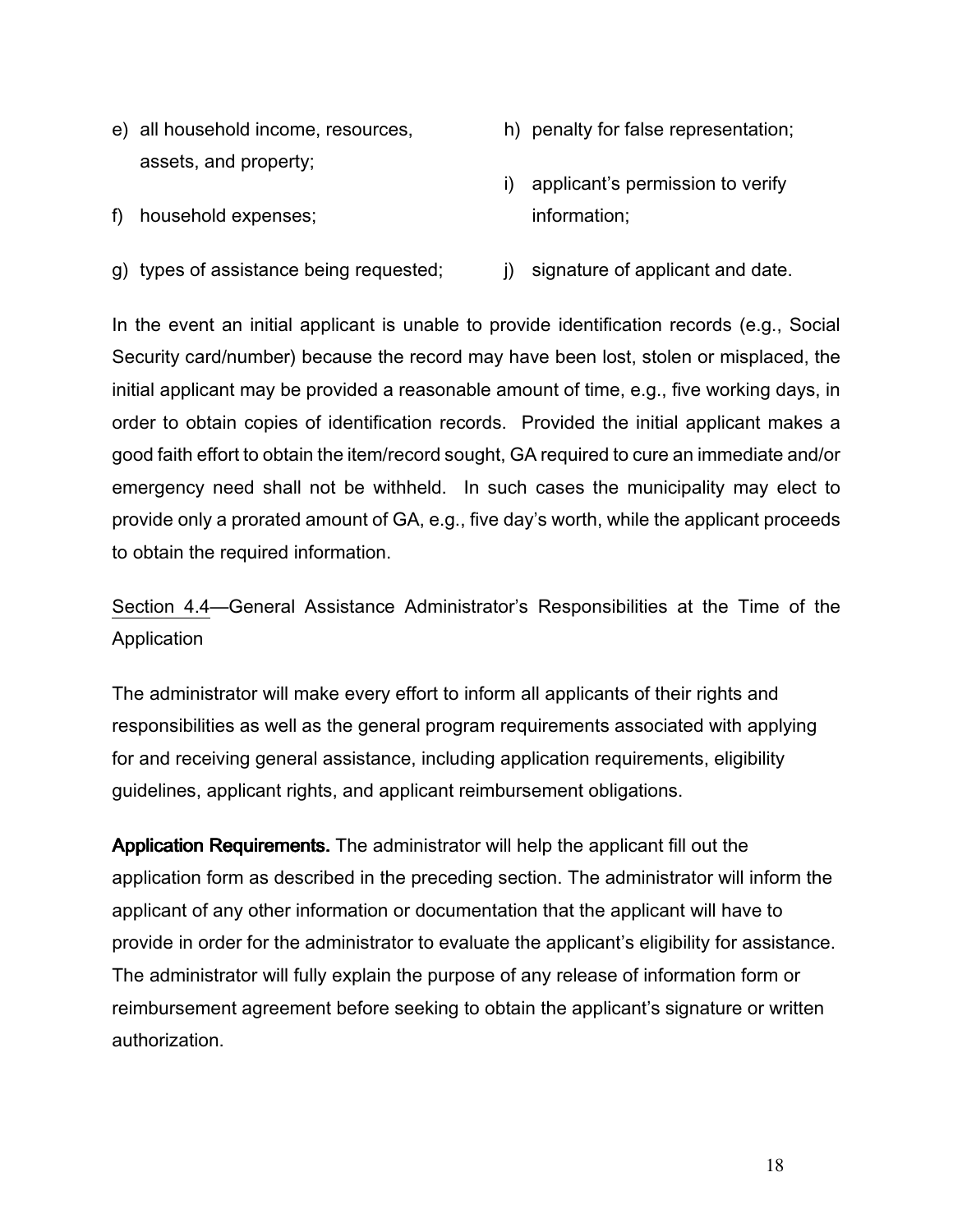Eligibility Requirements. The administrator will inform, either verbally or in writing, the applicant of the eligibility requirements of the program, including:

- the income standard of need;
- the applicant's ongoing use-of-income, work-related, and resource-related responsibilities, as described in the section immediately below;
- the financial reduction in assistance that is the consequence of spending household income on non-basic necessities;
- immigration status (see definition of "Eligible Person"); and
- the disqualification penalties associated with committing fraud, failing to perform work-related assignments without just cause, or failing to make a good faith effort to secure potential resources when the requirement to attempt to obtain those resources has been explained to the applicant in writing.

Applicant Rights. The administrator will inform all applicants of their rights to:

- review the municipal General Assistance ordinance and Maine General Assistance law;
- apply for assistance;
- receive a written decision concerning eligibility within 24 hours of applying for assistance;
- confidentiality;
- contact the DHHS;
- challenge the administrator's decision by requesting a fair hearing.

Reimbursement/Recovery. The administrator will inform the applicant that he/she must reimburse the municipality for the amount of general assistance he/she has been granted in the event of a subsequent ability to pay. The municipality may also, as appropriate, contact the client's legal representative to inform him or her of the client's obligation to repay the municipality under the GA program. In addition to seeking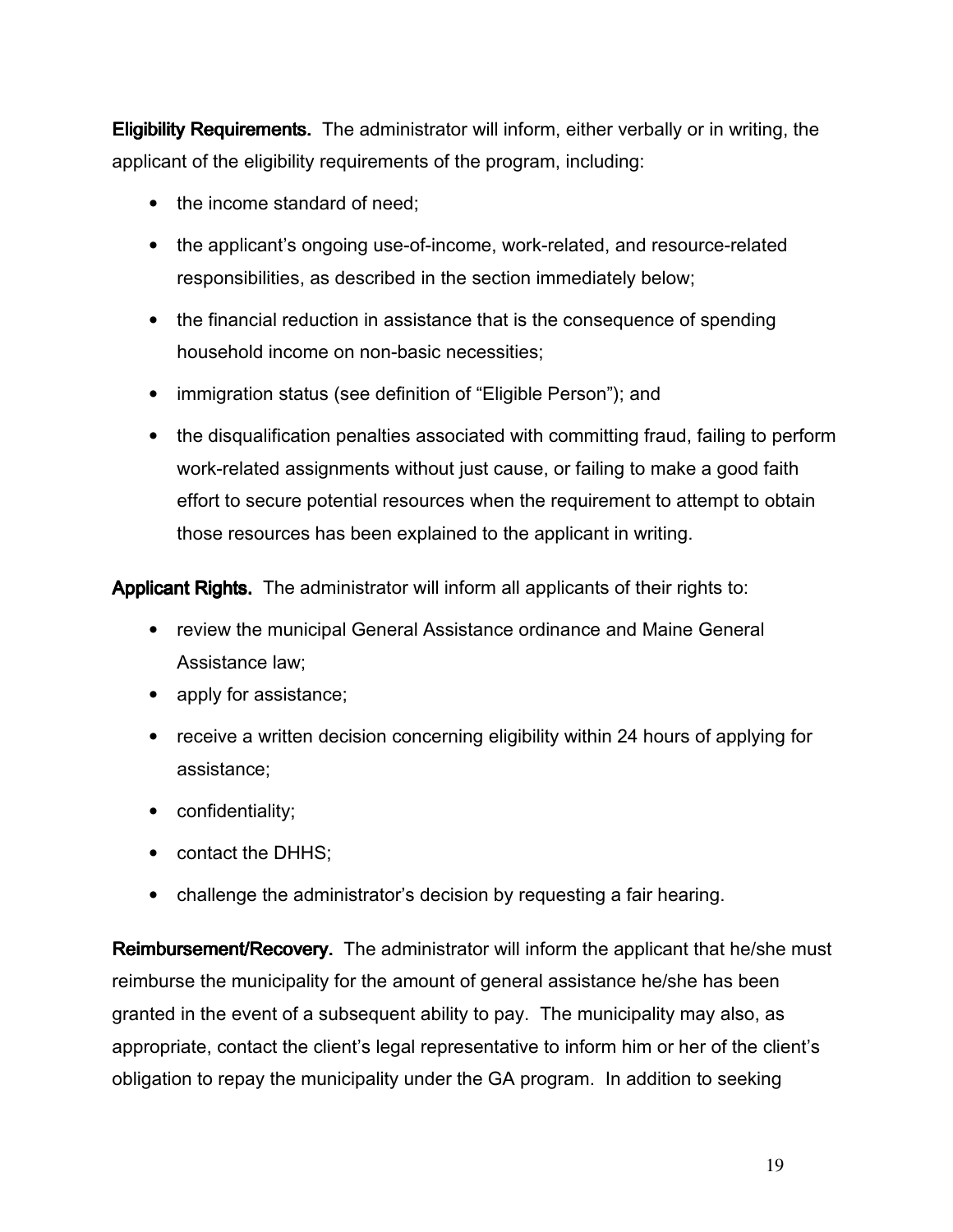repayment from a recipient, the municipality also may recover the amount of assistance granted to a recipient during the previous 12 months from any relative legally liable for the applicant's support (spouses, parents of persons under the age of 25, see Article VIII, "Recovery of Expenses") (22 M.R.S.A. § § 4318, 4319). Whenever applicable, the administrator will explain the various liens a municipality may place against a recipient's real or personal property, such as the mortgage or capital improvement lien, the Workers' Compensation lump sum payment lien, or the SSI "interim assistance agreement" lien, as these liens are described in Article VIII, "Recovery of Expenses".

#### Section 4.5—Responsibilities of the Applicant at the Time of Application

The applicant has the responsibility at the time of each application to provide accurate, complete and current household information and verifiable documentation concerning:

- Income
- **Resources**
- Assets
- Employment
- Use of income
- Names and addresses of any relatives legally liable for the applicant's support
- Any change in this information from a previous application that would affect household eligibility (22 M.R.S.A. §4309).

In addition, the applicant must accurately report and provide verifiable documentation that shows the applicant:

- a) has remained employed, if previously employed, and not quit work without just cause or been discharged from employment for misconduct;
- b) has been seeking employment, if previously unemployed or employed on a part-time basis, has accepted any suitable offer of employment, and has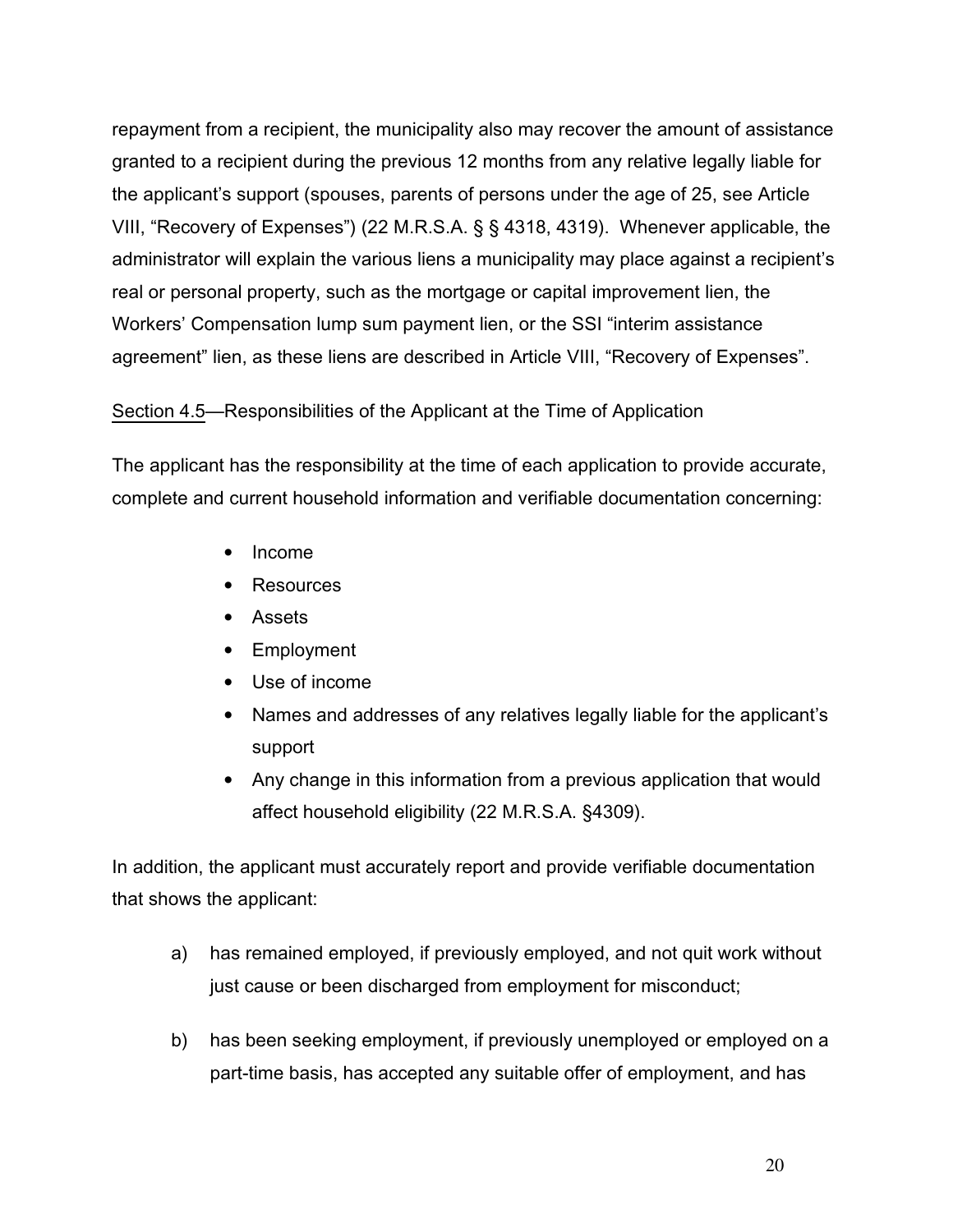satisfactorily performed all workfare assignments or had just cause not to perform those assignments;

- c) has made use of all available and potential resources when directed in writing to such a program by the administrator, including, but not limited to, other government benefit programs or the assistance of liable relatives of sufficient means; and
- d) has participated in any training, retraining, educational or rehabilitative program when appropriate and when directed in writing to such a program by the administrator, in order to diminish the applicant's need for general assistance (22 M.R.S.A. § §4316-A, 4317).

#### Section 4.6—Action on Applications

Written Decision. The general assistance administrator will give a written decision to the applicant concerning his or her eligibility within 24 hours after the applicant submits a written application. Assistance will be furnished to eligible applicants within that period except when the municipality is permitted by law (and pursuant to section 5.6 of this ordinance) to issue assistance conditionally on the successful completion of a workfare assignment (22 M.R.S.A. § § 4305, 4316-A, 4321). A written decision will be given each time a person applies, whether assistance is granted, denied, reduced or terminated.

**Content.** The written decision will contain the following information:

- a) the type and amount of aid the applicant is being granted or the applicant's ineligibility;
- b) the period of eligibility if the applicant is eligible for assistance;
- c) the specific reasons for the decision;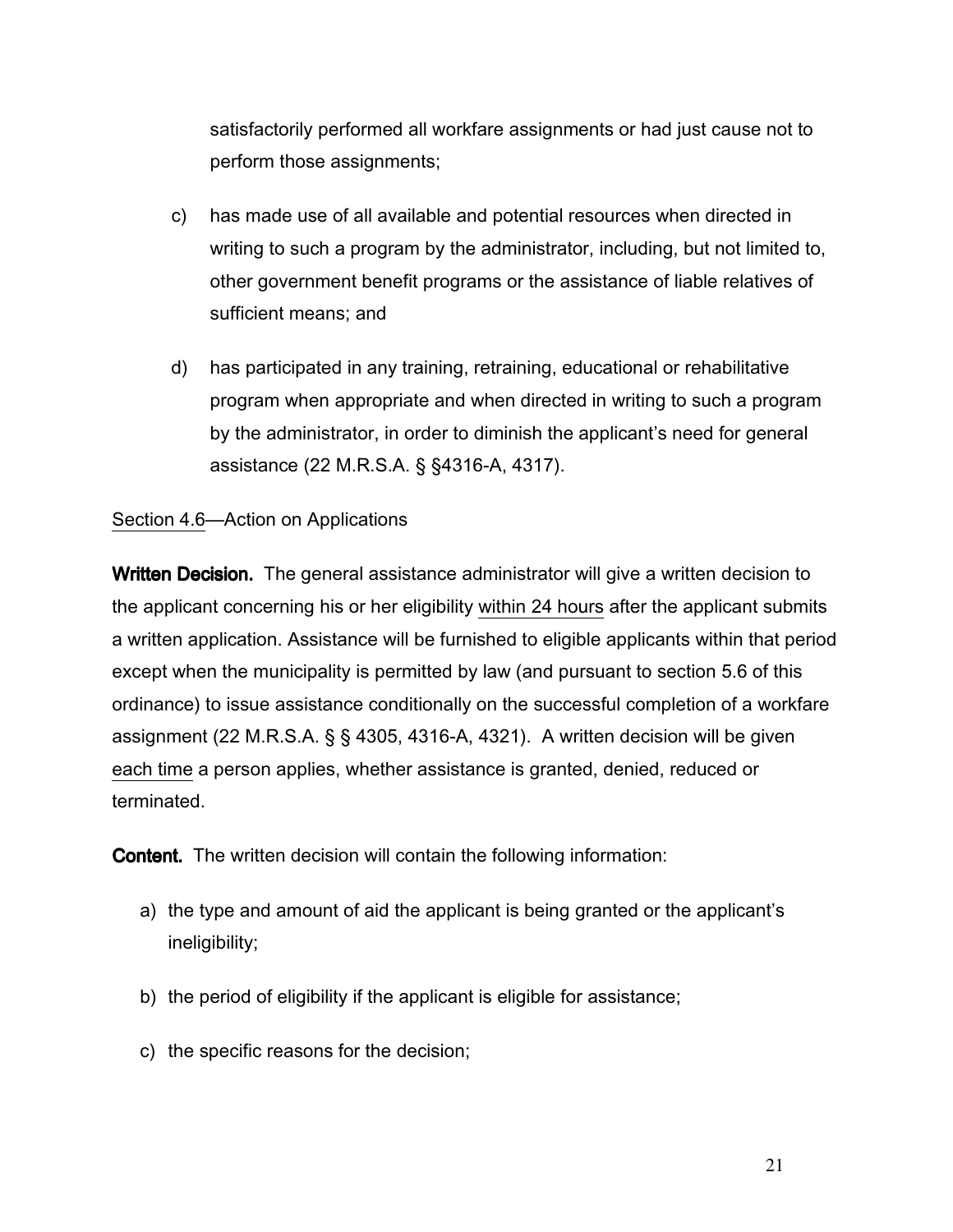- d) the applicant's right to a fair hearing; and
- e) the applicant's right to notify the DHHS if he/she believes the municipality has acted illegally (22 M.R.S.A. § 4321).

Section 4.7—Withdrawal of an Application

An application is considered withdrawn if:

- a) the applicant requests in writing that his or her application be withdrawn; or
- b) the applicant refuses to complete or sign the application or any other form needed by the general assistance administrator.

Section 4.8—Temporary Refusal to Accept Application

Under special circumstances, the general assistance administrator may temporarily refuse to accept applications. Such circumstances may include, but are not limited to, the following:

- a) When the applicant's conduct is abusive, disruptive, or harassing, or when the applicant is under the influence of drugs or alcohol. In these situations, the applicant will be asked to leave, and if the applicant refuses to leave, the police may be summoned. The applicant will be informed that an application will only be accepted when his or her conduct is under control.
- b) If the administrator believes that an applicant's behavior presents a threat to the health or safety of the public or to a municipal employee, or if such behavior is violent, or if an applicant has engaged in abusive, disruptive or harassing behavior and has been required to leave on more than one occasion, then the applicant may be required to designate a third party to apply for assistance on his or her behalf and the applicant may be prohibited from entering the municipal building;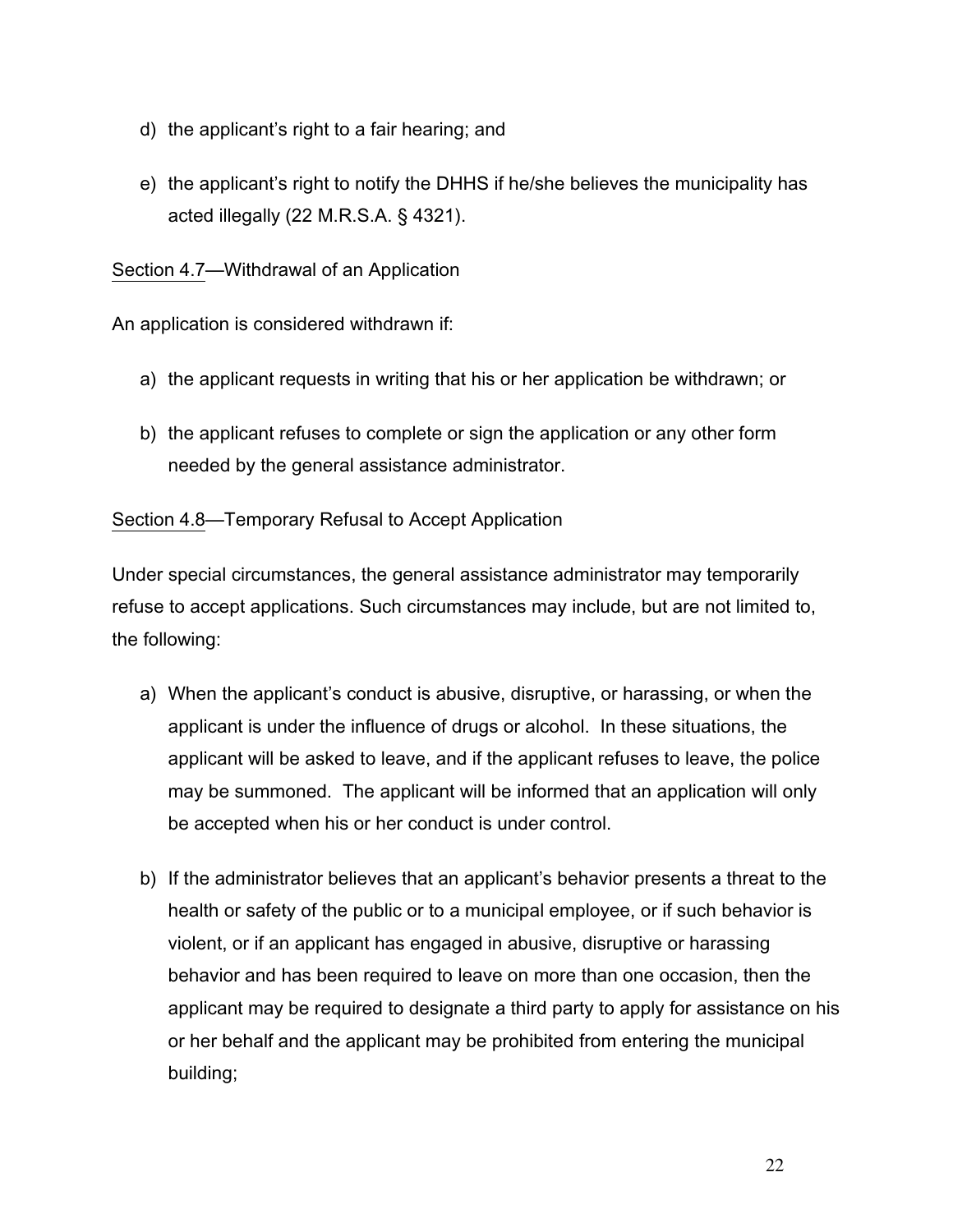c) When a third person applies for assistance on behalf of the applicant that person may be required to provide written verification that he/she has been duly authorized to act as a representative for the applicant (22 M.R.S.A. § 4308).

#### Section 4.9—Emergencies

An emergency is considered to be any life threatening situation or a situation beyond the control of the applicant which if not alleviated immediately could reasonably be expected to pose a threat to the health or safety of the applicant or a member of the household (22 M.R.S.A. § 4301(4)). Although they may be considered otherwise ineligible to receive general assistance, persons who apply for assistance to alleviate an emergency may be granted assistance, except as provided below, if they do not have sufficient income and resources to meet an actual emergency need and have not had sufficient income and resources to avert the emergency (22 M.R.S.A. § 4308).

A municipality may provide emergency assistance when the municipality determines that an emergency is imminent and that failure to provide assistance may result in undue hardship and unnecessary costs to either the client or the municipality.

**Disqualification.** A person who is currently disqualified from receiving General Assistance due to a violation of sections 5.5, 5.6, 5.7, 5.8, 5.9 or 6.4 of this ordinance is ineligible to receive emergency assistance (22 M.R.S.A. § 4308(2)(A)). However, dependents of a disqualified person may be eligible for assistance. For the purposes of this section, "dependents" are defined as: 1) a dependent minor child; 2) an elderly, ill or disabled person; or 3) a person whose presence is required to provide care for any child under the age of 6 years or any ill or disabled member of the household (22 M.R.S.A. § 4309(3)).

In the event one or more members of a household are disqualified and assistance is requested for the remaining dependents, the eligibility of those dependents will be calculated by dividing the maximum level of assistance available to the entire household by the total number of household members.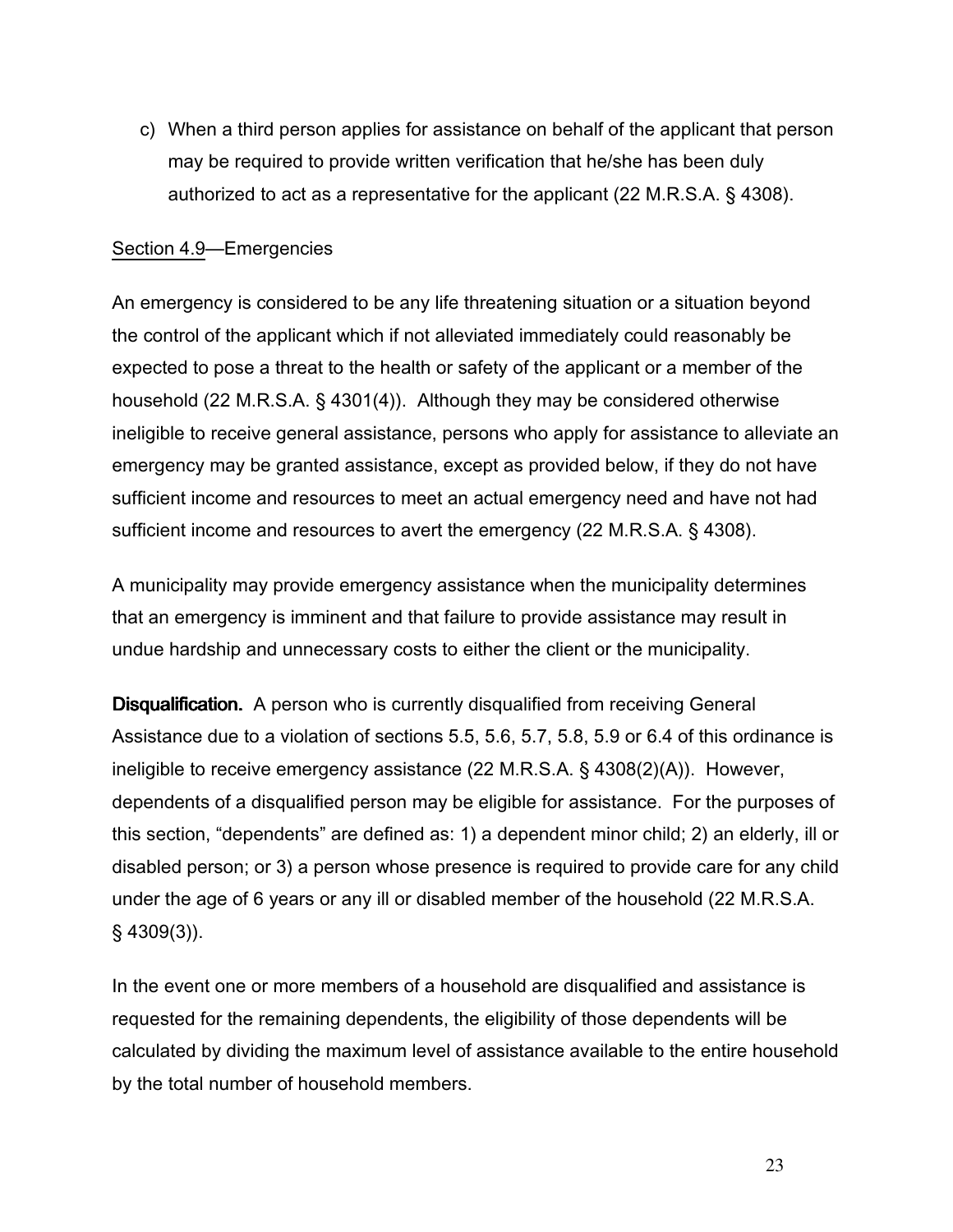Assistance Prior to Verification. Whenever an applicant informs the administrator that he/she needs assistance immediately, the administrator will grant, pending verification, the assistance within 24 hours, provided that:

- a) after interviewing the applicant the administrator has determined that the applicant will probably be eligible for assistance after a verification of information is completed; and
- b) the applicant submits documentation when possible, to verify his or her need. The administrator may contact at least one other person to confirm the applicant's statements about needing emergency assistance. No further assistance will be authorized until the applicant's eligibility is confirmed (22 M.R.S.A. § 4310).

Telephone Applications. If a person has an emergency need and cannot apply in person due to illness, disability, lack of transportation, or other good cause, and if there is no authorized representative who can apply on behalf of the applicant, the administrator shall accept an application over the telephone (22 M.R.S.A. § 4304).

The administrator will not grant any assistance as the result of a telephone application if the applicant refuses to allow the administrator to verify the information either by visiting his or her home or by mail and the administrator cannot determine his or her eligibility through any other means.

Limitation on Emergency Assistance. Applicants are not automatically eligible for emergency assistance. If applicants had income which could have been used to prevent all or part of an emergency, but they spent that income on items which are not basic necessities, they will not be eligible to receive general assistance to replace the misspent money (22 MRSA § § 4308(2) & 4315-A).

All applicants have the responsibility to provide the administrator with verifiable documentation demonstrating that the applicant did not have sufficient income to avert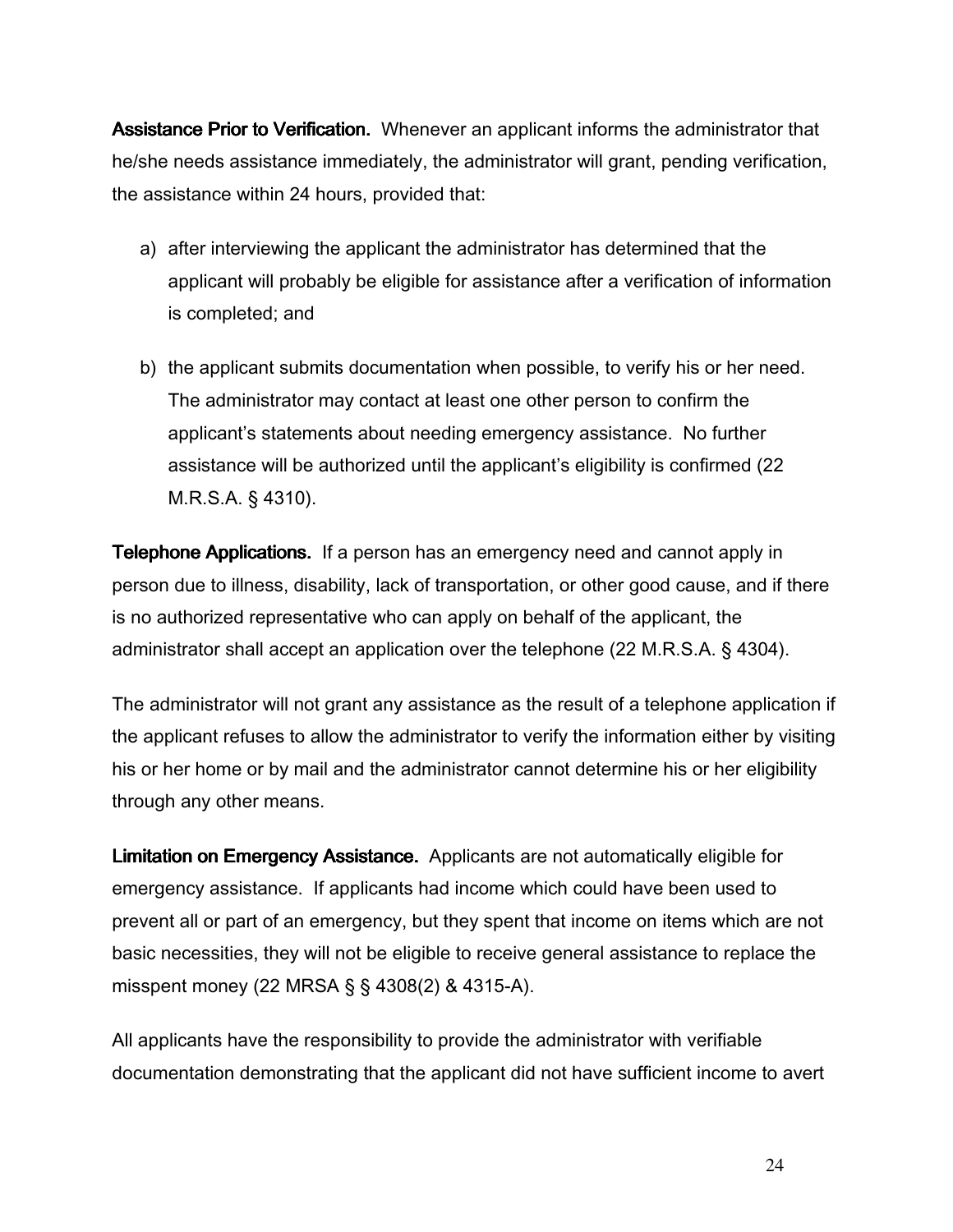the emergency situation. According to the following criteria, the administrator may limit emergency assistance to cover only the difference between the amount of money necessary for the household to avoid the emergency and the amount of income available to the household during the applicable time period.

- a) The applicable time period shall be the 30 days preceding the application for emergency assistance, except in those cases where the emergency was created by a negative account balance for a commodity or service (such as rent, mortgage or utility payments), and the negative account balance was created over a longer period of time. In such cases, the applicable time period shall be the consecutive length of time the account balance has been in the negative.
- b) The administrator shall seek from the applicant all information pertinent to the applicant's ability to provide for his or her basic necessities for the applicable time period, including evidence of all income and resources received over that period of time.
- c) The administrator shall calculate all costs for the household's basic necessities during the applicable time period, per month, in accordance with the maximum levels established by this ordinance for the specific basic necessity or the actual monthly cost, whichever is less, including all costs associated with averting the particular emergency situation for which the applicant is seeking assistance.
- d) From the total household costs for basic necessities during the applicable time period, the administrator shall subtract the total income and lump sum payments available to the household for the applicable time period as well as the total general assistance actually received during the applicable time period.
- e) The administrator may restrict the issuance of emergency assistance to the difference yielded by the computation in subsection (d), even when such a grant will not totally alleviate the emergency situation.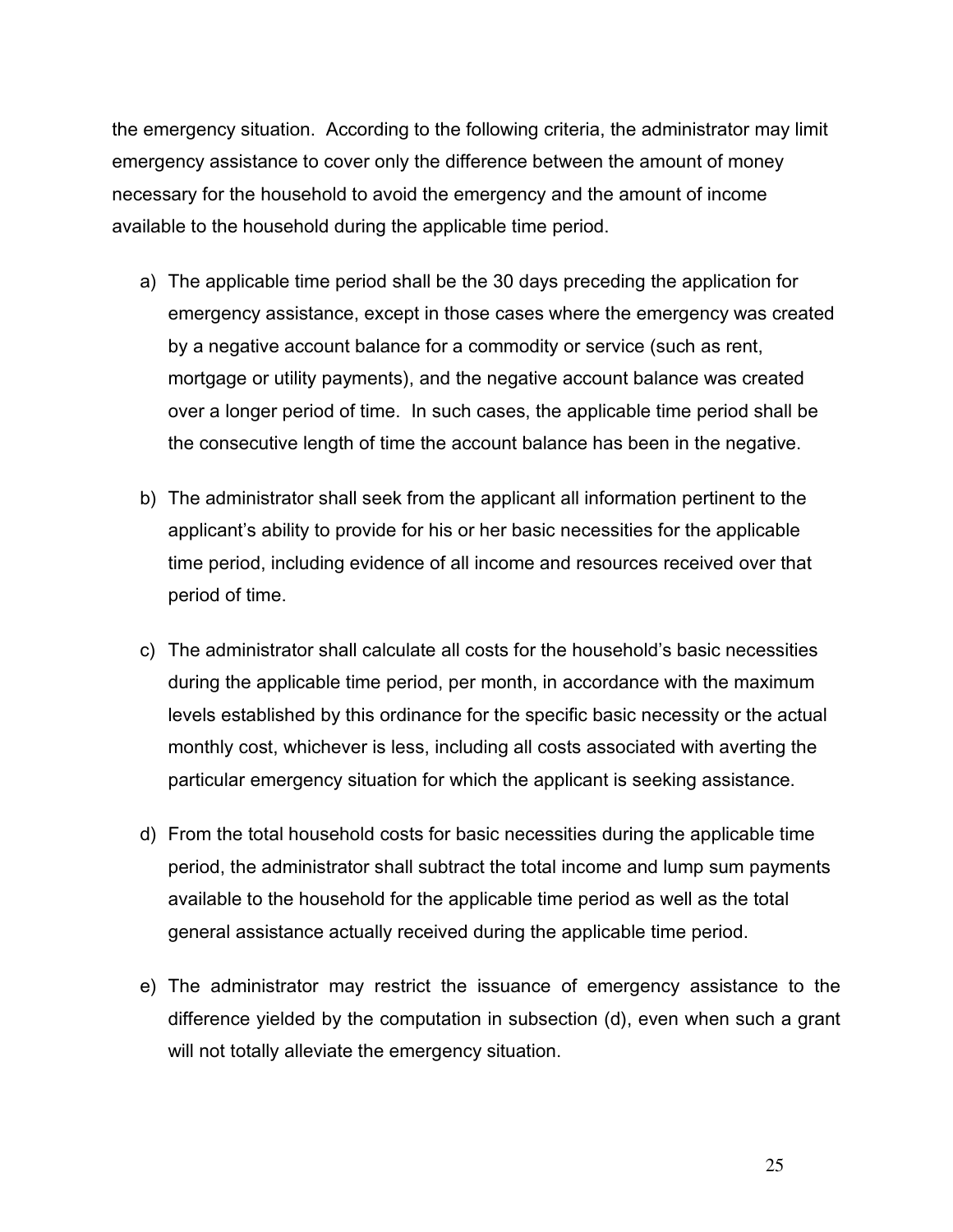- f) The administrator may waive this limitation on emergency assistance in life threatening situations or for initial applicants; that is, persons who have never before applied for general assistance.
- g) Nothing in these criteria may be construed as prohibiting a municipality from electing to alleviate an emergency situation in the most cost-effective manner available, provided such a determination of eligibility for emergency assistance is in conformance with general assistance law.

#### Section 4.10—Residence

The administrator shall provide general assistance to all eligible persons applying for assistance who are residents of this municipality. A resident is a person who has no other residence and is physically present in this municipality and who intends to remain here and establish a household.

The municipality also recognizes its responsibility to provide assistance to eligible persons who apply here and who are not residents of this municipality or any other municipality. If a person who is not a resident of any municipality applies in this municipality first, the administrator will determine his or her eligibility and, if eligible, will grant assistance until he/she establishes a residence in another municipality (22 M.R.S.A. § 4307).

Moving/Relocating. The municipality will not consider moving or transporting an applicant or recipient into another municipality unless the person requests assistance to relocate to another municipality. If the administrator determines the applicant is eligible and grants financial assistance to help with the requested relocation, this municipality will be responsible for providing assistance to the applicant for 30 days after he/she moves provided the recipient remains eligible.

**Institutions.** If a resident of this municipality enters an institution located in another municipality (such as a group home, shelter, rehabilitation center, nursing home, or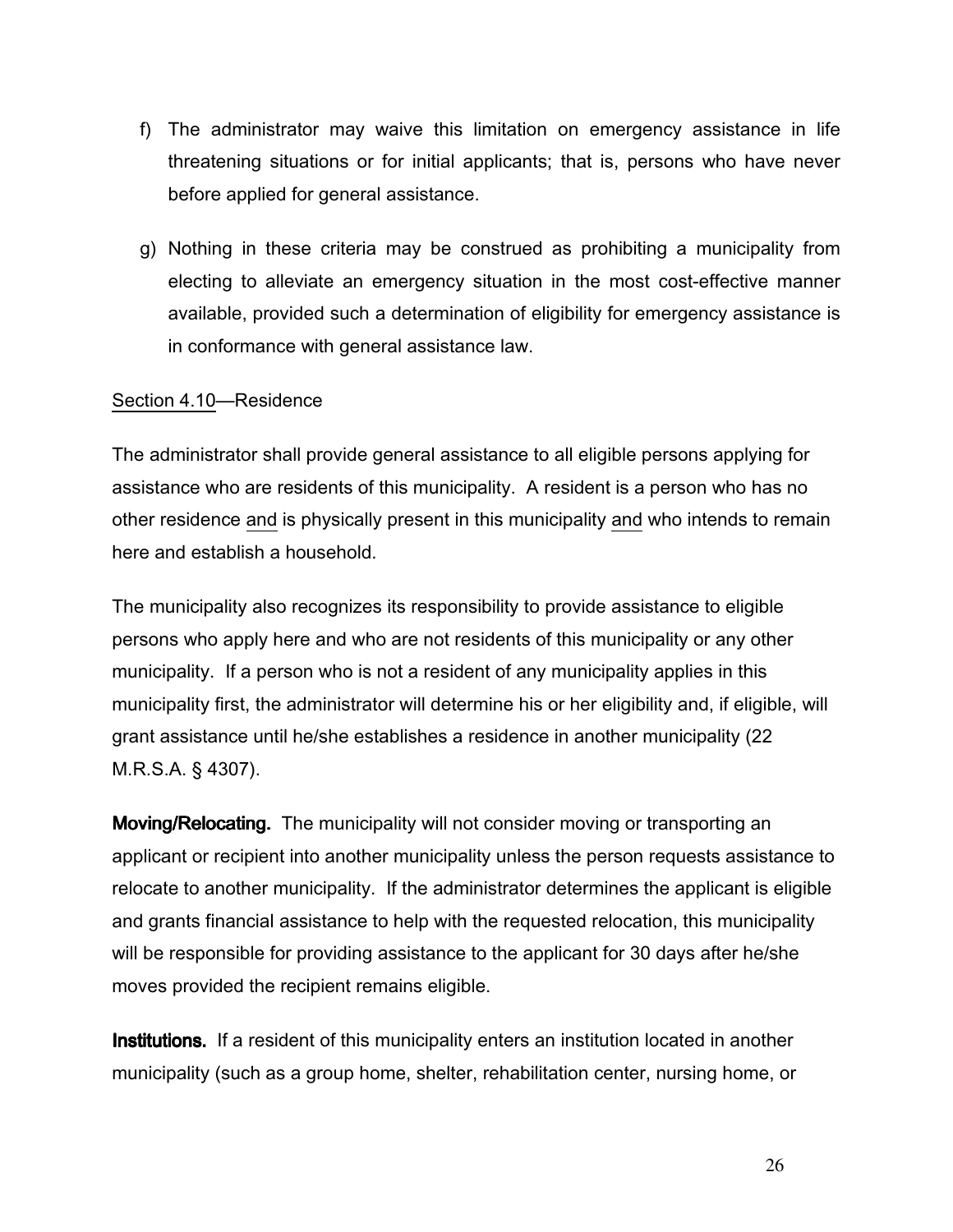hospital) and requests assistance while at the institution, he/she will be the responsibility of this municipality for up to 6 months after he/she enters the institution if the conditions of 22 M.R.S.A. § 4307 and §4313 are met. The municipality thereafter retains responsibility for an applicant in an institution only if the applicant has maintained a home in this municipality to which he/she intends to return. The municipality also recognizes its responsibility for applicants residing in an institution in this municipality if such an applicant had no residence prior to entering the institution (22 M.R.S.A. § 4307(4)).

Temporary Housing. Hotels/motels and similar places of temporary lodging are considered institutions if the municipality grants financial assistance for, makes arrangements for, or advises or encourages an applicant to stay in temporary lodging.

Note: Municipalities which illegally deny housing assistance and, as a result of the denial, the applicant stays in temporary lodging are responsible for the applicant for up to 6 months and may be subject to other penalties (22 M.R.S.A. § 4307(4)).

**Disputes.** When the administrator believes that an applicant is a resident of another municipality but that municipality disputes its responsibility the administrator will notify the DHHS in Augusta (287-3654 or 1-800-442-6003). If the applicant applies in this municipality first, the administrator will determine his or her eligibility and, if eligible, will grant assistance until the DHHS has concluded which municipality is responsible for providing assistance. If another municipality was responsible, the DHHS will recover the amount due from the other municipality. (22 M.R.S.A.  $\S$   $\S$  4307(5), 4307(6)).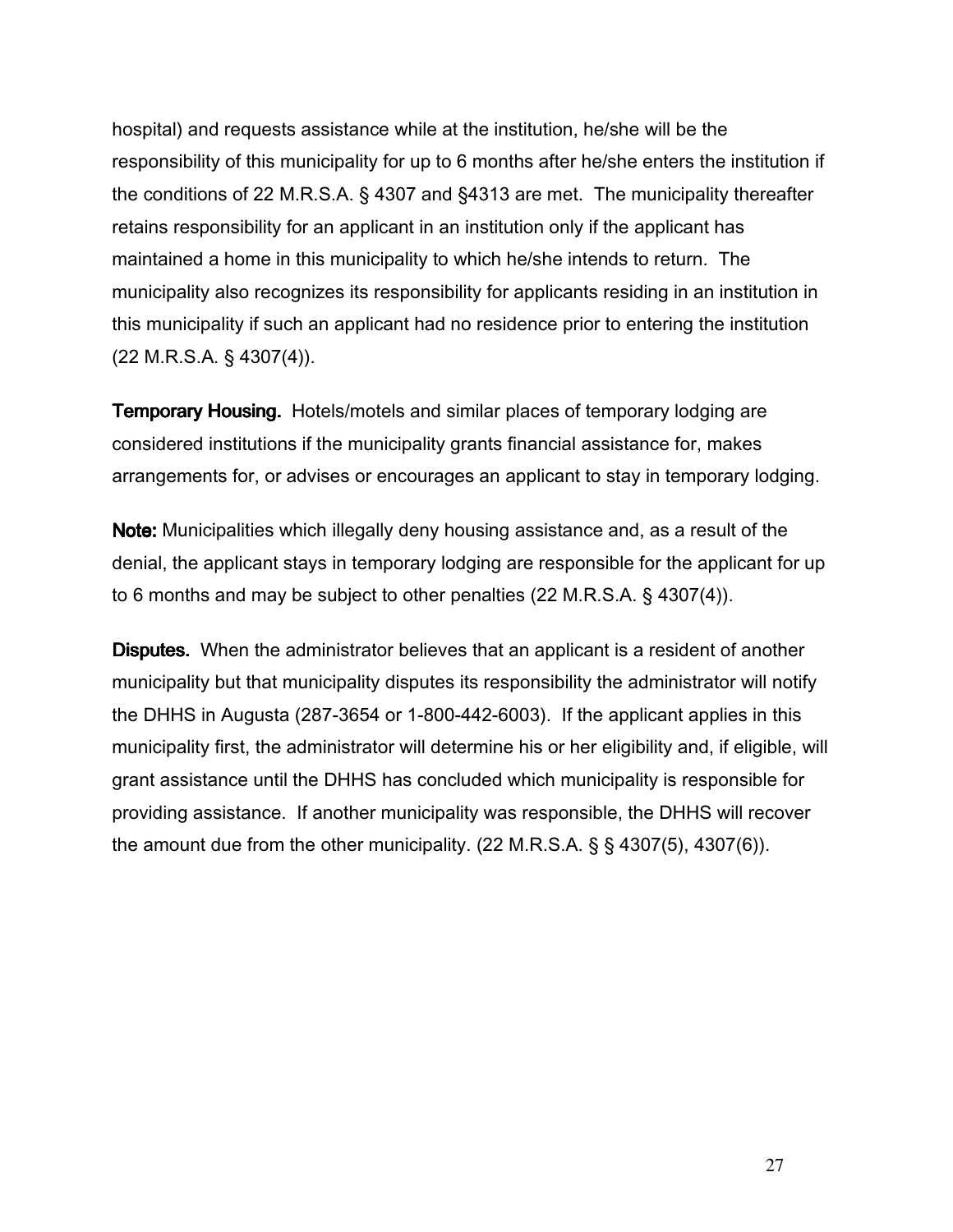# ARTICLE V

# Eligibility Factors

A person will be eligible for general assistance if he/she is an "Eligible Person" as defined in section 2.2, is in need, and has complied with the eligibility requirements set forth below. For guidance in determining whether an applicant is an Eligible Person, contact the Department of Health & Human Services at (800) 442-6003 (TTY: 287- 6948).

### Section 5.1—Initial Application

**Initial Application.** For initial applicants, except as provided immediately below, need will be the sole condition of eligibility. The exception to this general rule, as provided by law, applies to all applicants, including initial applicants, who are disqualified for a defined period for quitting employment without just cause or for being discharged from employment for misconduct (22 M.R.S.A. § 1043 (23)) *(see section 5.5 of this* ordinance) and to fugitives from justice as defined in 15 M.R.S.A. § 201(4) (22 M.R.S.A. § 4301(3)). An initial applicant is a person who has never before applied for general assistance in any municipality in Maine (22 M.R.S.A. § 4308(1)).

"Need" means that the applicant's income (including prorated income, where applicable), property, credit, assets or other resources are less than the overall maximum level of assistance contained in section 6.8 of this ordinance or the applicant's 30-day need, whichever is less, and he/she does not have adequate income or other resources available to provide basic necessities.

Subsequent Applicants. Persons who are not initial applicants are repeat applicants. Repeat applicants are people who have applied for general assistance at any time in the past. Repeat applicants are also people on whose behalf a general assistance application was made at any time in the past, provided that at such a time the applicant was not a dependent minor in the household. For repeat applicants to be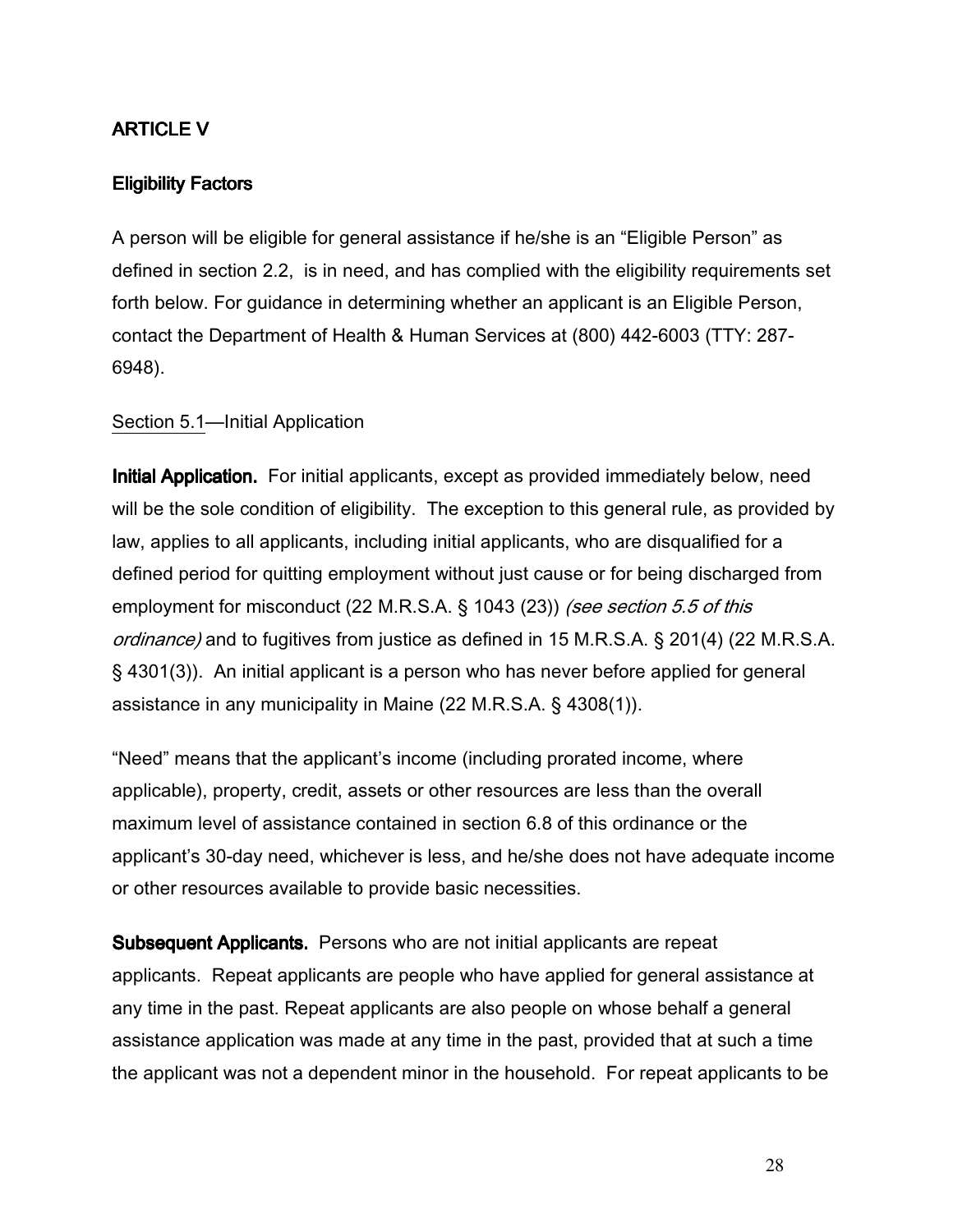eligible for general assistance, they must be in need and meet all other eligibility requirements. The eligibility of repeat applicants may also be adversely affected to the extent they have not used their income and resources to secure basic necessities.

## Section 5.2—Eligibility for Categorical Assistance

Receipt of categorical assistance will not disqualify a person from receiving general assistance if the applicant is otherwise eligible. Benefits received from other assistance programs will be considered as income when determining need, with the exception of Food Stamps, which will not be counted as income or resources or otherwise taken into consideration when determining need (7 U.S.C. § 2017 (b)).

In addition, any fuel assistance (HEAP/ECIP) received by an applicant will not be considered as income; that is, the administrator will always compute the heating needs of an applicant who has received HEAP or ECIP as if that applicant paid all costs associated with his or her fuel needs (42 U.S.C. §8624(f)). The calculation of general assistance for heating energy needs when an applicant has received HEAP or ECIP shall be accomplished in accordance with subsection (c) under "Types of Income" at section 6.7 of this ordinance. For several additional exceptions please refer to the definition of "Income" in this ordinance (see page 7, subsection 4).

Applicants or recipients must apply for other program benefits within 7 days after being advised in writing to do so by the general assistance administrator. Persons who, without just cause, make no good faith effort to obtain a potential resource will be disqualified from receiving assistance until they make a good faith effort to obtain the benefit (22 M.R.S.A. § 4317).

## Section 5.3—Personal Property

a) Liquid Assets. No person owning assets easily convertible into cash, including but not limited to, bank deposits, stocks, bonds, certificates of deposit, retirement accounts, life insurance policies and other marketable security, will be eligible for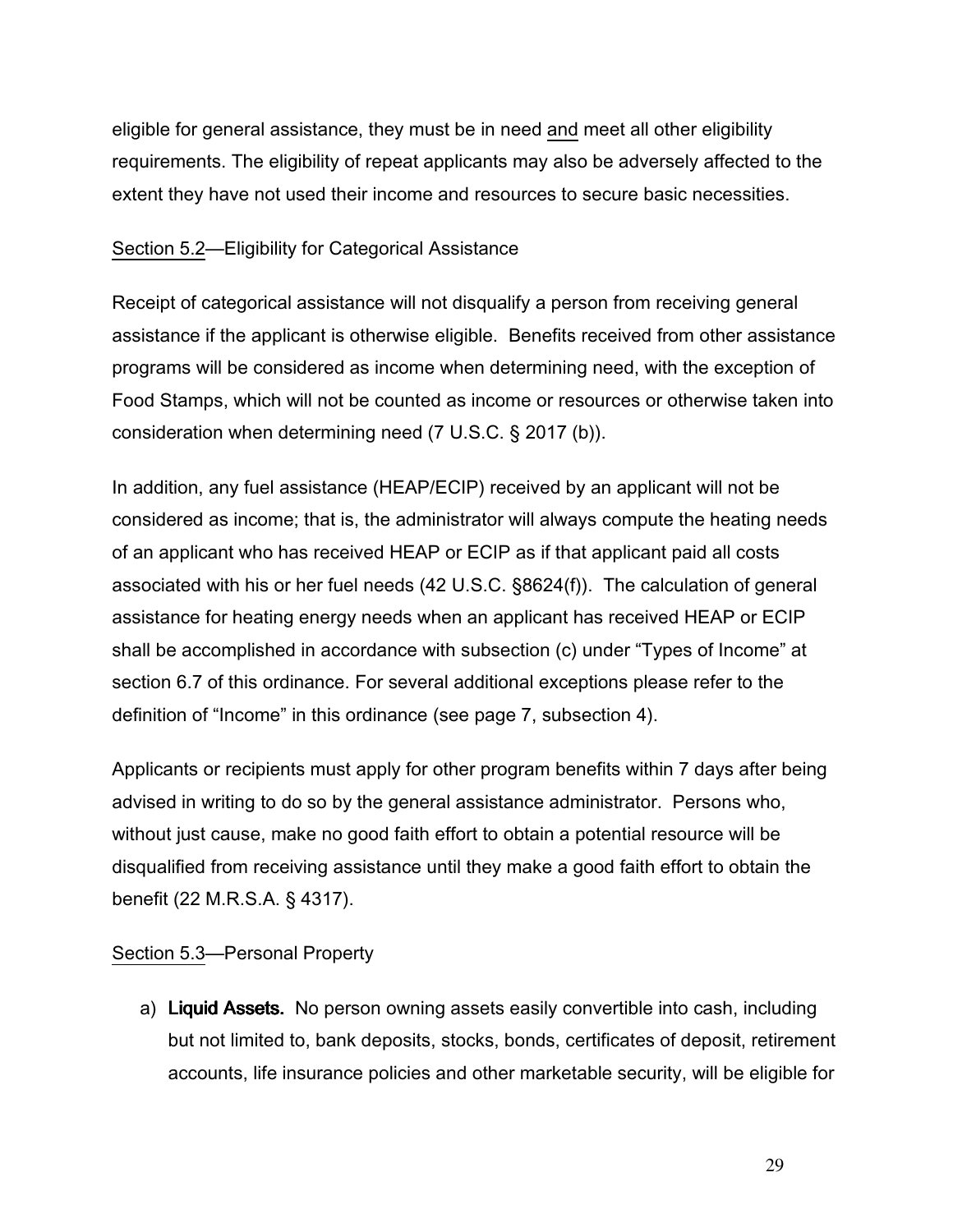general assistance unless and until he or she uses these assets to meet his or her basic needs, and thereby exhausts them. At the discretion of the GA administrator, liquid assets do not mean a reasonable minimum balance necessary for obtaining free checking. Although one checking account per household may be allowed, any monies over the minimum required to obtain free checking are to be considered available liquid assets.

- b) Tangible Assets. No person owning or possessing personal property, such as but not limited to: a motor vehicle (except as provided immediately below in subsection c), or a boat, trailer, recreation vehicle or other assets that are convertible into cash and are non-essential to the maintenance of the applicant's household, will be eligible for general assistance. Exceptions may be made when a person is making an initial application or is an unforeseeable repeat applicant as defined in Section 2.2 or when reasonable efforts to convert assets to cash at fair market value are unsuccessful. Tools of a trade, livestock, farm equipment and other equipment used for the production of income are exempt from the above category and are not considered available assets.
- c) Automobile Ownership. Ownership of one automobile per household will not make a person ineligible for assistance if such vehicle is essential for transportation to employment or for seeking employment, obtaining medical care, rehabilitation or training facilities, or for any other reason the GA administrator determines reasonable for the maintenance of the applicant's household. Recipients of general assistance who own an automobile with a market value greater than \$8000 may be required, with written, 7-day notice, to make a good faith effort to trade that automobile for an automobile with a market value of less than \$8000. Any income received by the applicant by virtue of such a trade down must be used for his or her basic necessities. Failure to liquidate or trade down the excess value of any automobile asset can result in disqualification (22 M.R.S.A. § 4317).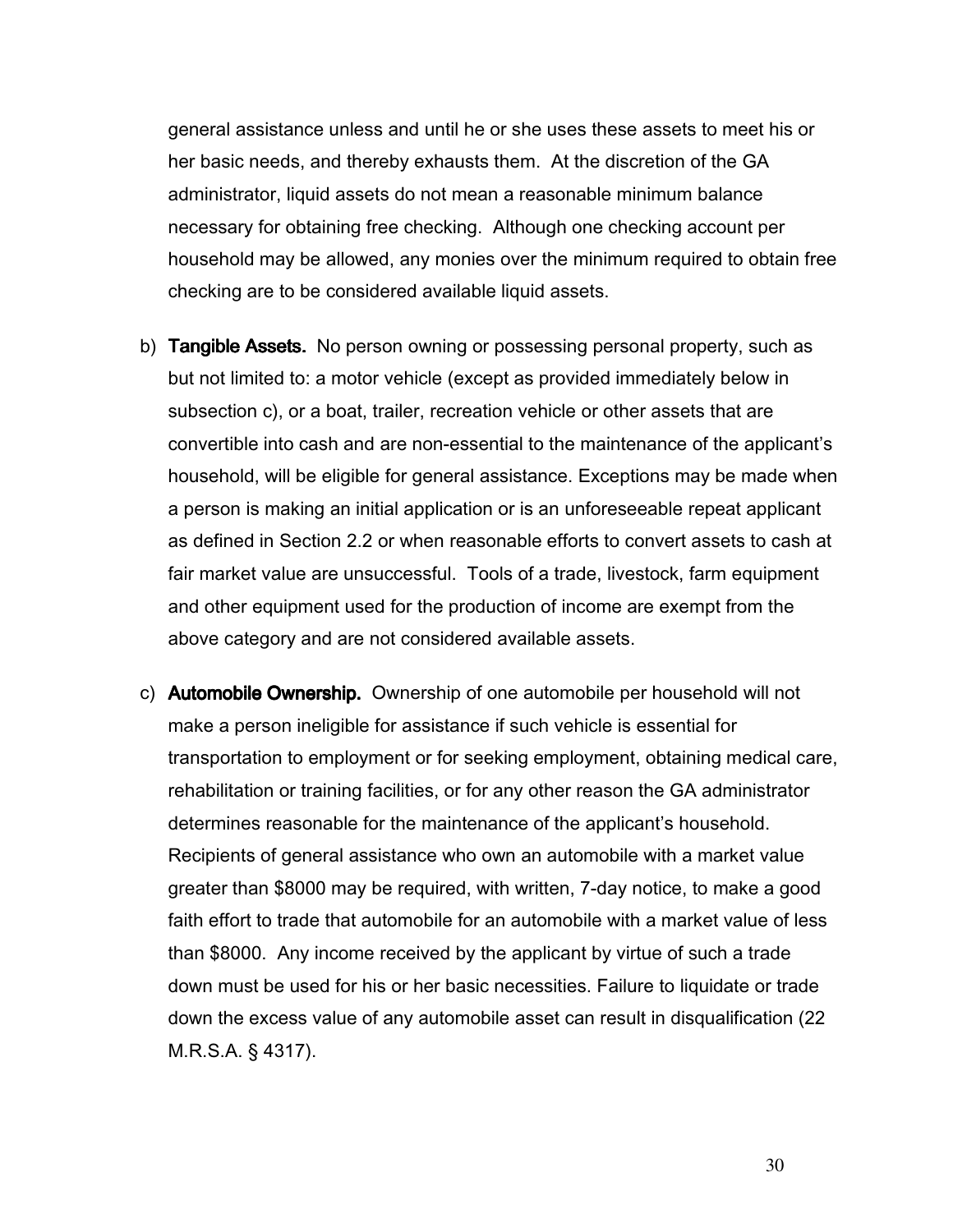The municipality will neither pay nor consider as necessary any car payment or vehicle maintenance cost including insurance for which the applicant is responsible. However, provided the vehicle value is \$8000 or less and the applicant is utilizing the vehicle for any of the above mentioned "essential" reasons, the municipality in its discretion may choose to not consider reasonable car payments, reasonable car insurance and reasonable associated costs of maintenance as "misspent" income. General assistance for travel-related needs shall be computed in accordance with section 6.8(F)(7), (8) "Work Related/Travel Expenses."

- d) Insurance. Insurance that is available to an applicant on a non-contributory basis or that is required as a condition of employment will not be a factor in determining eligibility for general assistance. Life insurance with a cash surrender value may, at the discretion of the GA administrator, be considered as a tangible asset.
- e) Transfer of Property. Applicants who transfer assets for less than fair market value to someone else solely for the purpose of establishing eligibility for general assistance will not be granted general assistance to replace the uncompensated value of the transferred asset. Assistance will be denied within a 120-day limit up to the uncompensated value of the asset which was transferred unless the transfer of asset is fraudulently misrepresented, in which case a 120-day disqualification will be issued. There will be a presumption that the applicant transferred his or her assets in order to be eligible for general assistance whenever property is sold for less than the fair market value or when the transfer occurred within 30 days prior to applying for general assistance unless the applicant can demonstrate the existence of a good faith transaction.

### Section 5.4—Ownership of Real Estate

a) Principal Residence. For purposes of General Assistance solely, the applicant's principal residence, including any adjoining land, is considered an exempt resource, even if temporarily unoccupied because of employment, job training,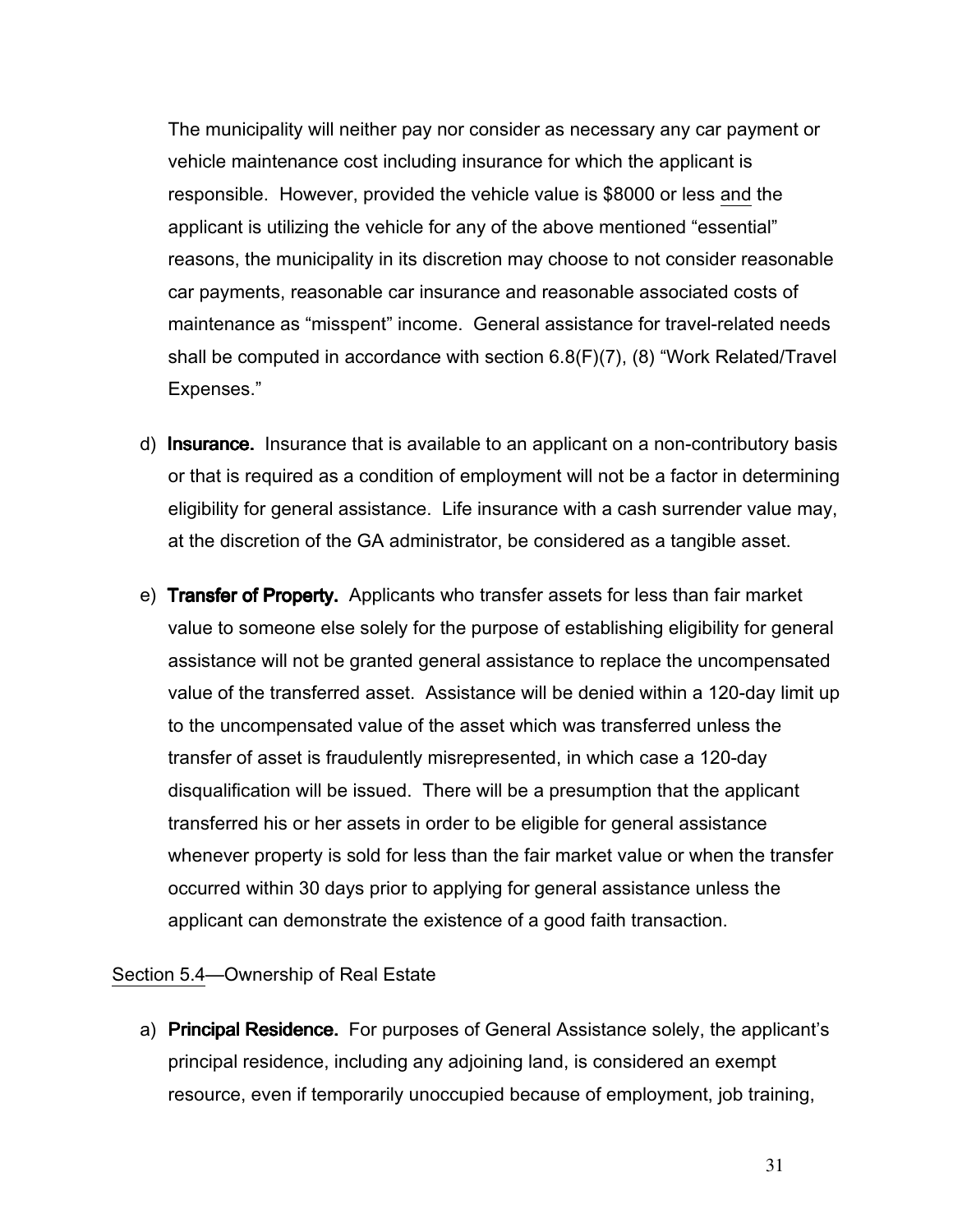education, illness or disaster, provided there is demonstrated an intent to return. If the applicant owns land in excess of the minimum lot size for the zone or district in which the home is located, then that land may be considered a potential resource if:

- 1. The applicant has received General Assistance for the last 120 consecutive days; and
- 2. The applicant has the legal right to sell the land (e.g., any mortgagee will release any mortgage, any co-owners agree to the sale, zoning or other land use laws do not render the sale illegal or impracticable); and
- 3. The applicant has the financial capability to put the land into a marketable condition (e.g., the applicant can pay for any necessary surveys); and
- 4. The land is not utilized for the maintenance and/or support of the household; and
- 5. A knowledgeable source (e.g., a realtor) indicates that the land in question can be sold at fair market value, for an amount which will aid the applicant's financial rehabilitation; and
- 6. No other circumstances exist which cause any sale to be unduly burdensome or inequitable.

 If the above conditions are met, then the administrator may condition the receipt of future assistance on the applicant's good faith efforts to sell, or render saleable, land which could be used to provide necessary support for the applicant (e.g., the applicant owns 100 "excess" acres. Sale of 10 of the acres would provide for the necessary support and therefore not all the land need be sold at the present time.) Assistance shall not be denied during the time that the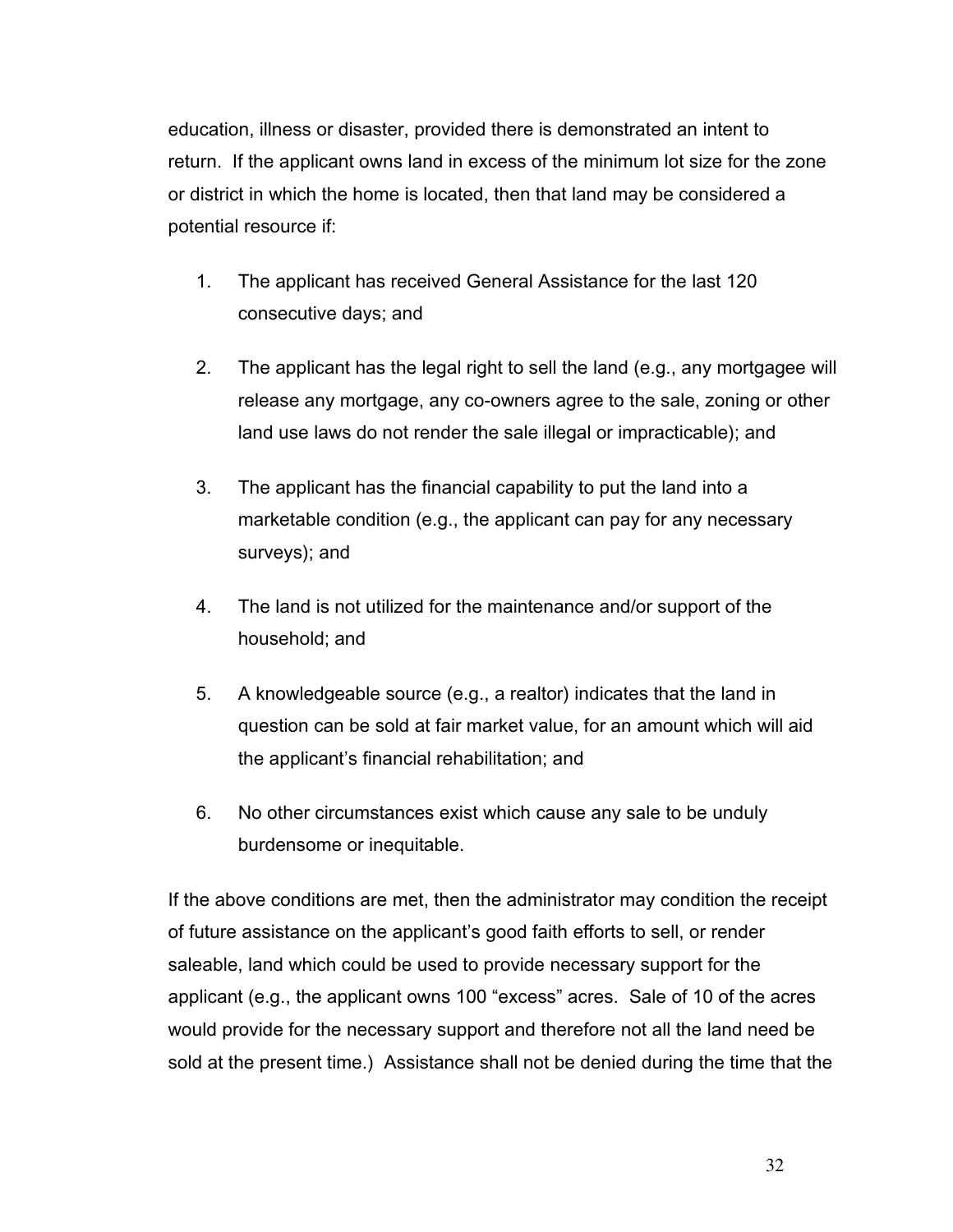applicant is making a good faith effort to sell or render saleable the land in question.

 Once the applicant ceases to receive assistance the obligations under this section shall also cease.

- b) Other Property. If the applicant or dependents own real property other than that occupied as the principal residence, continued eligibility will depend on the applicant making a reasonable effort to:
	- 1. Dispose of the property at fair market value in order to convert the property into cash which can be applied toward meeting present need; or
	- 2. Obtain a loan against such property which may be used to meet present need. Applicants who transfer their excess property to a third party in order to become eligible for general assistance will be ineligible.

If an applicant is granted assistance in the form of a mortgage payment or capital improvement payment, the municipality may claim a lien against the property. The lien shall not be enforceable until the time of sale of the property or upon the death of the recipient *(see also section 6.8 of this ordinance)* (22 M.R.S.A. § 4320).

## Section 5.5—Work Requirement

All general assistance recipients are required to register for work, look for work, work to the extent of available employment, and otherwise fulfill the work requirements, unless the applicant is exempt from such requirements as provided below.

**Employment; Rehabilitation.** All unemployed applicants and members of their households who are 16 years of age or older and who are not attending a full-time primary or secondary school intended to lead to a high school diploma will be required to accept any suitable job offer and/or meet with job counselors, attend employment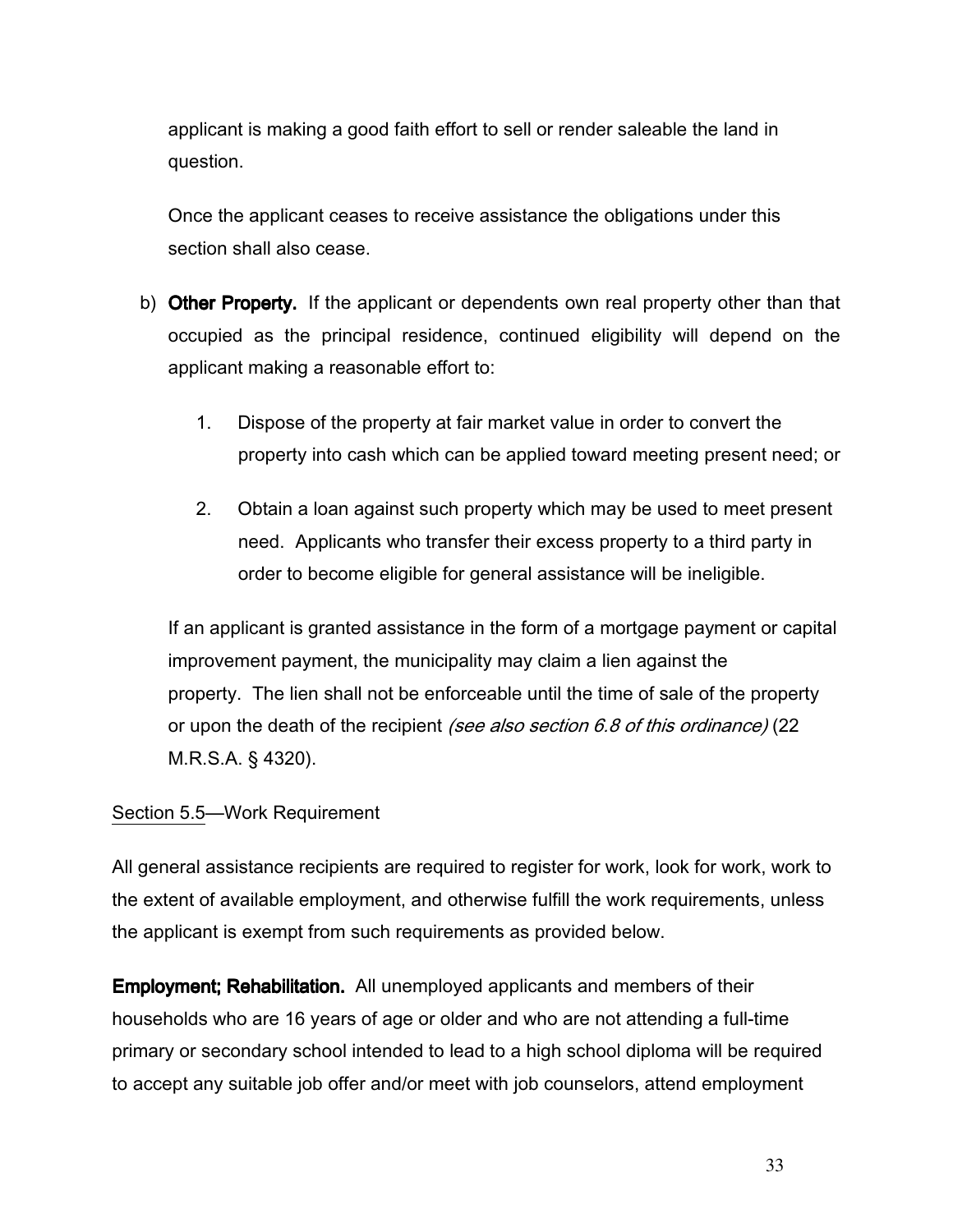workshops and rehabilitative services, except as provided below *(see "Exemptions")*. Applicants must demonstrate to the administrator that they are available for work and are actively seeking employment.

A "suitable job" means any job, which the applicant is mentally and physically able to perform. "Available for work" means that applicants must make themselves available for work during normal business hours prevailing in the area, and show that no circumstance exists which would prevent them from complying with the work requirement.

**Verification.** Unemployed applicants or applicants employed on a part-time basis will be required to provide verifiable documentation of their pursuit of employment at the time of each application. At a minimum, such documentation shall consist of a list of the employers contacted, the date and time of the application contact, and the name of the employer representative contacted. "Pursuit of employment" means actually submitting a written application or applying for a job in person when reasonable, or submitting a written application or letter of inquiry to employers.

For the duration of any repeat applicant's period of unemployment or partial employment, the administrator will establish the number of employers per week to whom each non-exempt applicant shall be required to apply in order to fulfill his or her work search requirements. The number of weekly employer contacts required by the administrator shall be reasonably related to the number of potential employers in the region and the number of hours in the week the applicant has available for work search activities after considering all time the applicant must devote to existing employment obligations, workfare obligations, and required classroom or on-site participation in job training, educational, or rehabilitation programs. Fulfillment of these requirements will not be expected at the time of the initial application, but will be a condition of eligibility for subsequent assistance.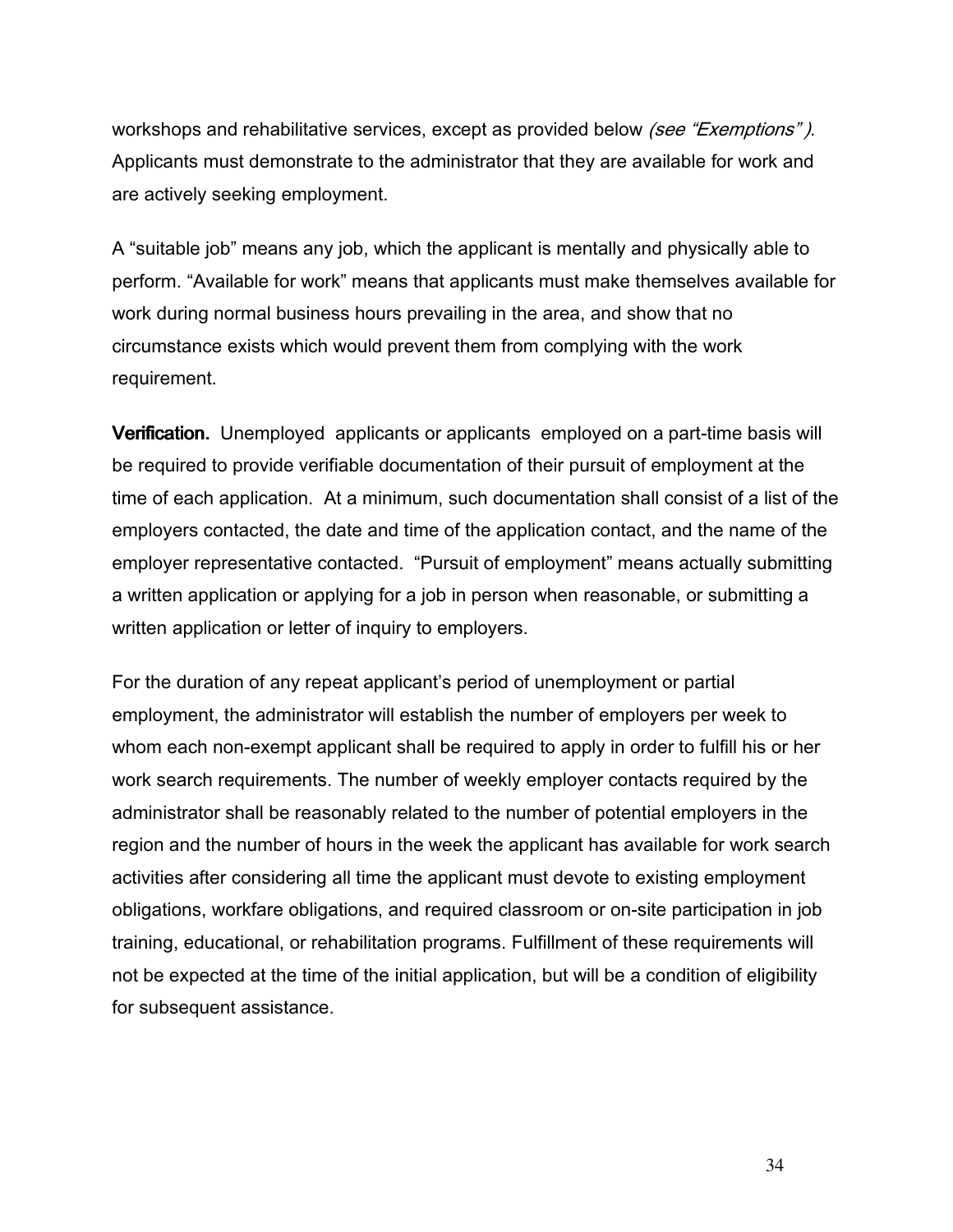**Ineligibility.** After being granted assistance at the time of initial application, applicants will be considered ineligible for further assistance for 120 days if they, without just cause:

- a) refuse to register for employment with the Maine Job Service;
- b) refuse to search diligently for employment when the search is reasonable and appropriate; recipients who unreasonably seek work at the same places repeatedly will not be considered to be performing a diligent work search and will be disqualified;
- c) refuse to accept a suitable job offer;
- d) refuse to participate in an assigned training, education or rehabilitation program that would assist the applicant in securing employment;
- e) fail to be available for work; or
- f) refuse to participate or participate in a substandard manner in the municipal work program (see section 5.6).

Ineligibility Due to Job Quit or Discharge for Misconduct. No applicant, whether an initial or repeat applicant, who has quit his or her full-time or part-time job without just cause or who has been discharged from employment for misconduct (see Appendix I, 26 M.R.S.A. *§* 1043 (23) for the definition) will be eligible to receive general assistance of any kind for a 120-day period from the date of separation from employment (22 M.R.S.A. § § 4301(8), 4316-A (1-A)).

**Just Cause.** Applicants will be ineligible for assistance for 120 days if they refuse to comply with the work requirements of this section without just cause. With respect to any work requirement, just cause will be considered to exist when there is reasonable and verifiable evidence that: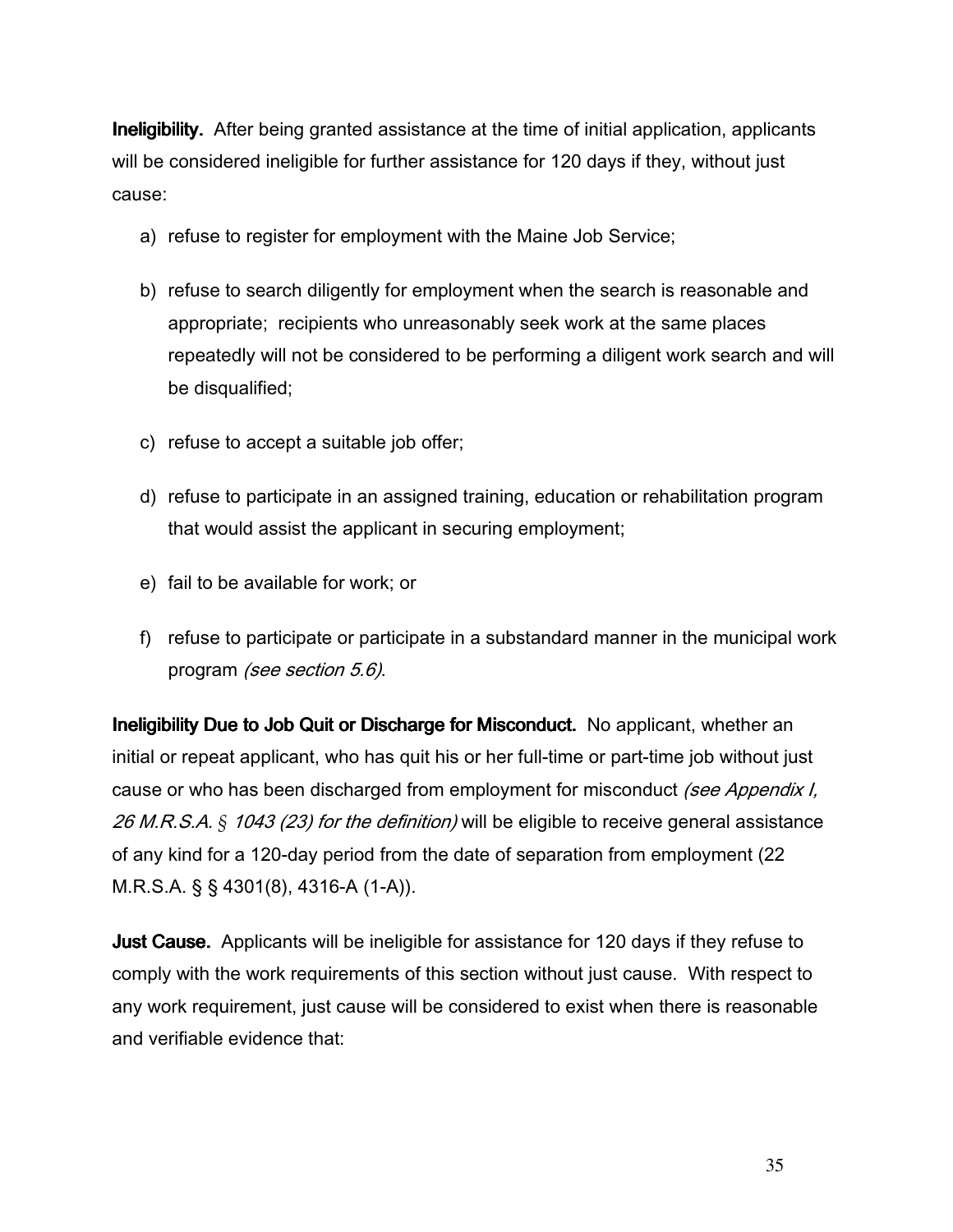- a) the applicant has a physical or mental illness or disability which prevents him/her from working;
- b) the work assignment pays below minimum wages;
- c) the applicant was subject to sexual harassment;
- d) the applicant is physically or mentally unable to perform required job tasks, or to meet piece work standards;
- e) the applicant has no means of transportation to or from work or a training or rehabilitation program;
- f) the applicant is unable to arrange for necessary child care or care of ill or disabled family members; or
- g) any reason found to be good cause by the Maine Department of Labor, or any other verifiable reason the administrator considers reasonable and appropriate will be accepted as just cause. (22 M.R.S.A. § 4316-A(5)).

Applicant's Burden of Establishing Just Cause. If the administrator finds that the applicant has violated a work-related rule without just cause, it shall be the responsibility of the applicant to establish the presence of just cause (22 M.R.S.A. § 4316-A).

**Eligibility Regained.** Persons who are disqualified for 120 days because they violated a work requirement may regain their eligibility if and only when they become employed or otherwise satisfy the administrator that they are complying with the work requirement by fulfilling the work requirement or requirements they violated.

For the purpose of regaining eligibility by becoming employed, "employment" shall mean employment by an employer as defined in 26 M.R.S.A. § § 1043 et seq., or the performance of a service for an employer who withholds from the employee a social security tax pursuant to federal law.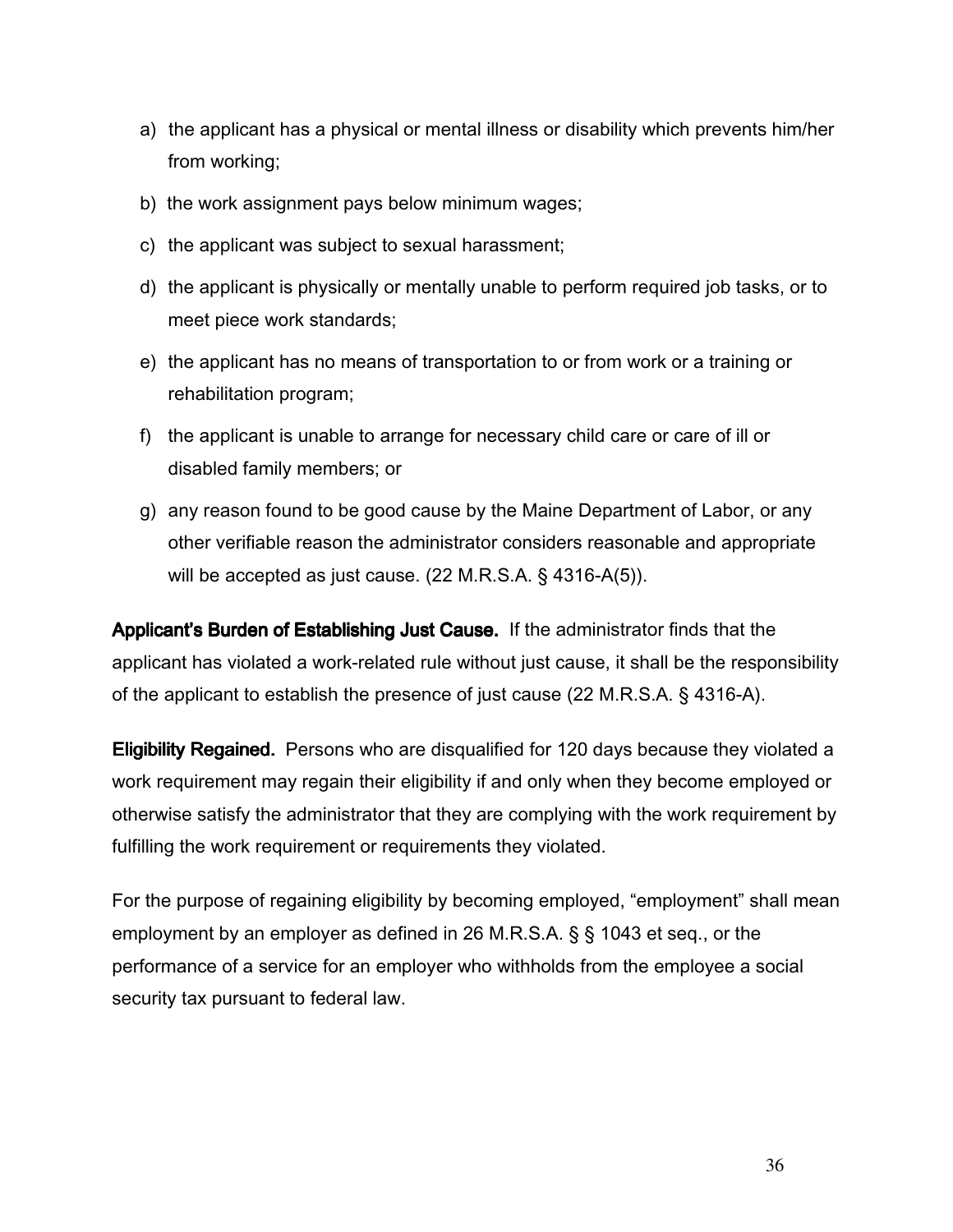The special provisions regarding the opportunity to regain eligibility after a disqualification for workfare violations are detailed in section 5.6 of this ordinance, under "Eligibility Regained".

**Dependents.** Failure of an otherwise eligible person to comply with the work requirements shall not affect the eligibility of any member of the person's household who is not capable of working, including:

- a) a dependent minor child;
- b) an elderly, ill, or disabled person; and
- c) a person whose presence is required in order to provide care for any child under 6 years of age or for any ill or disabled member of the household (22 M.R.S.A. § 4309(3)).

In the event one (or more) member(s) of a household is disqualified and assistance is requested for those remaining members of the household who are dependents, the eligibility of those dependents will be calculated by dividing the maximum level of assistance available to the entire household by the total number of household members.

**Exemptions.** The above work requirements do not apply to any person who is elderly, physically or mentally ill or disabled. Any person whose presence is required to care for any pre-school age child or for any ill or disabled member of the household is also exempt from these requirements.

The requirements of this section will not be imposed so as to interfere with an applicant's existing employment, ability to pursue a bona fide job offer, ability to attend an interview for possible employment, classroom participation in a primary or secondary educational program intended to lead to a high school diploma, classroom or on site participation in a training program which is either approved by the Department of Labor or determined by the Department of Labor to be expected to assist the applicant in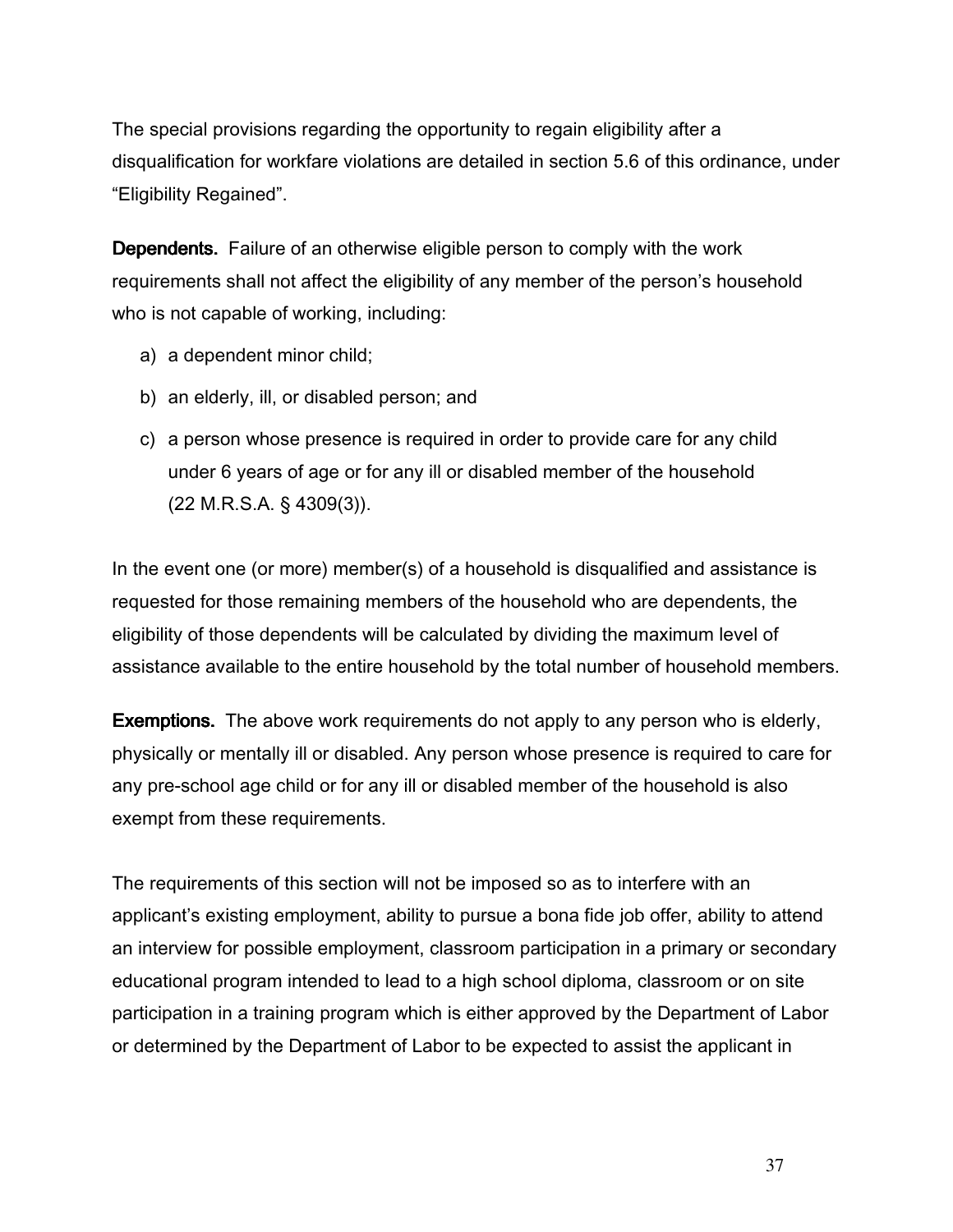securing employment, or classroom participation in a degree-granting program operated under the control of the Department of Labor.

## Section 5.6—Municipal Work Program

Each applicant and any member of the household who is capable of working may be required to perform work for the municipality, including work for a non-profit organization, as a condition of receiving assistance (22 M.R.S.A. § 4316-A(2)).

As part of the municipal work program, the municipality can require recipients to participate in training, education, or rehabilitative programs that will assist the recipient in securing employment. The work requirement provisions found in section 5.5 regarding just cause, dependents, and exemptions also apply to the municipal workfare program.

**Consent.** Persons assigned to the work program are required to sign a form stating that they understand the requirements of general assistance and the work program. Prior to signing the form, the administrator will read it to the applicants or the applicants will read it themselves. The form will also state the number of hours the applicants must work and the hourly rate by means of which the duration of the work assignment is calculated. In addition, the consent form shall describe the consequences of failing to adequately perform part or all of the workfare or workfare-first assignment.

Subtracting Value of Workfare Performed from Client's GA Debt. Pursuant to 22 MRSA § 4318 individuals owing the municipality funds for general assistance provided to them are obligated to repay the municipality when and if they become able (see Article VIII). However, persons performing workfare shall have the value of the workfare performed deducted from any and all GA debt including GA liens (e.g., Workers' Compensation Settlement, SSI Retroactive Payment, Capital Improvement, Home Mortgage) that might exist against their settlements, payments or other such property.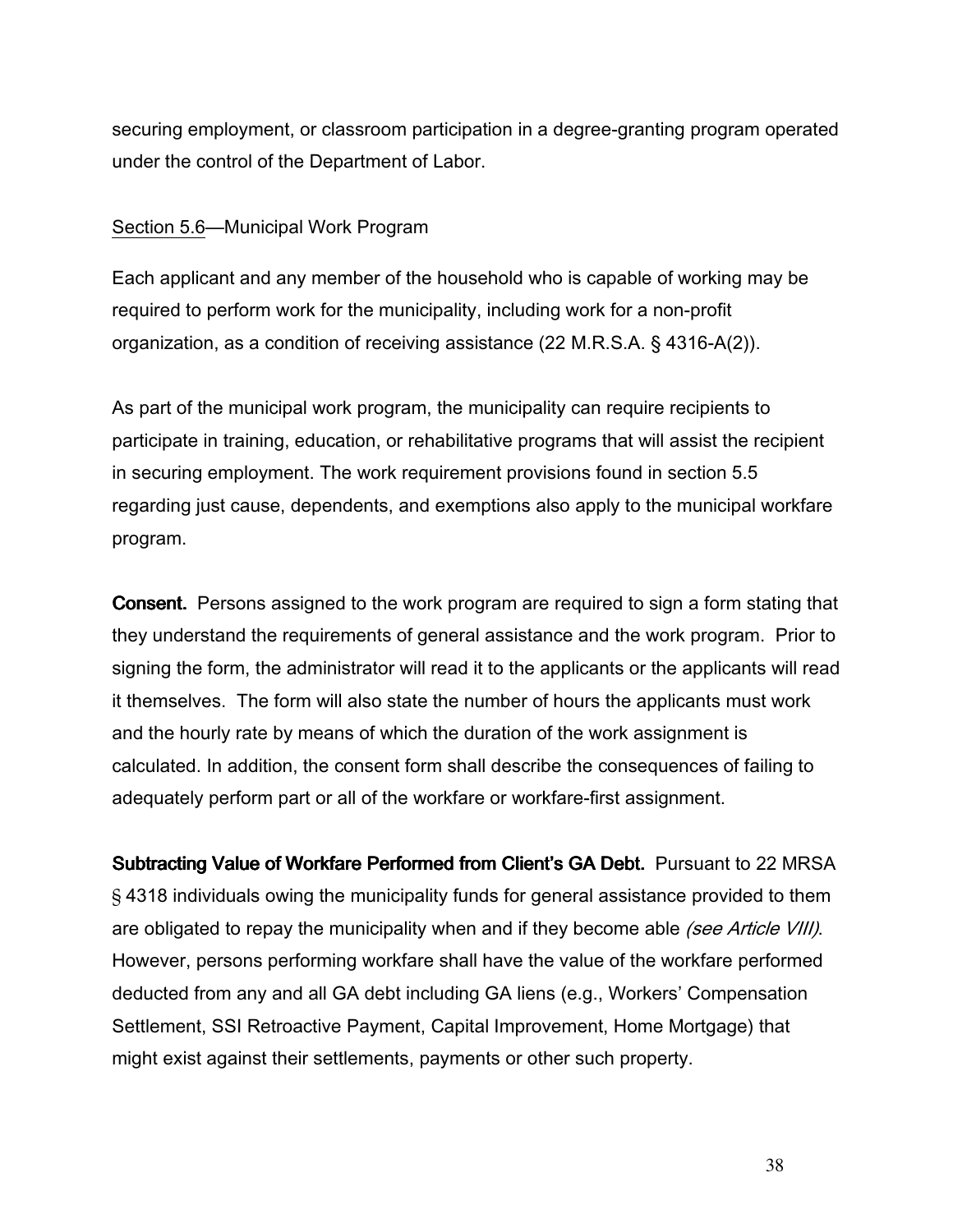Limitations. The work requirement is subject to the following limitations (22 M.R.S.A. § 4316-A(3)).

- 1) No person shall, as a condition of eligibility, be required to do any amount of work that exceeds the value of the net general assistance that the person receives under municipal general assistance standards. Any person performing work under this subsection shall be provided with net general assistance, the value of which is calculated at a rate of at least the prevailing minimum wage under state or federal law at the time the workfare was performed.
- 2) No workfare participant shall be required to work for a nonprofit organization if that work would violate the participant's basic religious beliefs.
- 3) In no case shall eligible persons performing work under this subsection replace regular municipal employees.
- 4) In no case will work performed under this subsection interfere with an eligible person's:
	- a) existing employment;
	- b) ability to follow up on a bona fide job offer;
	- c) attendance at an interview for possible employment;
	- d) classroom participation in a primary or secondary educational program intended to lead to a high school diploma; or
	- e) classroom or on site participation in a training program which is approved by the Department of Labor or determined by the Department of Labor to be reasonably expected to assist the person in securing employment, or classroom participation in a degree-granting program administered by the DHHS or the Department of Labor.
- 5) In no case may an eligible person be required to work more than 40 hours per week. An eligible person who has full or part-time employment shall be exempt from the work requirement to the extent that the work requirement in combination with his or her regular employment would result in the person working more than 40 hours per week.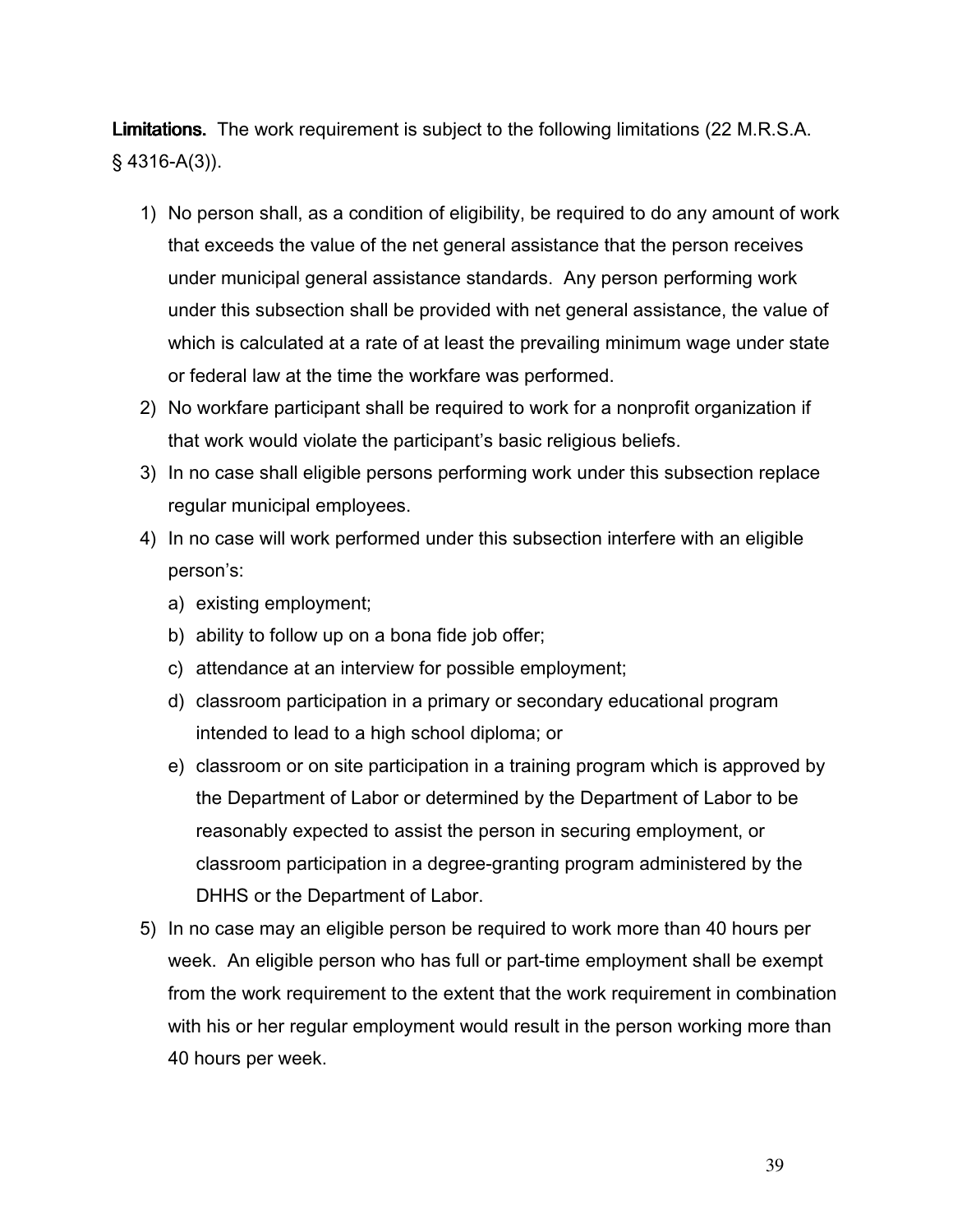6) In no case will an eligible person be required to perform work beyond his or her capabilities. However, when an illness or disability is claimed, an eligible person may be required as a condition of receiving assistance to present a doctor's statement detailing the extent of the disability or illness (22 M.R.S.A. § 4309).

If the administrator requires a doctor's statement to verify an applicant's illness or disability and the applicant is not currently under the care of a provider, the municipality may pay for the doctor's evaluation if the applicant has no means to pay for the exam. However in such a case the administrator will choose the doctor. If there is a no-cost or low-cost health care option, the municipality may elect to refer the client to such a resource. The administrator will not require verification of medical conditions which are apparent or which are of such short duration that a reasonable person would not ordinarily seek medical attention (22 M.R.S.A. § 4316(5)).

7) In no case may an eligible person with an immediate need (i.e., a person in an emergency situation who has not been disqualified from receiving assistance for committing a program violation) be required to perform work under this subsection prior to receiving general assistance. The administrator shall meet immediate needs upon receiving written assurance from the eligible person that he/she is willing to work to maintain eligibility for general assistance. When the recipient has no immediate need, workfare participation may be required prior to receiving general assistance in accordance with the following "workfare first" policy.

"Workfare First" Policy. Under the authority of 22 M.R.S.A.  $\S$  4316-A(2)(D), the administrator may, in accordance with the following guidelines, require a recipient of general assistance to perform a workfare assignment prior to the actual issuance of the general assistance benefit conditionally granted.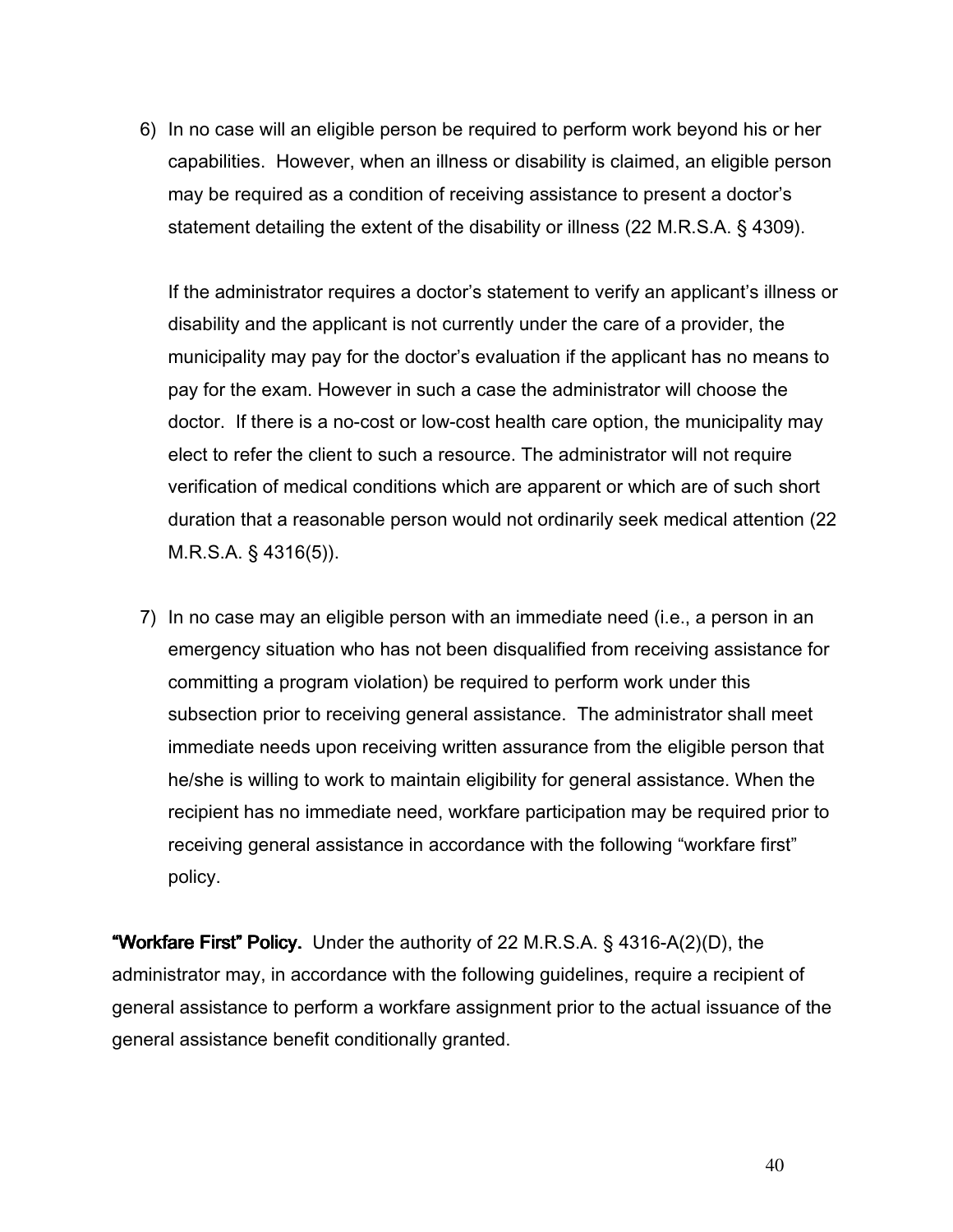- 1) In no circumstance will emergency general assistance for which an applicant is eligible be withheld pending the satisfactory performance of workfare.
- 2) All workfare participants under this policy will be provided a written decision, as otherwise required by law, within 24 hours of submitting an application for general assistance and prior to performing any workfare for the municipality associated with that request for assistance. That written decision must include:
	- a) a specific description of the amount of general assistance being conditionally granted to the household, and for which basic needs;
	- b) the period of eligibility for which the general assistance grant is being issued (in days or weeks, but not to exceed 30 days);
	- c) the rate, at a dollar-per-hour basis (but not less than the prevailing minimum wage), upon which the duration of the workfare assignment is calculated;
	- d) the actual duration of the workfare assignment that must be performed, in hours, before the general assistance grant will be actually issued;
	- e) the specifics of the workfare assignment(s), including the general nature of the type of work being assigned, location(s) of work-site, date(s) and time(s) of assigned workfare, workfare supervisors' names and contact telephone numbers; and
	- f) any other pertinent information related to the workfare assignment(s) the recipient will be expected to perform.
- 3) As previously provided in this section, all workfare participants under this policy must sign a consent form that informs the participant of his or her workfarerelated rights and responsibilities, including the consequences of failing to perform all or part of the workfare assigned without just cause.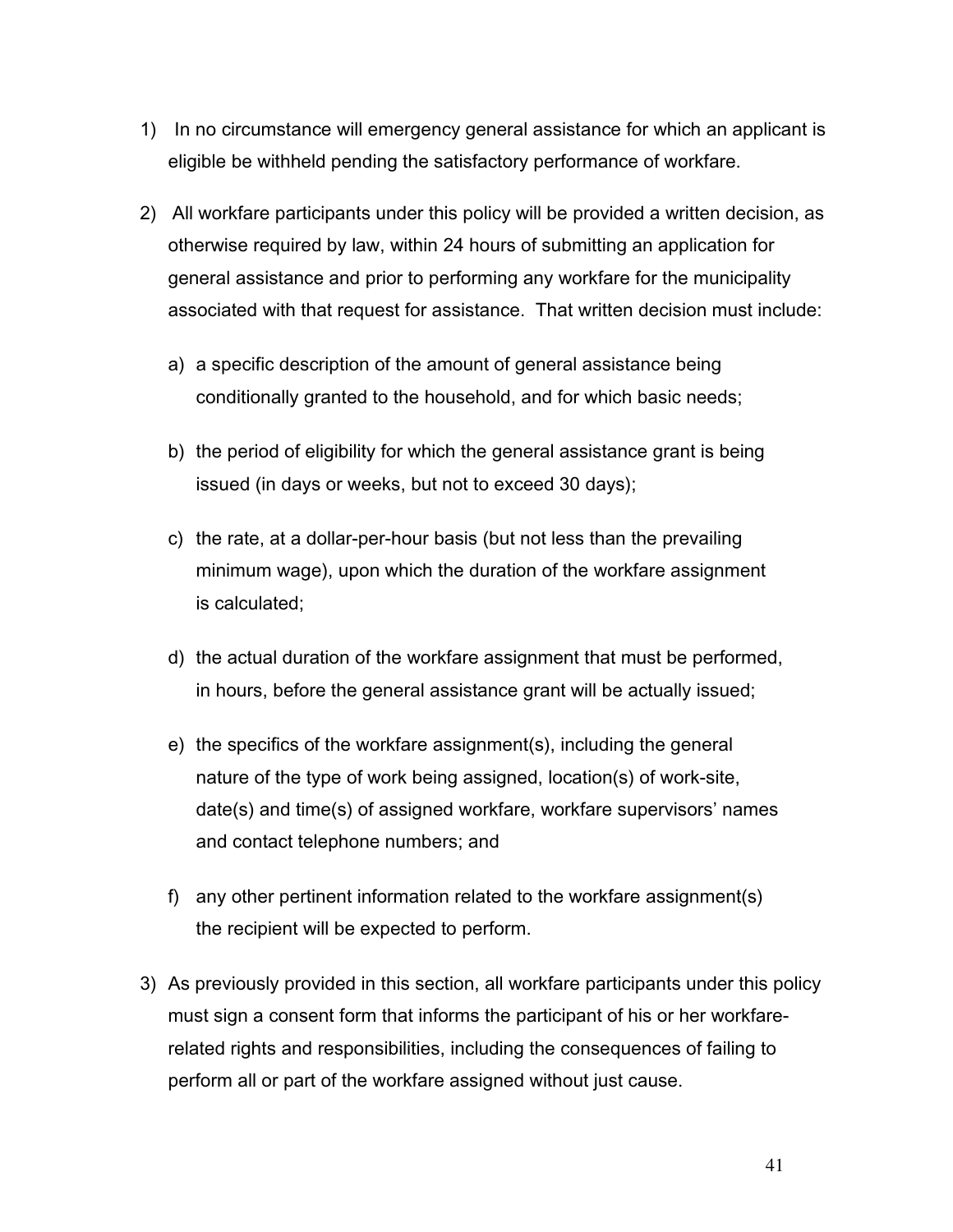- 4) If a portion of the workfare-first assignment is satisfactorily performed but there has been a failure to perform the remainder of the assignment, without just cause, the administrator shall issue a grant of general assistance in the amount of the number of workfare hours satisfactorily performed times the hourly rate used to calculate the duration of the workfare assignment. In addition to any disqualification penalty that may apply, the remaining value of the conditionally issued general assistance grant shall be terminated, and notice of the partial termination, and the reasons therefore, will be issued to the workfare participant in accordance with section 6.10 of this ordinance.
- 5) Any amount of the workfare assignment that is not performed because the workfare participant was temporarily unable to perform the assignment for just cause reasons shall be reassigned or excused at the discretion of the GA administrator.

Work-Related Expenses. A participant's expenses related to work performed under this section will be added to the amount of net general assistance to be provided to the person (22 M.R.S.A.  $\S$  4316-A(2)(E)). The municipality will provide any special clothes or equipment the recipient needs to perform his or her work assignment.

Disqualification. Any person who either willfully fails to perform or willfully performs below average standards the work assigned by the municipality, will be ineligible for assistance for 120 days (22 M.R.S.A. § 4316-A(1)). As soon as the administrator knows that a recipient failed to fulfill the work assignment, the administrator will notify the recipient in writing that he/she is disqualified for 120 days starting from the last date of authorized assistance unless the recipient can show just cause. The burden of demonstrating a just cause failure to perform a workfare assignment falls on the workfare participant.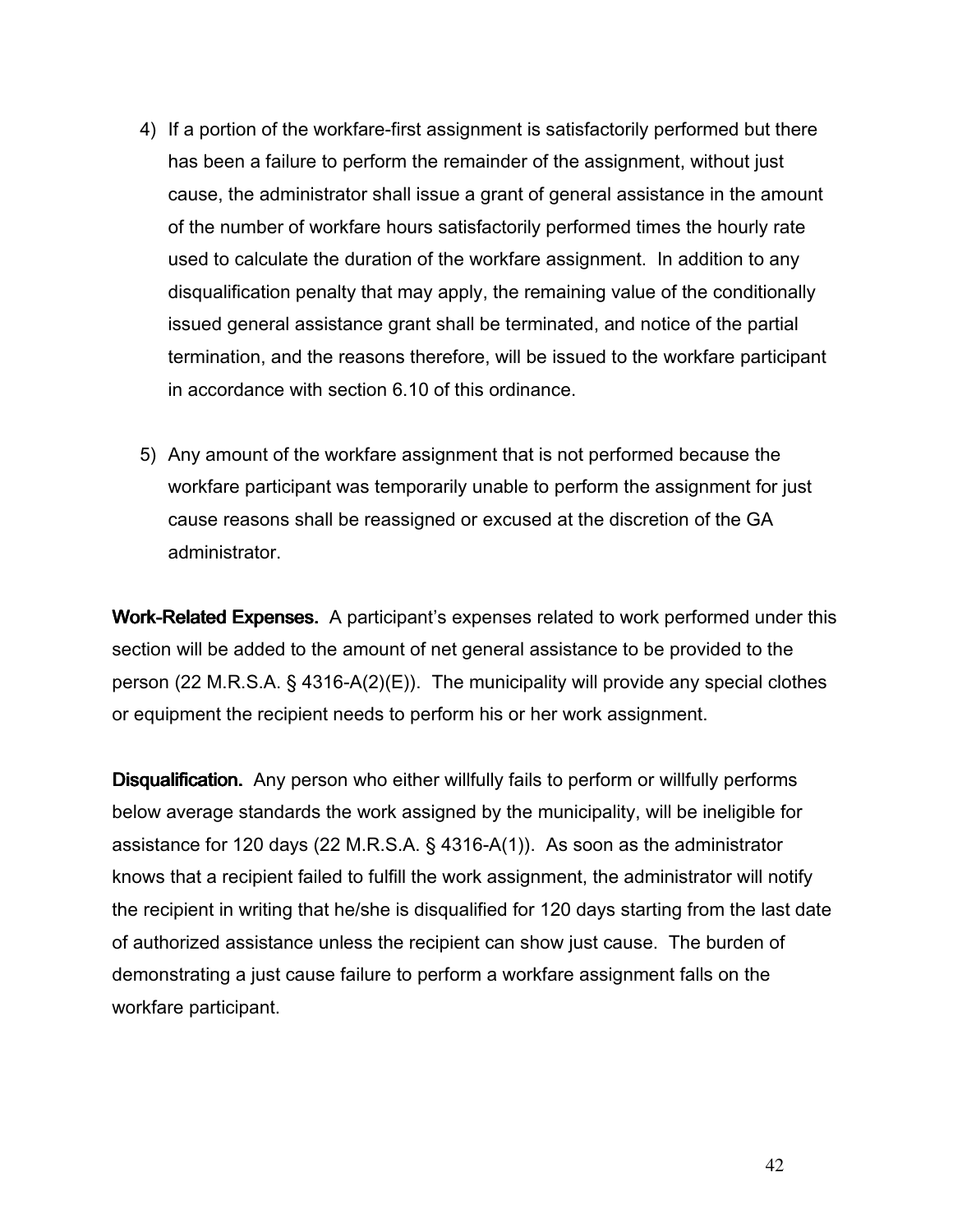Eligibility Regained. Recipients who are disqualified from receiving assistance because they have violated the requirements of the municipal work program may regain their eligibility under the following conditions.

Recipients who fail to complete the first municipal work assignment they have been given will be disqualified from receiving assistance during the next 120 days, although dependents in the household may be eligible (see section. 5.5, "Dependents").

If during the 120-day disqualification period the recipient requests an opportunity to perform the work assignment which he or she, without just cause failed to perform, the disqualified recipient will be given one opportunity to regain eligibility. The administrator will give the recipient a work assignment as soon as possible.

If under such a set of circumstances the recipient has an emergency need and the administrator is unable to schedule a work assignment in time to alleviate the emergency, the administrator will provide sufficient assistance to the recipient to avert the emergency. However, the provision of such emergency assistance will not bar the administrator from subsequently enforcing the previously issued 120-day disqualification if the recipient fails to regain eligibility by satisfactorily performing the work assignment. The amount of emergency assistance granted will be considered in the computation of the total number of hours the recipient must work.

Recipients who have asked for the opportunity to regain their eligibility during a 120 day disqualification period and who agreed to fulfill the assignment which they previously failed to perform and who, without just cause, fail to fulfill their municipal work assignment will be considered to have acted in bad faith. In such a circumstance, the administrator will enforce the 120-day disqualification for the term of its initial duration.

If a workfare participant regains eligibility under this section but is subsequently disqualified within the initial 120-day period of ineligibility for failing to comply with the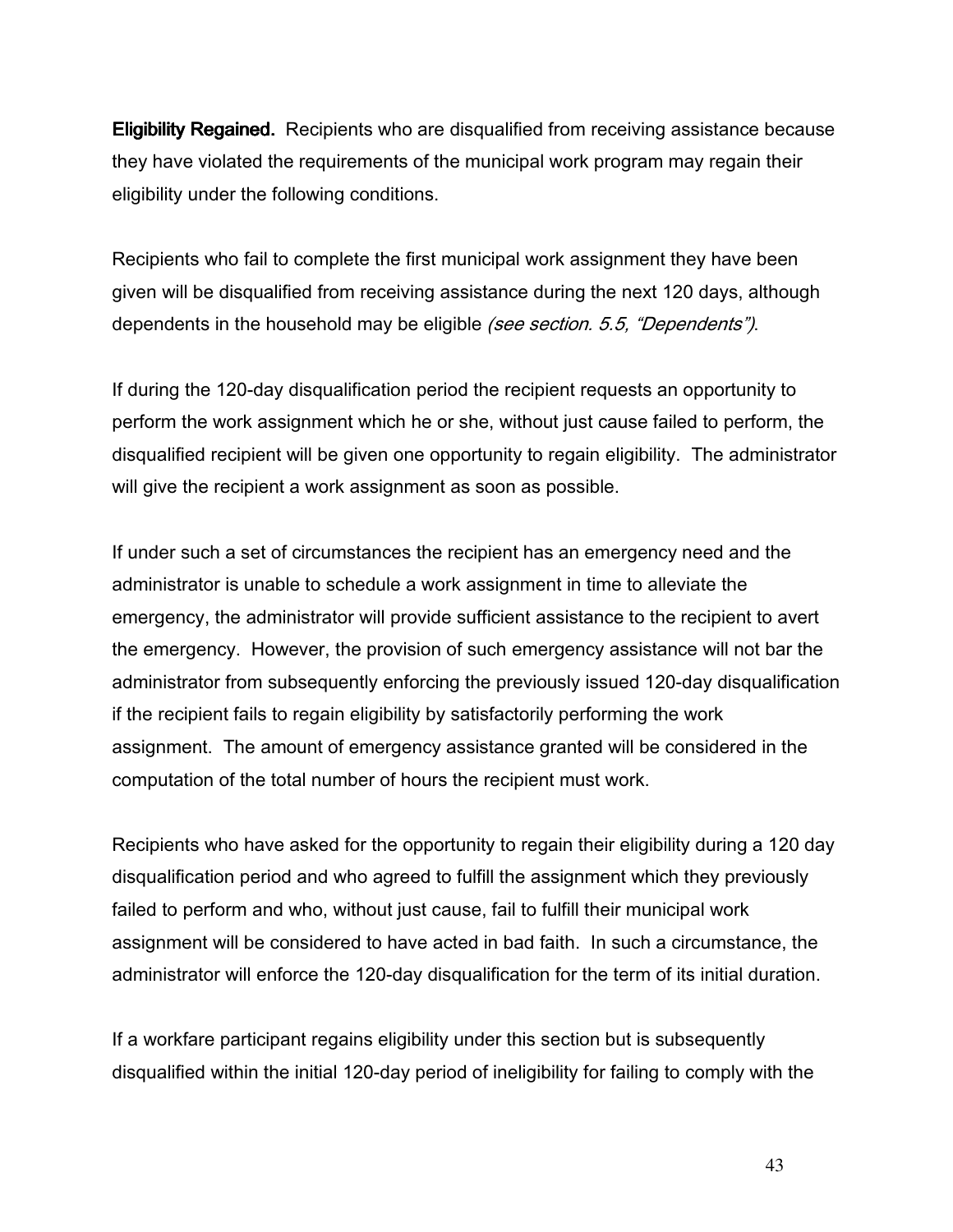municipal work program, that participant will be ineligible for a new 120-day period beginning with the new disqualification date, but will be provided no opportunity to requalify.

Any recipient who intentionally causes damage to property, harasses or harms other employees or who otherwise conducts themselves in a disruptive manner and is discharged by the work supervisor will not be entitled to regain eligibility by returning to the work program. Eligibility may be regained by otherwise becoming employed and meeting the definition of need.

**Reports.** The administrator will itemize the assistance that has been provided to persons who work for the municipality in reports to the DHHS (22 M.R.S.A. § 4316-  $A(2)$ ).

Section 5.7—Use of Resources

Each applicant has the responsibility to make a good faith effort to utilize every available or potential resource that may reduce his or her need for general assistance (see section 2.2 for definition of "Resources"). People who refuse or fail to make a good faith effort to secure a potential resource after receiving written notice to do so are disqualified from receiving assistance until they make an effort to secure the resource. Applicants are required to prove that they have made a good faith effort to secure the resource (22 M.R.S.A. § 4317).

**Minors.** A minor under the age of 18 who has never married and is applying independently for general assistance and who is pregnant or has a dependent child or children will be eligible to receive general assistance only if the minor is residing in the home of his or her parent, legal guardian or other adult relative, in which case the entire household will be evaluated for eligibility. Exceptions to this limitation on eligibility will be made when:

1) the minor is residing in a foster home, maternity home, or other adult-supervised supportive living arrangement; or

44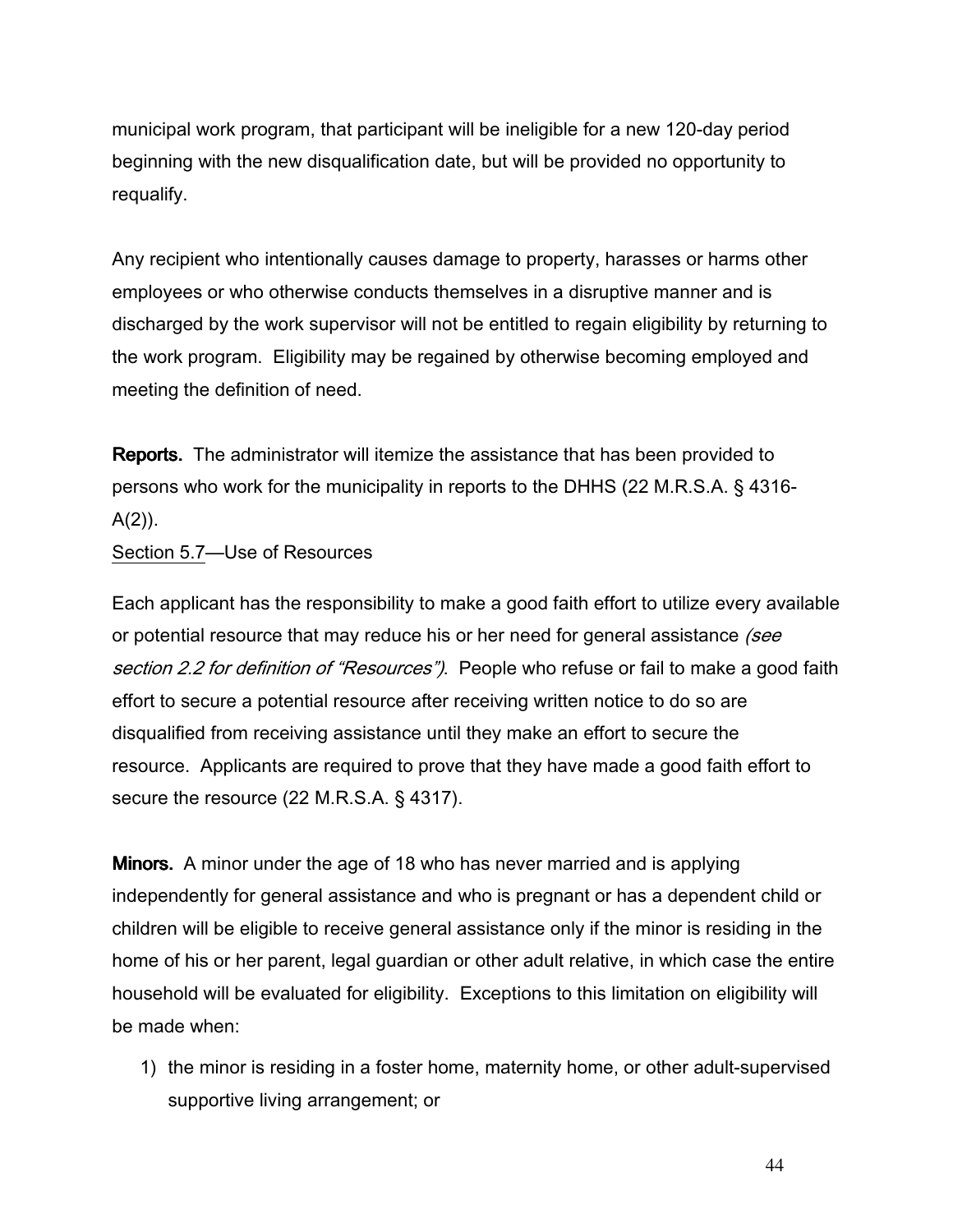- 2) the minor has no living parent or the whereabouts of the both parents are unknown; or
- 3) no parent will permit the minor to live in the parent's home; or
- 4) the minor has lived apart from both parents for at least one year before the birth of any dependent child; or
- 5) the DHHS determines that the physical or emotional health or safety of the minor or the minor's dependent child or children would be jeopardized if the minor and his or her child or children lived with a parent; or
- 6) the DHHS determines, in accordance with its regulation, that there is good cause to waive this limitation on eligibility (22 M.R.S.A. § 4309(4)).

Any person under the age of 25 who is applying independently from his or her parents for general assistance will be informed that until he or she reaches the age of 25, the applicant's parents are still legally liable for his or her support and the municipality has the right to seek recovery from the parents of the cost of all assistance granted to such a recipient to the extent his or her parents are financially capable of repaying the municipality (22 M.R.S.A. § 4319).

With regard to such application, the municipality may seek verification of the applicant's need for general assistance by contacting his or her parents. If the applicant's parents declare a willingness to provide the applicant with his or her basic needs directly, and there is no convincing evidence that the applicant would be jeopardized by relying on his or her parents for basic needs, the administrator may find the applicant not to be in need of general assistance for the reason that his or her needs can be provided by a legally liable relative.

**Mental or Physical Disability.** Any applicant who has a mental or physical disability must make a good faith effort to utilize any medical or rehabilitative services which have been recommended by a physician, psychologist or other professional retraining or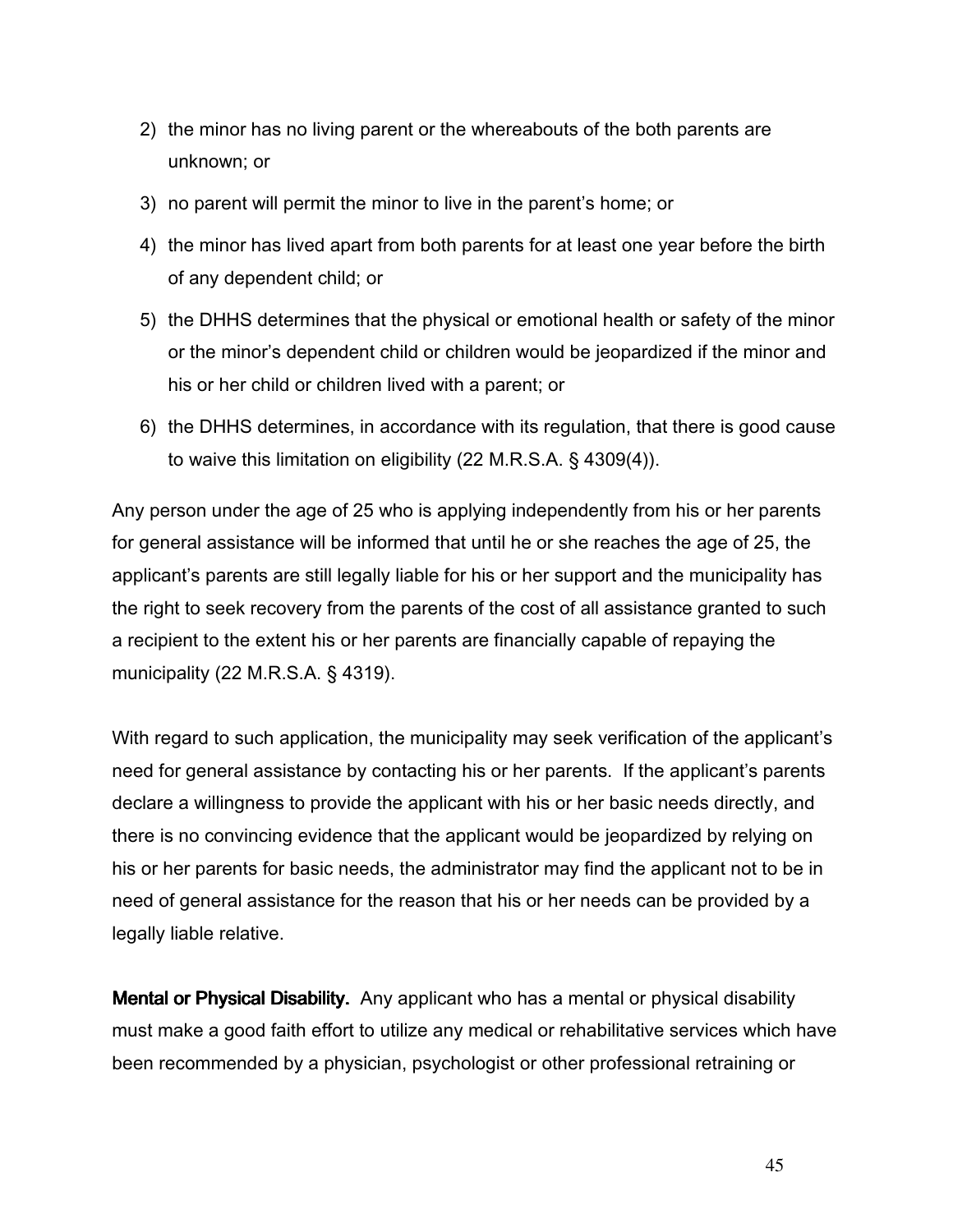rehabilitation specialist when the services are available to the applicant and would not constitute a financial burden or create a physical risk to the individual.

Written Notice; Disqualification. The administrator will give each applicant written notice whenever the applicant is required to utilize any specific potential resource(s). Any applicant who refuses to utilize potential resources, without just cause, after receiving written 7-day notice will be ineligible for further assistance until he/she has made a good faith effort to utilize or obtain the resources. General assistance will not be withheld from the applicant pending receipt of a resource if the applicant has made, or is in the process of making, a good faith effort to obtain the resource.

Forfeiture of Benefits. Any applicant who forfeits receipt of or causes a reduction in benefits from another public assistance program due to fraud, misrepresentation, a knowing or intentional violation of program rules or a refusal to comply with that program's rules without just cause will be ineligible to receive general assistance to replace the forfeited benefits. To the extent the forfeited benefits can be considered income under general assistance law, the worth of the forfeited benefits will be considered income that is available to the applicant for the duration of the forfeiture.

To the extent the forfeited benefits were provided not in the form of income but, rather, in the form of a specific, regularly issued resource of a calculable value, that resource, up to its forfeited value, need not be replaced with general assistance for a period of 120 days from the date of the forfeiture—unless the municipality is prohibited by federal or state law from considering the forfeited resource as available with respect to local public assistance programs (22 M.R.S.A. § 4317).

### Section 5.8—Period of Ineligibility

No one will have his or her assistance terminated, reduced, or suspended prior to being given written notice and an opportunity for a fair hearing (22 M.R.S.A. § § 4321- 4322). Each person will be notified in writing of the reasons for his or her ineligibility,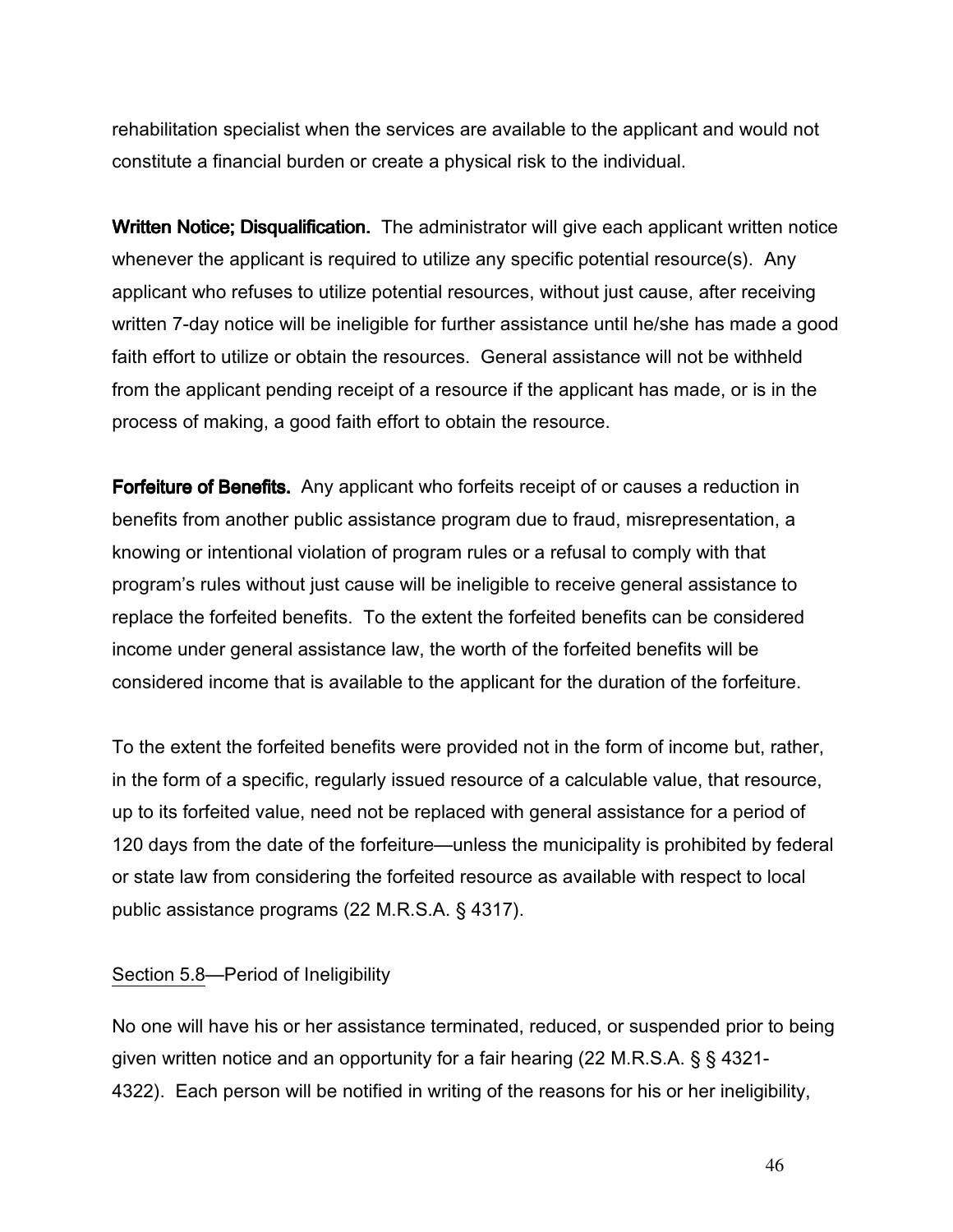and any person disqualified for not complying with the ordinance will be informed in writing of the period of ineligibility.

Work Requirement. Applicants/recipients who do not comply with a work requirement are disqualified from receiving assistance for a period of 120 days (unless they regain their eligibility) *(see sections 5.5, 5.6)*. If an applicant/recipient is provided assistance and does not comply with the work requirement, the applicant/recipient shall be disqualified for 120 days following the end of the period covered by the grant of assistance. The administrator shall give recipients written notice that they are disqualified as soon as the administrator has sufficient knowledge and information to render a decision of ineligibility.

**Fraud.** People who commit fraud are disqualified from receiving assistance for a period of 120 days *(see section 6.4, "Fraud")*. The administrator shall give recipients written notice that they are ineligible as soon as the administrator has sufficient knowledge and information to render a decision. If the disqualification for fraud is issued before the expiration of a grant of assistance, the period of ineligibility shall commence on the day following the end of the period covered by the grant of assistance. If fraud is discovered after the period covered by the grant of assistance has expired, the period of ineligibility will commence on the day of the written notice of ineligibility.

### Section 5.9 – Unemployment Fraud

An applicant who is found ineligible for unemployment compensation benefits because of a finding of fraud by the Department of Labor pursuant to 26 M.R.S.A. § 1051(1) is ineligible to receive general assistance to replace the forfeited unemployment compensation benefits for the duration of the forfeiture established by the Department of Labor. 22 M.R.S.A. § 4317.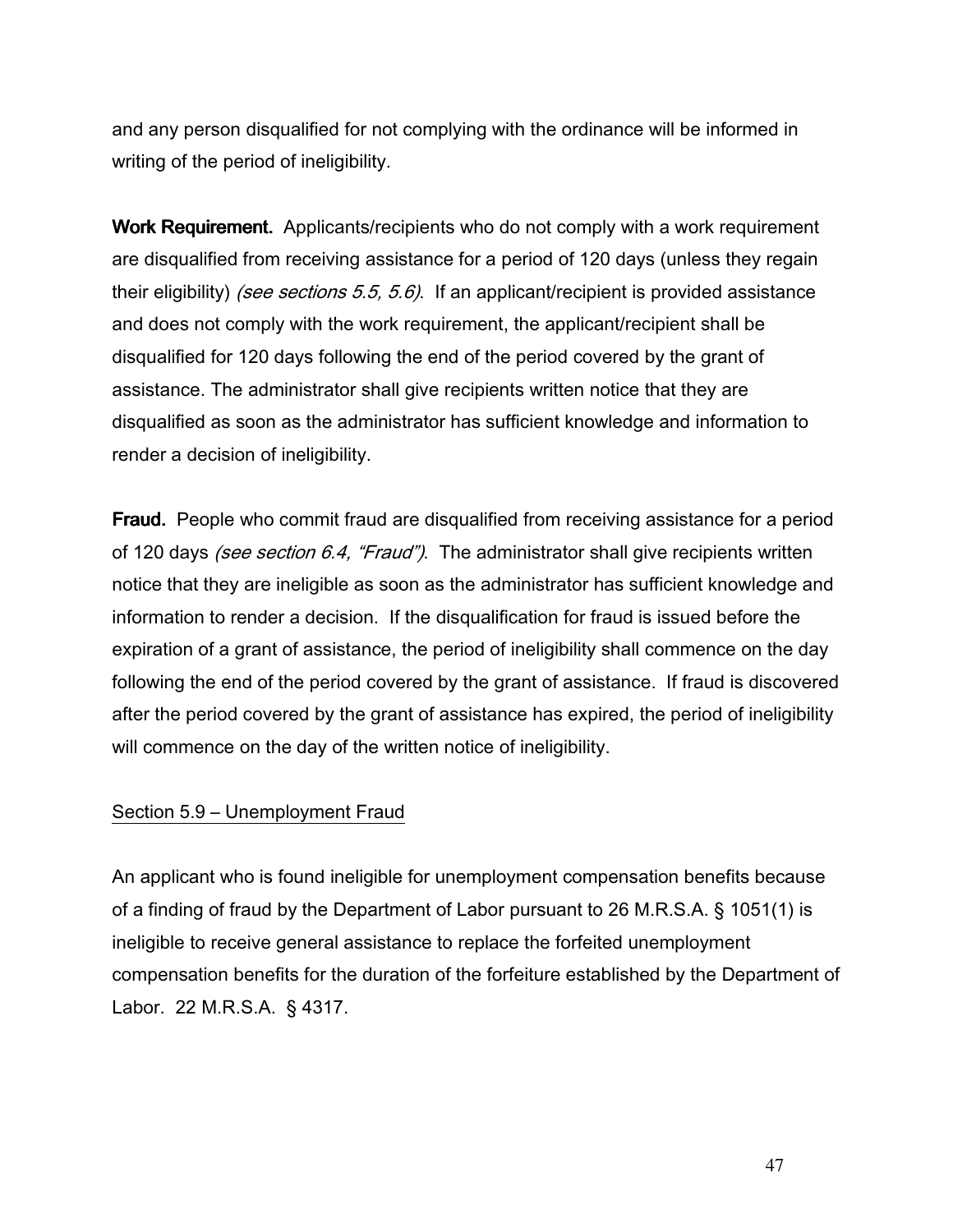# ARTICLE VI

# Determination of Eligibility

# Section 6.1—Recognition of Dignity and Rights

Any determination or investigation into an applicant's eligibility will be conducted in a manner that will not violate the applicant's privacy or personal dignity or violate his or her individual rights.

## Section 6.2—Determination; Redetermination

The administrator will make an individual, factual determination of eligibility each time a person applies or reapplies for general assistance. The administrator will make a redetermination of eligibility at least monthly but may do so as often as necessary to administer the program efficiently and meet the needs of the applicants. Upon any application, the administrator will determine the applicant's eligibility on the basis of a 30-day prospective analysis, but may elect to disburse that applicant's assistance periodically, e.g., weekly, throughout a 30-day period of eligibility pursuant to that initial eligibility determination.

The administrator may redetermine a person's eligibility at any time during the period he or she is receiving assistance if the administrator is notified of any change in the recipient's circumstances that may alter the amount of assistance the recipient may receive. Once a recipient has been granted assistance, the administrator may not reduce or rescind the grant without giving prior written notice to the recipient explaining the reasons for the decision and offering the recipient an opportunity to appeal the decision to the fair hearing authority (22 M.R.S.A. § 4309).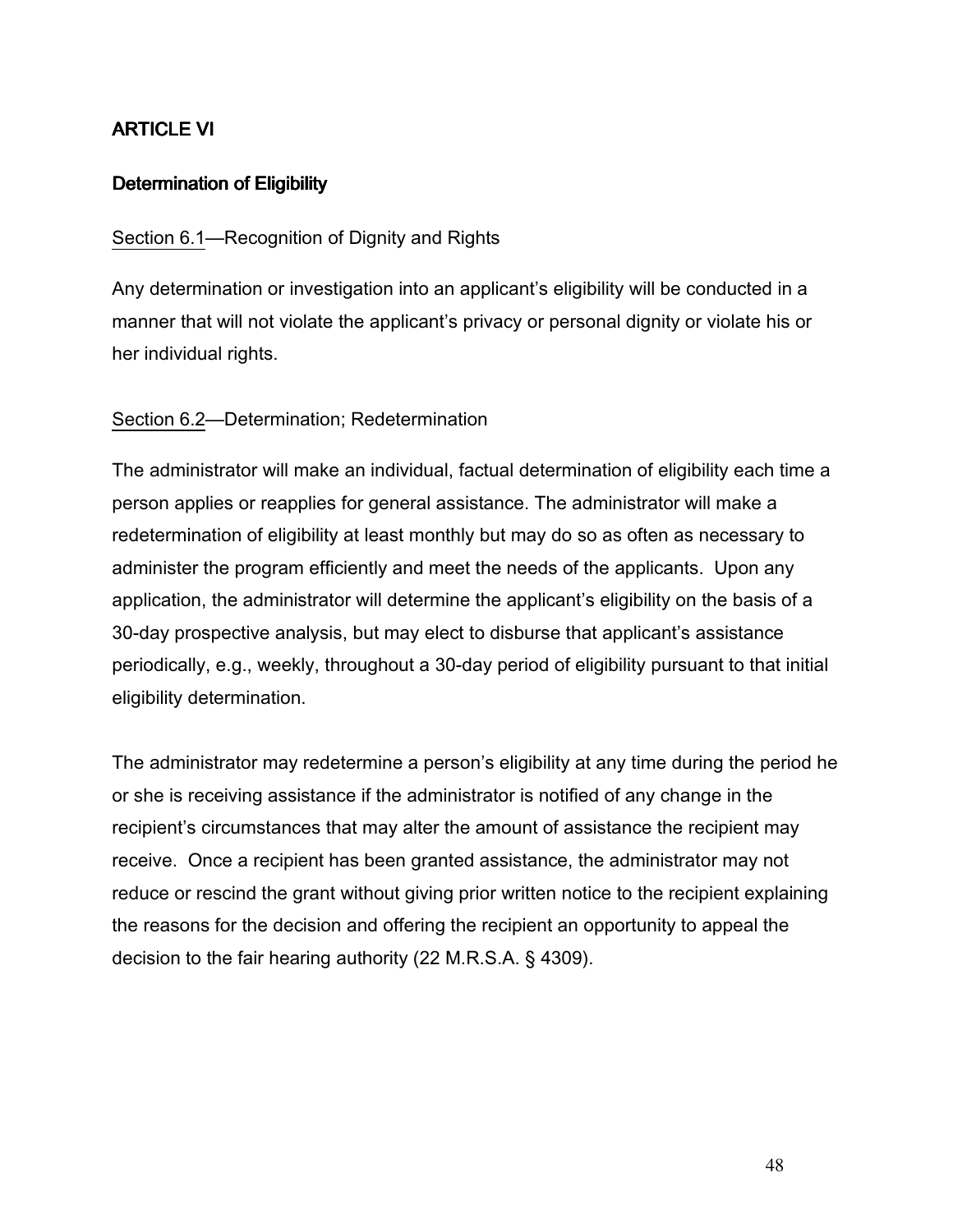# Section 6.3—Verification

**Eligibility of applicant; duration of eligibility.** The overseer shall determine eligibility each time a person applies or reapplies for general assistance. The period of eligibility will not exceed one month. At the expiration of this period applicants/recipients may reapply for assistance and the person's eligibility will be redetermined.

**Applicant's responsibilities.** Applicants and recipients for general assistance are responsible for providing to the overseer all information necessary to determine eligibility. If further information or documentation is necessary to demonstrate eligibility, the applicant must have the first opportunity to provide the specific information or documentation required by the overseer. When information required by the overseer is unavailable, the overseer must accept alternative available information, which is subject to verification.

Each applicant and recipient has the responsibility at the time of application and continuing thereafter to provide complete, accurate and current information and documentation concerning his/her:

- Need
- Income
- Employment
- Use of income
- Expenses
- Assets & liabilities
- Use of available resources
- Household composition

**Initial Applicants.** Persons who have not applied for assistance in this or any other municipality are considered initial applicants and must have their eligibility determined solely on the basis of need. Initial applicants are not subject to eligibility conditions placed on repeat applicants *(see below)*. However, such applicants are still responsible for providing the GA administrator with reasonably obtainable documentation adequate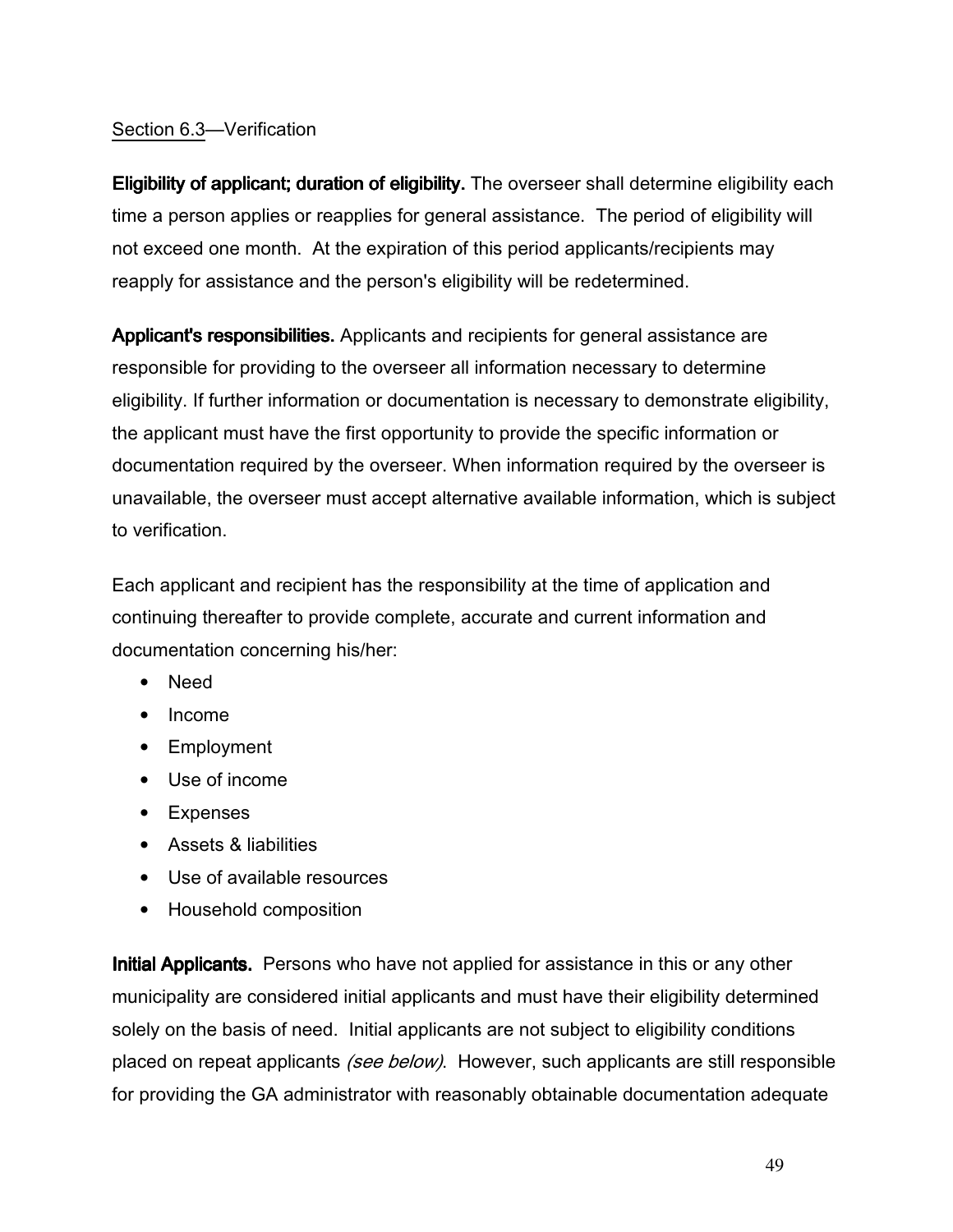to verify that there is a need for assistance. In addition, initial applicants must also comply with both lump sum and relevant work rules (i.e. job quit).

**Repeat Applicants.** All applicants for general assistance that are not initial applicants are repeat applicants. The eligibility of repeat applicants must be determined on the basis of need and all other conditions of eligibility established by law and this municipal ordinance.

The administrator will require documentation of a repeat applicant's income, use of income, assets and resources plus actual bills and receipts for rent, utilities, fuel, telephone, medical services and other basic necessities. In addition, repeat applicants instructed to seek employment shall verify their work search results, e.g., provide a list of the employers contacted, the date and time of the application contact, and the name of the employer representative contacted, as required by the GA administrator.

Repeat applicants are also responsible for providing any changes of information reported on previous applications including changes in his/her household or income that may affect his/her eligibility.

Unforeseen Repeat Applicants. Unforeseen repeat applicants are applicants who have not applied for assistance within the last twelve months and who have been regularly employed or receiving support from a public benefit or private source who have unexpectedly become unemployed through no fault of their own or whose income and/or benefits (e.g., through an available resource) have ceased through no fault of their own. Such unforeseen repeat applicants may be considered initial applicants for purposes of verification requirements and misspent income if the administrator finds that imposing the general verification requirements and misspent income rules imposed on repeat applicants would be unreasonable or inappropriate.

Overseer's responsibilities. In order to determine an applicant's eligibility for general assistance, the overseer first must seek information and documentation from the applicant. Once the applicant has presented the necessary information, the overseer is

50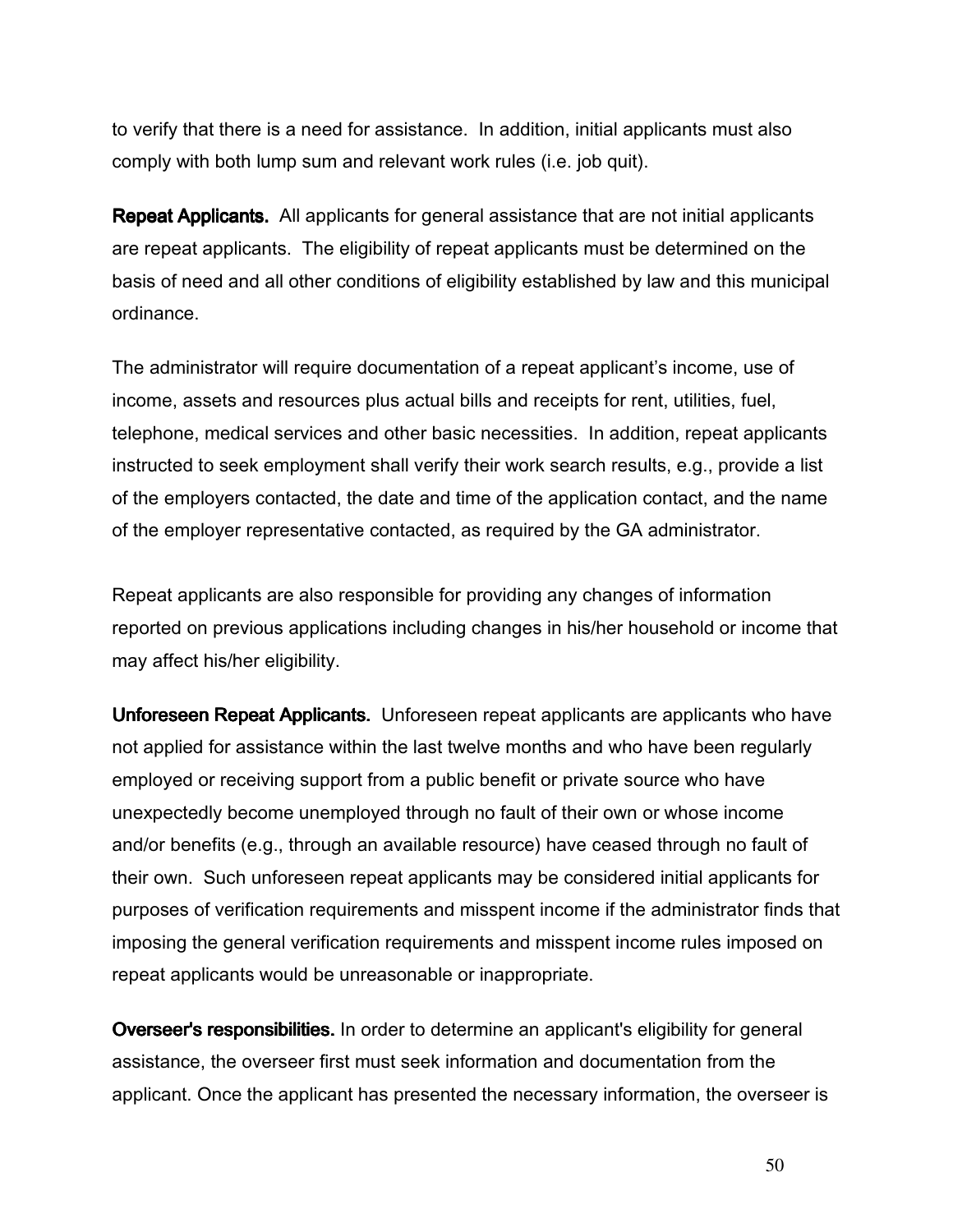responsible for determining eligibility. The overseer will seek verification necessary to determine eligibility. In order to determine eligibility, the overseer may contact sources other than the applicant for verification only with the specific knowledge and consent of the applicant, except that the overseer may examine public records without the applicant's knowledge and consent.

Appropriate sources, which the overseers may contact, include, but are not limited to:

- DHHS and any other department/agency of the state or non-profit organizations
- financial institutions
- creditors
- utility companies
- employers
- landlords
- physicians
- persons with whom the applicant/recipient is a cohabitant
- legally and non-legally liable relatives

Assistance will be denied or terminated if the applicant is unwilling to supply the overseer with necessary information, documentation, or permission to make collateral contacts, or if the overseer cannot determine that eligibility exists based on information supplied by the applicant or others.

Redetermination of eligibility. The overseer may redetermine a person's eligibility at any time during the period that person is receiving assistance if the overseer is informed of any change in the recipient's circumstances that may affect the amount of assistance to which the recipient is entitled or that may make the recipient ineligible, provided that once a determination of eligibility has been made for a specific time period, a reduction in assistance for that time period may not be made without prior written notice to the recipient with the reasons for the action and an opportunity for the recipient to receive a fair hearing upon the proposed change.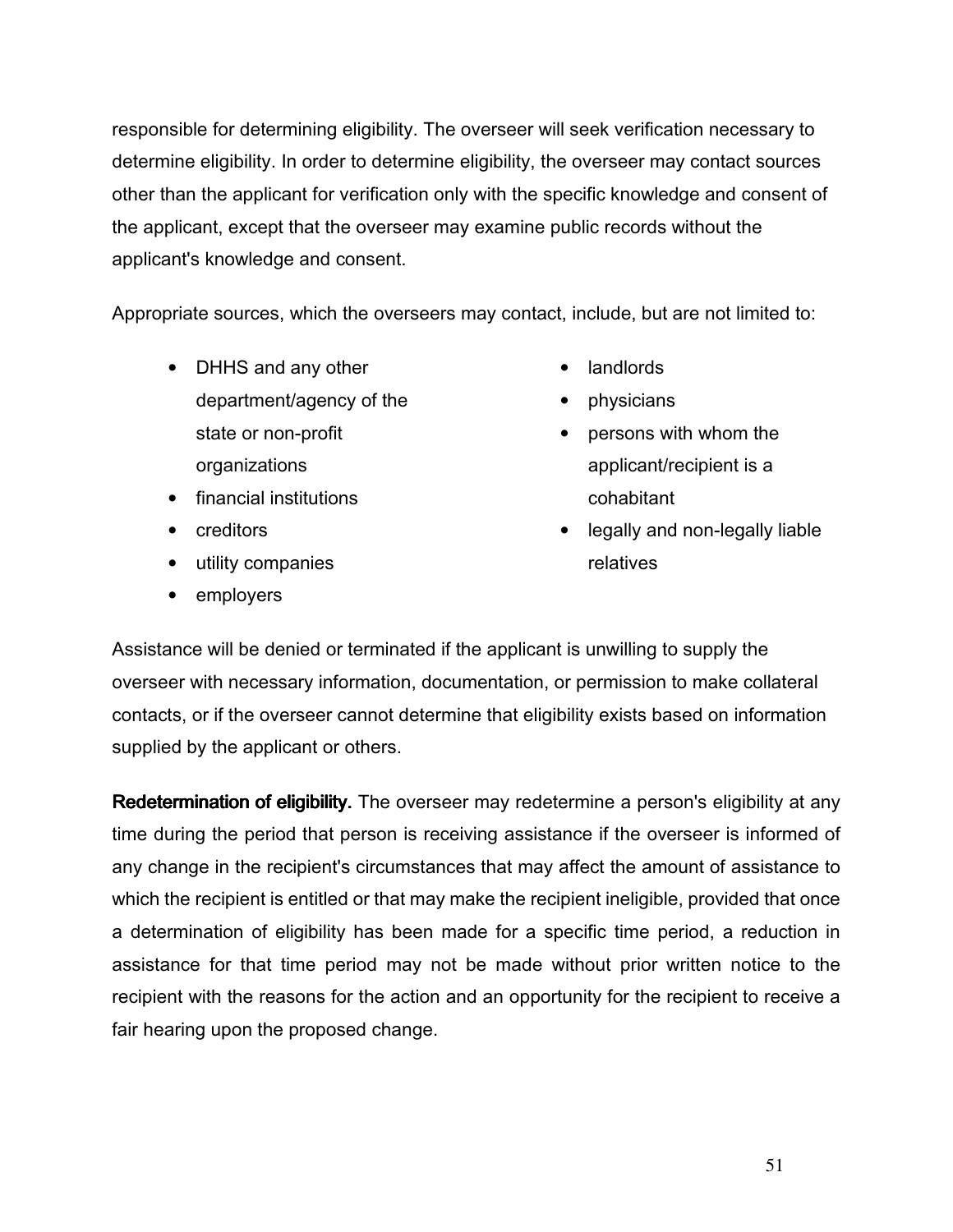Penalty for Refusing to Release Information. Any person governed by 22 M.R.S.A. § 4314 who refuses to provide necessary information to the administrator after it has been requested must state in writing the reasons for the refusal within 3 days of receiving the request. Any such person who refuses to provide the information, without just cause, commits a civil violation and may be subject to a fine of not less than \$25 nor more than \$100 which may be adjudged in any court of competent jurisdiction. Any person who willfully renders false information to the administrator is guilty of a Class E crime (22 M.R.S.A. § § 4314(5), 4314(6), 4315).

### Section 6.4—Fraud

It is unlawful for a person to make knowingly and willfully a false representation of a material fact to the administrator in order to receive general assistance or cause someone else to receive general assistance (22 M.R.S.A. § 4315). False representation shall consist of any individual knowingly and willfully:

- a) making a false statement to the general assistance administrator, either orally or in writing, in order to obtain assistance to which the applicant or the applicant's household is not entitled;
- b) concealing information from the general assistance administrator in order to obtain assistance to which the applicant or applicant's household is not entitled; or
- c) using general assistance benefits for a purpose other than that for which they were intended.

No person may be denied assistance solely for making a false representation prior to being given an opportunity for a fair hearing.

**Period of Ineligibility.** When the general assistance administrator finds that a person has knowingly and willfully misrepresented material facts for the purpose of making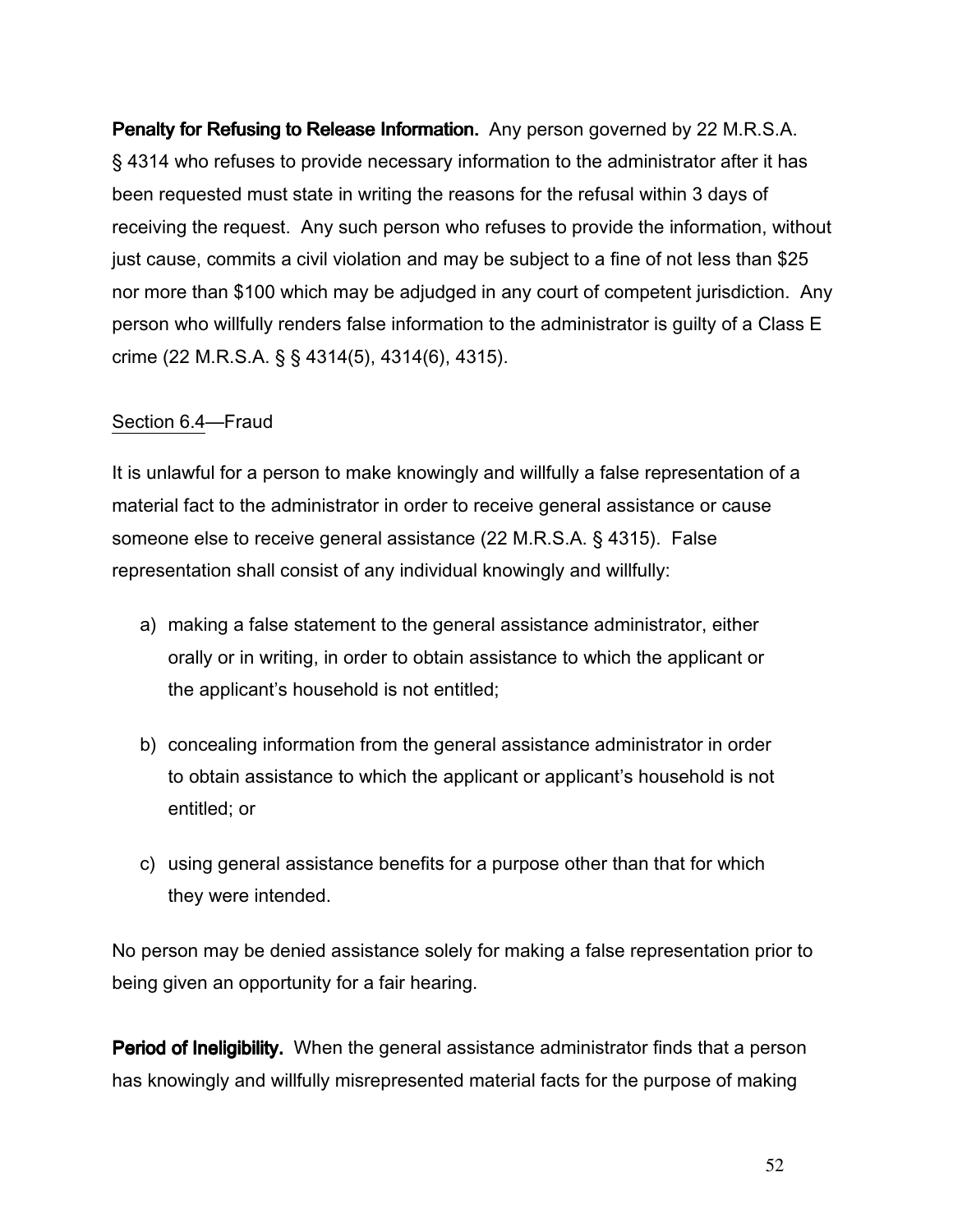himself or herself eligible for general assistance, the administrator shall notify that applicant in writing that he or she has been disqualified from receiving assistance for 120 days. For the purpose of this section, a material misrepresentation is a false statement about eligibility factor in the absence of which some or all of the assistance would not be or would not have been granted.

The notification of ineligibility issued by the administrator shall inform the applicant of his or her right to appeal the administrator's decision to the fair hearing authority (FHA) within 5 working days of receipt. The period of ineligibility shall commence on the day following the end of the period covered by the grant of assistance fraudulently received or upon the date of notification of ineligibility, whichever is later.

Right to a Fair Hearing. Any applicant who is denied assistance for making a false representation will be afforded the opportunity to appeal the decision to the fair hearing authority (FHA) in accordance with Article VII of this ordinance. No recipient shall have his or her assistance reduced or revoked during the period of eligibility before being notified and given the opportunity to appeal the decision. Any person who is dissatisfied with the decision of the FHA may appeal that decision to the Superior Court pursuant to Rule 80-B of the Maine Rules of Civil Procedure (22 M.R.S.A. § 4309(3)).

**Reimbursement.** If a recipient does not appeal the decision or if the fair hearing authority determines that a recipient did make a false representation, the recipient will be required to reimburse the municipality for any assistance received to which he/she was not entitled.

**Dependents.** In no event will the ineligibility of a person under this section serve to disqualify any eligible dependent in that household (22 M.R.S.A. § 4309(3)). In the event one or more members of a household are disqualified and assistance is requested for the remaining dependents, the eligibility of those dependents will be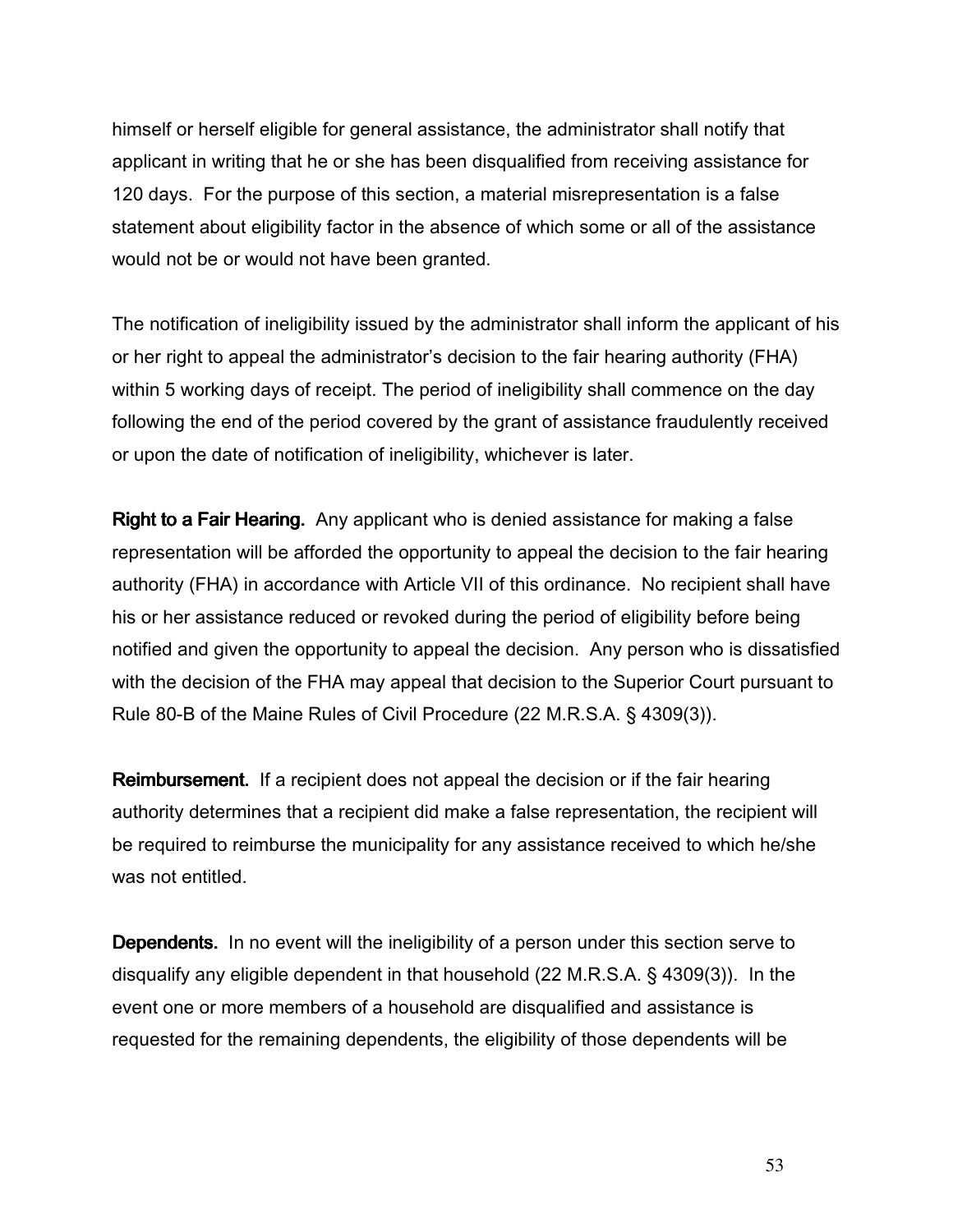calculated by dividing the maximum level of assistance available to the entire household by the total number of household members.

## Section 6.5—Period of Eligibility

The administrator will grant assistance to all eligible persons for a period that is sufficient to meet their need but in no event may a grant of assistance cover a period in excess of one month (22 M.R.S.A. § 4309). Upon receiving a completed and signed application the administrator will determine the applicant's eligibility on the basis of a 30-day prospective analysis.

When an applicant submits an incomplete or unsigned application, due to the 24-hour decision requirement placed on the GA administrator, the GA administrator shall render a notice of "ineligibility" and advise the applicant that he or she has a right to reapply as soon as he or she has the necessary information and/or as soon as is practicable for the applicant.

Although eligibility is determined on a 30-day basis, for reasons of administrative efficiency the administrator may elect to disburse an applicant's assistance for shorter periods of time, such as weekly, throughout the 30-day period of eligibility. When the administrator elects to disburse general assistance for a period of time less than 30 days, subsequent grants of assistance during that 30-day period may be issued pursuant to the initial determination of need unless the applicant's financial situation changes substantially enough to warrant a redetermination of eligibility.

### Section 6.6—Determination of Need

The period of time used to calculate need will be the next 30-day period from the date of application (22 M.R.S.A. § 4301(7)). The administrator will calculate applicants' expenses according to the actual expense of the basic necessity or the maximum levels for the specific necessities allowed in section 6.8, whichever is less. The sum of these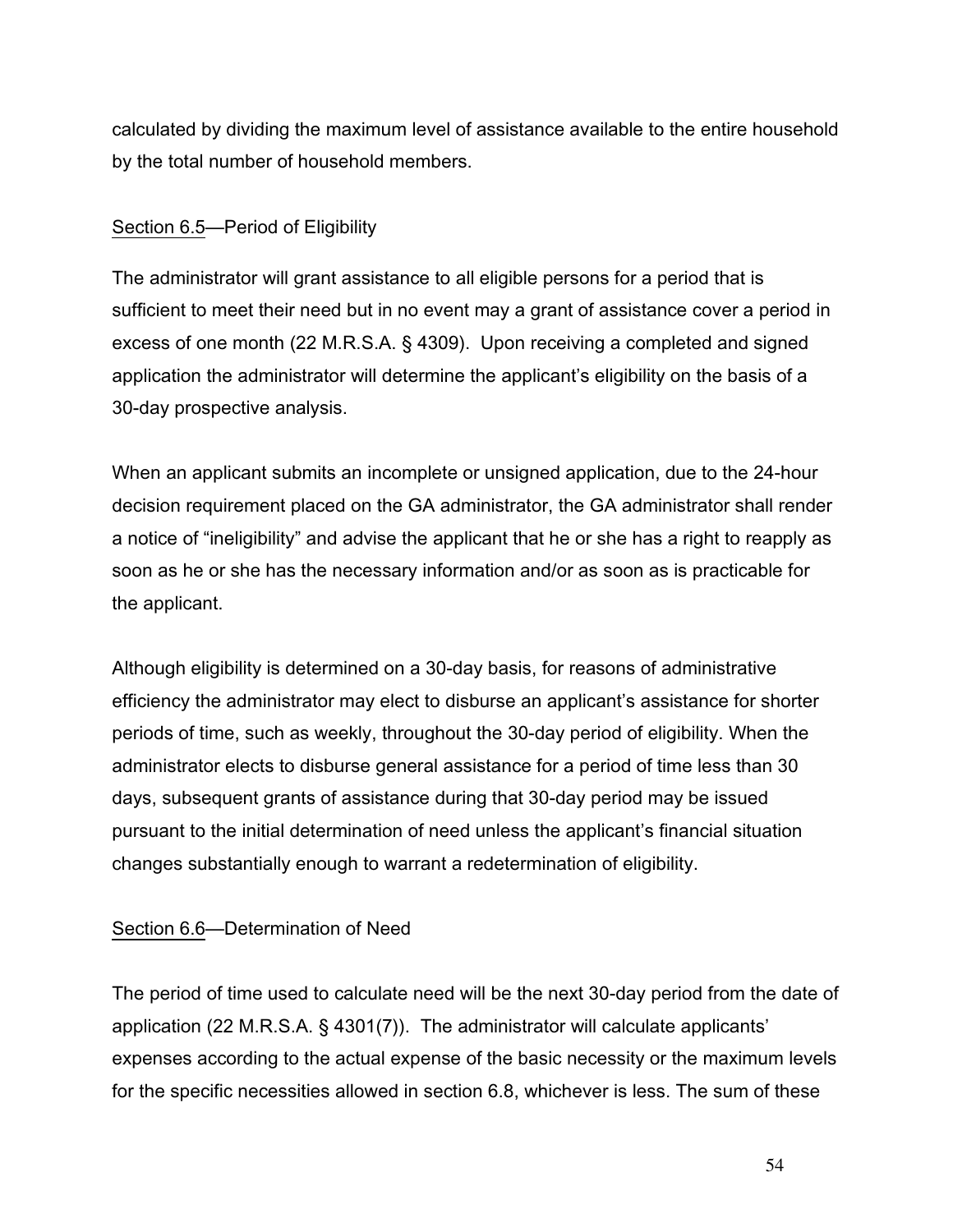expenses, as calculated for a prospective 30-day period, is the applicant's 30-day need. Applicants will not be considered eligible if their income and other resources exceed this calculation except in an emergency (22 M.R.S.A. § 4308(2)) (see section 4.9 of this ordinance).

Applicants will also not be considered in need of general assistance if their income, property, credit, assets or other resources available to provide basic necessities for their household are greater than the applicable overall maximum level of assistance set forth in the beginning of section 6.8 (22 M.R.S.A. § § 4301(10), 4305(3-B)). The difference between the applicant's income and the overall maximum levels of assistance established by this ordinance is the applicant's deficit.

Once an applicant's deficit has been determined, the specific maximum levels of assistance for each basic necessity *(see Appendixes A-H of this ordinance)* shall be used by the administrator to guide the distribution of assistance for which the applicant is eligible. The specific maximum levels of assistance for each basic necessity are intended to be reasonable and sufficient to help recipients maintain a standard of health and decency (22 M.R.S.A. § 4305(3-A)).

Income for Basic Necessities. Applicants are required to use their income for basic necessities. Except for initial applicants, no applicant is eligible to receive assistance to replace income that was spent within the 30-day period prior to an application for assistance on goods and services that are not basic necessities. All income spent on goods and services that are not basic necessities will be considered available to the applicant and combined with the applicant's prospective 30-day income for the purposes of computing eligibility (22 M.R.S.A. § 4315-A). Applicants who have sufficient income to provide their basic necessities but who use that income to purchase goods or services which are not basic necessities will not be considered eligible for assistance. Persons who exhaust their income on basic necessities and who still need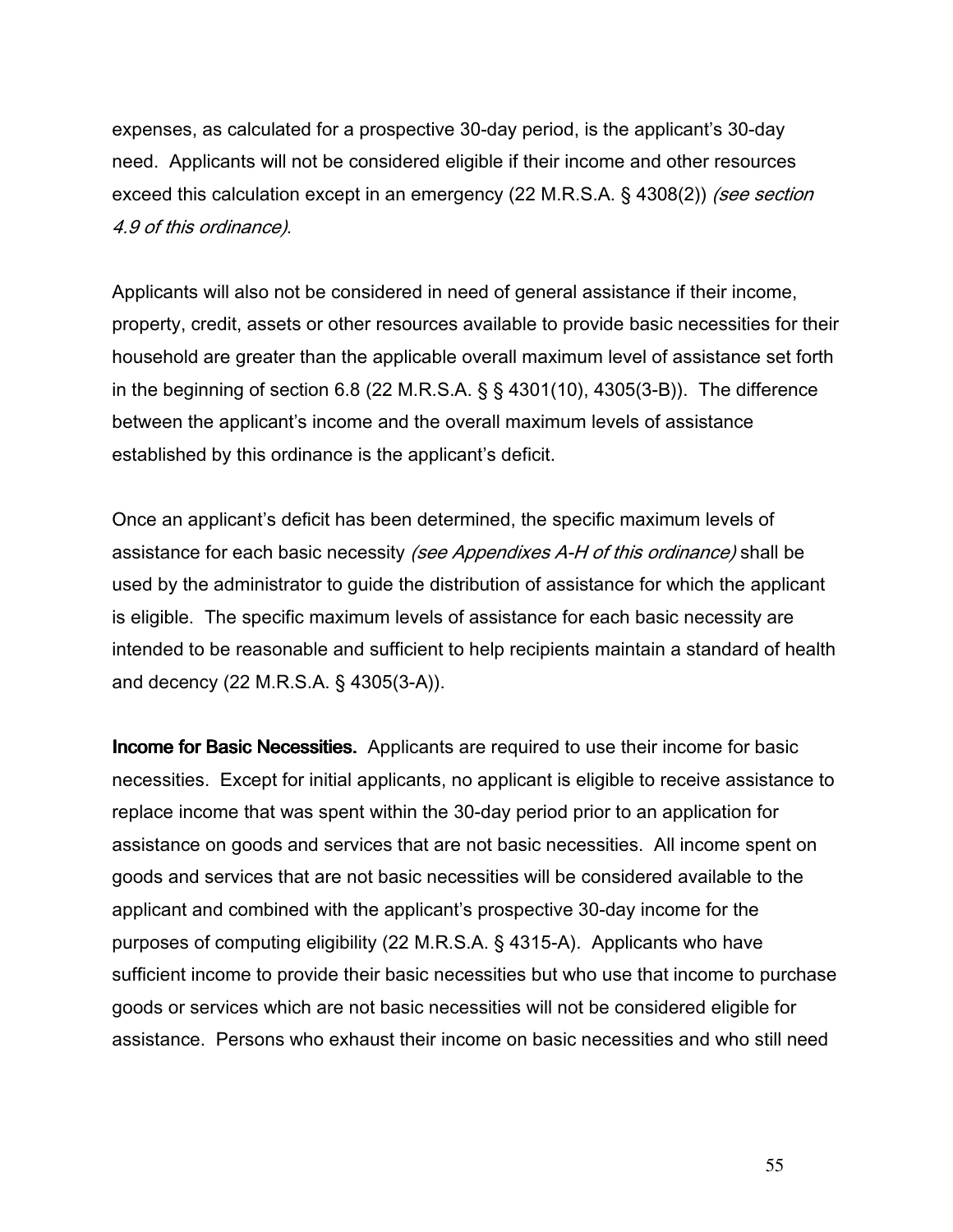assistance with other basic necessities will be eligible, provided that their income does not exceed the overall maximum level of assistance.

Use-of-Income Requirements. The administrator may require that anyone applying for general assistance provide documentation of his or her use of income. This documentation can take the form of cancelled checks and/or receipts which demonstrate that the applicant has exhausted all household income received over the last 30-day period. Except as is deemed appropriate by the GA administrator for "unforeseen" repeat applicants (See Section 6.3 of this ordinance), repeat applicants may be required to verify that expenditure of income was for basic necessities. Income expended that cannot be verified will generally be considered available and in such case will be added to the 30-day prospective income.

Allowable expenditures include reasonable shelter costs (rent/mortgage); the cost of heating fuel, electricity, and food up to the ordinance maximums; telephone costs at the base rate if the household needs a telephone for medical reasons, the cost of nonelective medical services as recommended by a physician which are not otherwise covered by medical entitlement, Hospital Free Care or insurance; the reasonable cost of essential clothing and non-prescription drugs, and the costs of any other commodity or service determined essential by the administrator.

Items not considered to be basic necessities and thus will not be allowed in the budget computation include:

- Internet services
- Cable or satellite television
- Cellular phones
- Cigarettes/alcohol
- Gifts purchased
- Pet care costs
- Costs of trips or vacations
- Paid court fines
- Repayments of unsecured loans
- Legal fees
- Late fees
- Credit card debt.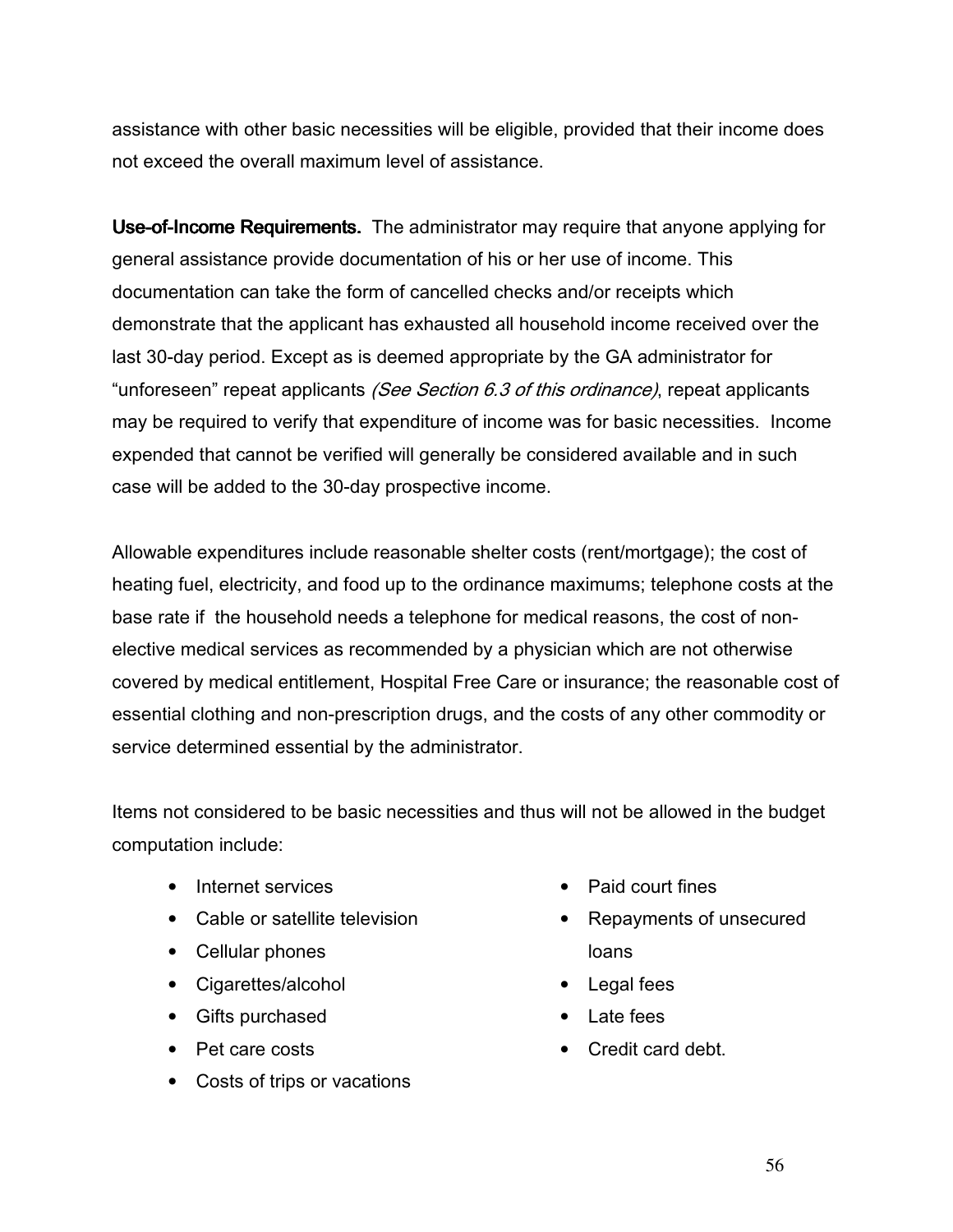The municipality reserves the right to apply specific use-of-income requirements to any applicant, other than an initial applicant, who fails to use his or her income for basic necessities or fails to reasonably document his or her use of income (22 M.R.S.A. § 4315-A). Those additional requirements will be applied in the following manner:

- 1) The administrator may require the applicant to use some or all of his or her income, at the time it becomes available, toward specific basic necessities. The administrator may prioritize such required expenditures so that most or all of the applicant's income is applied to housing (i.e., rent/mortgage), energy (i.e., heating fuel, electricity), or other specified basic necessities;
- 2) The administrator will notify applicants in writing of the specific use-of-income requirements placed on them;
- 3) If upon subsequent application it cannot be determined how the applicant's income was spent, or it is determined that some or all of the applicant's income was not spent as directed and was also not spent on basic necessities, the applicant will not be eligible to receive either regular or emergency general assistance to replace that income; and
- 4) If the applicant does not spend his or her income as directed, but can show with verifiable documentation that all income was spent on basic necessities up to allowed amounts, the applicant will remain eligible to the extent of the applicant's eligibility and need.

Calculation of Income and Expenses. When determining eligibility, the administrator will subtract the applicant's net income from the overall maximum level of assistance found at the beginning of section 6.8. If income is greater than the overall maximum level of assistance, the applicant will not be eligible except in an emergency (see section 4.9). If income is less than the overall maximum level of assistance, the applicant has a deficit.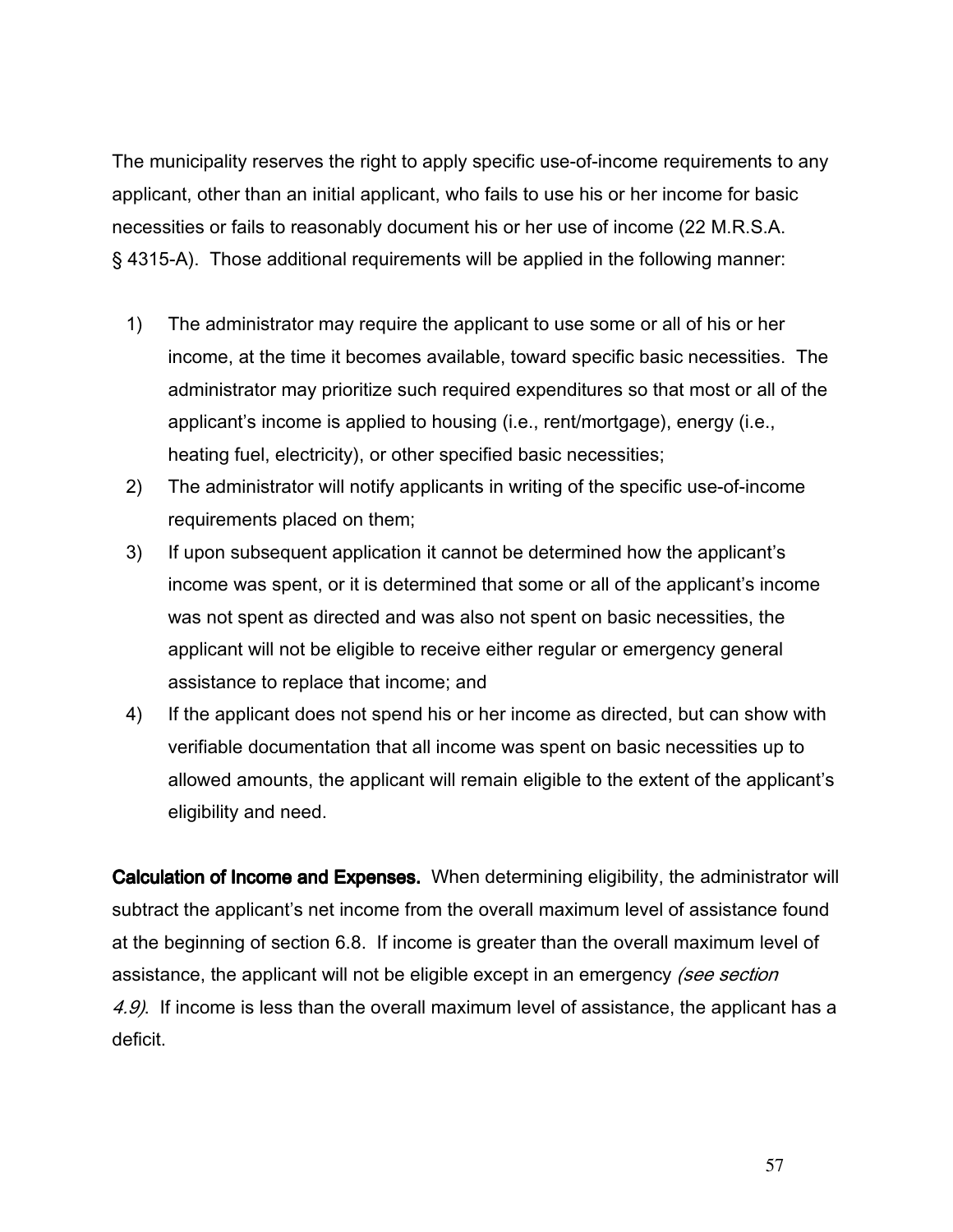The municipality will provide assistance in an amount up to the deficit to the extent the applicant also has an unmet need and is in need of basic necessities. The municipality will not grant assistance in excess of the maximum amounts allowed in section 6.8 of this ordinance for specific basic necessities except in an emergency or when the administrator elects to consolidate the applicant's deficit, as provided immediately below.

**Consolidation of Deficit.** As a general rule and to the extent of their deficit, applicants will be eligible for assistance for any basic necessity up to, but not exceeding, the maximum amount allowed for that necessity in this ordinance or the actual 30-day cost of the necessity, whichever is less. Under certain circumstances, however, and in accordance with the following conditions, the administrator may consolidate the applicant's deficit and apply it toward a basic necessity in an amount greater than the ordinance maximum for that necessity.

- 1) The practice of consolidating the deficit and applying it toward a basic necessity in amounts greater than the ordinance maximum shall be the exception rather than the rule;
- 2) The total general assistance grant cannot exceed the total deficit unless the applicant is in an emergency situation; and
- 3) The need for the application of the recipient's consolidated deficit toward a basic necessity was not created by the recipient misspending his or her income or resources in violation of the use-of-income requirements of this ordinance.

## Section 6.7—Income

**Income Standards.** Applicants whose income exceeds the overall maximum level of assistance provided in section 6.8 shall not be eligible for general assistance except in an emergency. The administrator will conduct an individual factual inquiry into the applicant's income and expenses each time an applicant applies.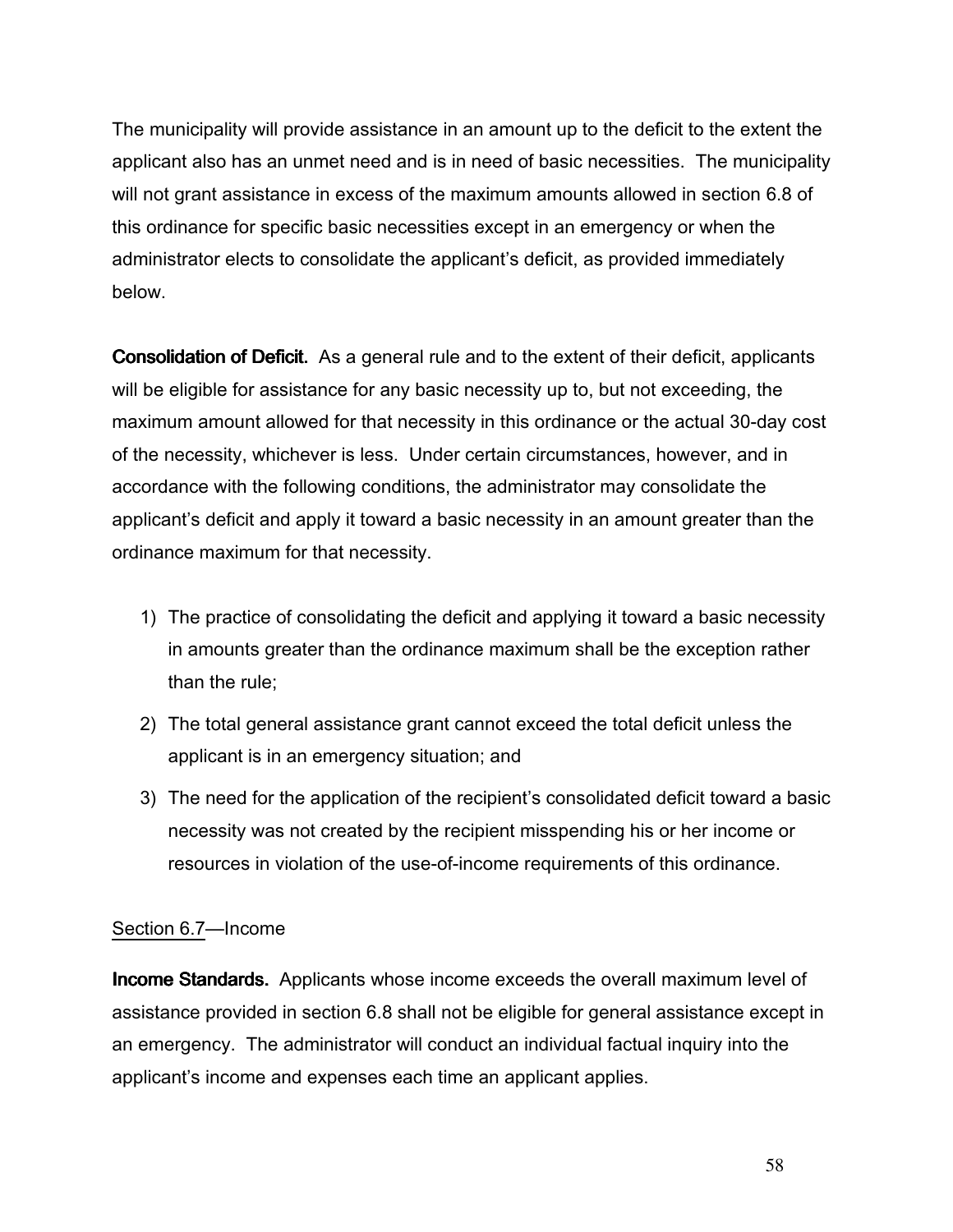**Calculation of Income.** To determine whether applicants are in need, the administrator will calculate the income they will receive during the next 30-day period commencing on the date of application, and identify any assets or resources that would alleviate their need. For all applicants other than initial applicants, the administrator will also consider as available income any income that was not spent during the previous 30-day period on basic necessities, as well as any income that was spent on basic necessities in unreasonable excess of the ordinance maximums for specific basic necessities. If a household's income exceeds the amount of the household's need for basic necessities, up to the maximum levels contained in section 6.8, applicants will not be considered in need.

Exceptions will be made in emergency situations, which may necessitate that the maximum levels be exceeded (22 M.R.S.A. § 4308) (see section 4.9 of this ordinance). To calculate weekly income and expenses, the administrator will use actual income received or actual anticipated income.

**Types of Income.** Income that will be considered in determining an applicant's need includes:

a) **Earned income.** Income in cash or in kind earned by the applicant through wages, salary, commissions, or profit, whether self-employed or as an employee, is considered earned income. If a person is self-employed, total income will be computed by subtracting reasonable and actual business expenses from gross income. When income consists of wages, the amount computed will be the income available after taxes, social security and other payroll deductions required by state, federal, and local law. Rental income and profit from produce that is sold is considered earned income. Income that is held in trust and unavailable to the applicant or the applicant's dependents will not be considered as earned income.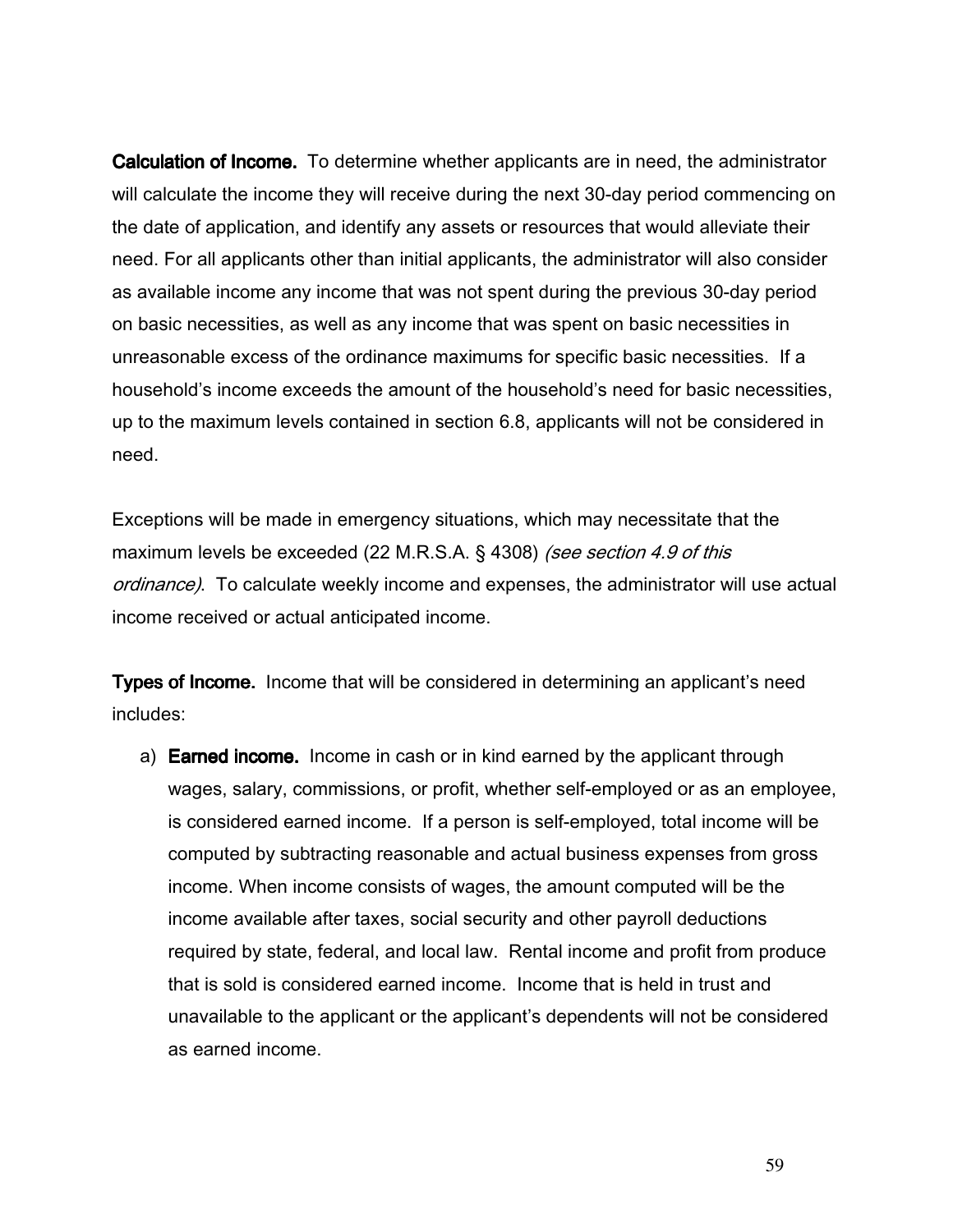Note: Actual work-related expenses such as union dues, transportation to and from work, special equipment or work clothes, and child care costs will be deducted from an applicant's income (22 M.R.S.A. § 4301(7)).

b) Income from Other Assistance or Social Services Programs. State/federal categorical assistance benefits, SSI payments, Social Security payments, VA benefits, unemployment insurance benefits, and payments from other government sources will be considered as income, unless expressly prohibited by federal law or regulation. Federal law prohibits Food Stamps and fuel assistance payments made by the Home Energy Assistance Program (HEAP and EPIC) from being considered income. The value of the food stamps or fuel assistance will not be used to reduce the amount of general assistance the applicant is eligible to receive. Although applicants may have only a limited or reduced need for general assistance for heating fuel or electricity if a recently received HEAP/ECIP benefit has sufficiently credited their account or otherwise prevented the fuel-related costs for the prospective 30-day period.

The administrator's obligation is to always compute the heating needs of an applicant who has received HEAP or ECIP as if that applicant paid for his or her total fuel costs. Accordingly, in such cases, the administrator will budget for the household's heating energy needs according to actual usage, up to the ordinance maximums, but the administrator may, with written notice to the applicant, hold in reserve the heating energy portion of the applicant's deficit until such a time during the period of eligibility that the applicant has a demonstrable need for the disbursement of heating energy assistance; that is, the applicant's fuel tank can accept a minimum fuel delivery or the applicant no longer has a positive credit balance with his or her utility company. The municipality is not obligated to divert any recipient's heating energy allowance toward non-heating purposes solely on the basis of the recipient's receipt of HEAP/ECIP.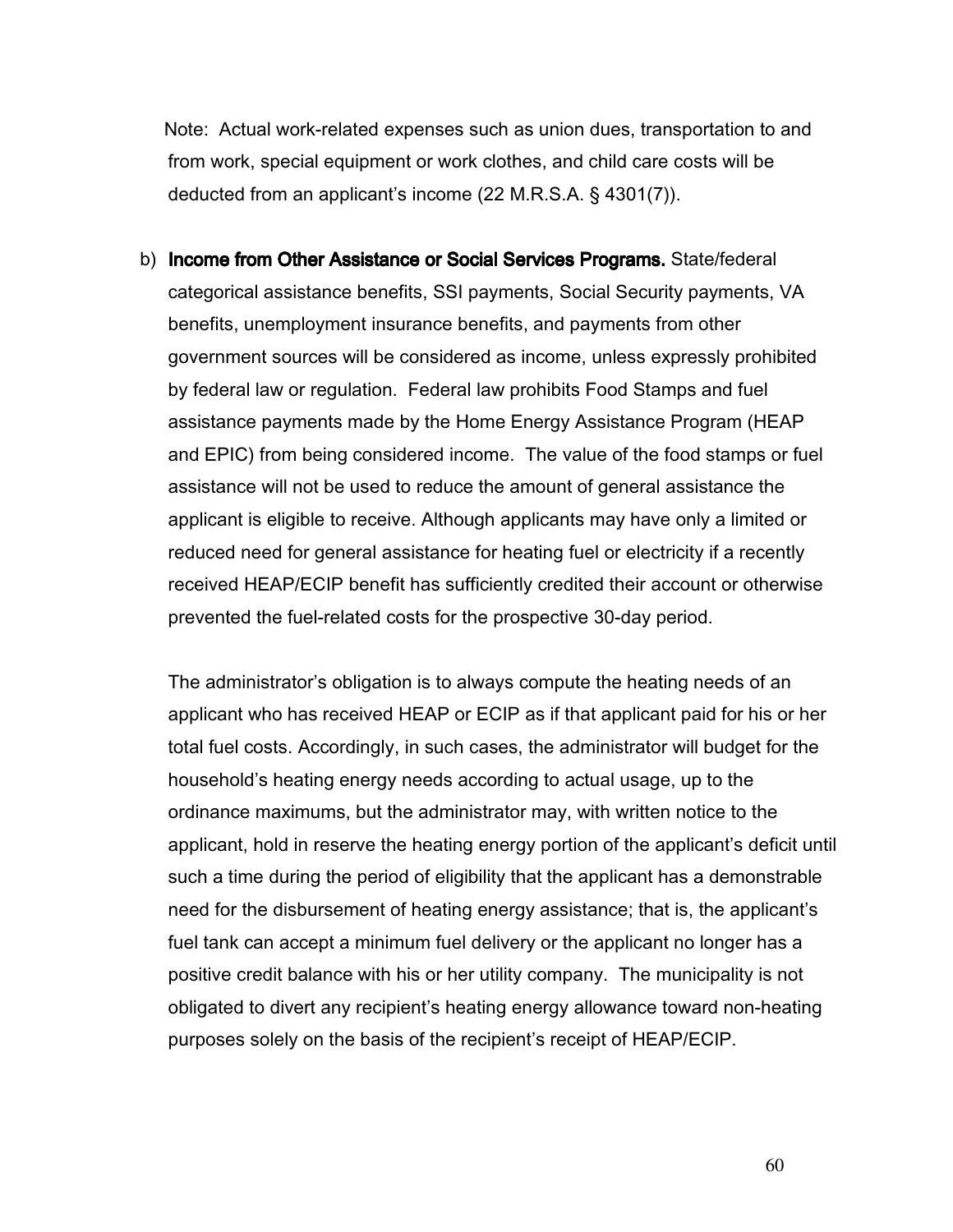Other programs whose income cannot be counted for purposes of GA eligibility include:

- Family Development Accounts (22 M.R.S. § 3762)
- Americorp VISTA program benefits (42 USCS § 5044 (f))
- Property tax rebates issued under the Maine Property Tax Fairness Credit program, only so long as the money is spent on basic necessities. (22 M.R.S.A. § 4301(7))
- c) Court-Ordered Support Payments. Alimony and child support payments will be considered income only if actually received by the applicant. The general assistance administrator will refer cases where support payments are not actually received to the State Department of Health and Human Services' Child Support Enforcement Unit. In order to be eligible for future GA, applicants being referred to DHHS for such enforcement services shall be required to follow-through with such services. Because child support payments are considered a resource, applicants must make a good faith effort to secure such payments.
- d) **Income from Other Sources.** Payments from pensions and trust funds will be considered income. Payments from boarders or lodgers will be considered income as will cash or in-kind contributions provided to the household from any other source, including relatives (22 M.R.S.A. § 4301(7)).
- e) **Earnings of a Son or Daughter.** Earned income received by sons and daughters below the age of 18 who are full-time students and who are not working full-time will not be considered income. The unearned income of a minor in the household will be considered available to the household.
- f) Income from Household Members. Income from household members will be considered available to the applicant, whether or not the household member is legally obligated for the support of the applicant, if the household members pool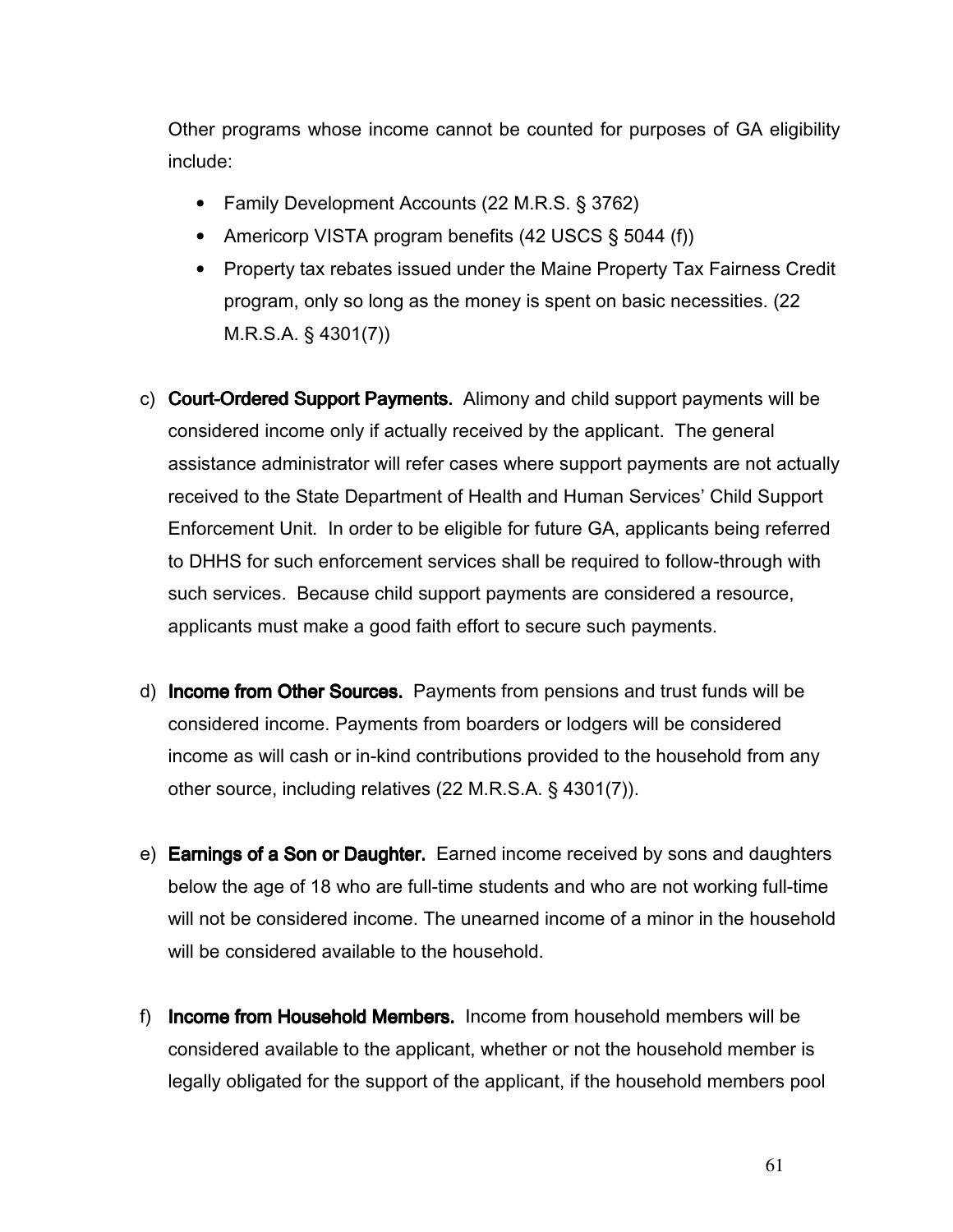or share their income and expenses as a family or intermingle their funds so as to provide support to one another.

g) The Pooling or Non-Pooling of Income. When two or more individuals share the same dwelling unit but not all members of the household are applying for general assistance, the administrator shall make a finding under a rebuttable presumption that the entire household is pooling income (22 M.R.S.A. § 4301(12- A)).

One or more applicants for assistance can successfully rebut the presumption that all household income is being pooled by providing the administrator with verifiable documentation affirmatively demonstrating a pattern of non-pooling for the duration of the shared living arrangement. Such documentation would include evidence of the entire household expenses as well as bank statements, cancelled checks, receipts, landlord statements or other vendor accounts clearly supporting a claim that the applicant has been and is presently solely and entirely responsible for his or her pro-rata share of household costs.

If the applicant is unable to successfully rebut the municipality's presumption that all household income is being pooled, eligibility of the entire household will be determined based on total household income. If the applicant successfully rebuts the municipality's presumption that all household income is being pooled, the applicant's eligibility will be determined on the basis of his or her income and his or her pro-rata share of actual household expenses.

h) **Lump Sum Income.** A lump sum payment received by any GA applicant or recipient prior or subsequent to the date of application for general assistance will be considered as income available to the household. However, verified required payments (i.e., any third party payment which is required as a condition of receiving the lump sum payment, or any payments of bills earmarked for the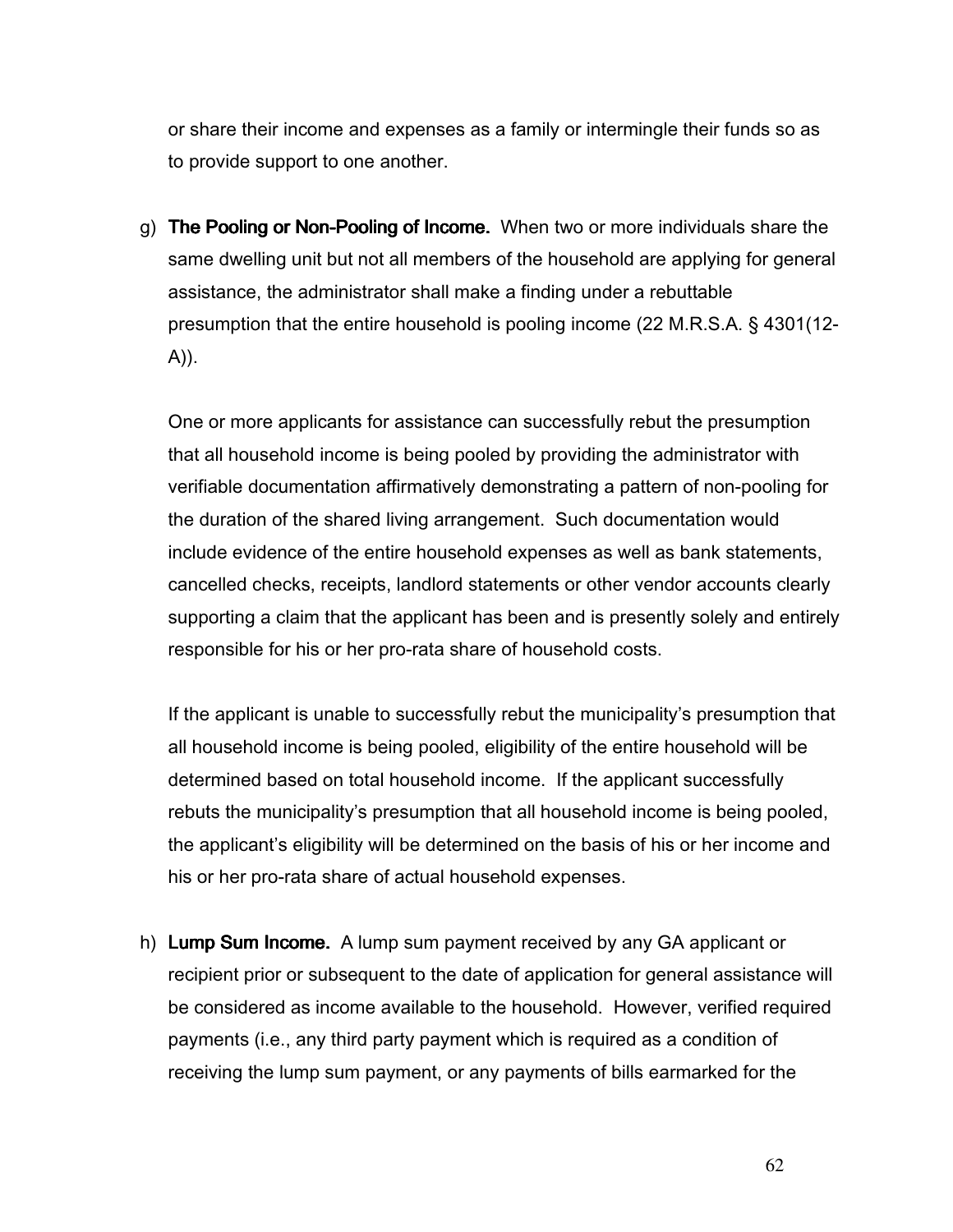purpose for which the lump sum payment was made) and any amount of the lump sum payment which the applicant can document was spent on basic necessities, as described below, will not be considered available income.

Where a household receives a lump sum payment at any time prior or subsequent to the date of application for general assistance, the administrator will assess the need for prorating an applicant's eligibility for general assistance according to the following criteria (22 M.R.S.A. § 4301(7), (8-A)):

- 1) identify the date the lump sum payment was received;
- 2) subtract from the lump sum payment all required payments;
- 3) subtract from the lump sum any amount the applicant can demonstrate was spent on basic necessities, including all basic necessities as defined by the general assistance program such as: reasonable payment of funeral or burial expenses for a family member; any reasonable travel costs related to the illness or death of a family member; repair or replacement of essentials lost due to fire, flood or other natural disaster; repair or purchase of a motor vehicle essential for employment, education, training or other day-to-day living necessities. Repayments of loans or credit, the proceeds of which can be verified as having been spent on basic necessities; and payment of bills earmarked for the purpose for which the lump sum is paid must also be subtracted. (22 M.R.S.A. § 4301(7), (8-A));
- 4) add to the remainder all income received by the household between the date of receipt of the lump sum payment and the date of application for general assistance; and
- 5) divide the sum created in subsection (4) by the verified actual monthly amounts for all of the household's basic necessities. 22 M.R.S.A. § 4305(3-B)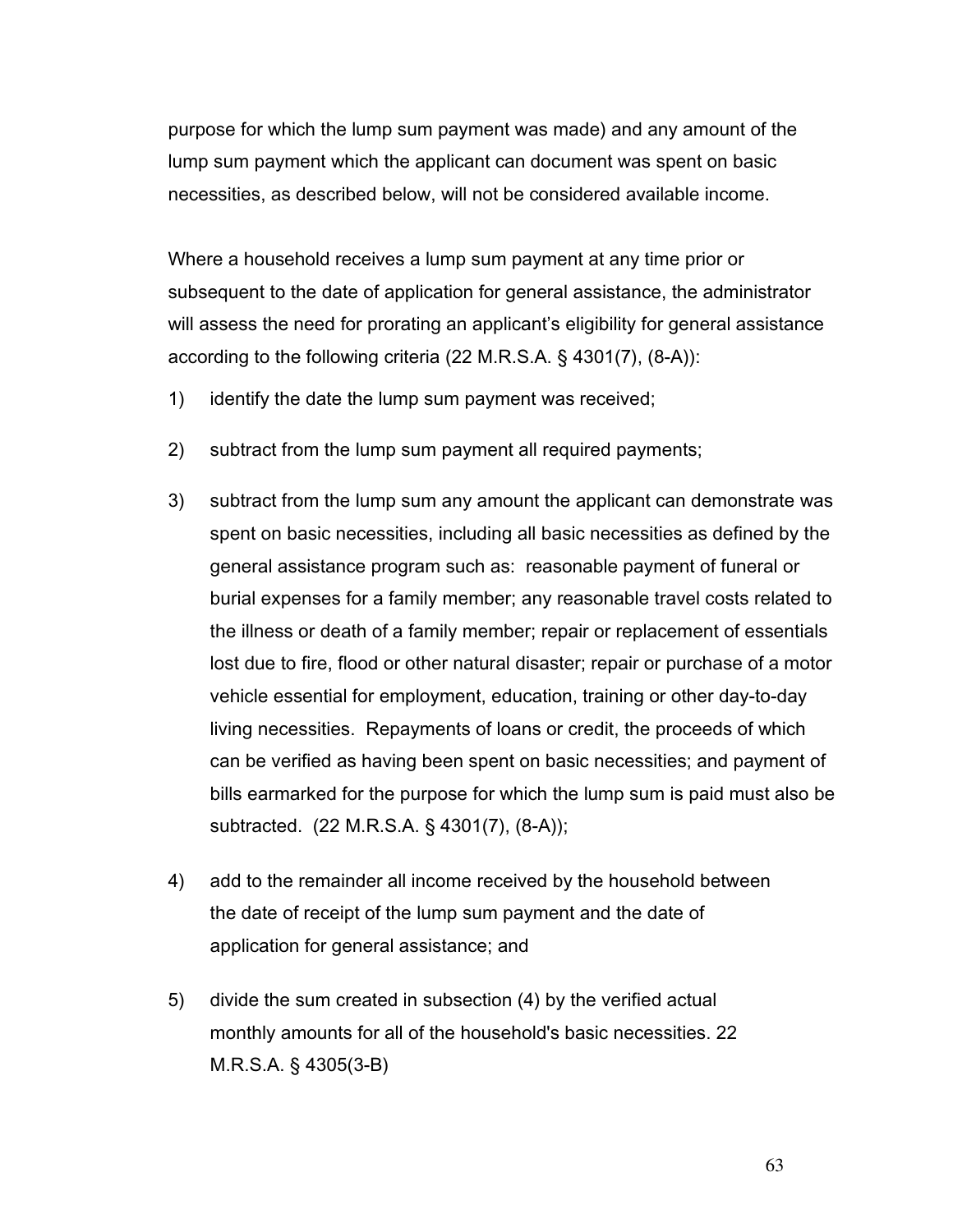This dividend represents the period of proration determined by the administrator to commence on the date of receipt of the lump sum payment. The prorated sum for each month must be considered available to the household for 12 months from the date of application or during the period of proration, whichever is less.

The household of an initial applicant that is otherwise eligible for emergency assistance may not be denied emergency assistance to meet an immediate need solely on the basis of the proration of a lump sum payment. (22 MRSA § 4308)

Section 6.8—Basic Necessities; Maximum Levels of Assistance

Overall Maximum Levels of Assistance. Notwithstanding any of the maximum levels of assistance for specific basic necessities listed in Appendices B-H of this ordinance, an applicant's eligibility for general assistance will be first determined by subtracting his or her income from the overall maximum level of assistance designated in Appendix A for the applicable household size (22 M.R.S.A. § 4305 (3-B)). The difference yielded by this calculation shall be the applicant's deficit.

Applicants will be eligible for general assistance up to the calculated deficit to the extent the applicant is unable to otherwise provide the basic necessities essential to maintain themselves or their families. Applicants with no deficit shall be found ineligible for general assistance unless they are in an emergency, in which case eligibility for emergency general assistance will be determined according to section 4.9 of this ordinance.

Maximum Levels of Assistance for Specific Basic Necessities. The municipality will grant assistance to eligible applicants for basic necessities according to the maximum levels for specific types of assistance set forth below. The administrator, in consultation with the applicant, may apply the amount of the applicant's deficit toward assistance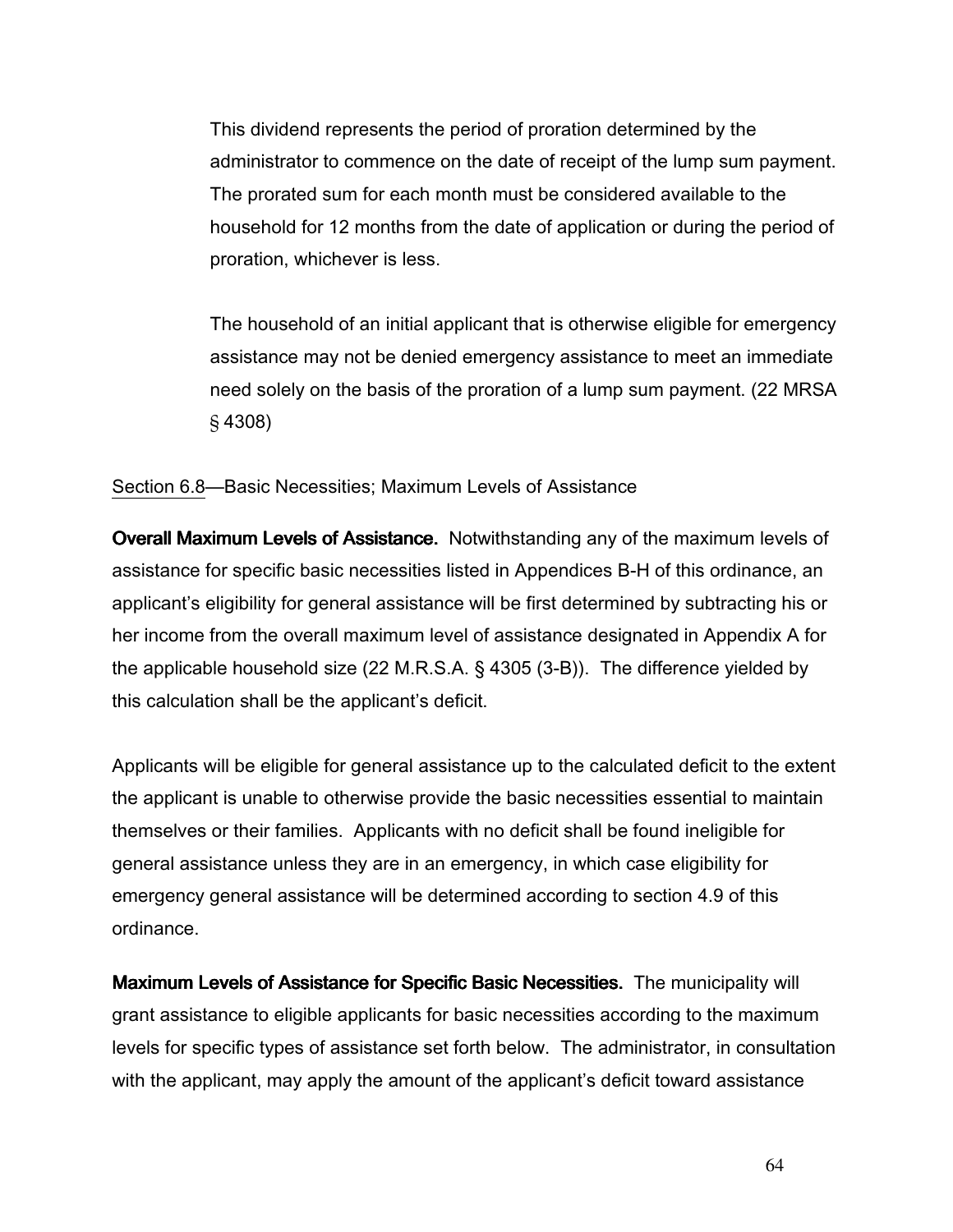with any one or combination of necessities not to exceed the total deficit. These maximum levels will be strictly adhered to unless the administrator determines that there are exceptional circumstances and an emergency is shown to exist, in which case these absolute levels will be waived in order to meet immediate needs. In all cases either the actual expenses the applicant incurs for basic necessities or the maximum amount allowed in each category, whichever is less, will be used in determining need.

In roommate situations, the applicant's need for common living expenses for rent, fuel, electricity, etc., will be presumed to be reduced by an amount equal to the other household members' proportionate fair share of the common living expenses. No applicant will be allowed to claim a need for any expense which has been or will be paid by another person. In addition, as a general rule the municipality will not provide a benefit toward a basic need by paying a bill that is issued to a person not living with the applicant's household or that has otherwise been incurred by a person who has not been found eligible to receive assistance.

Temporary exceptions to this general rule may be made by the administrator in the following circumstances: (1) a recent, unplanned separation has occurred in the household resulting in the sustained or permanent absence of a former household member in whose name the bill was customarily issued; (2) the applicant and members of the applicant's household were or will be the sole recipients of the commodities or services covered by any bill to be paid or partially paid with general assistance; and (3) the applicant will make a good faith effort to direct the vendor to issue future bills in the name of the applicant or other responsible person residing in the household.

A) **Food.** The administrator will provide food assistance to eligible persons up to the allowed maximum amounts designated by the U.S.D.A. Thrifty Food Plan for the appropriate household size.

For this purpose, the municipality hereby incorporates by reference the U.S.D.A. Thrifty Food Plan, as distributed by the Maine Department of Health and Human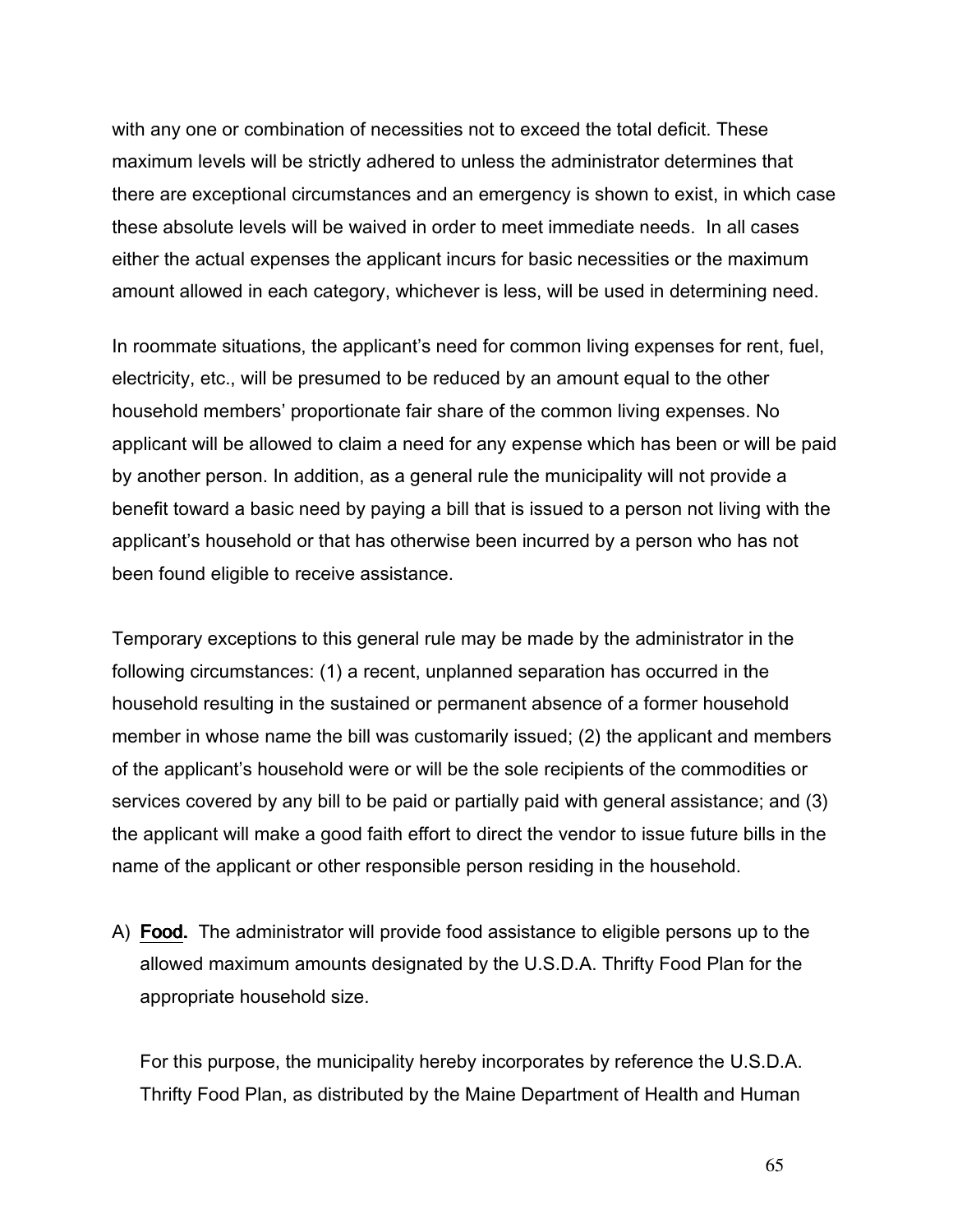Services on or about October of each year. See Appendix B of this ordinance for the current year's food maximums.

In determining need for food the administrator will not consider the value of the food stamps an applicant receives as income (22 M.R.S.A. § 4301.7(A); 7 U.S.C. §2017(b)). The municipality will authorize vouchers to be used solely for approved food products.

The administrator will exceed the maximums when necessary for households having members with special dietary needs. The administrator may require a doctor's statement verifying there is a special dietary need requiring an expenditure for food that is greater than the ordinance maximums.

B) **Housing.** The administrator will provide assistance with rent or mortgage payments that are reasonable and/or within the allowed maximum levels. See Appendix C of this ordinance for the current year's housing maximums. It is the applicant's responsibility to find suitable housing, although the administrator may help the applicant find housing when appropriate. The administrator will inform the applicant of the allowed housing maximums to assist the applicant in his or her search for housing. The allowed maximum for any applicant will be the categorical housing maximum representing the minimum dwelling unit space necessary to adequately shelter the applicant household. Applicants requesting assistance for housing that contains more bedrooms than are necessary for the number of household members will be provided assistance according to the maximum level for the number of rooms actually needed.

**Rental Payments to Relatives.** The municipality may elect to not issue any rental payment to an applicant's relatives unless the rental relationship has existed for at least three months and the applicant's relative(s) rely on the rental payment for their basic needs. For the purpose of this section, a "relative" is defined as the applicant's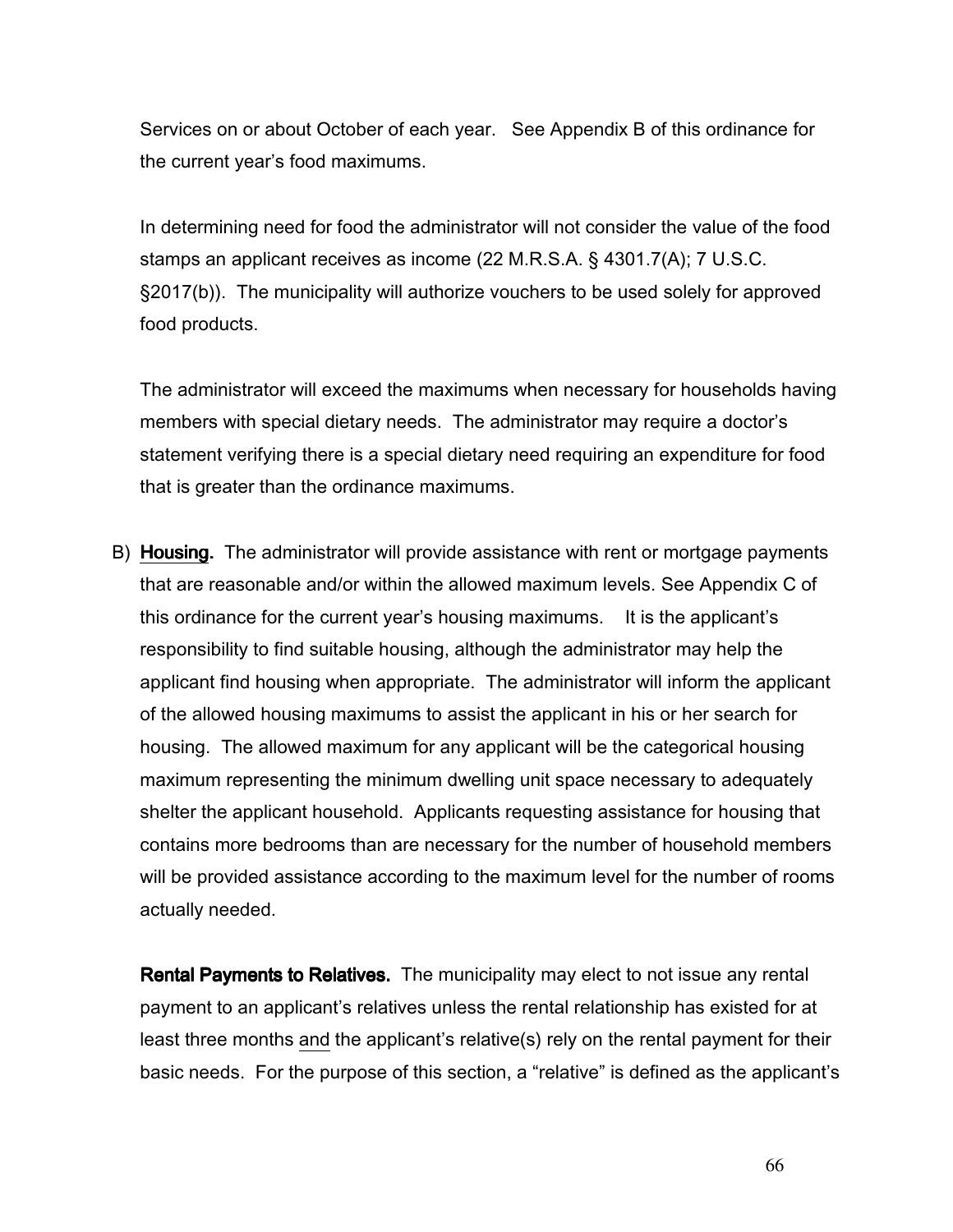parents, grandparents, children, grandchildren, siblings, parent's siblings, or any of those relative's children (22 M.R.S.A. § 4319(2)).

**Rental Payments to Non-Relatives.** When applicants are living in private homes with the owner or sharing dwelling units with people who are not pooling income or who are not legally liable relatives, the amount allowed as the applicant's shelter expense will be the applicant's pro rata share of the actual, total shelter cost, up to the ordinance maximum (22 M.R.S.A. § 4301(6)).

Any housing assistance issued to a recipient in such a circumstance will be issued, whenever reasonably possible, to the landlord or property owner with the most superior interest in the property; i.e., to a landlord before a tenant, or to a mortgagee before a mortgagor.

When the municipality issues in aggregate more than \$600 in rental payments to any landlord in any calendar year, a 1099 form declaring the total amount of rental payments issued during the calendar year will be forwarded to the Internal Revenue Service (IRS) pursuant to IRS regulation (see section 6041(a) of Internal Revenue Code).

Any landlord wishing to regularly receive rental payments from the municipality on behalf of applicants renting rooms from the landlord's own residence must, at a minimum, make a good faith effort to obtain a lodging license from the Department of Health and Human Services, Division of Health Engineering, pursuant to 10-144A Code of Maine Regulations, Chapter 201, as a condition of that landlord receiving future general assistance payments on behalf of his or her tenants.

**Mortgage Payments.** In the case of a request for assistance with a mortgage payment, the general assistance administrator will make an individual factual determination of whether the applicant has an immediate need for such aid. In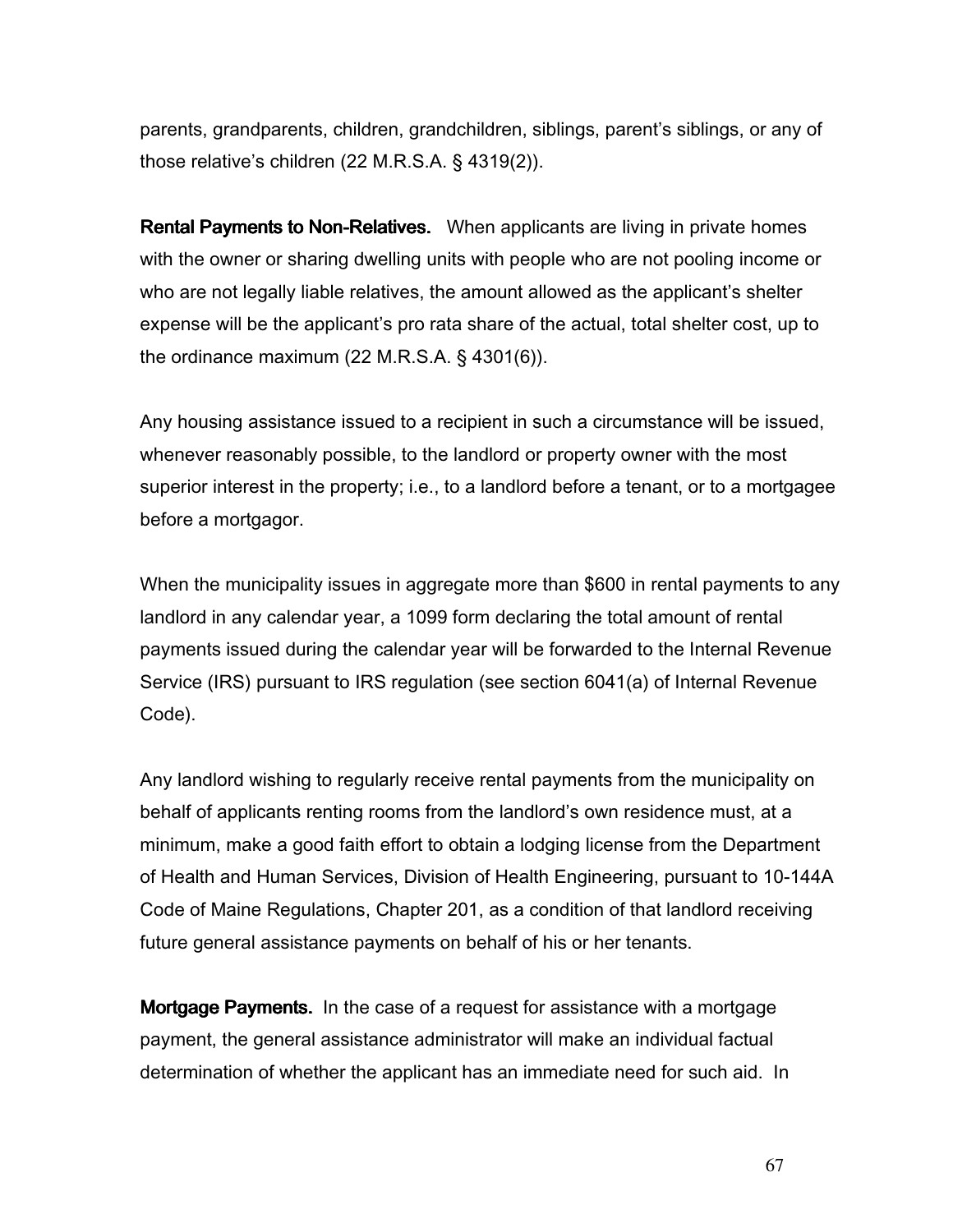making this determination, the administrator will consider the extent and liquidity of the applicant's proprietary interest in the housing. Factors to consider in making this determination include:

- (1) the marketability of the shelter's equity;
- (2) the amount of equity;
- (3) the availability of the equity interest in the shelter to provide the applicant an opportunity to secure a short-term loan in order to meet immediate needs;
- (4) the extent to which liquidation may aid the applicant's financial rehabilitation;
- (5) a comparison between the amount of mortgage obligations and the anticipated rental charges the applicant would be responsible for if he/she were to be dislocated to rental housing;
- (6) the imminence of the applicant's dislocation from owned housing because of his or her inability to meet the mortgage payments;
- (7) the likelihood that the provision of housing assistance will prevent such dislocation; and
- (8) the applicant's age, health, and social situation.

These factors shall be considered when determining whether the equity in the shelter is an available asset which may be substituted for the assistance the municipality would otherwise be required to provide.

The administrator shall consider issuing a benefit in response to the applicant's request for mortgage assistance to the extent the applicant is otherwise eligible for general assistance if after reviewing the above criteria the administrator determines that: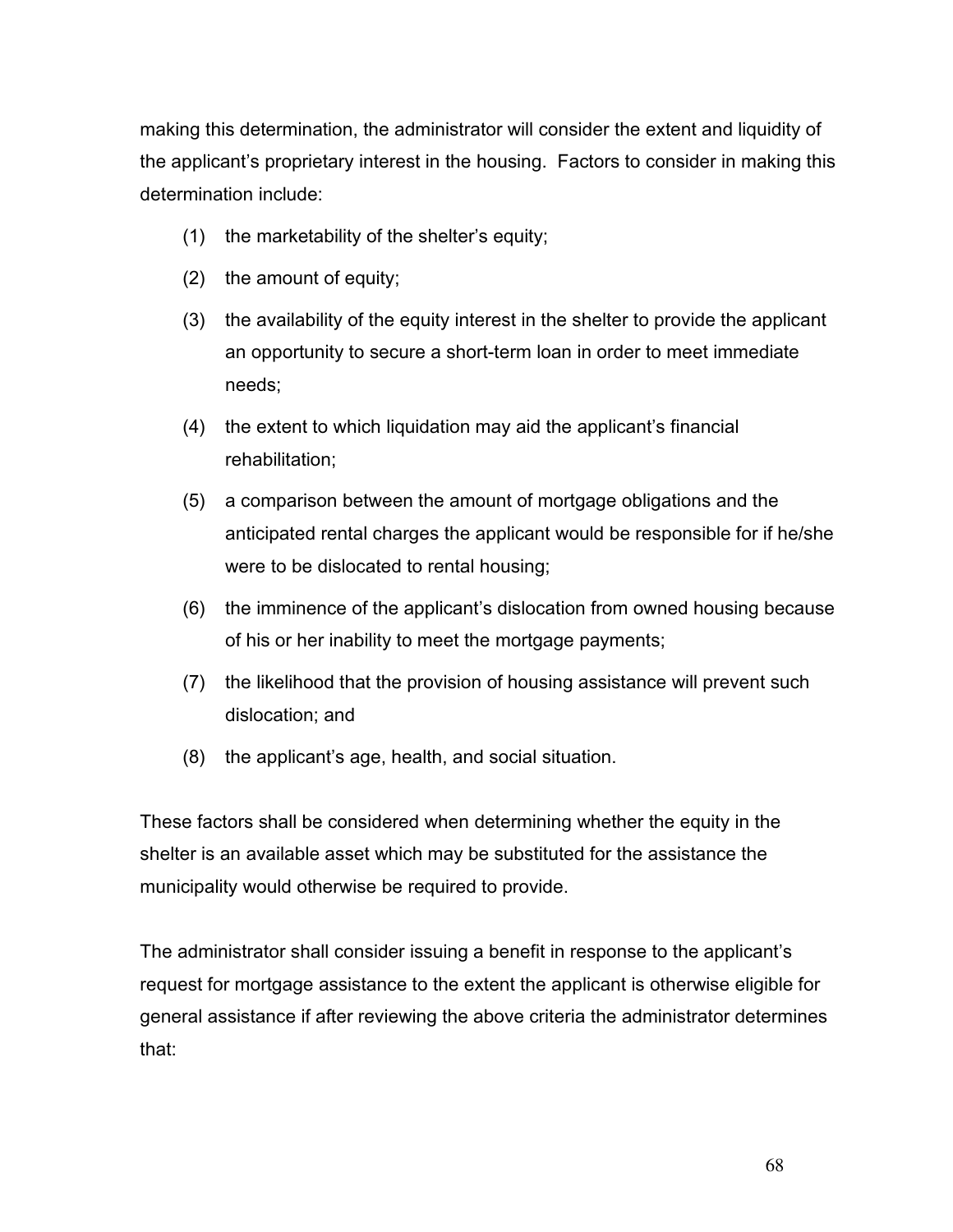- (1) the monthly mortgage obligation is in accordance with the maximum levels of assistance available for housing appropriate to the applicant's household size;
- (2) there is no capacity in the accumulated equity in the property, when considered in the context of the applicant's borrowing capacity with the mortgagee or the general lending community, to suspend the mortgage obligation temporarily or reamortize the mortgage in such a way as to suspend or reduce the mortgage obligation; and
- (3) the failure to provide a mortgage payment in a timely manner could jeopardize the applicant's continued right of possession of the property.

If a mortgage payment is necessary, the administrator will pay the actual amount due, up to the amount allowed according to the maximum levels listed below. After an initial application, assistance with such payments will be given only after the applicant has made all reasonable efforts to borrow against the equity of his or her home. If there is not sufficient equity in the home with which to secure a loan, and if the monthly mortgage payments are not realistically in line with the rental rates for similar housing in the area that could meet the applicant's needs, the administrator will inform the applicant that he/she is responsible for finding alternative housing within his or her ability to pay and will be obligated to make all reasonable efforts to secure such housing.

Liens. The municipality may place a lien on the property in order to recover its costs of granting assistance with mortgage payments. In addition, a municipality may claim a lien against the owner of real estate for the amount of money spent by it to make capital improvements to the real estate (22 M.R.S.A. § 4320). No lien may be enforced against a recipient except upon his or her death or the transfer of the property. Further, no lien may be enforced against a person who is currently receiving any form of public assistance, or who would again become eligible for general assistance if the lien were enforced.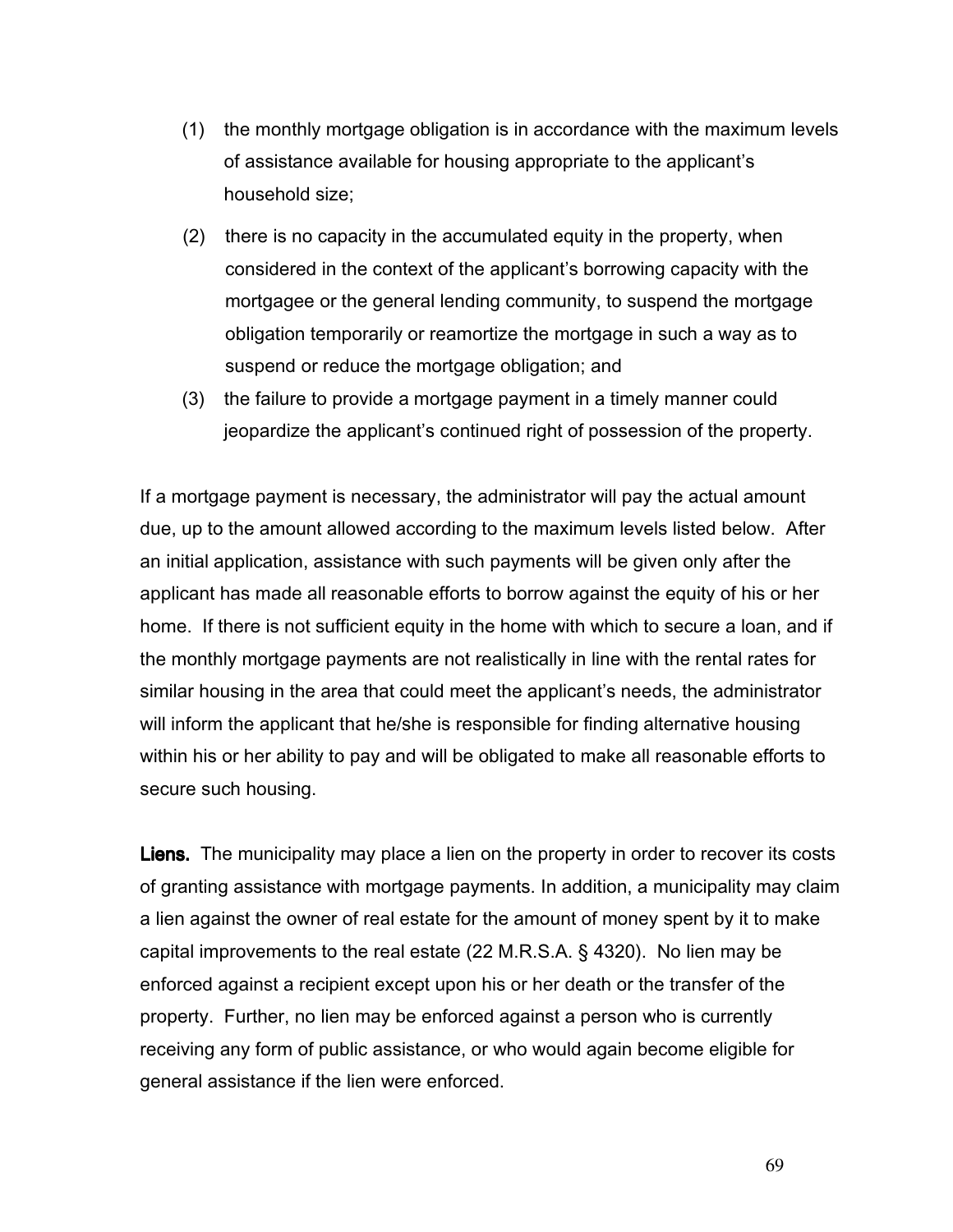If the municipality determines that it is appropriate to place a lien on a person's property to recover its costs of providing general assistance for a mortgage payment or capital improvement it must file a notice of the lien with the county registry of deeds where the property is located within 30 days of making the mortgage payment. That filing shall secure the municipality's or the state's interest in an amount equal to the sum of that mortgage or capital improvement payment and all subsequent mortgage or capital improvement payments made on behalf of the same eligible person, plus interest and costs.

Not less than 10 days prior to filing the lien in the registry, the municipal officers must send notice to the owner of the real estate, the general assistance recipient, and any record holder of the mortgage by certified mail, return receipt requested, that a lien on the property is going to be filed with the registry. This notice must clearly inform the recipient of the limitations upon enforcement plus the name, title, address and telephone number of the person who granted the assistance. The municipal officers must also give written notice to the recipient each time the amount secured by the lien is increased because of an additional mortgage payment. This notice must include the same information that appeared on the original intent-to-file notice sent to the recipient.

The municipality may charge interest on the amount of money secured by the lien. The municipal officers will establish the interest rate not to exceed the maximum rate of interest allowed by the State Treasurer to be charged against delinquent taxes. The interest will accrue from the date the lien is filed.

**Property Taxes.** In the event an applicant requests assistance with his or her property taxes, the administrator will inform the applicant that there are two procedures on the local level to request that relief: the poverty abatement process (36 M.S.R.A. § 841(2)) and General Assistance. If the applicant chooses to seek

70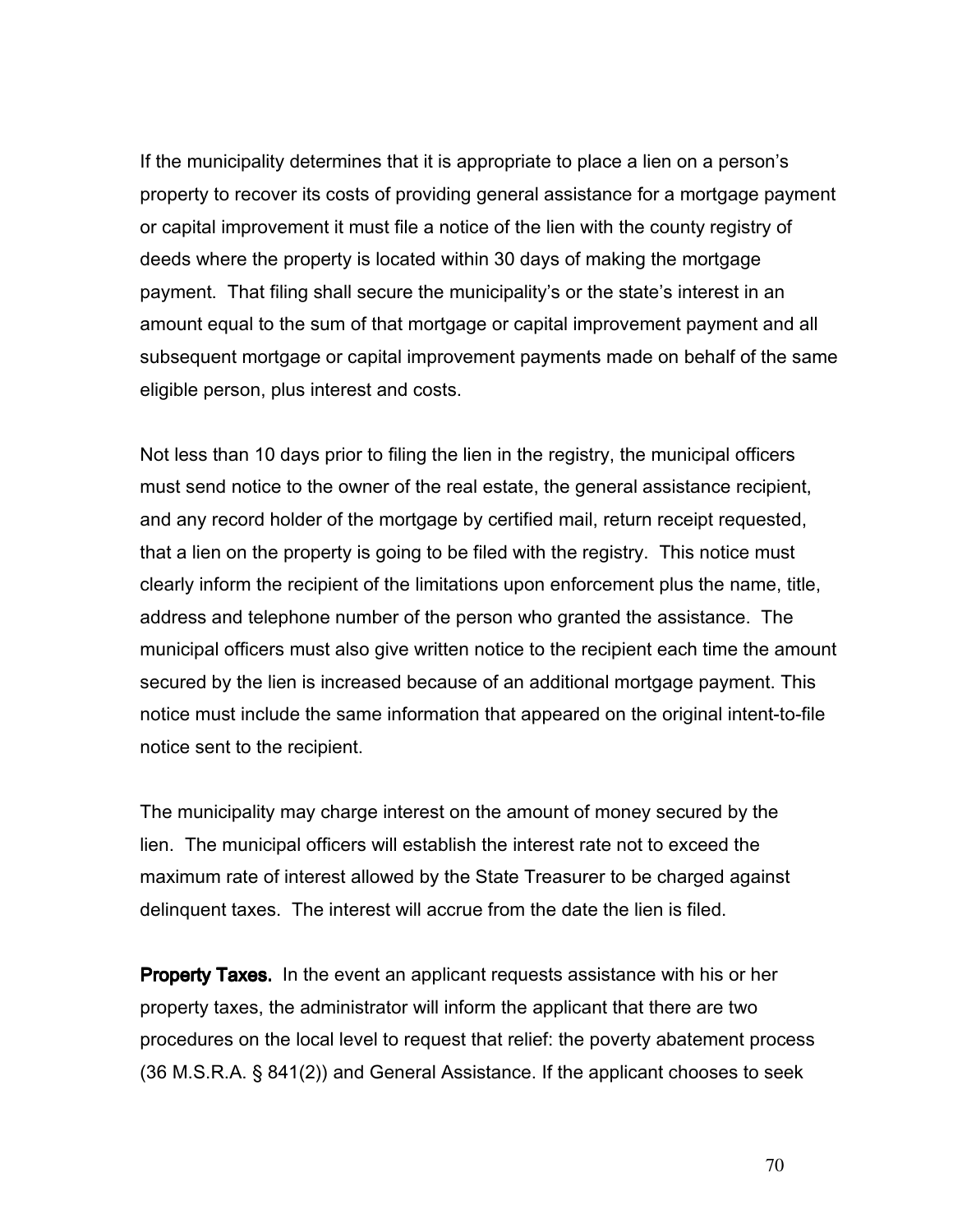property tax assistance through General Assistance, or if the applicant is denied a poverty tax abatement, the administrator may consider using general assistance to meet this need only if:

- a) the property tax in question is for the applicant's place of residence;
- b) there is a tax lien on the property which is due to mature within 60 days of the date of application;
- c) as a matter of municipal policy or practice, or on the basis of information obtained from the applicant's mortgagee, if any, it is reasonably certain that a tax lien foreclosure will result in subsequent eviction from the residential property; and
- d) the applicant, with sufficient notice, applies for property tax relief through the Maine Property Tax Fairness Credit program, when available.

Housing Maximums. The maximum levels of housing assistance contained in this ordinance have been derived either from a locally accomplished fair market rental survey or the fair market rental values developed by the United States Department of Housing and Urban Development (HUD). If the maximum levels of housing are derived from the HUD values made effective as of every October 1, and adjusted to disregard the current and averaged utility allowances as developed by the Maine State Housing Authority, those levels are hereby incorporated by reference. See Appendix C of this ordinance for the current year's housing maximums.

If and when the maximum levels of housing contained in this ordinance are derived from a locally developed fair market rental survey, a record of that survey will be submitted to the DHHS, General Assistance Unit, and the maximum levels of housing assistance will be incorporated into this ordinance pursuant to the ordinance adoption and amendment procedures found at 22 M.R.S.A. § 4305.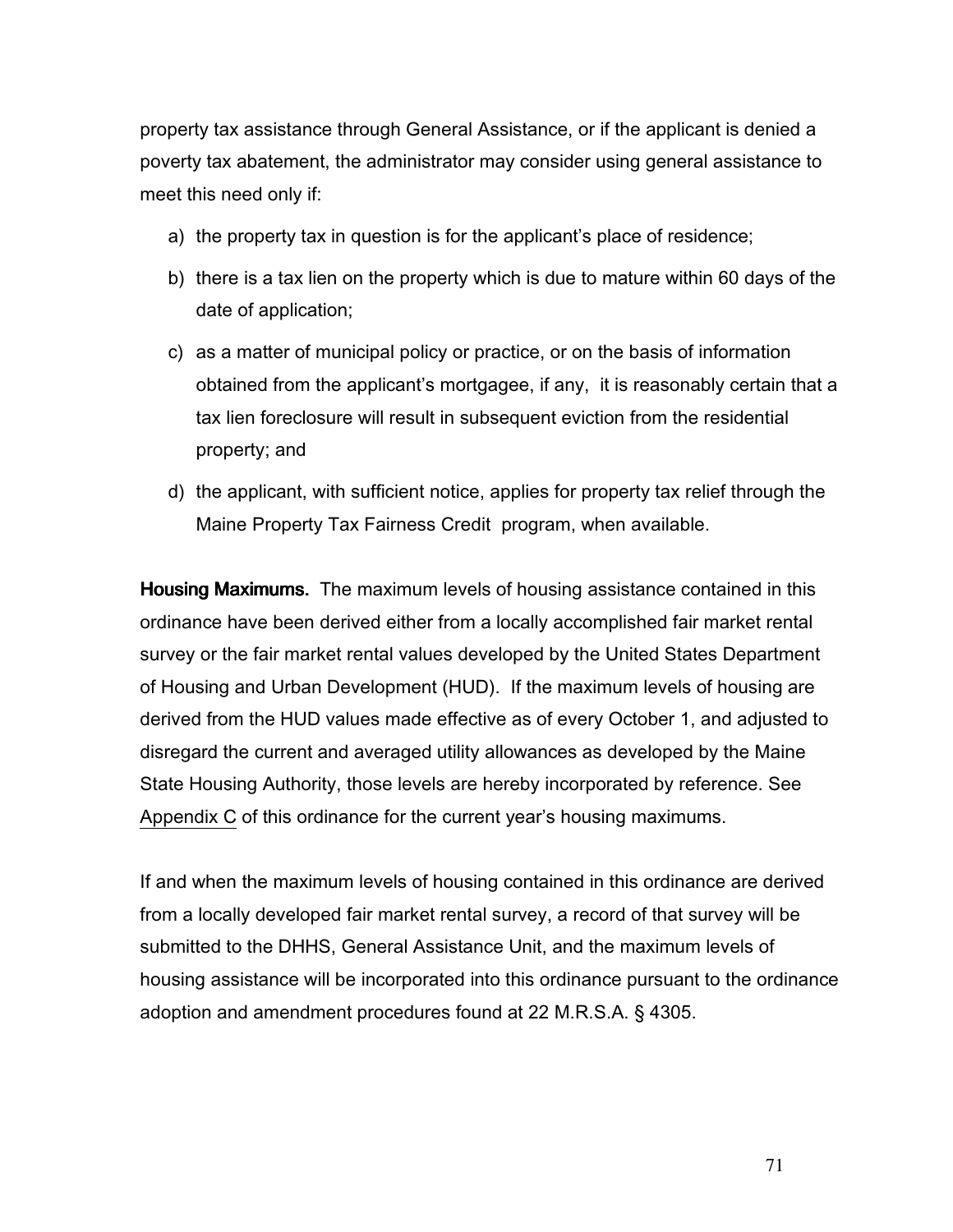C) Utilities. Expenses for lights, cooking, and hot water will be budgeted separately if they are not included in the rent. Applicants are responsible for making arrangements with the utility company regarding service, including entering into a special payment arrangement if necessary.

Assistance will be granted to eligible applicants on the basis of their most recent bill. The municipality is not obligated to pay back bills or utility security deposits. Exceptions may be made in emergency situations pursuant to section 4.9.

Disconnection of utility service will not be considered an emergency in all cases. The administrator will make an individual, factual analysis to determine if the termination of utility service constitutes an emergency. The administrator will consider the household composition, the time of year, the age and health of the household members, and other appropriate factors in reaching a decision. Applicants who had sufficient income, money, assets or other resources to pay their utility bill when it was received, but who spent all or part of their income on items which were not basic necessities, will not be eligible to receive general assistance to replace those funds.

Applicants have the burden of providing evidence of their income and use of income for the applicable time period (22 M.R.S.A. § 4308(2)) *(see section 4.9 and* 6.3). The administrator will notify applicants in writing that they must give the administrator prompt notice if their utility service is to be terminated or if their fuel supply is low. It is the applicant's responsibility to attempt to make arrangements with the utility company to maintain their service and to notify the administrator if assistance is needed with a utility bill prior to service being terminated.

Electricity Maximums for Households Without Electric Hot Water. See Appendix D of this ordinance for the current year's electricity maximums.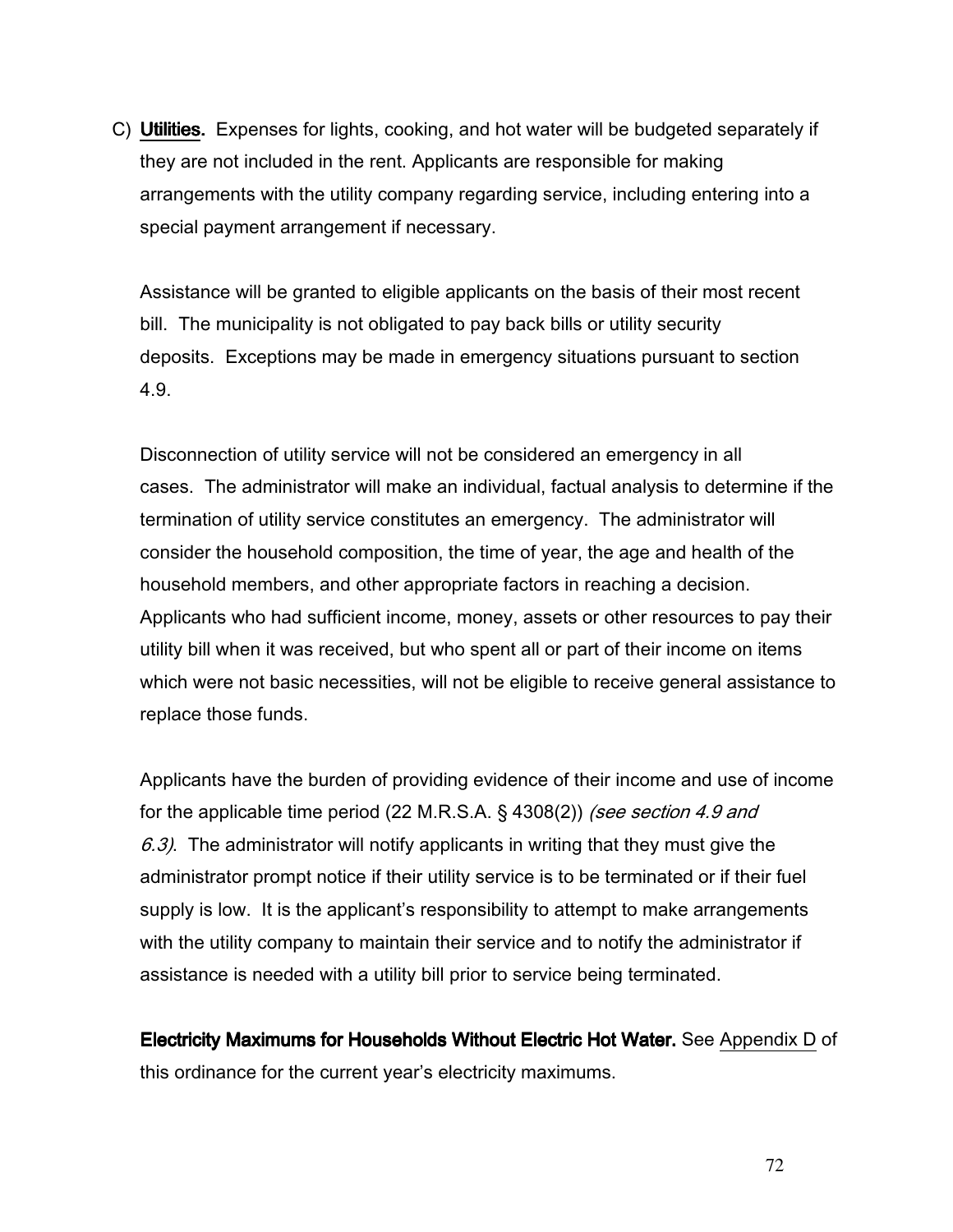Electricity Maximums for Households that Use Electrically Heated Hot Water. See Appendix D of this ordinance for the current year's electricity maximums.

**Non-Electric Utilities.** The allowed amount for water and sewer utility service will be budgeted at a 30-day reasonable usage rate.

D) **Fuel.** Expenses for home heating will be budgeted according to the actual need for fuel during the heating season (September through May) provided such expenses are reasonable, and at other times during the year when the administrator determines the request for fuel assistance is reasonable and appropriate.

Assistance will be granted to eligible applicants on the basis of their most recent bill. The municipality is not responsible for back bills except in an emergency as provided in section 4.9. Applicants are responsible for monitoring their fuel supply and requesting assistance prior to depleting their fuel supply. When applicants who have been informed of this responsibility run out of fuel nonetheless, and can show no just cause for failing to give the administrator timely notice of their need for fuel, the administrator shall find that the emergency was not beyond the applicants' control, and process the emergency request accordingly, pursuant to section 4.9 of this ordinance.

See Appendix E of this ordinance for the current year's fuel maximums.

E) Personal Care and Household Supplies. Expenses for ordinary personal and household supplies will be budgeted and allowed according to the applicant's actual need for these items. Personal and household supplies include: hand soap, toothpaste, shampoo, shaving cream, deodorant, dish detergent, laundry supplies and costs, household cleaning supplies, razors, paper products such as toilet paper, tissues, paper towels, garbage/trash bags light bulbs and supplies for children under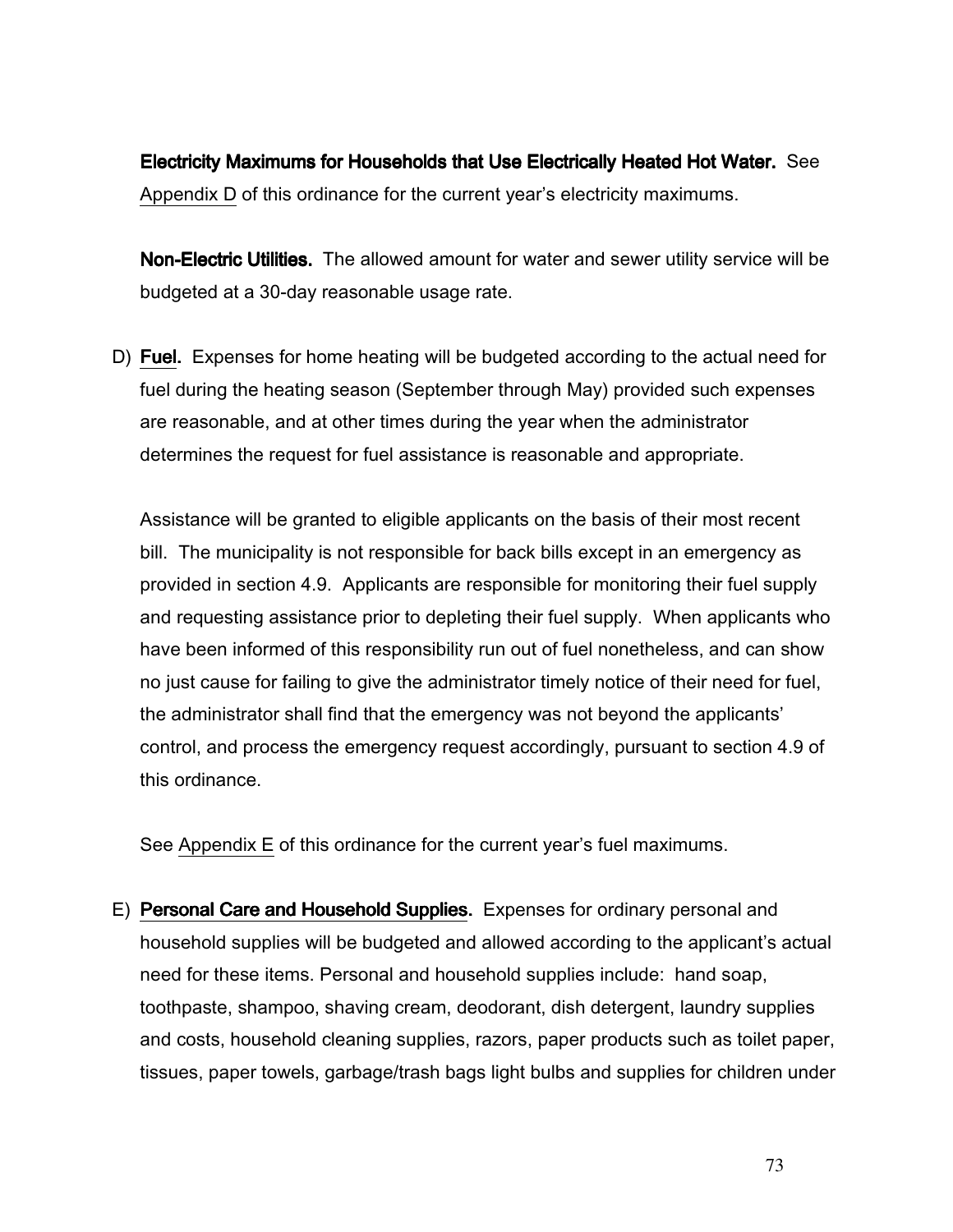5 years of age. See Appendix F of this ordinance for the current year's personal care and household supplies maximums.

- F) Other Basic Necessities. Expenses falling under this section will be granted when they are deemed essential to an applicant's or recipient's health and safety by the general assistance administrator and, in some cases, upon verification by a physician. Assistance will be granted only when these necessities cannot be obtained through the utilization of available resources.
	- 1) **Clothing.** The municipality may assist a household with the purchase of adequate clothing. Before assistance will be granted for clothing, the general assistance administrator must be satisfied that the applicant has utilized all available resources to secure the necessary clothing. In some circumstances, clothing will be a postponable item. Exceptions to this would be, for example, if fire, flood or unusually cold weather makes extra clothing an immediate necessity, special clothing is necessary for the applicant's employment, or a household member is without adequate clothing.
	- 2) Medical. The municipality will pay for essential medical expenses, other than hospital bills *(see below)*, provided that the municipality is notified and approves the expenses and services prior to their being made or delivered. Medical expenses include prescriptions, devices, treatments, or services that are determined to be 'medically necessary' by a licensed physician. The municipality will grant assistance for medical services only when assistance cannot be obtained from any other source and the applicant would not be able to receive necessary medical care without the municipality's assistance. The applicant is required to utilize any resource, including any federal or state program, that will diminish his or her need to seek general assistance for medical expenses. The municipality will grant assistance for non-emergency medical services only if a physician verifies that the services are

74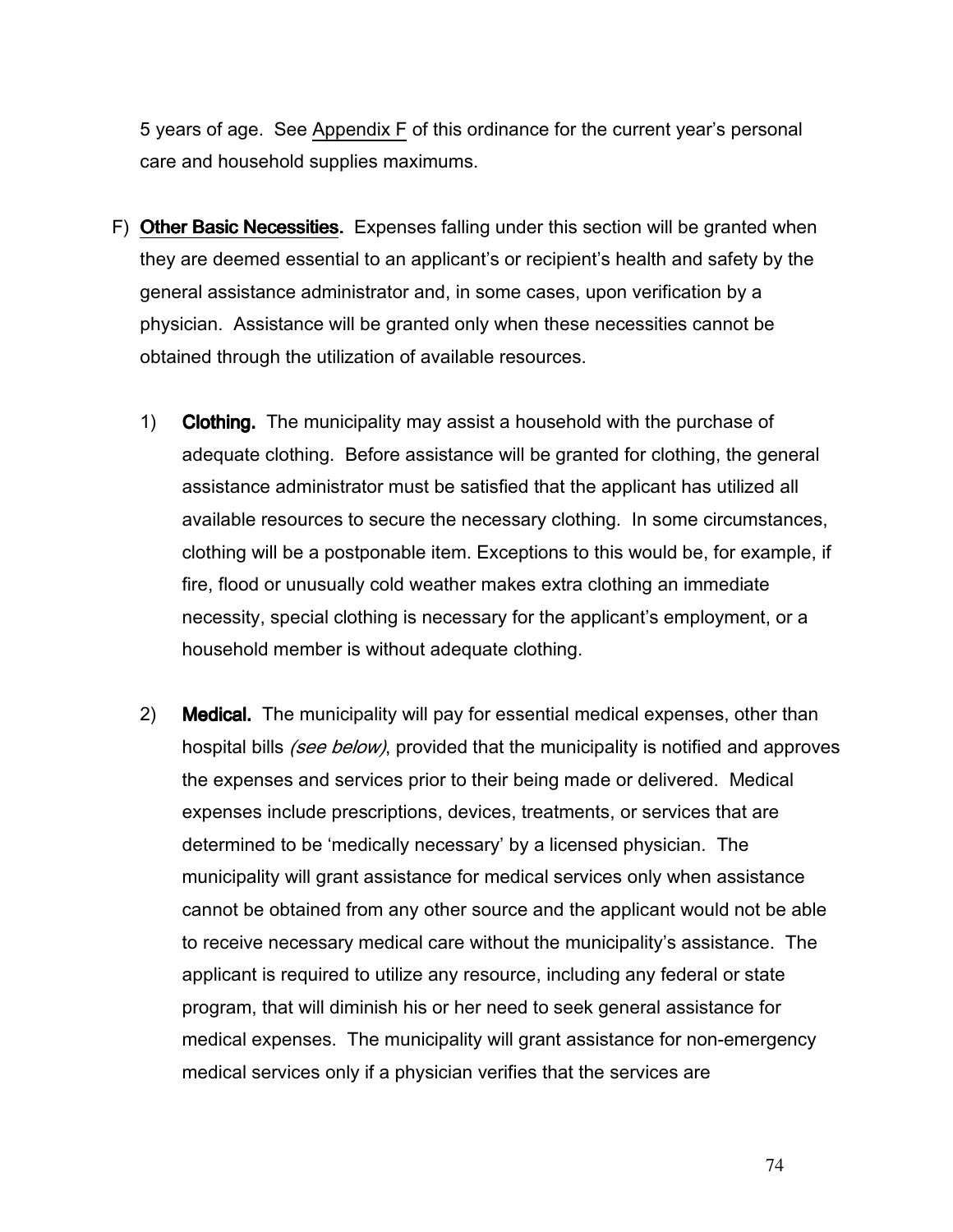essential. Provided there is no cost to the applicant, the administrator may require a second medical opinion from a physician designated by the municipality to verify the necessity of the services.

Generally, the municipality will issue general assistance at the established Medicaid rates for all medical services, prescriptions, or other medical commodities. Before authorizing general assistance for any medical expenses, the administrator will inform the pharmacy or medical service provider of the municipality's intention to pay for the medical service at the Medicaid rate, and ask to be billed accordingly.

Ordinary medical supplies/non-prescription drugs will be budgeted at the actual amount when the applicant can demonstrate a need for such items. Allowable supplies include bandages, aspirin, cough syrup, and other generic brand, nonprescription medicines. In addition, the basic monthly rate for telephone service will be budgeted when a telephone is essential to the health and safety of the household. In order for telephone service to be considered an allowable expense the applicant must provide a written statement from a physician certifying that the telephone is essential.

3) Hospital Bills. In the event of an emergency admission to the hospital, the hospital must notify the administrator within 5 business days of the admission. Notification must be by telephone, confirmed by certified mail, or by certified mail only. If a hospital fails to give timely notice to the administrator, the municipality will have no obligation to pay the bill.

Any person who cannot pay his or her hospital bill must apply to the hospital for consideration under the Hospital's Free Care Program as provided in Title 22 M.R.S.A. § 1716. Anyone who is not eligible for the hospital's free care program may apply for general assistance. Applicants must apply for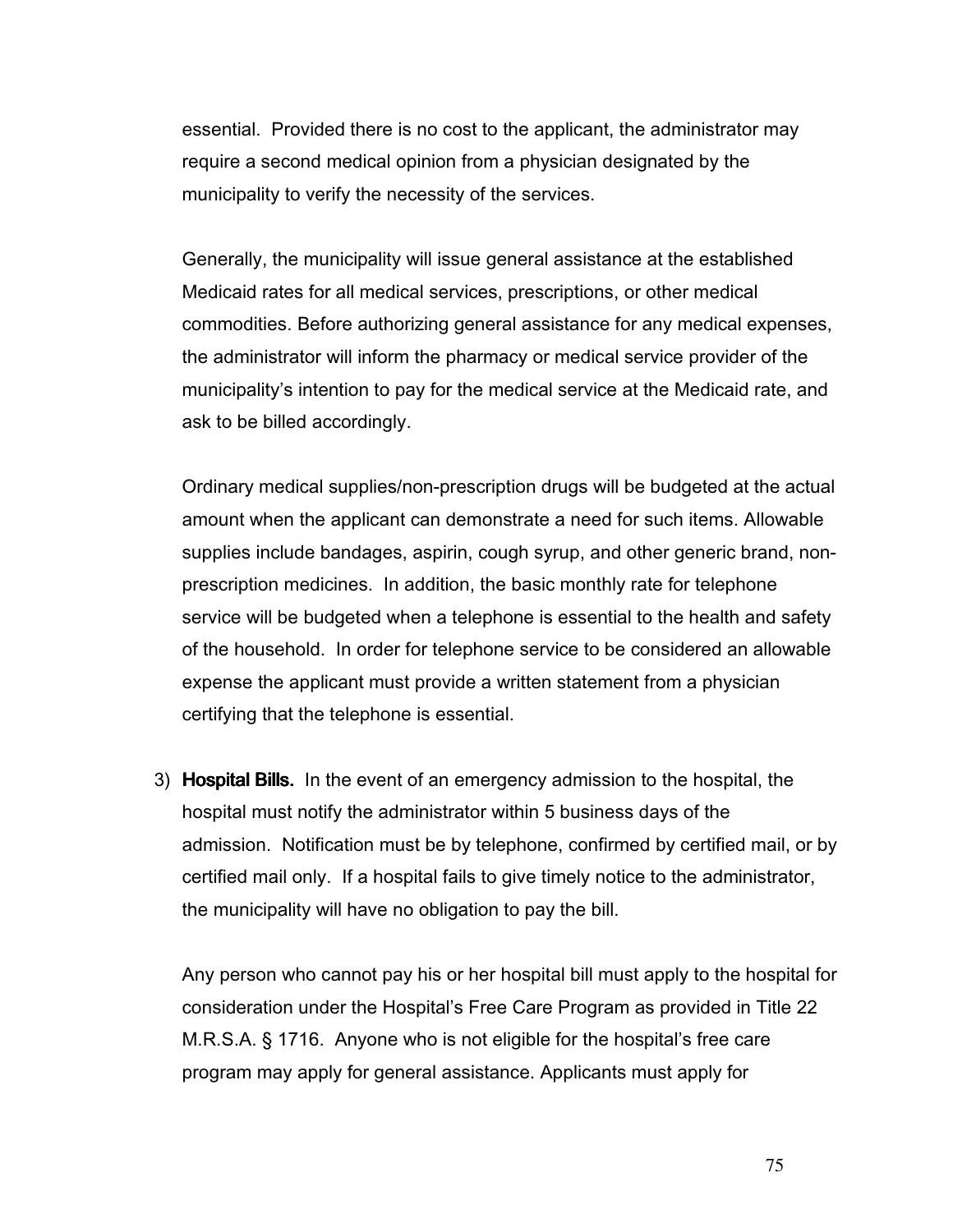assistance within 30 days of being discharged from the hospital and provide a notice from the hospital certifying that he or she is not eligible for the hospital's free care program.

Before the administrator will consider whether to allow a hospital bill as a necessary expense, the applicant must enter into a reasonable payment arrangement with the hospital. The payment arrangement will be based upon the Medicaid rate. In determining an applicant's eligibility, the municipality will budget the monthly payment to the hospital the applicant has agreed to pay. The applicant's need for assistance with a hospital bill will be considered each time he/she applies by including the amount of the bill in the applicant's monthly budget, but the recipient will be responsible for making any necessary payments to the hospital pursuant to the use-of-income requirements found at section 6.6 of this ordinance.

- 4) **Dental.** The municipality will pay for medically necessary dental services only. As is the case with medical services generally, the municipality will issue general assistance for dental services at the established Medicaid rates for those services, and before authorizing the general assistance benefit for dental services, the administrator will inform the dentist or dental surgeon of the municipality's intention to pay at the Medicaid rate. If full mouth extractions are necessary, the municipality will pay for dentures provided the applicant has no other resources to pay for the dentures. The applicant will be referred to a dental clinic in the area whenever possible. The administrator will expect the applicant to bear a reasonable part of the cost for dental services, including extractions and dentures, taking into account the applicant's ability to pay.
- 5) Eye Care. In order to be eligible to receive general assistance for eyeglasses, an applicant must have his or her medical need certified by a person licensed to practice optometry. The general assistance administrator will provide

76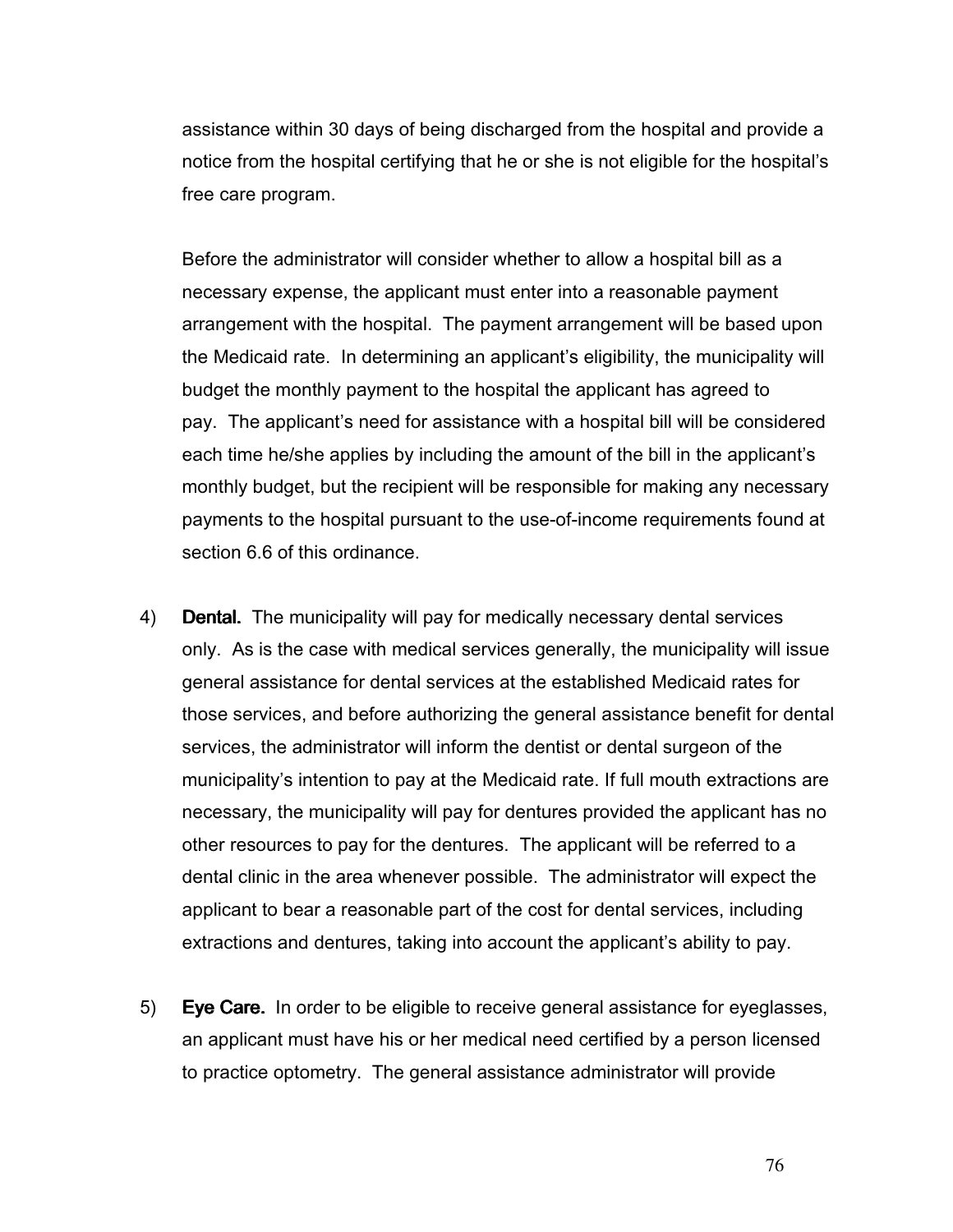assistance for eyeglasses to eligible persons only after the applicant has exhausted all other available resources and generally only at the Medicaid rate.

- 6) Telephone Charge. A payment for basic telephone will only be allowed if a telephone is necessary for medical reasons as verified by a physician. At the discretion of the GA administrator, minimum/basic telephone services may be allowed for households with children, for households where job search or job related reasons exist and/or for any other reasons the administrator deems necessary.
- 7) Work-Related Expenses. In determining need, reasonable and actual workrelated expenses will be deducted from earned income. These expenses include childcare costs, work clothes, supplies and transportation at the actual costs not to exceed the ordinance maximum (see Appendix G for this year's maximum mileage allotment). The applicant is required to provide documentation substantiating the costs and that the expenses were necessary.
- 8) Travel Expenses. In determining need, necessary travel which is not workrelated will be budgeted if the applicant can satisfy the administrator that the prospective need for travel is necessary. For applicants in rural areas, weekly transportation to a supermarket will be considered, as will any medically necessary travel. See Appendix G for the current rate at which such necessary travel will be budgeted. This rate shall be construed to subsidize all costs associated with automobile ownership and operation, including gas/oil, tires, maintenance, insurance, financing, licensing/registration, excise tax, etc.
- 9) Burials, Cremations. Under the circumstances and in accordance with the procedures and limitations described below (see section 6.9), the municipality recognizes its responsibility to pay for the burial or cremation of eligible persons. See Appendix H for the current maximums.

77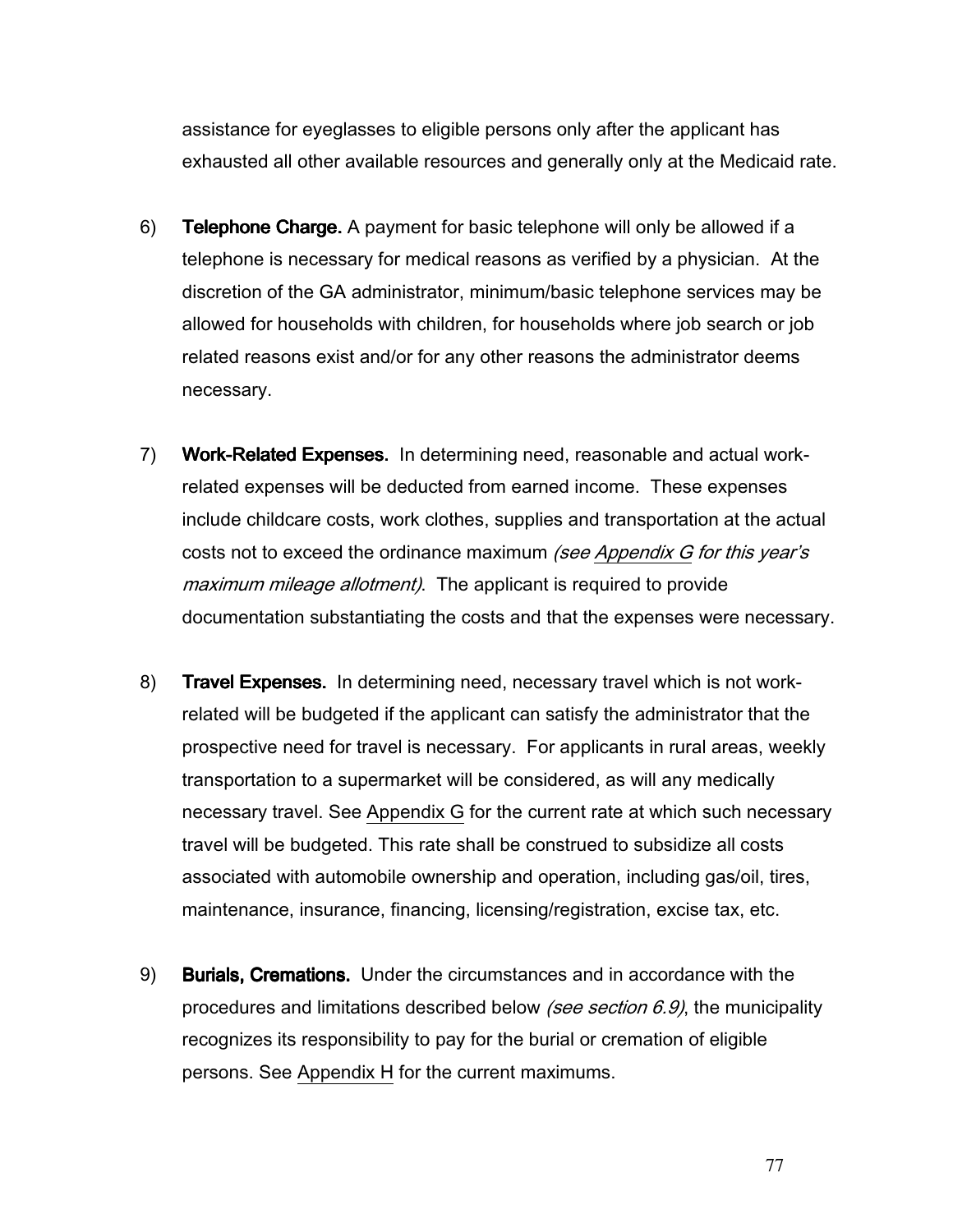- 10) **Capital Improvements.** The costs associated with capital improvements/repairs (e.g., heating/water/septic system repair) will generally not be budgeted as a basic necessity. Exceptions can be made only when the capital improvement/repair has been pre-approved by the administrator as a necessary expense and the monthly cost of the capital improvement/repair has been reduced as far as reasonably possible; for example, by means of the applicant entering into an installment payment arrangement with the contractor. The administrator may grant general assistance for capital improvements when:
	- 1) the failure to do so would place the applicant(s) in emergency circumstances;
	- 2) there are no other resources available to effect the capital repair; and
	- 3) there is no more cost-effective alternative available to the applicant or municipality to alleviate an emergency situation.

In some cases, the entire immediate cost of the capital improvement can be mitigated by the applicant entering into an installment payment arrangement with a contractor. The municipality reserves the right to place a lien on any property pursuant to 22 M.R.S.A. § 4320 when general assistance has been used to effect a capital improvement. The lien process shall be accomplished in the same manner as for mortgage payments, as described in subsection (B) "Liens", above.

### Section 6.9—Burials; Cremations

**Funeral Director Must Give Timely Notice.** In order for the municipality to be liable for a burial or cremation expense, the funeral director must notify the administrator prior to the burial or cremation or by the end of three business days following the funeral director' receipt of the body, whichever is earlier (22 M.R.S.A. §4313(2)). This contact by the funeral director shall begin the process of developing an application for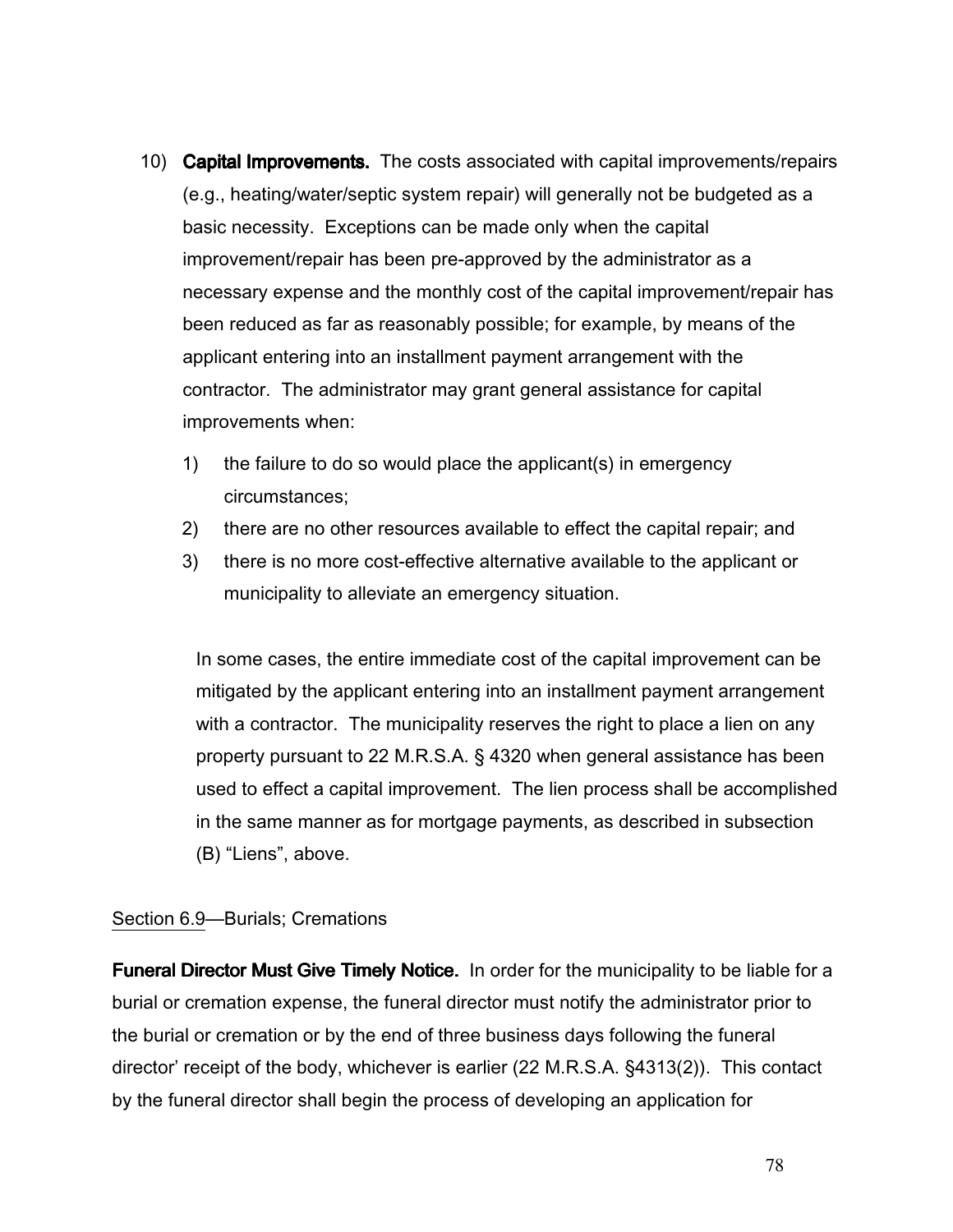burial/cremation assistance on behalf of the deceased. It is the funeral director's responsibility to make a good-faith effort to determine if the family or any other persons are going to pay all or part of the burial expenses. If family members or others are unable to pay the expenses, and the funeral director wants the municipality to pay all or part of the expenses, the funeral director must make timely contact to the municipal administrator. In addition, the funeral director may refer legally liable relatives to the administrator so that a timely determination of financial capacity may be accomplished.

Application for Assistance Shall be Calculated on Behalf of the Deceased. For the purposes of determining residency, calculating eligibility and issuing general assistance for burial or cremation purposes, an application for assistance shall be completed by the administrator on behalf of the deceased.

With regard to residency, the municipality of responsibility for burial expenses shall be the municipality in which the eligible deceased person was a resident at the time of death as residency is determined under section 4.10 of this ordinance.

Although legally liable relatives may be asked to provide information regarding their income, assets, and basic living expenses, that information will not be construed as an application for general assistance inasmuch as living persons are not eligible for burial assistance. To clarify this point of law, although legally liable relatives have a financial responsibility to pay for the burial or cremation of their relatives, that financial responsibility only exists to the extent the legally liable relatives have a financial capacity to do so. Therefore, legally liable relatives who are eligible for general assistance, by virtue of their eligibility, have no legal obligation to pay for the burial or cremation of their relatives. For these reasons, all general assistance issued for burial or cremation purposes shall be issued on behalf of, and in the name of, the deceased.

The Financial Responsibility of Certain Family Members. Through October 31, 2017, grandparents, parents, children and grandchildren of the deceased, who live in Maine or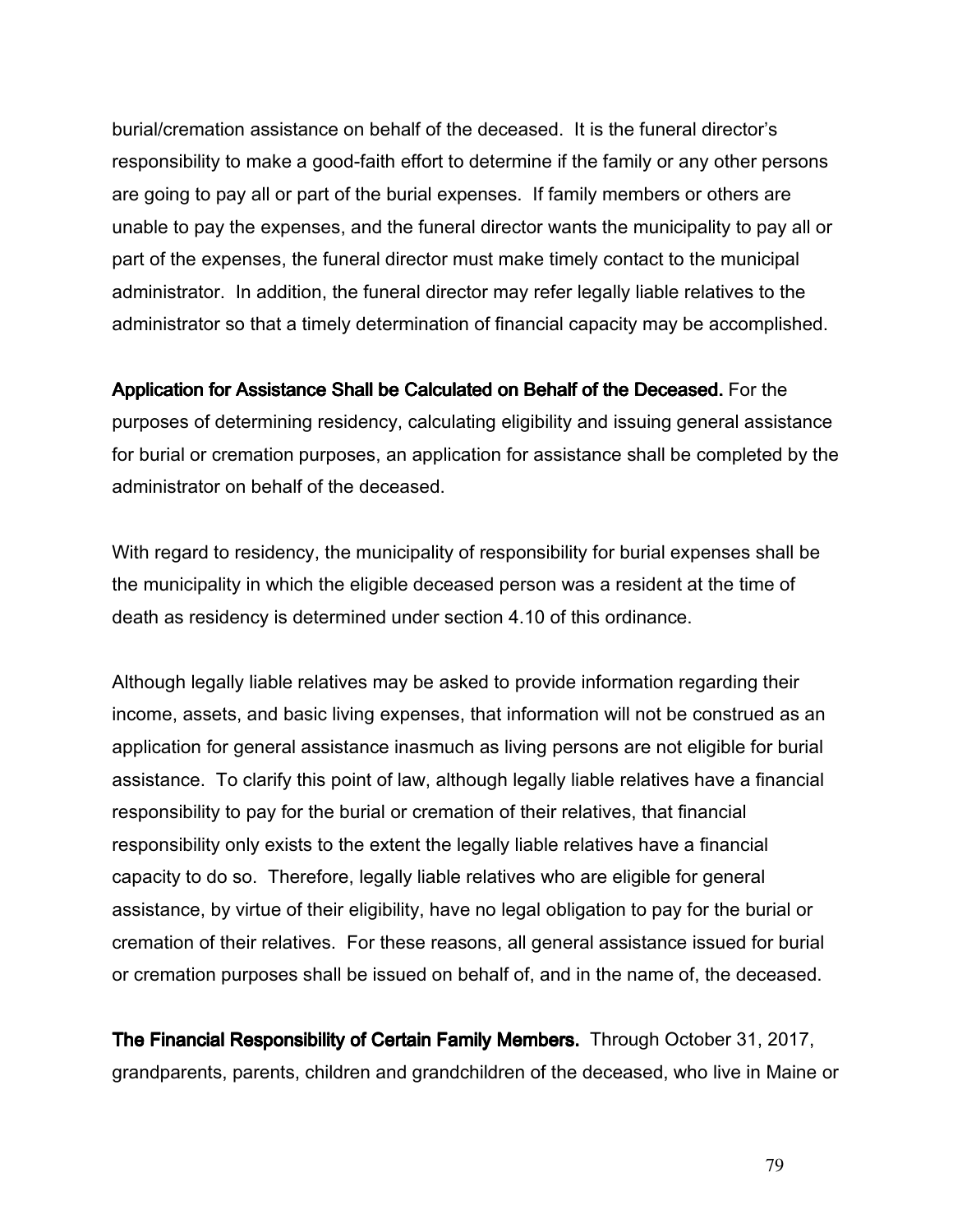own property in Maine, are financially responsible for the burial or cremation of the deceased to the extent those relatives, individually or as a group, have a financial capacity to pay for the burial or cremation either in lump sum or by means of a budgeted payment arrangement with the funeral home. Effective November 1, 2017, grandparents, parents, children and grandchildren of the deceased whether or not living in or owning property in Maine, and the spouse or registered domestic partner of the deceased, are financially responsible for the burial or cremation of the deceased to the extent those relatives, individually or as a group, have a financial capacity to pay for the burial or cremation either in lump sum or by means of a budgeted payment arrangement with the funeral home. Accordingly, at the request of the administrator, all legally liable relatives must provide the municipal administrator with any reasonably requested information regarding their income, assets, and basic living expenses. The Administrator may also seek information from financial institutions holding assets of the deceased. Effective November 1, 2017, Maine law requires a financial institution to disclose the amount deposited in the corporation or association when the municipality or its agents are acting in accordance with section 4313(2) and provide a written request and a notarized affidavit signed by the overseer of the municipality or its agents stating that the named depositor is deceased.

Consideration of the Financial Responsibility of Family Members. Generally, when the administrator can make a finding that one or more of the deceased's legally liable relatives have an obvious and demonstrable financial capacity to pay for the burial or cremation, by lump sum payment or by means of a reasonable payment arrangement, the municipality will not grant the requested burial or cremation assistance. When the administrator is unable to make such a finding, the following proration of familial responsibility will be implemented.

Proration of Familial Responsibility. A proration of familial financial responsibility will be used when no legally liable relative possesses an obvious and demonstrable capacity to pay for the burial or cremation, but one or more of the financially liable relatives is found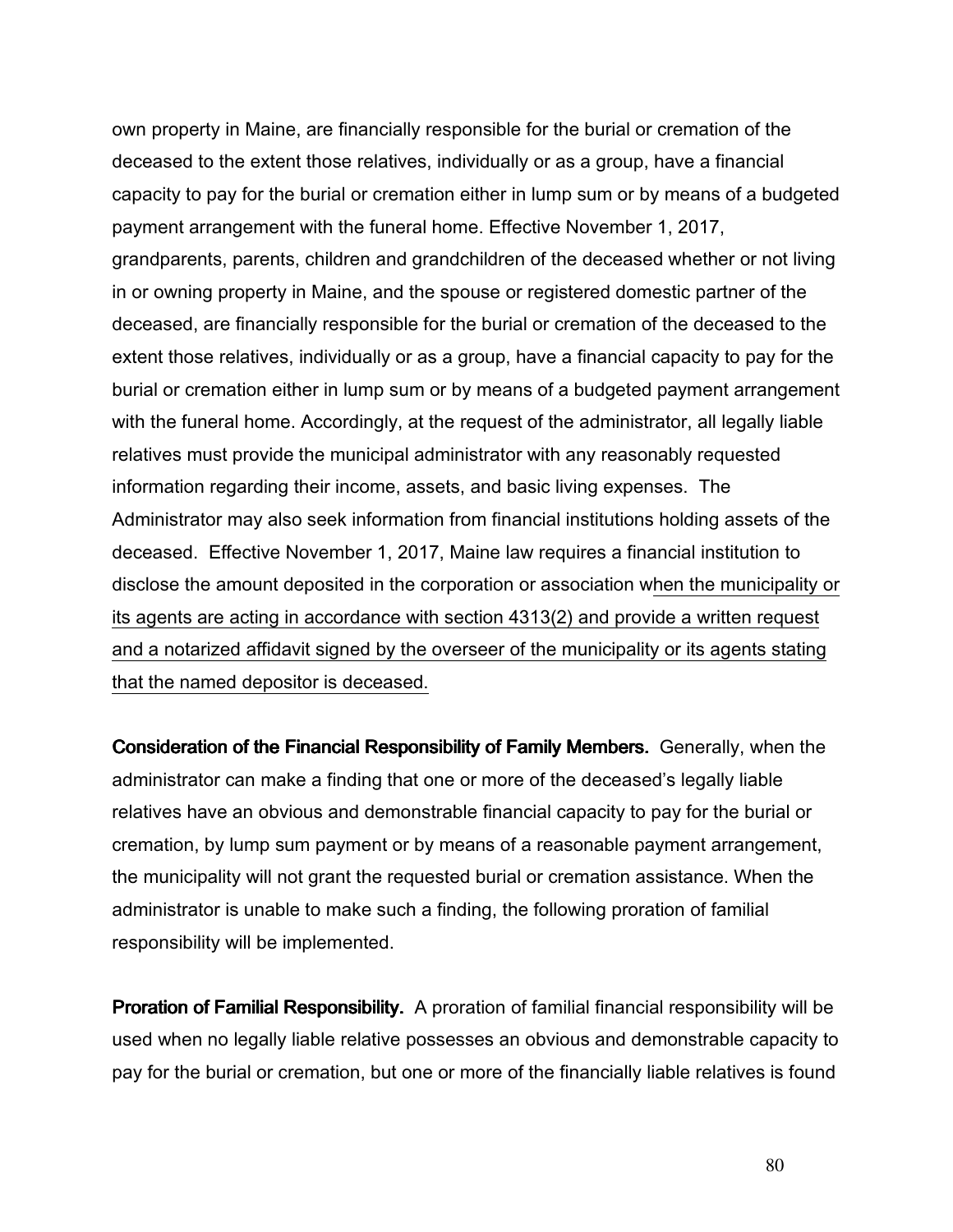to have a financial capacity to make a partial financial contribution, or the administrator is unable to determine the financial capacity of one or more of said relatives.

Under these circumstances, each legally liable relative is considered to be responsible for his or her pro rata share of the total municipal contribution that would exist if no legally liable relatives had a financial capacity to contribute. Furthermore, and as long as all other eligibility factors have been satisfied, the municipality will provide as a burial or cremation benefit the aggregate of all pro rata shares less the share of any legally liable relative who refuses to cooperate with the administrator by providing information or documentation reasonably necessary to determine that relative's financial capacity, and less any share or part of a share attributable to a legally liable relative who can financially contribute or partially contribute toward the burial or cremation to the extent of that relative's share.

Eight Days to Determine Eligibility. The administrator may take up to 8 days from the date of contact by the funeral director to issue a written decision regarding the amount of the municipal contribution toward the burial or cremation. The 8-day eligibility determination period from the date of contact by the funeral director shall be used as necessary to make third-party collateral contacts, verify the listing of legally liable family members and determine their respective financial capacities to contribute to the burial or cremation, contact the personal representative of the deceased's estate, if any, and other related administrative tasks. The administrator shall not use this 8-day period allowed by law to unreasonably delay the municipality's decision.

### The Municipal Obligation to Pay When Legally Liable Relatives or Others Can

**Contribute.** The figures provided in this section are the maximum benefits provided by the municipality when no contributions toward the burial or cremation are available from any other source. To the extent any legally liable relatives of the deceased have a financial capacity to pay for the burial or cremation, that financial capacity shall be deducted from the maximum burial costs allowed by this section. In addition, any other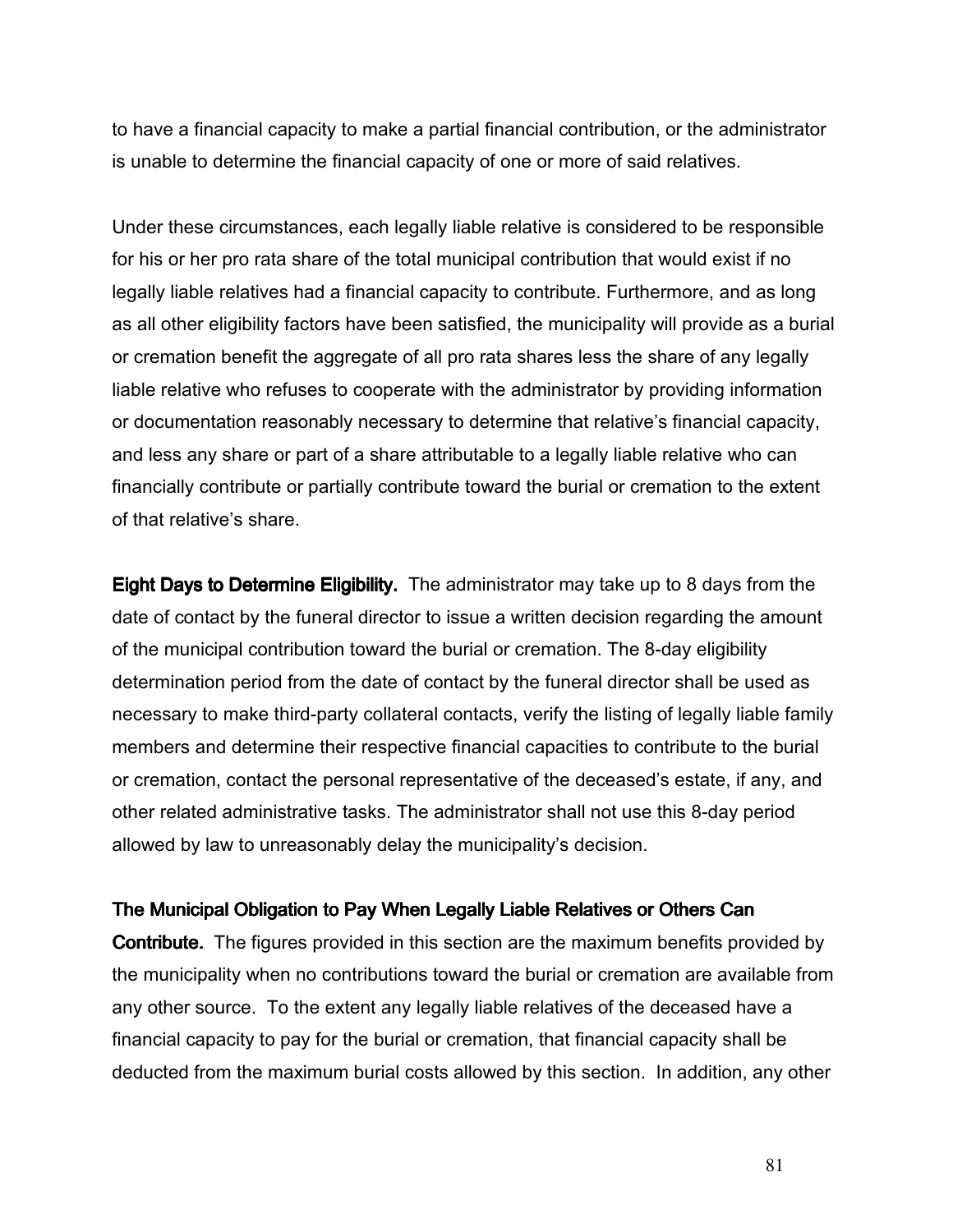benefits or resources that are available, such as Social Security burial benefits, veterans' burial benefits, or contributions from other persons, will be deducted from the maximum amount the municipality will pay, except there will be no deduction from the municipal benefit level with respect to any contribution provided for the purpose of publishing an obituary notice up to an aggregate contribution limit for this purpose of \$75 when a paid receipt demonstrating the purchase of an obituary notice is provided to the administrator.

**Burial Expenses.** The administrator will respect the wishes of family members with regard to whether the deceased is interred by means of burial or cremated. See Appendix H for the maximum levels of assistance granted for the purpose of burials.

**Cremation Expenses.** In the absence of any objection by any family members of the deceased, or when neither the administrator nor the funeral director can locate any family members, the administrator may issue general assistance for cremation services. See Appendix H for the maximum levels of assistance granted for the purpose of cremations.

### Section 6.10—Notice of Decision

**Written Decision.** The administrator will give a written decision to each applicant after making a determination of eligibility each time a person applies. The decision will be given to the applicant within 24 hours of receiving a completed and signed application (22 M.R.S.A. § 4305(3)) (see Article IV, section 4.6).

When an applicant submits an incomplete or unsigned application, due to the 24-hour decision requirement placed on the GA administrator, the GA administrator may decide to render a notice of "ineligibility" and provide the applicant with another application to submit as soon as is practicable for the applicant.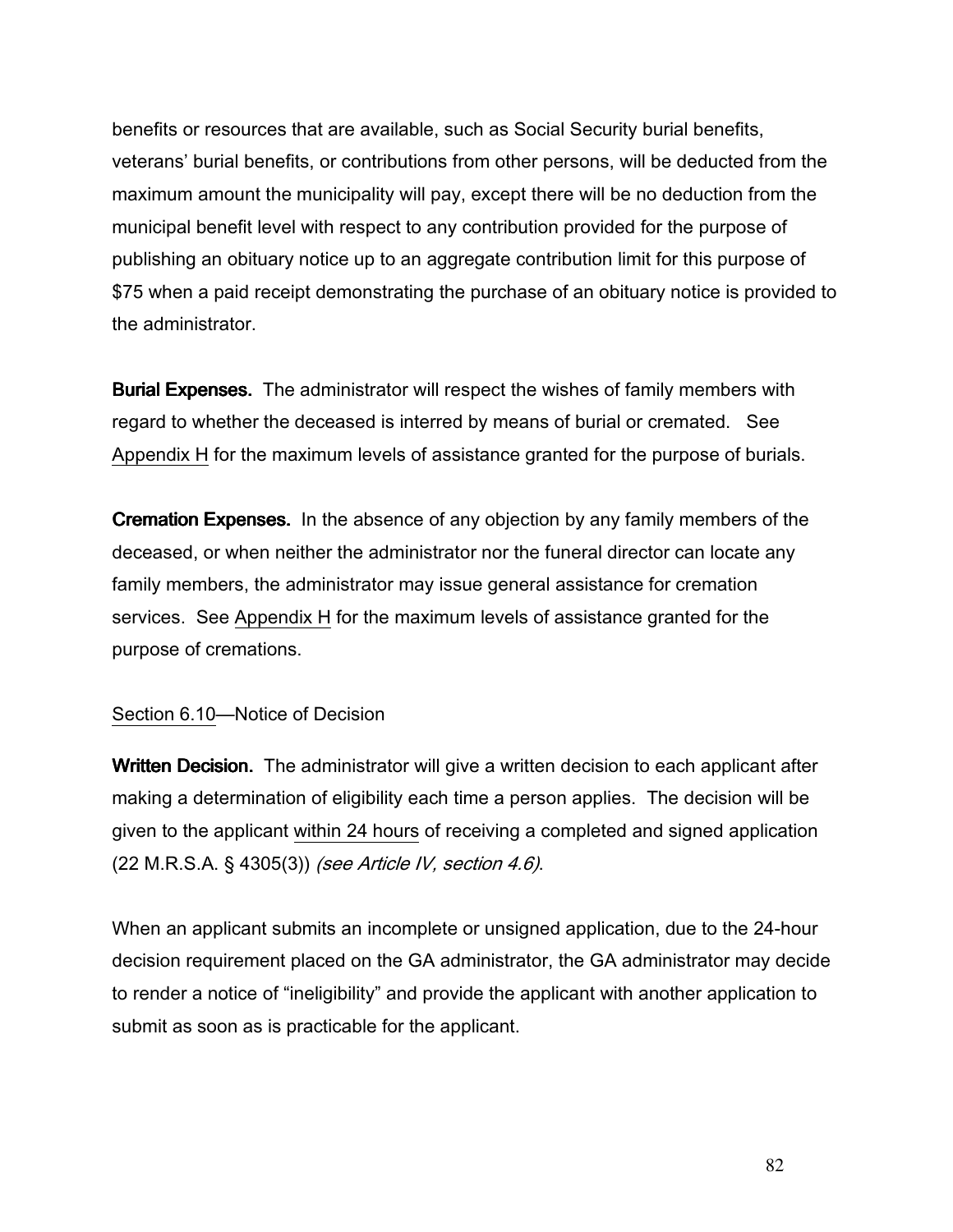In order to ensure that applicants understand their rights, it is the responsibility of the general assistance administrator to explain the applicants' right to a fair hearing in the written notice of decision.

Contents. After an application has been completed, applicants will be given written notice of any decision concerning their eligibility for assistance. In addition to the contents of a written decision listed in section 4.6 of this ordinance, the notice will state that applicants:

- a) have the right to a fair hearing and the method by which they may obtain a fair hearing and;
- b) have the right to contact the DHHS if they believe the municipality has violated the law. The decision will state the method for notifying the department.

**Disbursement of General Assistance.** Except when determined impractical by the administrator, all general assistance will be provided in the form of a voucher or purchase order payable to a vendor or through direct municipal payment to a provider of goods or services. General assistance will not be issued in the form of a cash payment to an applicant unless there is no alternative to making such a cash payment, in which case the administrator shall document the circumstances for issuing general assistance in the form of cash (22 M.R.S.A. § 4305(6)).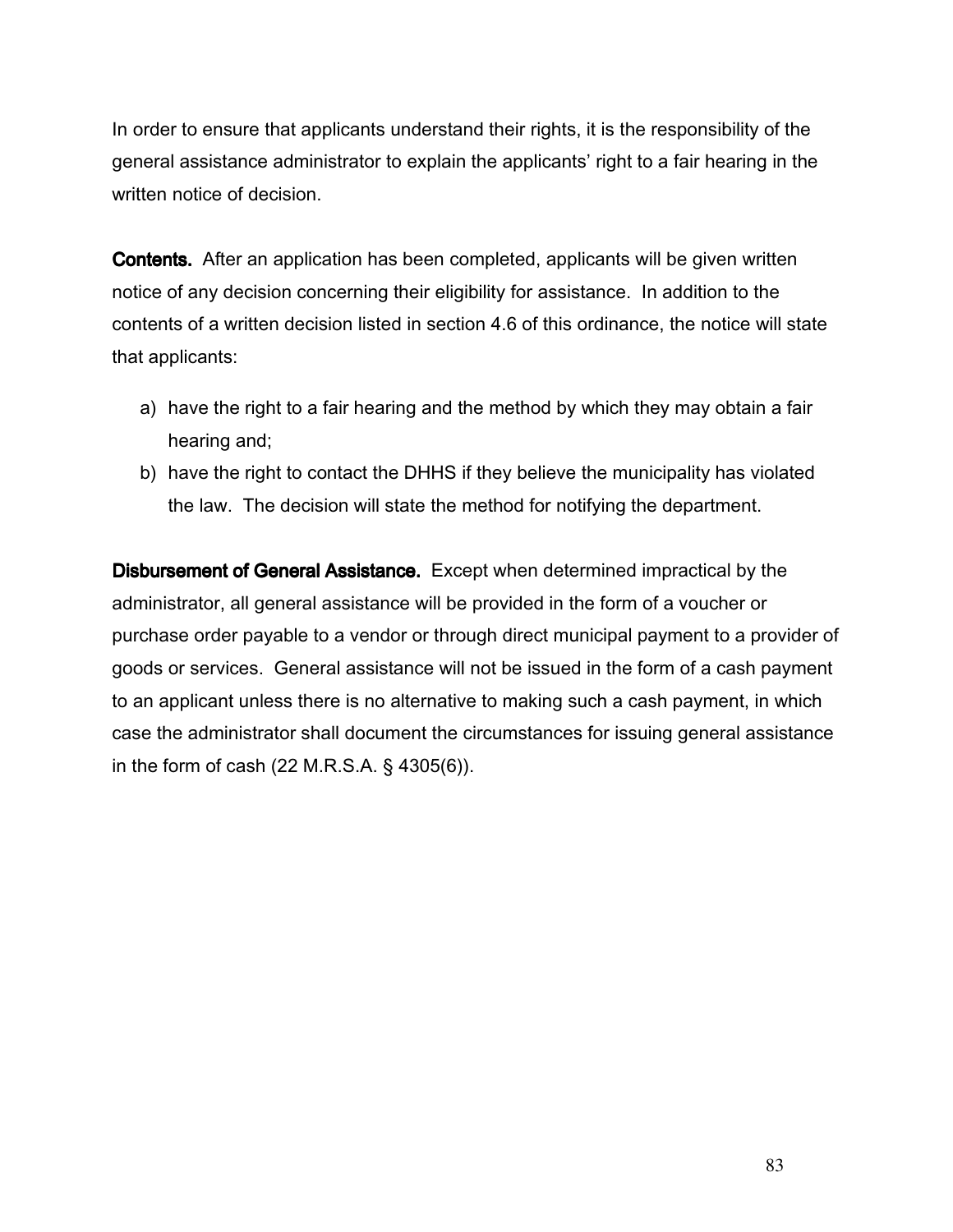# **ARTICLE VII**

## The Fair Hearing

### Section 7.1—Right to a Fair Hearing

Within 5 working days of receiving a written notice of denial, reduction or termination of assistance, or within 10 working days after any other act or failure to act, the applicant or his or her authorized representative has the right to request a fair hearing (22 M.R.S.A. § 4322). The right to review a decision of the general assistance administrator is a basic right of the applicant to a full evidentiary hearing and is not limited solely to a review of the decision.

### Section 7.2—Method of Obtaining a Fair Hearing

Upon receiving notification of the decision of the general assistance administrator, all claimants will be informed of the method of obtaining a fair hearing. All complaints that are not clear requests for a fair hearing will be answered by a personal interview or in writing by the general assistance administrator. If the client is satisfied with the adjustment or explanation, the administrator will make an entry in the case record and file any correspondence involved.

Written Request. To obtain a fair hearing, the claimant, or his or her authorized representative, must make a written request within 5 working days of receiving the administrator's decision to grant, deny, reduce or terminate assistance, or within 10 working days after any other act or failure to act. The administrator will make available a printed form for requesting a fair hearing and will assist the claimant in completing it if necessary. On the printed form, the claimant will give the following information:

- a) the decision on which review is sought;
- b) the reason(s) for the claimant's dissatisfaction and why the claimant believes he/she is eligible to receive assistance; and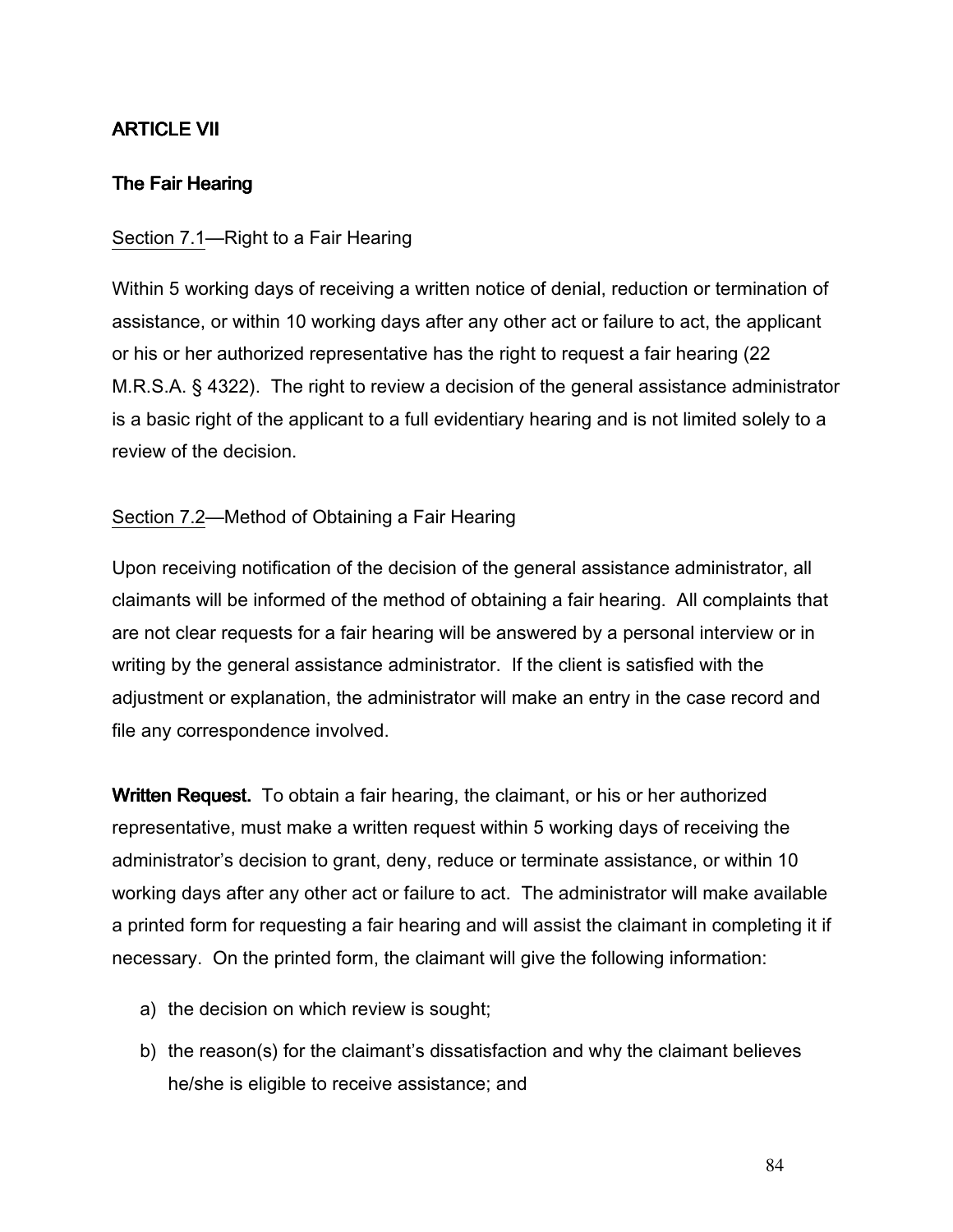c) the relief sought by the claimant.

The administrator cannot deny or dismiss a request for a hearing unless it has been withdrawn (in writing) by the claimant.

**Scheduling the Fair Hearing.** Upon receipt of the completed written request the fair hearing authority must meet and hold the hearing within 5 working days. The administrator will notify the claimant in writing when and where the hearing will be held (22 M.R.S.A. § 4322). In addition to the date, time and place of the hearing, the notice of fair hearing sent to the claimant shall include, at a minimum, the claimant's rights to:

- a) be his or her own spokesperson at the fair hearing, or be represented by legal counsel or other spokesperson at the hearing, at the claimant's own expense;
- b) confront and cross-examine any witnesses presented at the hearing against the claimant; and
- c) present witnesses on his or her own behalf.

Arrangements for the date, time, and place of the hearing will take into consideration the convenience of the claimant and hearing authority. The claimant will be given timely notice to allow for preparation and will also be given adequate preliminary information about the hearing procedure to allow for effective preparation of his or her case.

## Section 7.3—The Fair Hearing Authority

The municipal officers will appoint a fair hearing authority (FHA) that will determine, based on all the evidence presented at the fair hearing, whether the claimant(s) were eligible to receive assistance at the time they applied for GA. The FHA is charged with the responsibility of ensuring that general assistance is administered in accordance with the state law and local ordinance.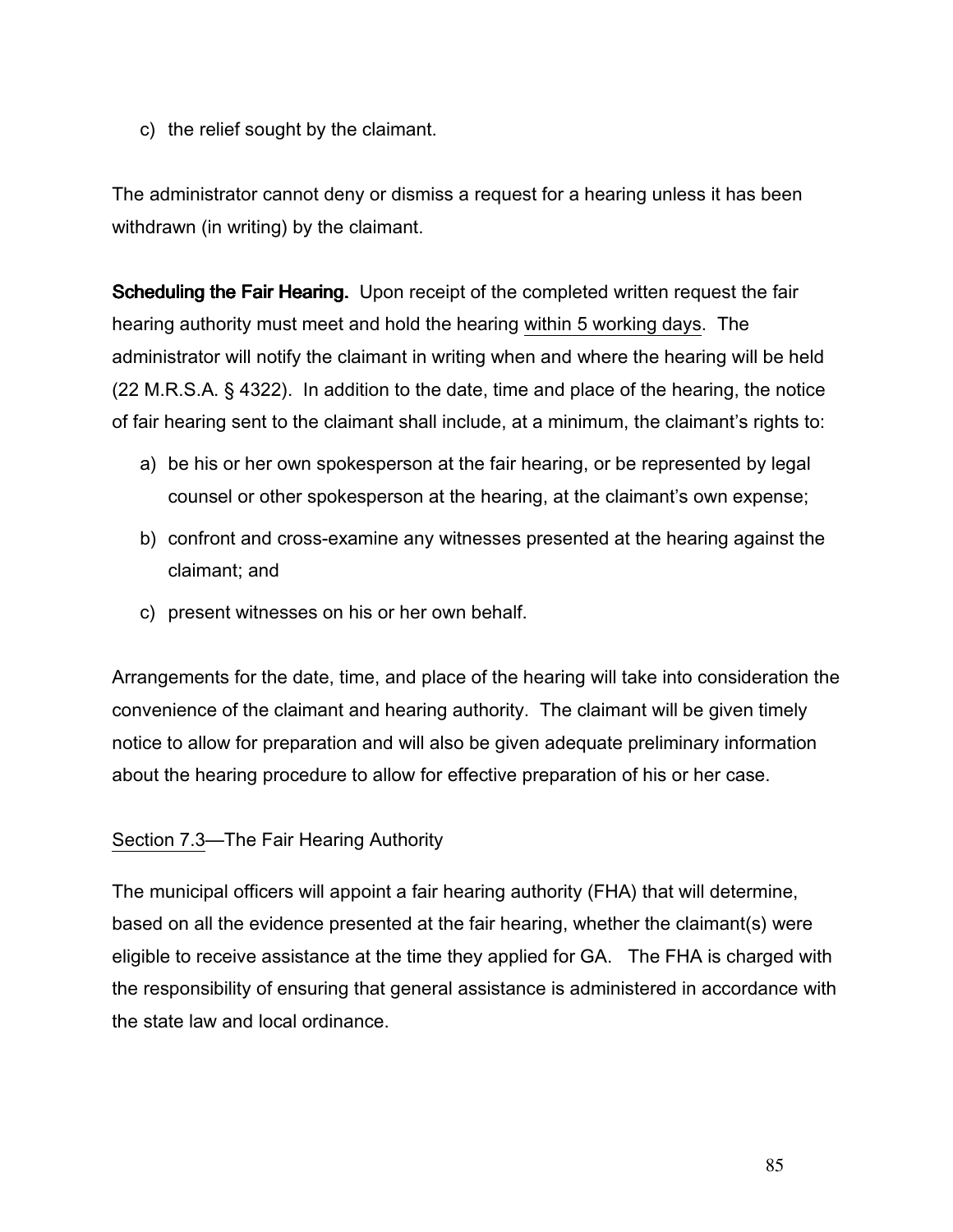The fair hearing authority may consist of the municipal officers, one or more persons appointed by the municipal officers to act as the FHA , or, if designated, the board of appeals created under 30-A M.R.S.A. § 2691 (22 M.R.S.A. § 4322). In determining the organization of the fair hearing authority, the municipal officers will use the following criteria. The person(s) serving as FHA must:

- a) not have participated in the decision which is the subject of the appeal;
- b) be impartial;
- c) be sufficiently skilled in interviewing techniques to be able to obtain evidence and the facts necessary to make a fair determination; and
- d) be capable of evaluating all evidence fairly and realistically, explaining to the claimant the laws and regulations under which the administrator operated, and interpreting to the administrator any evidence of unsound, unclear, or inadequate policies, practices or actions.

### Section 7.4—Fair Hearing Procedure

When a claimant requesting a fair hearing is notified of the date, time, and place of the hearing in writing, he/she will also be given adequate preliminary information about the hearing procedure to allow for effective preparation of his or her case. The claimant shall be permitted to review his or her file prior to the hearing. At a minimum, the claimant will be told the following information, which will govern all fair hearings. All fair hearings will:

- a) be conducted privately, and will be open only to the claimant, witnesses, legal counsel, or others whom the claimant wants present, and the general assistance administrator, his or her agents, counsel and witnesses;
- b) be opened with a presentation of the issue by the fair hearing authority;
- c) be conducted informally, without technical rules of evidence, but subject to the requirements of due process;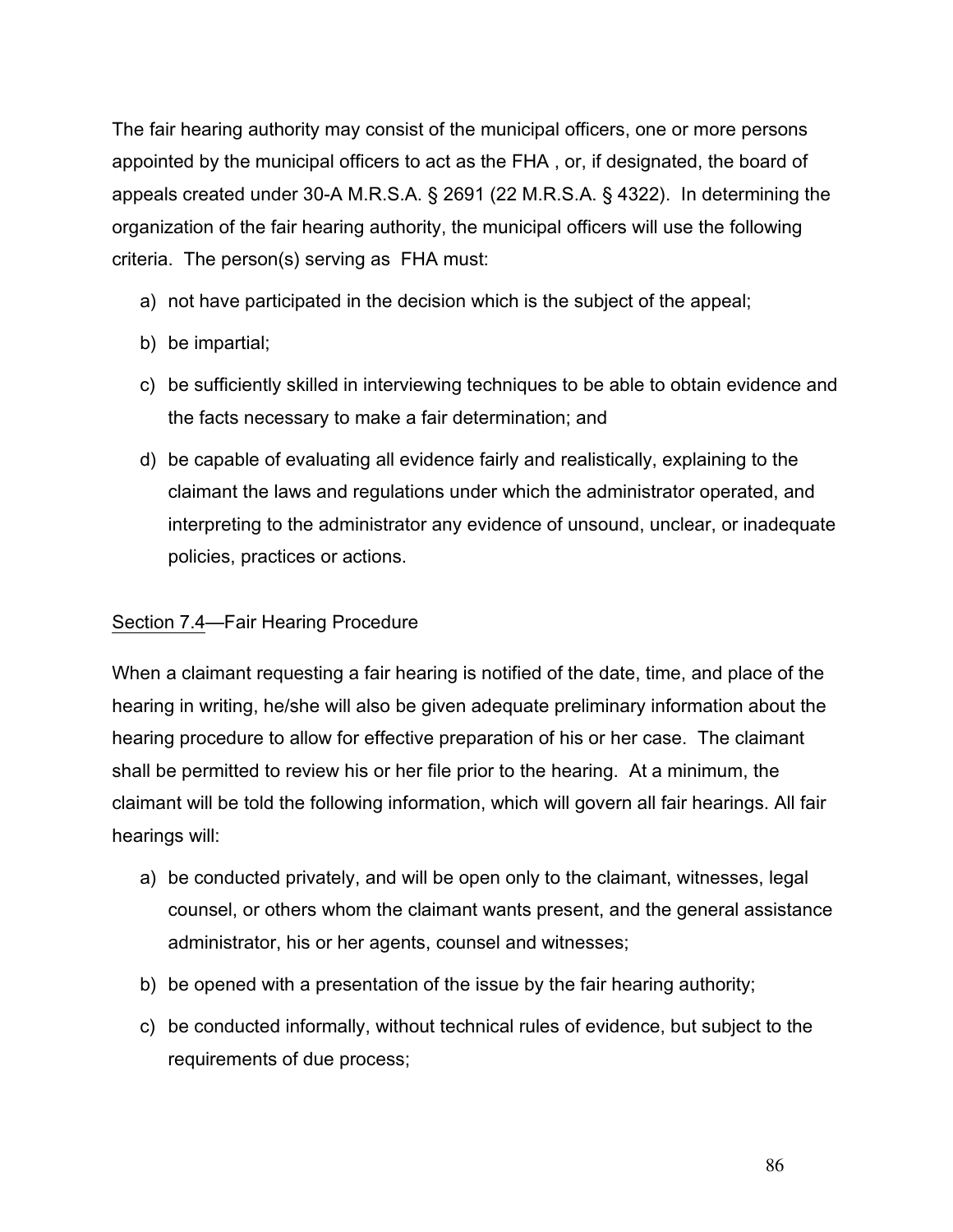- d) allow the claimant and the administrator the option to present their positions for themselves or with the aid of others, including legal counsel;
- e) give all participants an opportunity to present oral or written testimony or documentary evidence, offer rebuttal; question witnesses presented at the hearing; and examine all evidence presented at the hearing;
- f) result in a decision, based exclusively on evidence or testimony presented at the hearing; and
- g) be tape recorded, and result in a written decision that is given to the claimant and filed with evidence introduced at the hearing. The fair hearing authority will allow the claimant to establish all pertinent facts and circumstances, and to advance any arguments without undue interference. Information that the claimant does not have an opportunity to hear or see will not be used in the fair hearing decision or made part of the hearing record. Any material reviewed by the fair hearing authority must be made available to the claimant or his or her representative. The claimant will be responsible for preparing a written transcript if he/she wishes to pursue court action.

The fair hearing authority shall admit all evidence if it is the kind of evidence upon which reasonable persons are accustomed to rely in the conduct of serious affairs (22 M.R.S.A. § 4322).

Claimant's Failure to Appear. In the event the claimant fails to appear, the FHA will send a written notice to the claimant that the GA administrator's decision was not altered due to the claimant's failure to appear. Furthermore, the notice shall indicate that the claimant has 5 working days from receipt of the notice to submit to the GA administrator information demonstrating "just cause," for failing to appear. For the purposes of a claimant's failure to appear at a fair hearing, examples of "just cause" include:

a) a death or serious illness in the family;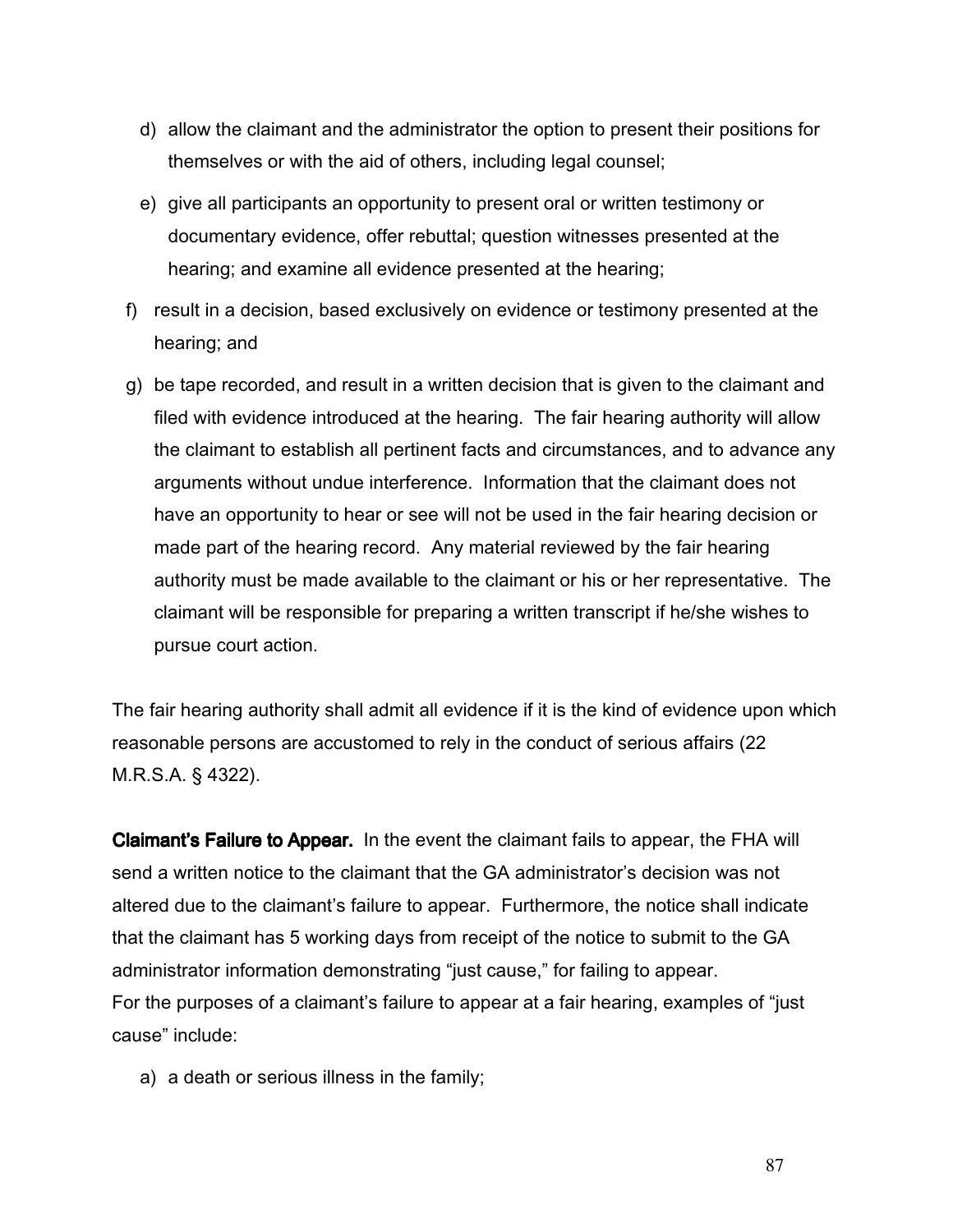- b) a personal illness which reasonably prevents the party from attending the hearing;
- c) an emergency or unforeseen event which reasonably prevents the party from attending the hearing;
- d) an obligation or responsibility which a reasonable person in the conduct of his or her affairs could reasonably conclude takes precedence over the attendance at the hearing; or
- e) lack of receipt of adequate or timely notice; excusable neglect, excusable inadvertence, or excusable mistake.

If the claimant (or their attorney) establishes just cause, the request for the hearing will be reinstated and a hearing rescheduled.

In the event a claimant who is represented by legal counsel fails to appear at a fair hearing, legal counsel shall not testify in place of the claimant on matters of 'fact' but may cross examine witnesses and make 'legal' arguments on behalf of the claimant.

## Section 7.5—The Fair Hearing Decision

The decision of the fair hearing authority will be binding on the general assistance administrator, and will be communicated in writing to the claimant within 5 working days after completion of the hearing. Written notice of the decision will contain the following:

- a) a statement of the issue;
- b) relevant facts brought out at the hearing;
- c) pertinent provisions in the law or general assistance ordinance related to the decision; and
- d) the decision and the reasons for it.

A copy of the notice of the decision will be given to the claimant. The hearing record and the case record will be maintained by the general assistance administrator.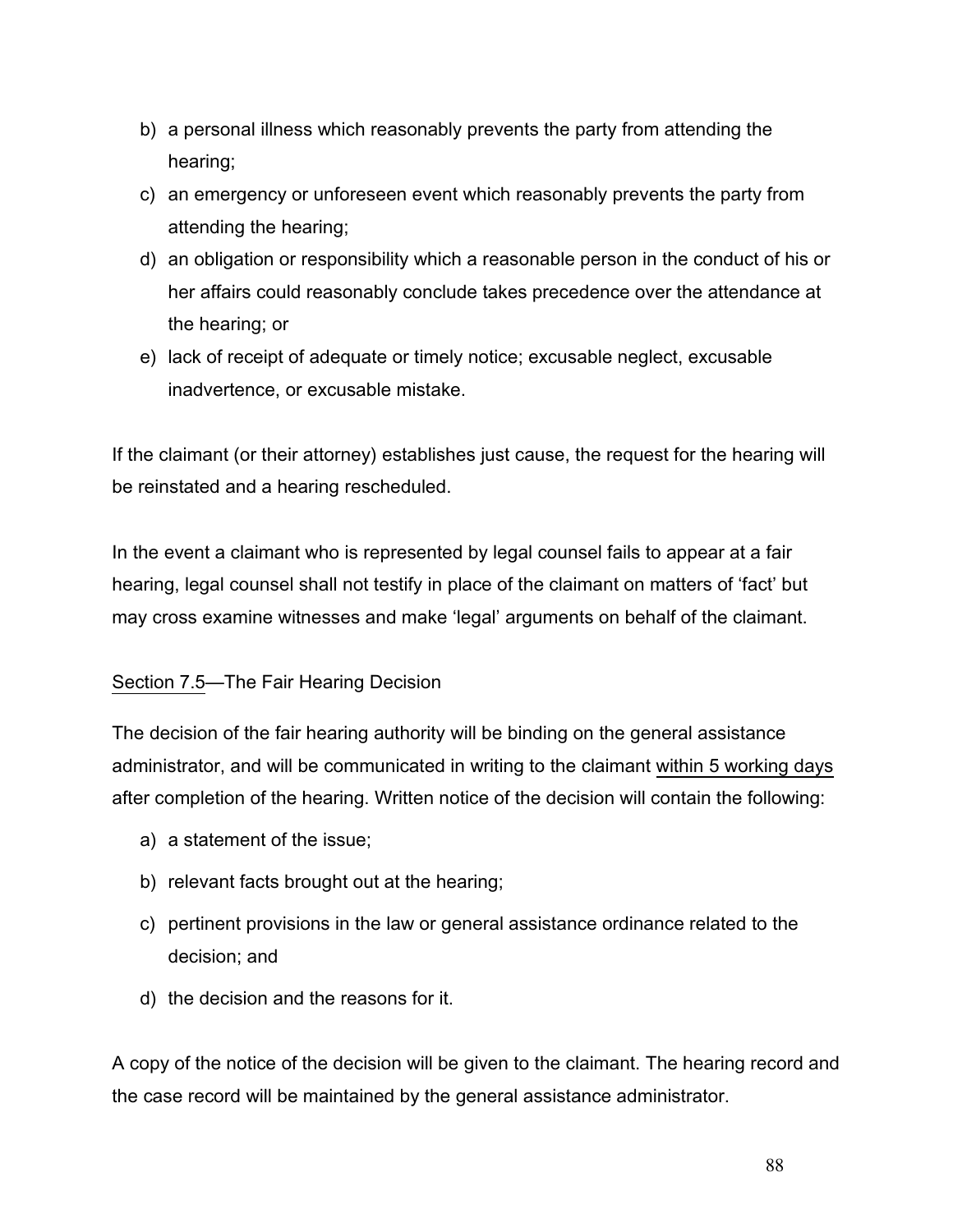The written notice of the decision will state that if the claimant is dissatisfied with the fair hearing decision, he/she has a further legal right to appeal the decision pursuant to the Maine Rules of Civil Procedure, Rule 80B. To take advantage of this right, the claimant must file a petition for review with the Superior Court within 30 days of receipt of the fair hearing decision.

When the decision by the fair hearing authority or court authorizes assistance to the claimant, the assistance will be provided within 24 hours.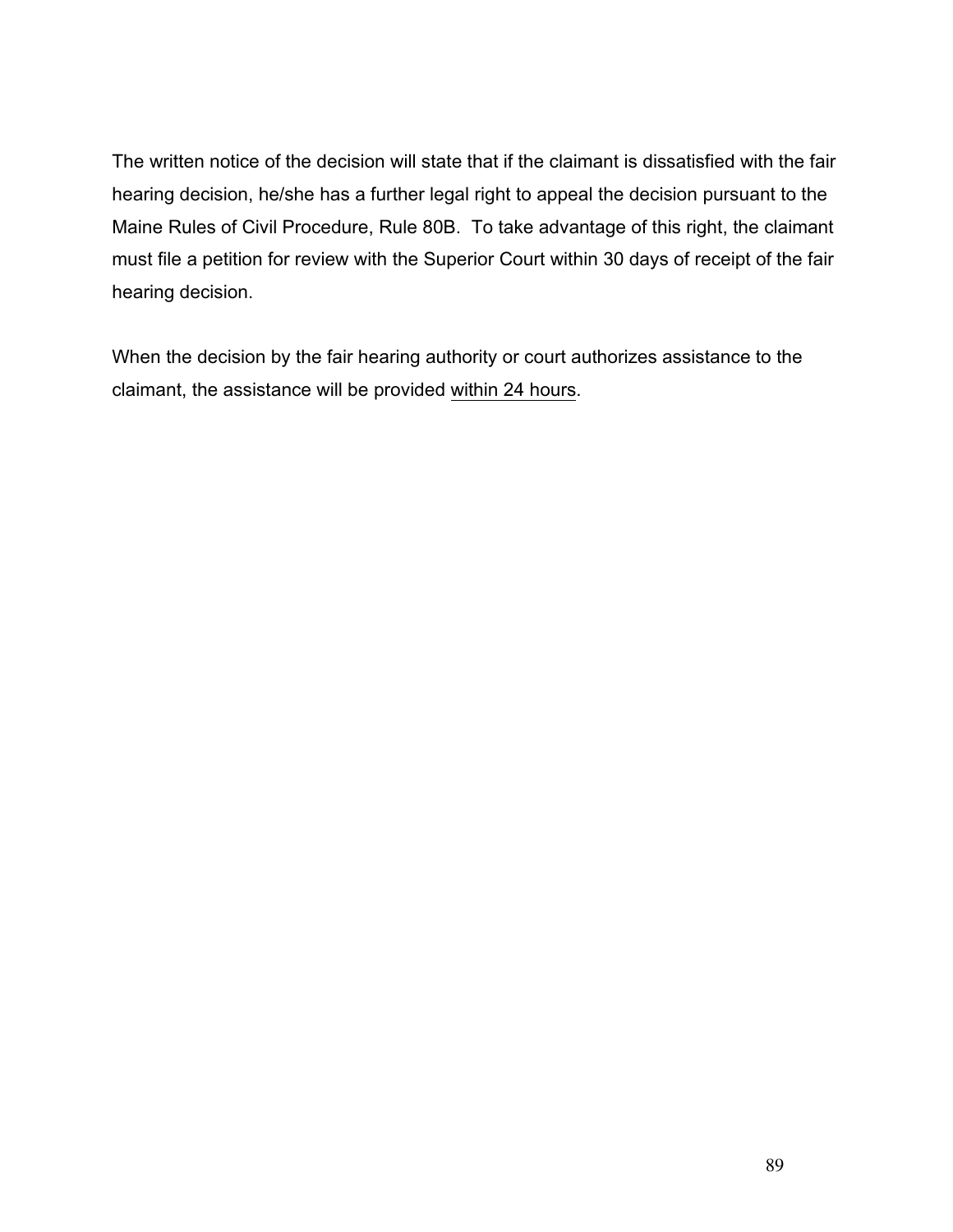## ARTICLE VIII

#### Recovery of Expenses

Recipients. The municipality may recover the full amount of assistance granted to a person from either the recipient or from any person liable for the recipient, or his or her executors or administrators in a civil action. However, prior to recovering assistance granted, the municipality shall "offset" the value of any workfare performed by a GA recipient, at a rate not less than minimum wage.

Prior to taking a recipient to court to recover the amount of assistance, the municipality will seek voluntary repayment from the recipient by notifying him/her in writing and discussing it with the recipient. The municipality shall not attempt to recover such costs if, as a result of the repayment, the person would again become eligible for general assistance (22 M.R.S.A. § 4318).

Recipients Anticipating Workers' Compensation Benefits. The municipality shall claim a lien for the value of all general assistance payments made to a recipient on any lump sum payment made to that recipient under the Workers' Compensation Act or similar law of any other state (22 M.R.S.A. § 4318, 39-A M.R.S.A. § 106). After issuing any general assistance on behalf of a recipient who has applied for or is receiving Workers' Compensation, the municipality shall file a notice of the municipal lien with the general assistance recipient and the Office of Secretary of State, Uniform Commercial Code division.

The notice of lien shall be filed on a UCC-1 form which must be signed by the recipient of general assistance who has applied for or is receiving Workers' Compensation. Any general assistance applicant who has applied for or who is receiving Workers' Compensation benefits and who refuses to sign a properly prepared UCC-1 form will be found ineligible to receive general assistance until he or she provides the required

90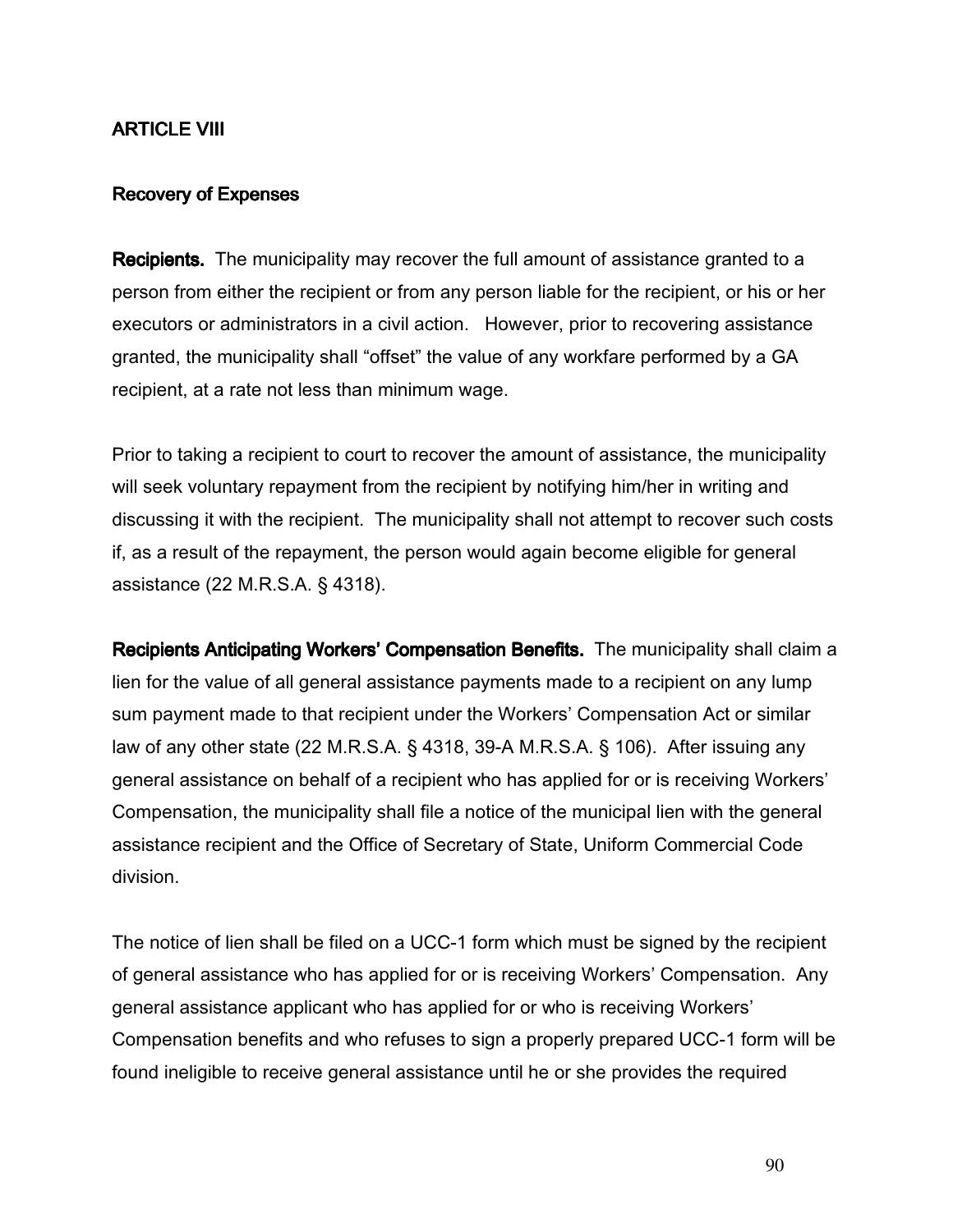signature. The municipality shall also send a photocopy of that filing to the recipient's Worker's Compensation attorney, if known, the applicant's employer or the employer's insurance company, and, at the administrator's discretion, to the Workers' Compensation Board. The lien shall be enforced at the time any lump sum Workers' Compensation benefit is issued.

Recipients of SSI. All applicants who receive general assistance while receipt of their Supplemental Security Income (SSI) assistance is pending or suspended, and which therefore may be retroactively issued to the applicant at a later date, will be required to sign a statement on an Interim Assistance Agreement form distributed by the DHHS that authorizes the Social Security Administration to direct a portion of any retroactive SSI payment to the municipality and/or the state in repayment for the general assistance granted. Any general assistance applicant who has applied for or who may be applying for SSI, or who may be required to apply for SSI pursuant to 22 M.R.S.A. § 4317, and who refuses to sign the Interim Agreement SSI authorization form will be found ineligible to receive general assistance until he or she provides the required signature (22 M.R.S.A. § 4318).

**Relatives.** The spouse of an applicant, and the parents of any applicant under the age of 25, are liable for the support of the applicant (22 M.R.S.A. § 4319). In addition, the grandchildren, children, parents, grandparents, and effective November 1, 2017, the spouse and a registered domestic partner, are liable for the burial costs of each other. The municipality considers these relatives to be available resources and liable for the support of their relatives in proportion to their respective ability. The municipality may complain to any court of competent jurisdiction to recover any expenses made on the behalf of a recipient if the relatives fail to fulfill their responsibility (22 M.R.S.A. § 4319).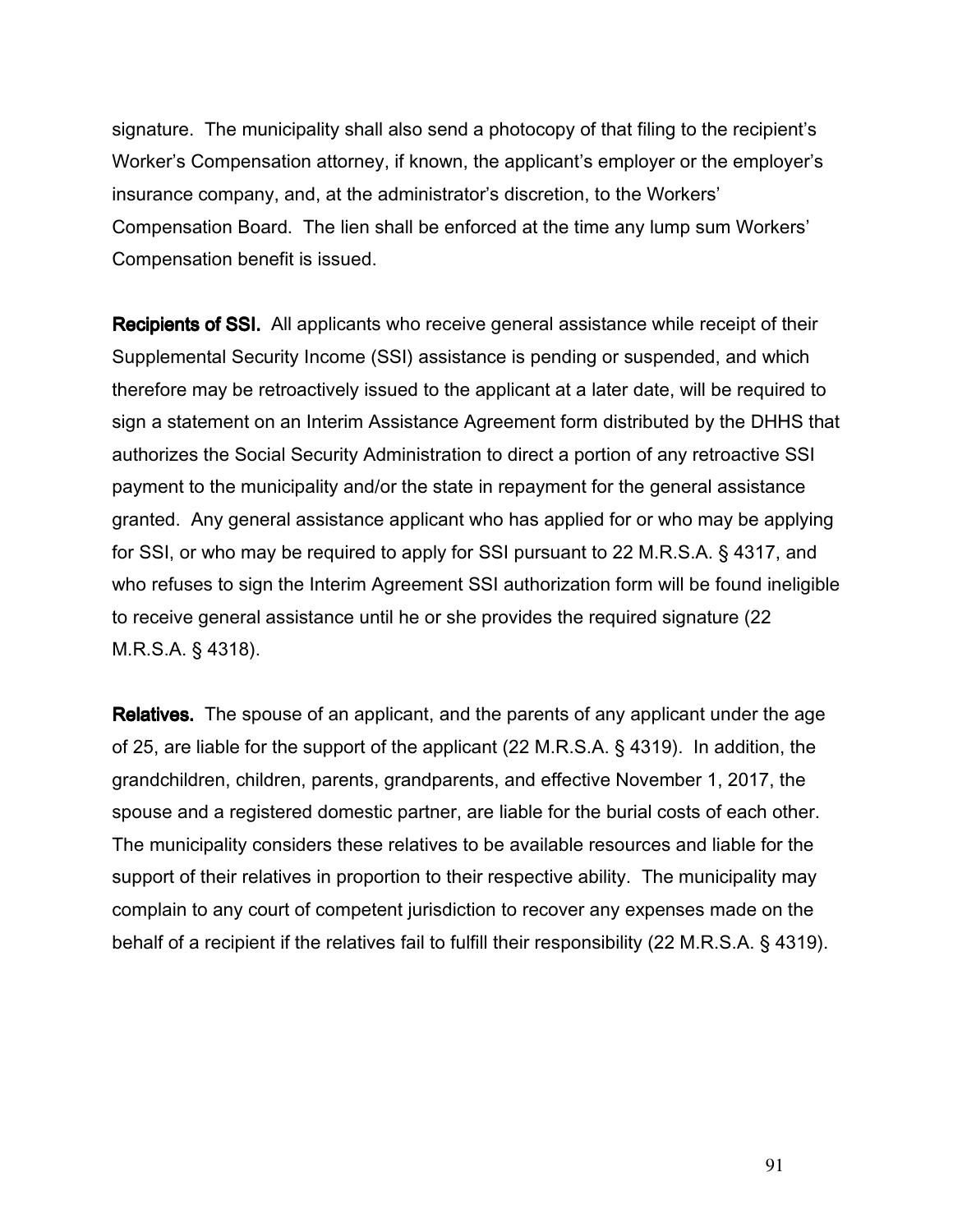# ARTICLE IX

# **Severability**

Should any section or provision of this ordinance be declared by the courts to be invalid, such decision shall not invalidate any other section or provision of the ordinance.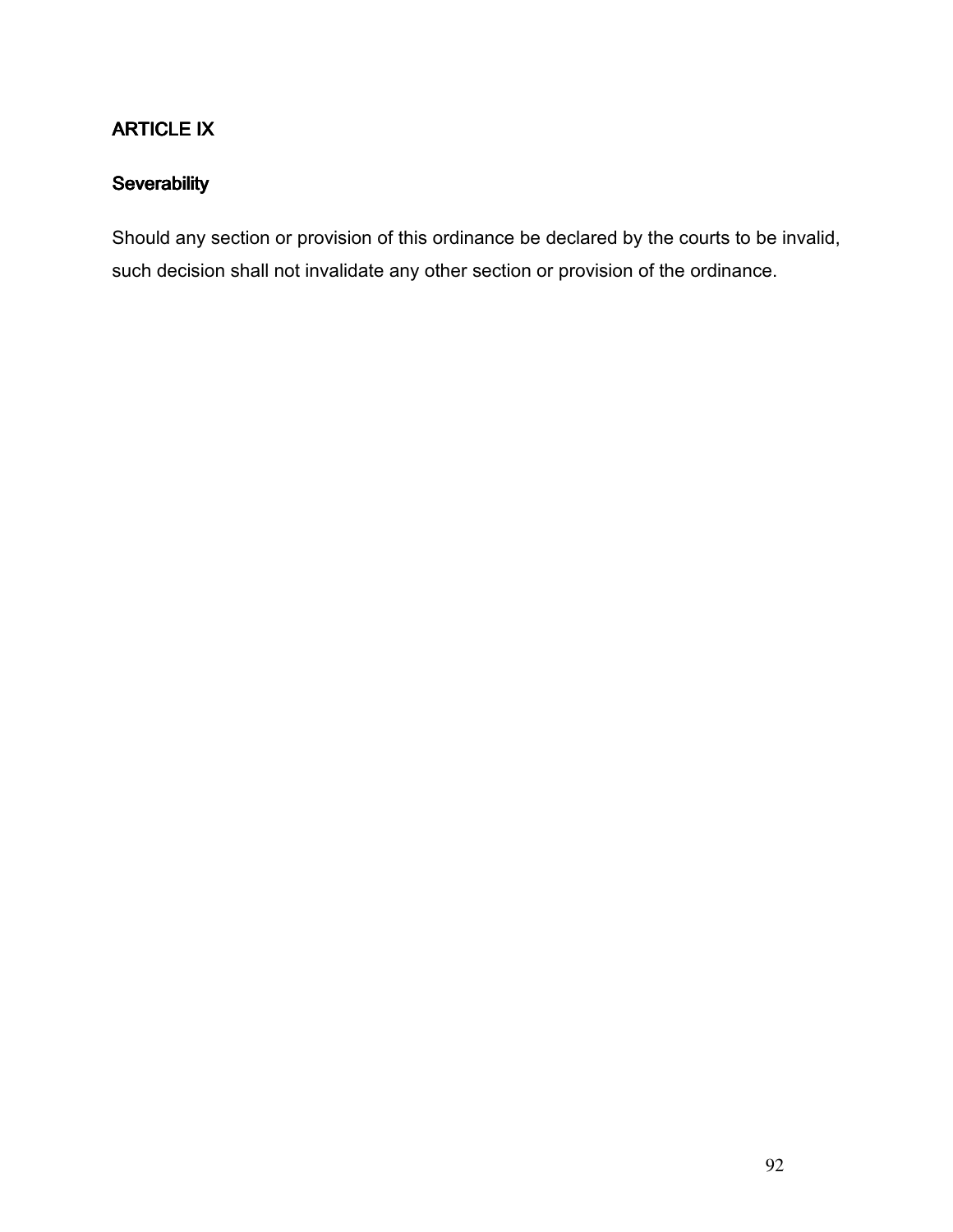# **2017-2018 GA Overall Maximums**

# **Metropolitan Areas**

| <b>COUNTY</b>                                                                                                                                                                                                                                                                                                                                                                                                                                                                                                                                                                                                                                                                             | $\mathbf{1}$ | $\overline{2}$ | $\overline{\mathbf{3}}$ | $\overline{\mathbf{4}}$ | $5*$  |
|-------------------------------------------------------------------------------------------------------------------------------------------------------------------------------------------------------------------------------------------------------------------------------------------------------------------------------------------------------------------------------------------------------------------------------------------------------------------------------------------------------------------------------------------------------------------------------------------------------------------------------------------------------------------------------------------|--------------|----------------|-------------------------|-------------------------|-------|
| <b>Bangor HMFA:</b><br>Bangor, Brewer, Eddington, Glenburn, Hampden,<br>Hermon, Holden, Kenduskeag, Milford, Old Town,<br>Orono, Orrington, Penobscot Indian Island<br>Reservation, Veazie                                                                                                                                                                                                                                                                                                                                                                                                                                                                                                | 714          | 788            | 994                     | 1,242                   | 1,506 |
|                                                                                                                                                                                                                                                                                                                                                                                                                                                                                                                                                                                                                                                                                           |              |                |                         |                         |       |
| <b>Penobscot County HMFA:</b><br>Alton, Argyle UT, Bradford, Bradley, Burlington,<br>Carmel, Carroll plantation, Charleston, Chester,<br>Clifton, Corinna, Corinth, Dexter, Dixmont, Drew<br>plantation, East Central Penobscot UT, East<br>Millinocket, Edinburg, Enfield, Etna, Exeter,<br>Garland, Greenbush, Howland, Hudson, Kingman<br>UT, Lagrange, Lakeville, Lee, Levant, Lincoln,<br>Lowell town, Mattawamkeag, Maxfield, Medway,<br>Millinocket, Mount Chase, Newburgh Newport,<br>North Penobscot UT, Passadumkeag, Patten,<br>Plymouth, Prentiss UT, Seboeis plantation,<br>Springfield, Stacyville, Stetson, Twombly UT,<br>Webster plantation, Whitney UT, Winn, Woodville | 605          | 682            | 847                     | 1,095                   | 1,269 |
| <b>Lewiston/Auburn MSA:</b>                                                                                                                                                                                                                                                                                                                                                                                                                                                                                                                                                                                                                                                               |              |                |                         |                         |       |
| Auburn, Durham, Greene, Leeds, Lewiston,<br>Lisbon, Livermore, Livermore Falls, Mechanic<br>Falls, Minot, Poland, Sabattus, Turner, Wales                                                                                                                                                                                                                                                                                                                                                                                                                                                                                                                                                 | 641          | 726            | 915                     | 1,169                   | 1,397 |
|                                                                                                                                                                                                                                                                                                                                                                                                                                                                                                                                                                                                                                                                                           |              |                |                         |                         |       |
| <b>Portland HMFA:</b><br>Cape Elizabeth, Casco, Chebeague Island,<br>Cumberland, Falmouth, Freeport, Frye Island,<br>Gorham, Gray, Long Island, North Yarmouth,<br>Portland, Raymond, Scarborough, South Portland,<br>Standish, Westbrook, Windham, Yarmouth;<br>Buxton, Hollis, Limington, Old Orchard Beach                                                                                                                                                                                                                                                                                                                                                                             | 1,002        | 1,131          | 1,431                   | 1,931                   | 2,097 |
|                                                                                                                                                                                                                                                                                                                                                                                                                                                                                                                                                                                                                                                                                           |              |                |                         |                         |       |
| York/Kittery/S.Berwick HMFA:<br>Berwick, Eliot, Kittery, South Berwick, York                                                                                                                                                                                                                                                                                                                                                                                                                                                                                                                                                                                                              | 982          | 1,025          | 1,333                   | 1,714                   | 2,173 |
|                                                                                                                                                                                                                                                                                                                                                                                                                                                                                                                                                                                                                                                                                           |              |                |                         |                         |       |
| <b>Cumberland County HMFA: Baldwin,</b><br>Bridgton, Brunswick, Harpswell, Harrison, Naples,<br>New Gloucester, Pownal, Sebago                                                                                                                                                                                                                                                                                                                                                                                                                                                                                                                                                            | 761          | 807            | 1,072                   | 1,561                   | 1,780 |

# Persons in Household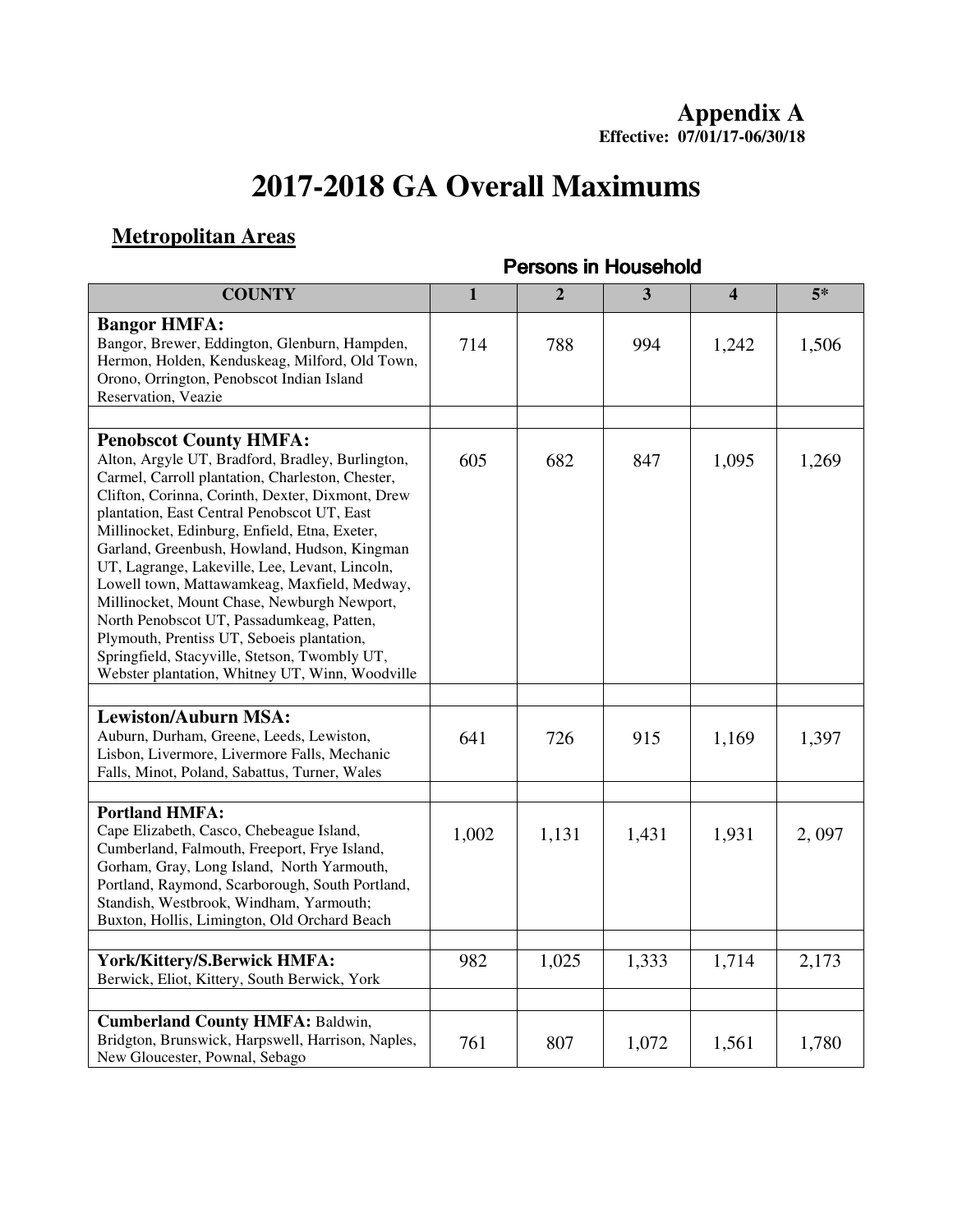| <b>COUNTY</b>                                                                                                                                                                                                                               |     |     |       |       | $5*$  |
|---------------------------------------------------------------------------------------------------------------------------------------------------------------------------------------------------------------------------------------------|-----|-----|-------|-------|-------|
| <b>Sagadahoc HMFA:</b><br>Arrowsic, Bath, Bowdoin, Bowdoinham,<br>Georgetown, Perkins UT, Phippsburg, Richmond,<br>Topsham, West Bath, Woolwich                                                                                             | 781 | 863 | 999   | 1,318 | 1,600 |
|                                                                                                                                                                                                                                             |     |     |       |       |       |
| <b>York County HMFA:</b><br>Acton, Alfred, Arundel, Biddeford, Cornish,<br>Dayton, Kennebunk, Kennebunkport, Lebanon,<br>Limerick, Lyman, Newfield, North Berwick,<br>Ogunquit, Parsonsfield, Saco, Sanford, Shapleigh,<br>Waterboro, Wells | 745 | 872 | 1,079 | 1,457 | 1,477 |

**\*Note: Add \$75 for each additional person.**

# **Non-Metropolitan Areas**

## Persons in Household

| <b>COUNTY</b>            | $\mathbf{1}$ | $\overline{2}$ | $\overline{\mathbf{3}}$ | $\overline{\mathbf{4}}$ | $5*$  |
|--------------------------|--------------|----------------|-------------------------|-------------------------|-------|
| <b>Aroostook County</b>  | 618          | 642            | 760                     | 965                     | 1,049 |
|                          |              |                |                         |                         |       |
| <b>Franklin County</b>   | 646          | 671            | 793                     | 985                     | 1,400 |
|                          |              |                |                         |                         |       |
| <b>Hancock County</b>    | 693          | 787            | 992                     | 1,249                   | 1,367 |
|                          |              |                |                         |                         |       |
| <b>Kennebec County</b>   | 722          | 746            | 928                     | 1,216                   | 1,297 |
|                          |              |                |                         |                         |       |
| <b>Knox County</b>       | 754          | 755            | 928                     | 1,186                   | 1,315 |
|                          |              |                |                         |                         |       |
| <b>Lincoln County</b>    | 783          | 834            | 987                     | 1,234                   | 1,470 |
|                          |              |                |                         |                         |       |
| <b>Oxford County</b>     | 630          | 646            | 771                     | 1,110                   | 1,343 |
|                          |              |                |                         |                         |       |
| Piscataquis County       | 595          | 672            | 828                     | 1,090                   | 1,125 |
|                          |              |                |                         |                         |       |
| <b>Somerset County</b>   | 675          | 704            | 835                     | 1,133                   | 1,146 |
|                          |              |                |                         |                         |       |
| <b>Waldo County</b>      | 680          | 751            | 887                     | 1,206                   | 1,281 |
|                          |              |                |                         |                         |       |
| <b>Washington County</b> | 630          | 645            | 763                     | 985                     | 1,173 |
|                          |              |                |                         |                         |       |

**\* Please Note: Add \$75 for each additional person.**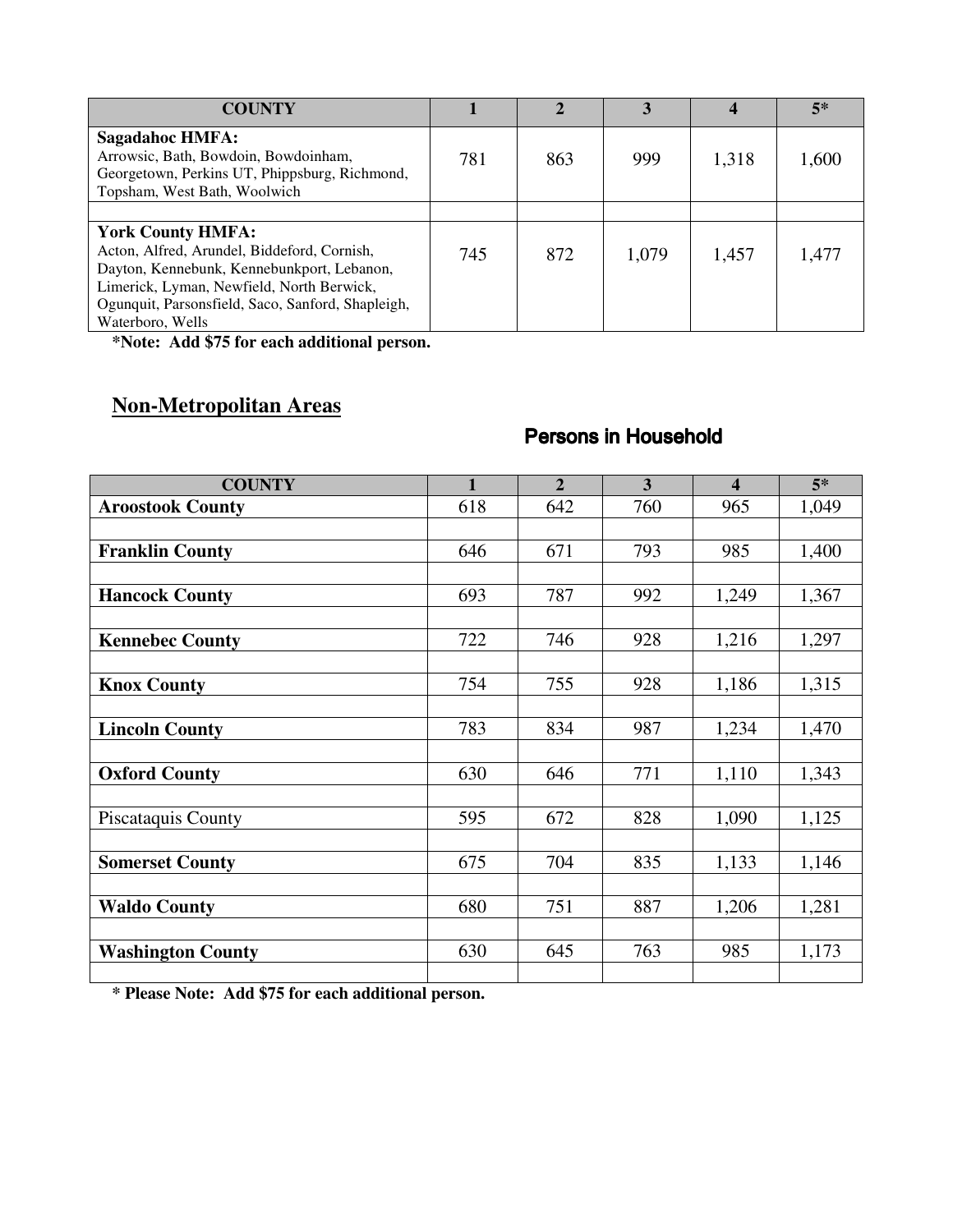## **Appendix B Effective: 10/01/17 to 09/30/18**

# **2017-2018 Food Maximums**

Please Note: The maximum amounts allowed for food are established in accordance with the U.S.D.A. Thrifty Food Plan. As of October 1, 2017, those amounts are:

| <b>Number in Household</b> | <b>Weekly Maximum</b> | <b>Monthly Maximum</b> |
|----------------------------|-----------------------|------------------------|
|                            | 44.65                 | 192                    |
| 2                          | 81.86                 | 352                    |
| 3                          | 117.21                | 504                    |
| 4                          | 148.84                | 640                    |
| 5                          | 176.74                | 760                    |
| 6                          | 212.33                | 913                    |
| 7                          | 234.65                | 1,009                  |
| 8                          | 268.14                | 1,153                  |
|                            |                       |                        |

**Note: For each additional person add \$144 per month.**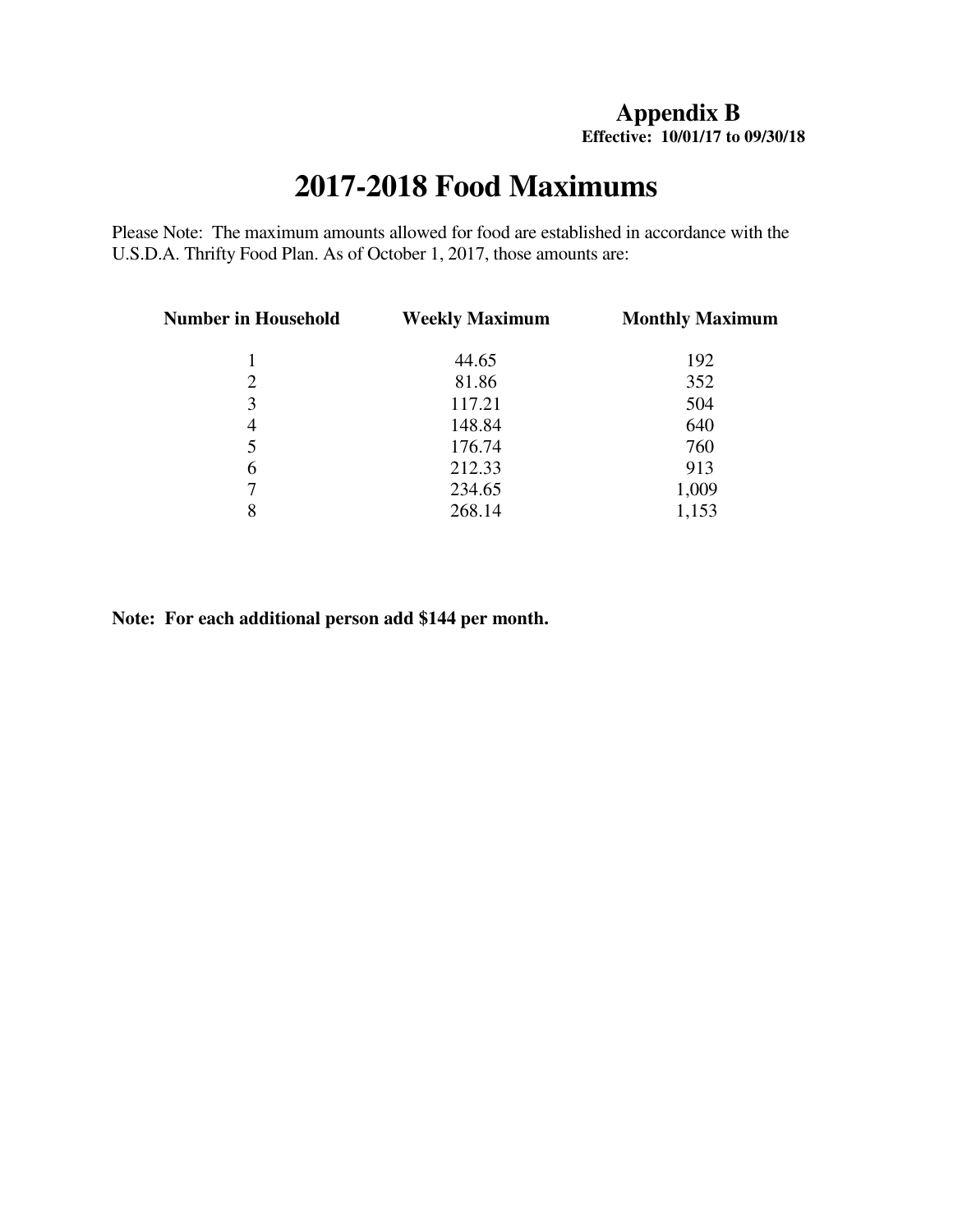**Appendix C** 

 **Effective: 10/01/17 to 09/30/18**

# **2017-2018 GA Housing Maximums (Heated & Unheated Rents)**

**NOTE: NOT ALL MUNICIPALITIES SHOULD ADOPT THESE SUGGESTED HOUSING MAXIMUMS!** Municipalities should ONLY **consider** adopting the following numbers, if these figures are consistent with local rent values. If not, a market survey should be conducted and the figures should be altered accordingly. The results of any such survey must be presented to DHHS prior to adoption. **Or**, no housing maximums should be adopted and eligibility should be analyzed in terms of the Overall Maximum—Appendix A. *(See Instruction Memo for further guidance.)*

### **Non-Metropolitan FMR Areas**

| <b>Aroostook County</b> | <b>Unheated</b>  |                | <b>Heated</b> |                |  |
|-------------------------|------------------|----------------|---------------|----------------|--|
| <b>Bedrooms</b>         | <b>Weekly</b>    | <b>Monthly</b> | <b>Weekly</b> | <b>Monthly</b> |  |
| $\boldsymbol{0}$        | 111              | 476            | 130           | 559            |  |
| $\mathbf{1}$            | 111              | 476            | 134           | 578            |  |
| $\overline{2}$          | 130              | 558            | 159           | 684            |  |
| $\overline{3}$          | $\overline{167}$ | 718            | 204           | 878            |  |
| $\overline{4}$          | 177              | 762            | 221           | 949            |  |
|                         |                  |                |               |                |  |
| <b>Franklin County</b>  | <b>Unheated</b>  |                |               | <b>Heated</b>  |  |
| <b>Bedrooms</b>         | <b>Weekly</b>    | <b>Monthly</b> | <b>Weekly</b> | <b>Monthly</b> |  |
| $\overline{0}$          | 117              | 503            | 137           | 587            |  |
| $\mathbf{1}$            | 117              | 503            | 141           | 607            |  |
| $\overline{2}$          | 137              | 591            | 167           | 717            |  |
| $\overline{3}$          | 173              | 743            | 209           | 898            |  |
| $\overline{4}$          | 258              | 1,108          | 302           | 1,300          |  |
|                         |                  |                |               |                |  |
| <b>Hancock County</b>   | <b>Unheated</b>  |                |               | <b>Heated</b>  |  |
| <b>Bedrooms</b>         | <b>Weekly</b>    | <b>Monthly</b> | <b>Weekly</b> | <b>Monthly</b> |  |
| $\overline{0}$          | 124              | 535            | 147           | 633            |  |
| $\mathbf{1}$            | 139              | 599            | 167           | 720            |  |
| $\overline{2}$          | 183              | 788            | 213           | 915            |  |
| $\overline{\mathbf{3}}$ | 227              | 976            | 270           | 1,159          |  |
| $\overline{4}$          | 242              | 1,041          | 294           | 1,264          |  |
|                         |                  |                |               |                |  |
| <b>Kennebec County</b>  | <b>Unheated</b>  |                | <b>Heated</b> |                |  |
| <b>Bedrooms</b>         | Weekly           | <b>Monthly</b> |               | <b>Monthly</b> |  |
| $\boldsymbol{0}$        | 131              | 564            | 154           | 662            |  |
| $\mathbf{1}$            | 131              | 564            | 158           | 679            |  |
| $\overline{2}$          | 168              | 724            | 198           | 851            |  |
| $\overline{3}$          | 219              | 943            | 262           | 1,126          |  |
| $\overline{4}$          | 226              | 971            | 278           | 1,194          |  |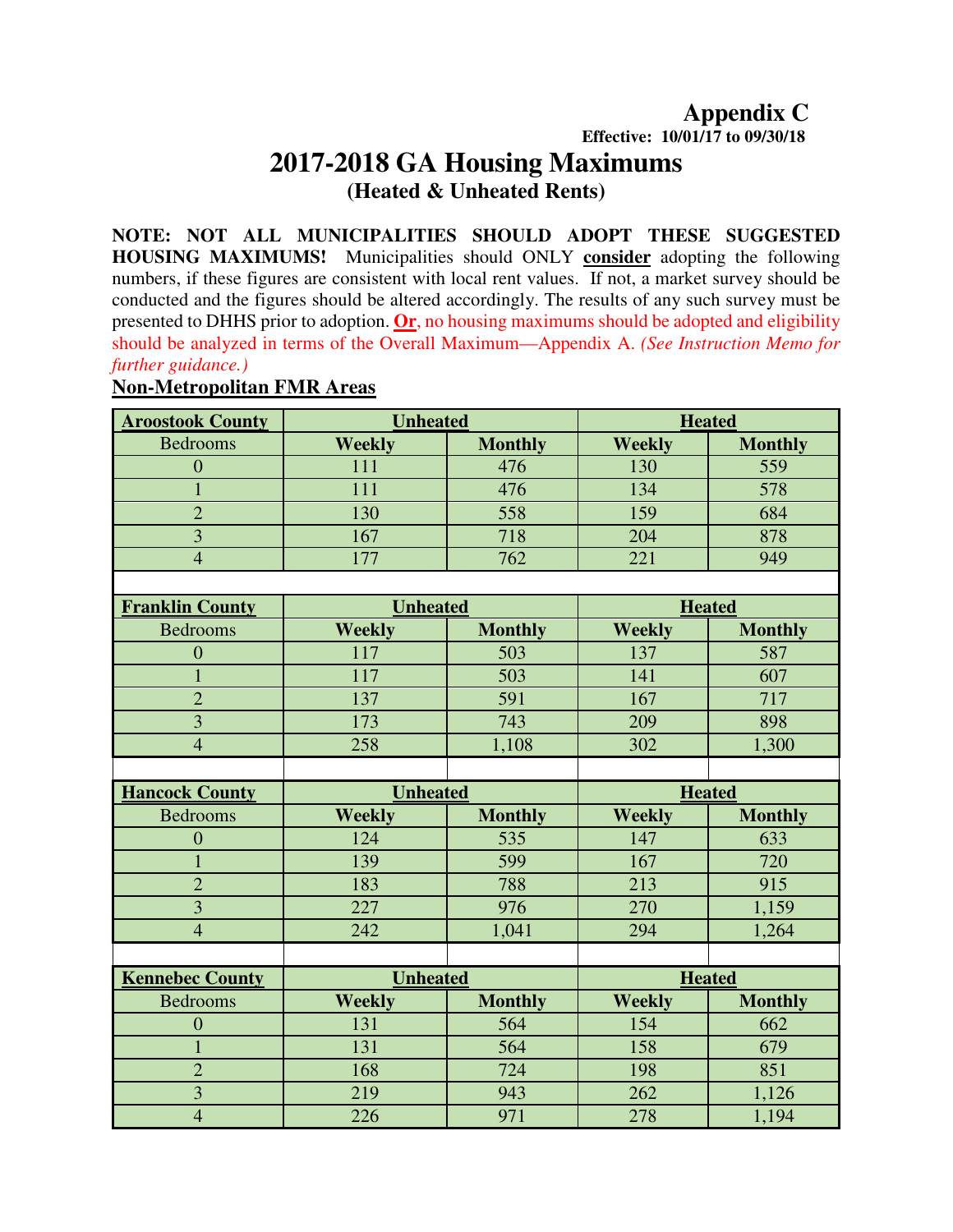# **Non-Metropolitan FMR Areas**

| <b>Knox County</b>      | <b>Unheated</b> |                 | <b>Heated</b> |                |  |
|-------------------------|-----------------|-----------------|---------------|----------------|--|
| <b>Bedrooms</b>         | <b>Weekly</b>   | <b>Monthly</b>  | <b>Weekly</b> | <b>Monthly</b> |  |
| $\mathbf{0}$            | 139             | 596             | 161           | 694            |  |
| $\mathbf{1}$            | 139             | 596             | 161           | 694            |  |
| $\overline{2}$          | 168             | 724             | 198           | 851            |  |
| $\overline{3}$          | 212             | 913             | 255           | 1,096          |  |
| $\overline{4}$          | 230             | 989             | 282           | 1,212          |  |
|                         |                 |                 |               |                |  |
| <b>Lincoln County</b>   |                 | <b>Unheated</b> |               | <b>Heated</b>  |  |
| <b>Bedrooms</b>         | <b>Weekly</b>   | <b>Monthly</b>  | <b>Weekly</b> | <b>Monthly</b> |  |
| $\mathbf{0}$            | 145             | 625             | 168           | 723            |  |
| $\mathbf{1}$            | 150             | 646             | 178           | 767            |  |
| $\overline{2}$          | 182             | 783             | 212           | 910            |  |
| $\overline{\mathbf{3}}$ | 223             | 961             | 266           | 1,144          |  |
| $\overline{4}$          | 266             | 1,144           | 318           | 1,367          |  |
|                         |                 |                 |               |                |  |
| <b>Oxford County</b>    | <b>Unheated</b> |                 |               | <b>Heated</b>  |  |
| <b>Bedrooms</b>         | <b>Weekly</b>   | <b>Monthly</b>  | <b>Weekly</b> | <b>Monthly</b> |  |
| $\boldsymbol{0}$        | 110             | 472             | 133           | 570            |  |
| $\mathbf{1}$            | 110             | 472             | 135           | 579            |  |
| $\overline{2}$          | 132             | 567             | 161           | 694            |  |
| 3                       | 195             | 837             | 237           | 1,020          |  |
| $\overline{4}$          | 237             | 1,017           | 288           | 1,240          |  |
|                         |                 |                 |               |                |  |
| <b>Piscataquis</b>      | <b>Unheated</b> |                 | <b>Heated</b> |                |  |
| <b>County</b>           |                 |                 |               |                |  |
| <b>Bedrooms</b>         | <b>Weekly</b>   | <b>Monthly</b>  | <b>Weekly</b> | <b>Monthly</b> |  |
| $\overline{0}$          | 106             | 457             | 126           | 540            |  |
| $\mathbf{1}$            | 118             | 508             | 143           | 613            |  |
| $\overline{2}$          | 147             | 630             | 177           | 759            |  |
| $\overline{3}$          | 198             | 853             | 235           | 1,011          |  |
| $\overline{4}$          | 198             | 853             | 240           | 1,034          |  |
|                         |                 |                 |               |                |  |
| <b>Somerset County</b>  | <b>Unheated</b> |                 | <b>Heated</b> |                |  |
| <b>Bedrooms</b>         | <b>Weekly</b>   | <b>Monthly</b>  | <b>Weekly</b> | <b>Monthly</b> |  |
| $\boldsymbol{0}$        | 120             | 517             | 143           | 615            |  |
| $\mathbf{1}$            | 121             | 519             | 148           | 637            |  |
| $\overline{2}$          | 147             | 631             | 176           | 758            |  |
| $\overline{3}$          | 202             | 869             | 243           | 1,043          |  |
| $\overline{4}$          | 202             | 869             | 243           | 1,043          |  |
|                         |                 |                 |               |                |  |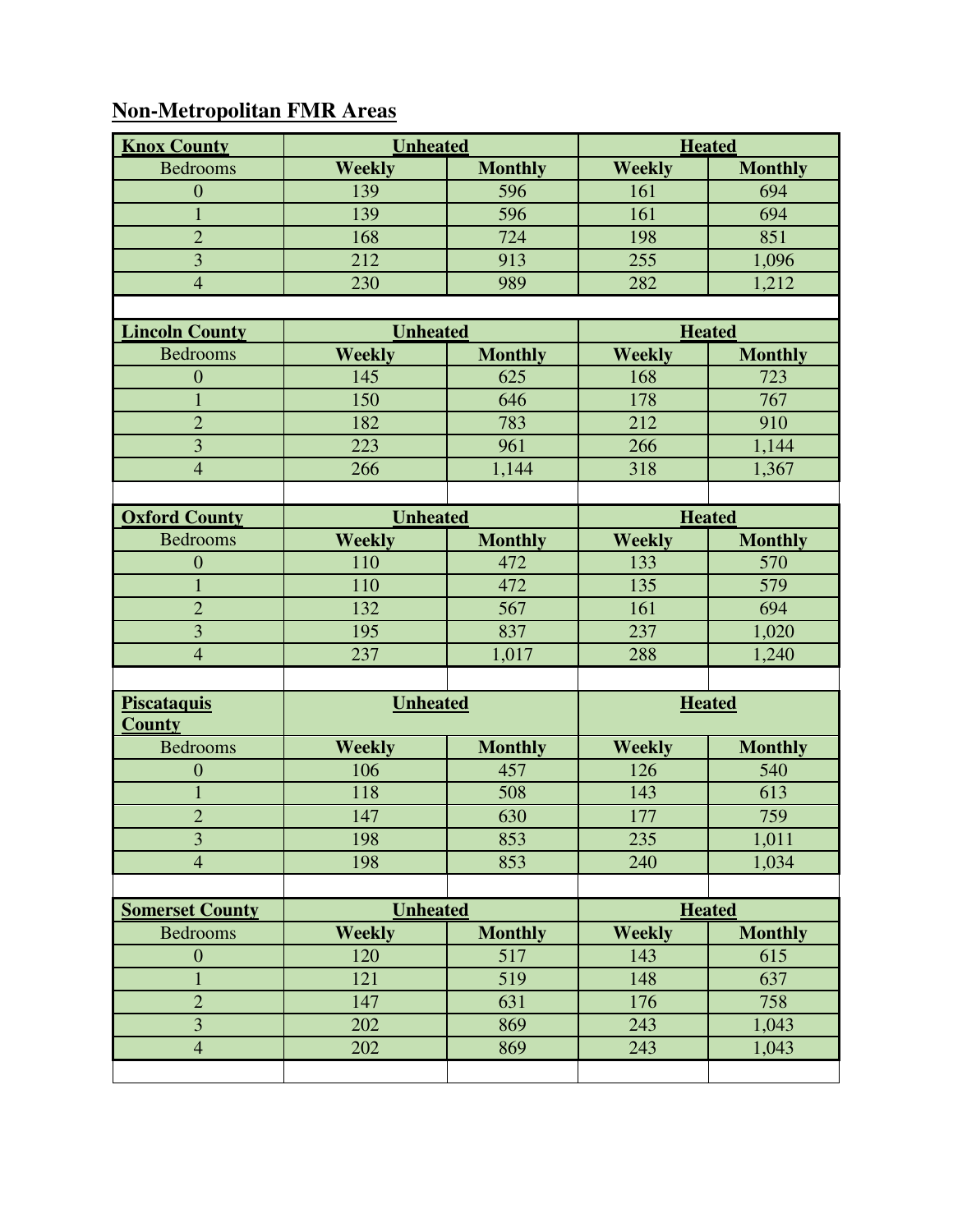# **Non-Metropolitan FMR Areas**

| <b>Waldo County</b>      | <b>Unheated</b> |                |               | <b>Heated</b>  |
|--------------------------|-----------------|----------------|---------------|----------------|
| <b>Bedrooms</b>          | <b>Weekly</b>   | <b>Monthly</b> | <b>Weekly</b> | <b>Monthly</b> |
| $\overline{0}$           | 121             | 522            | 144           | 620            |
|                          | 131             | 563            | 159           | 684            |
| $\overline{2}$           | 159             | 683            | 188           | 810            |
| $\overline{3}$           | 217             | 933            | 260           | 1,116          |
| $\overline{4}$           | 222             | 955            | 274           | 1,178          |
|                          |                 |                |               |                |
|                          |                 |                |               |                |
| <b>Washington County</b> | <b>Unheated</b> |                | <b>Heated</b> |                |
| <b>Bedrooms</b>          | <b>Weekly</b>   | <b>Monthly</b> | <b>Weekly</b> | <b>Monthly</b> |
| $\overline{0}$           | 110             | 472            | 133           | 570            |
|                          | 110             | 472            | 134           | 578            |
| $\overline{2}$           | 130             | 559            | 160           | 686            |
| 3                        | 166             | 712            | 208           | 895            |
| $\overline{4}$           | 208             | 847            | 249           | 1,070          |

# **Metropolitan FMR Areas**

| <b>Bangor HMFA</b>         | <b>Unheated</b> |                 | <b>Heated</b> |                |  |
|----------------------------|-----------------|-----------------|---------------|----------------|--|
| <b>Bedrooms</b>            | <b>Weekly</b>   | <b>Monthly</b>  | <b>Weekly</b> | <b>Monthly</b> |  |
| $\overline{0}$             | 129             | 556             | 152           | 654            |  |
|                            | 140             | 600             | 168           | 721            |  |
| $\overline{2}$             | 184             | 790             | 213           | 917            |  |
| $\overline{3}$             | 225             | 969             | 268           | 1,152          |  |
| $\overline{4}$             | 275             | 1,180           | 326           | 1,403          |  |
|                            |                 |                 |               |                |  |
| <b>Penobscot Cty. HMFA</b> |                 | <b>Unheated</b> |               | <b>Heated</b>  |  |
| <b>Bedrooms</b>            | <b>Weekly</b>   | <b>Monthly</b>  | <b>Weekly</b> | <b>Monthly</b> |  |
| $\overline{0}$             | 104             | 447             | 127           | 545            |  |
|                            | 115             | 494             | 143           | 615            |  |
| $\overline{2}$             | 149             | 643             | 179           | 770            |  |
| $\overline{3}$             | 191             | 822             | 234           | 1,005          |  |
| $\overline{4}$             | 219             | 943             | 271           | 1,166          |  |
|                            |                 |                 |               |                |  |
| <b>Lewiston/Auburn MSA</b> | <b>Unheated</b> |                 | <b>Heated</b> |                |  |
| <b>Bedrooms</b>            | <b>Weekly</b>   | <b>Monthly</b>  | <b>Weekly</b> | <b>Monthly</b> |  |
| 0                          | 112             | 483             | 135           | 581            |  |
|                            | 125             | 538             | 153           | 659            |  |
| $\overline{2}$             | 165             | 711             | 195           | 838            |  |
| $\overline{3}$             | 208             | 896             | 251           | 1,079          |  |
| $\overline{4}$             | 249             | 1,071           | 301           | 1,294          |  |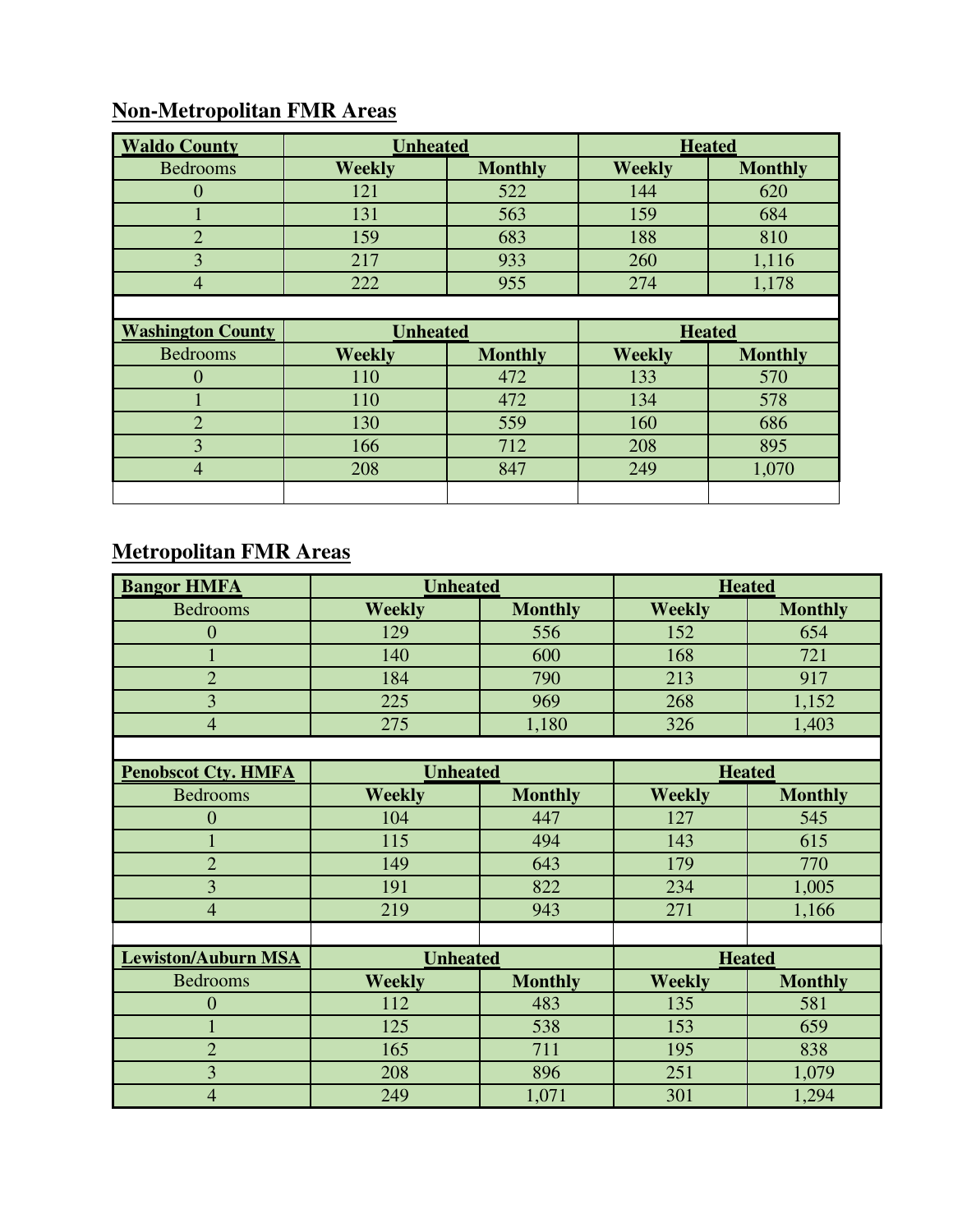# **Metropolitan FMR Areas**

| <b>Portland HMFA</b>           | <b>Unheated</b> |                | <b>Heated</b> |                |
|--------------------------------|-----------------|----------------|---------------|----------------|
| <b>Bedrooms</b>                | Weekly          | <b>Monthly</b> | <b>Weekly</b> | <b>Monthly</b> |
| $\mathbf{0}$                   | 196             | 844            | 219           | 942            |
| $\mathbf{1}$                   | 219             | 943            | 247           | 1,064          |
| $\overline{2}$                 | 285             | 1,227          | 315           | 1,354          |
| $\overline{3}$                 | 386             | 1,658          | 428           | 1,841          |
| $\overline{4}$                 | 412             | 1,771          | 464           | 1,994          |
|                                |                 |                |               |                |
| <b>York/Kittery/S. Berwick</b> | <b>Unheated</b> |                | <b>Heated</b> |                |
| <b>HMFA</b>                    |                 |                |               |                |
| <b>Bedrooms</b>                | <b>Weekly</b>   | <b>Monthly</b> | <b>Weekly</b> | <b>Monthly</b> |
| $\mathbf{0}$                   | 192             | 824            | 214           | 922            |
| $\mathbf{1}$                   | 195             | 837            | 223           | 958            |
| $\overline{2}$                 | 263             | 1,129          | 292           | 1,256          |
| $\overline{3}$                 | 335             | 1,441          | 378           | 1,624          |
| $\overline{4}$                 | 430             | 1,847          | 481           | 2,070          |
|                                |                 |                |               |                |
| <b>Cumberland Cty. HMFA</b>    | <b>Unheated</b> |                | <b>Heated</b> |                |
| <b>Bedrooms</b>                | <b>Weekly</b>   | <b>Monthly</b> | <b>Weekly</b> | <b>Monthly</b> |
| $\boldsymbol{0}$               | 140             | 603            | 163           | 701            |
| $\mathbf{1}$                   | 144             | 619            | 172           | 740            |
| $\overline{2}$                 | 202             | 868            | 231           | 995            |
| 3                              | 299             | 1,288          | 342           | 1,471          |
| $\overline{4}$                 | 338             | 1,454          | 390           | 1,677          |
|                                |                 |                |               |                |
| <b>Sagadahoc Cty. HMFA</b>     | <b>Unheated</b> |                | <b>Heated</b> |                |
| <b>Bedrooms</b>                | Weekly          | <b>Monthly</b> | <b>Weekly</b> | <b>Monthly</b> |
| $\mathbf{0}$                   | 145             | 623            | 168           | 721            |
| 1                              | 157             | 675            | 185           | 796            |
| $\overline{2}$                 | 185             | 795            | 214           | 922            |
| 3                              | 243             | 1,045          | 286           | 1,228          |
| $\overline{4}$                 | 296             | 1,274          | 348           | 1,497          |
|                                |                 |                |               |                |
| <b>York Cty. HMFA</b>          | <b>Unheated</b> |                | <b>Heated</b> |                |
| Bedrooms                       | <b>Weekly</b>   | <b>Monthly</b> | <b>Weekly</b> | <b>Monthly</b> |
| $\boldsymbol{0}$               | 136             | 587            | 159           | 685            |
| 1                              | 159             | 684            | 187           | 805            |
| $\overline{2}$                 | 203             | 875            | 233           | 1,002          |
| $\overline{\mathbf{3}}$        | 275             | 1,184          | 318           | 1,367          |
| $\overline{4}$                 | 269             | 1,156          | 320           | 1,374          |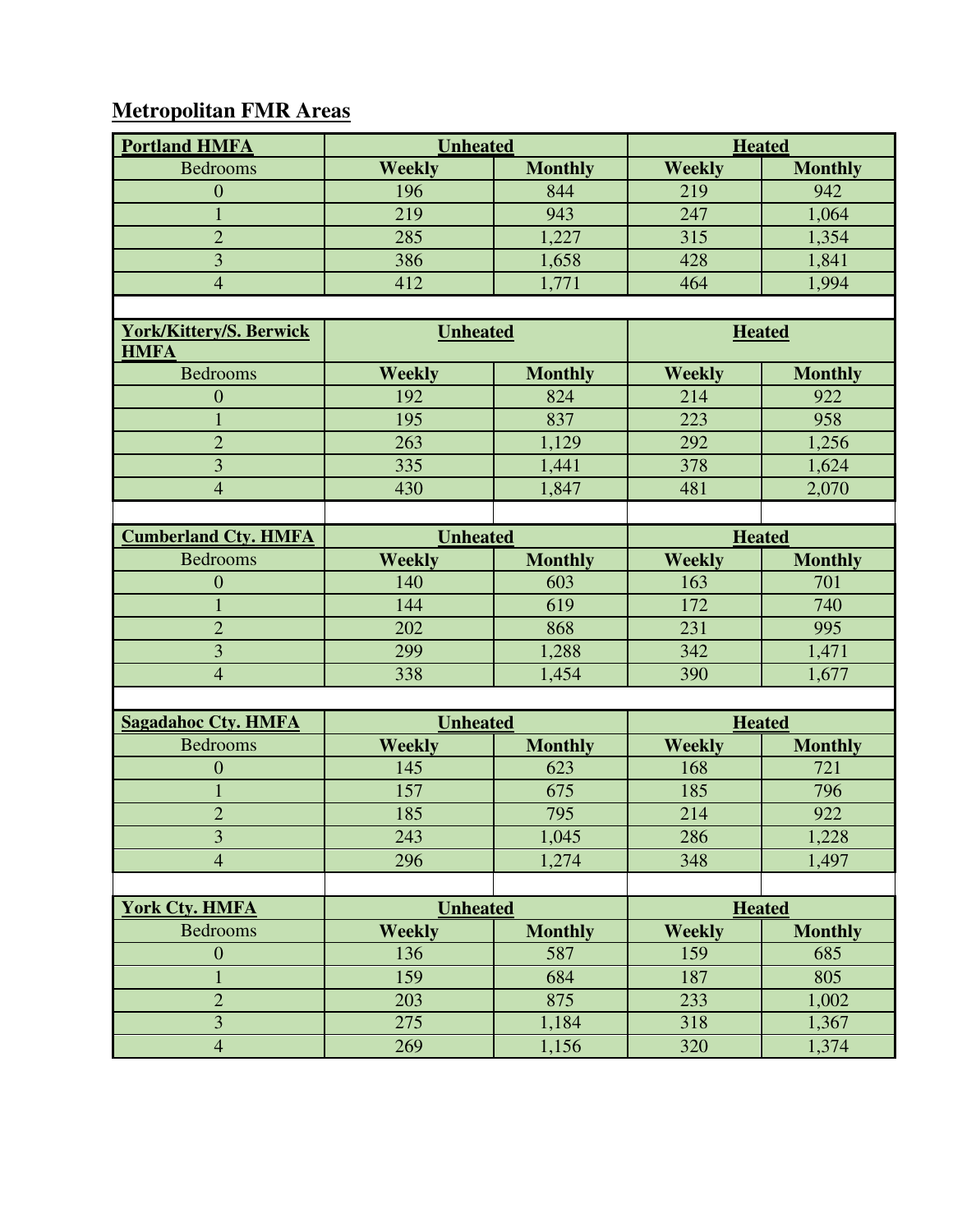### **Appendix D Effective: 10/01/17 to 09/30/18**

## **2017-2018- ELECTRIC UTILITY MAXIMUMS**

**NOTE:** For an electrically heated dwelling also see "Heating Fuel" maximums below. But remember, an applicant is *not automatically* entitled to the "maximums" established—applicants must demonstrate need.

**1) Electricity Maximums for Households** *Without Electric Hot Water***:** The maximum amounts allowed for utilities, for lights, cooking and other electric uses *excluding* electric hot water and heat:

| <b>Number in Household</b>                                    | Weekly  | Monthly  |
|---------------------------------------------------------------|---------|----------|
|                                                               | \$14.00 | \$60.00  |
|                                                               | \$15.70 | \$67.50  |
| 3                                                             | \$17.45 | \$75.00  |
| 4                                                             | \$19.90 | \$86.00  |
|                                                               | \$23.10 | \$99.00  |
| 6                                                             | \$25.00 | \$107.00 |
| <b>NOTE:</b> For each additional person add \$7.50 per month. |         |          |

**2) Electricity Maximums for Households** *With Electrically Heated Hot Water***:** The maximum amounts allowed for utilities, hot water, for lights, cooking and other electric uses *excluding* heat:

| Number in Household                                            | Weekly  | Monthly  |
|----------------------------------------------------------------|---------|----------|
|                                                                | \$20.65 | \$89.00  |
| ↑                                                              | \$23.75 | \$102.00 |
| 3                                                              | \$27.70 | \$119.00 |
| 4                                                              | \$32.25 | \$139.00 |
|                                                                | \$38.75 | \$167.00 |
| 6                                                              | \$41.00 | \$176.00 |
| <b>NOTE:</b> For each additional person add \$10.00 per month. |         |          |

**NOTE:** For electrically heated households, the maximum amount allowed for electrical utilities per month shall be the sum of the appropriate maximum amount under this subsection and the appropriate maximum for heating fuel as provided below.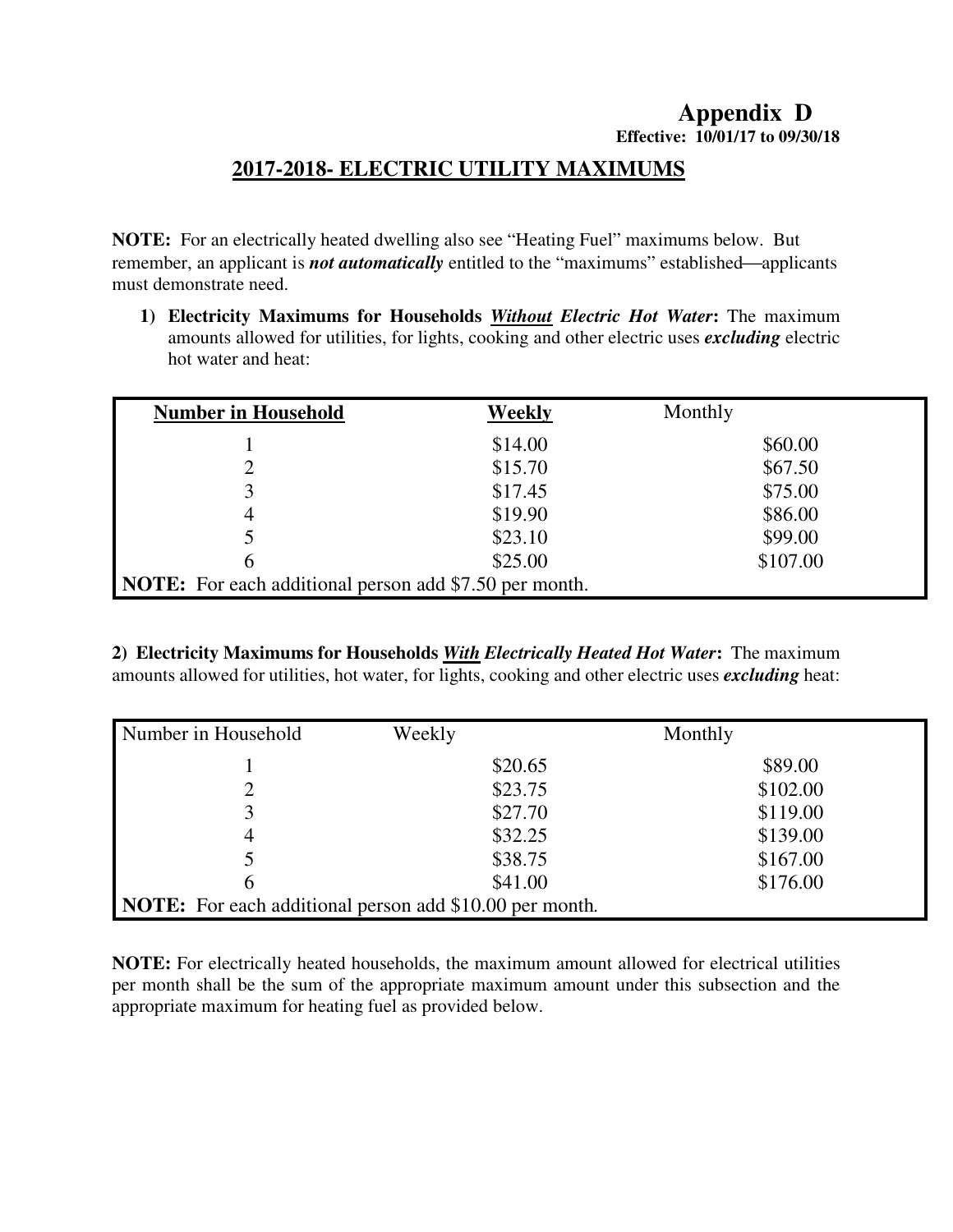| <b>Month</b> | Gallons | <b>Month</b> | <b>Gallons</b> |
|--------------|---------|--------------|----------------|
| September    | 50      | January      | 225            |
| October      | 100     | February     | 225            |
| November     | 200     | March        | 125            |
| December     | 200     | April        | 125            |
|              |         | May          | 50             |

## **2017-2018 HEATING FUEL MAXIMUMS**

**NOTE:** When the dwelling unit is heated electrically, the maximum amount allowed for heating purposes will be calculated by multiplying the number of gallons of fuel allowed for that month by the current price per gallon. When fuels such as wood, coal and/or natural gas are used for heating purposes, they will be budgeted at actual rates, if they are reasonable. No eligible applicant shall be considered to need more than 7 tons of coal per year, 8 cords of wood per year, 126,000 cubic feet of natural gas per year, or 1000 gallons of propane.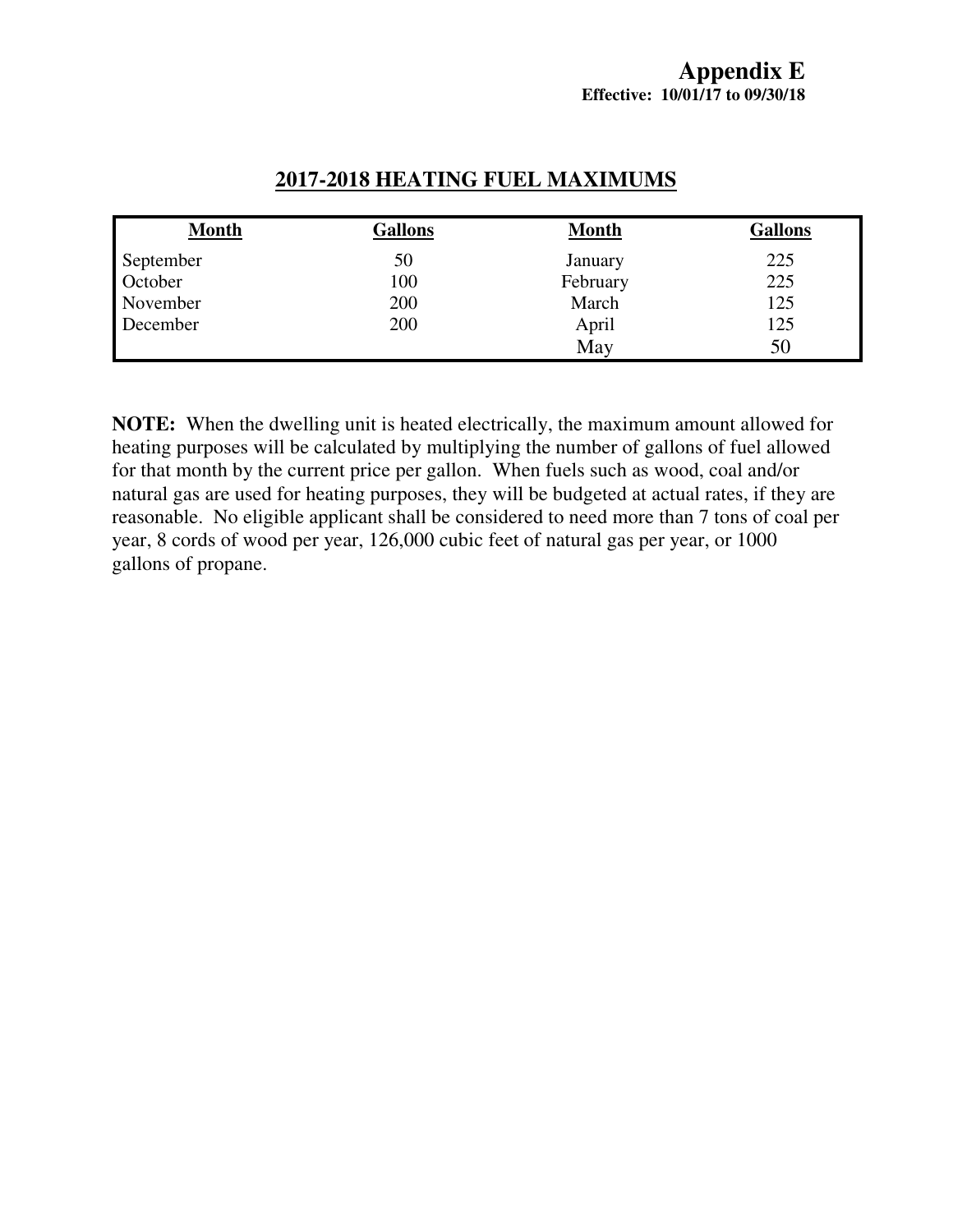#### **APPENDIX F Effective: 10/01/17 to 09/30/18**

## **2017-2018 PERSONAL CARE & HOUSEHOLD SUPPLIES MAXIMUMS**

| <b>Number in Household</b>                                                       | <b>Weekly Amount</b> | <b>Monthly Amount</b> |  |
|----------------------------------------------------------------------------------|----------------------|-----------------------|--|
| $1 - 2$                                                                          | \$10.50              | \$45.00               |  |
| $3 - 4$                                                                          | \$11.60              | \$50.00               |  |
| $5 - 6$                                                                          | \$12.80              | \$55.00               |  |
| $7 - 8$                                                                          | \$14.00              | \$60.00               |  |
| <b>NOTE:</b> For each additional person add \$1.25 per week or \$5.00 per month. |                      |                       |  |

### **SUPPLEMENT FOR HOUSEHOLDS WITH CHILDREN UNDER 5**

When an applicant can verify expenditures for the following items, a special supplement will be budgeted as necessary for households with children under 5 years of age for items such as cloth or disposable diapers, laundry powder, oil, shampoo, and ointment up to the following amounts:

| <b>Number of Children</b> | <b>Weekly Amount</b> | <b>Monthly Amount</b> |
|---------------------------|----------------------|-----------------------|
|                           | \$12.80              | \$55.00               |
| ∠                         | \$17.40              | \$75.00               |
|                           | \$23.30              | \$100.00              |
| 4                         | \$27.90              | \$120.00              |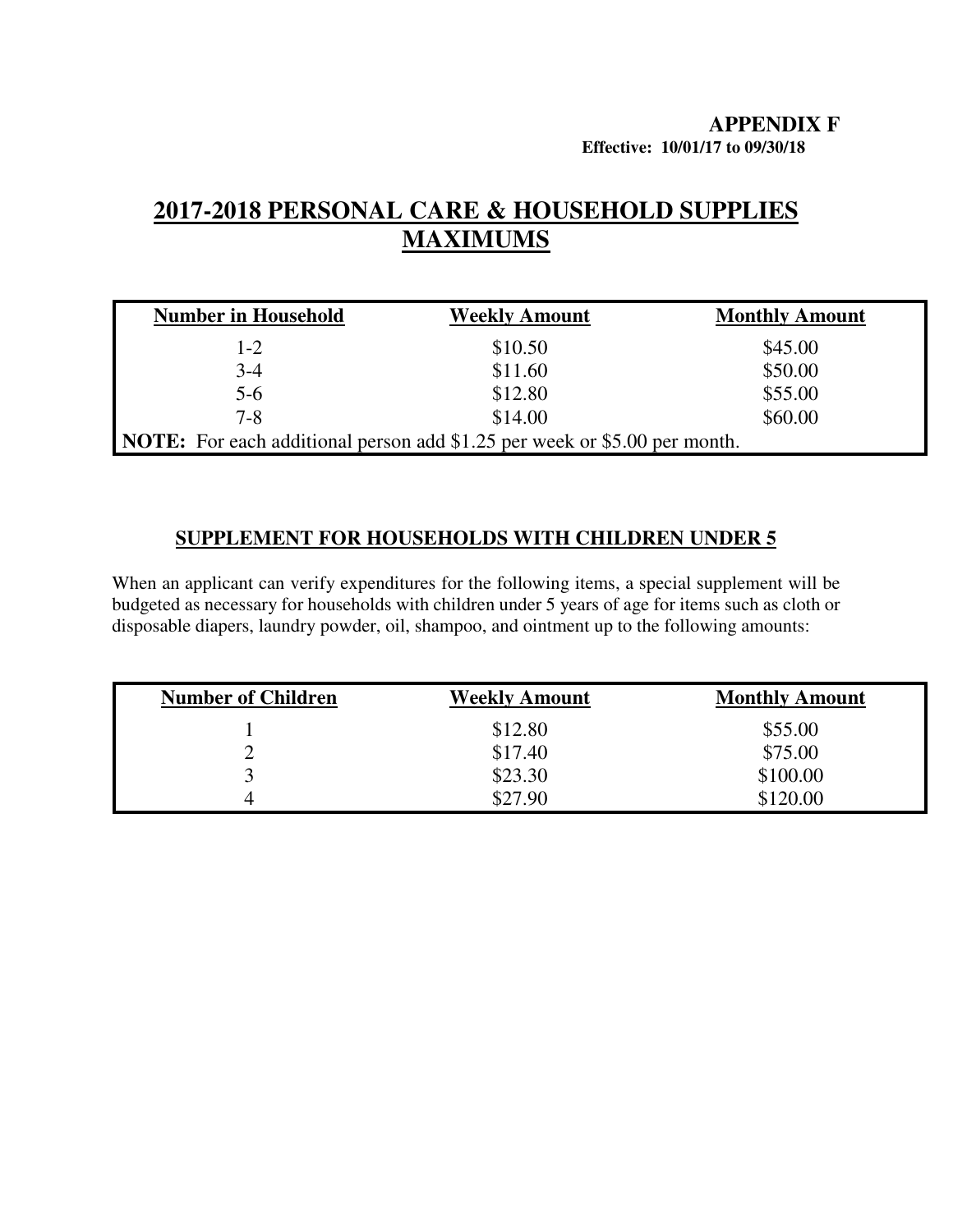## **APPENDIX G**

### **Mileage Rate**

This municipality adopts the State of Maine travel expense reimbursement rate as set by the Office of the State Controller. The current rate for approved employment and necessary medical travel etc. is 44 cents  $(44¢)$  per mile.

Please refer to the Office of State Controller for changes to this rate: Telephone: 626-8420 or visit: http://www.state.me.us/osc/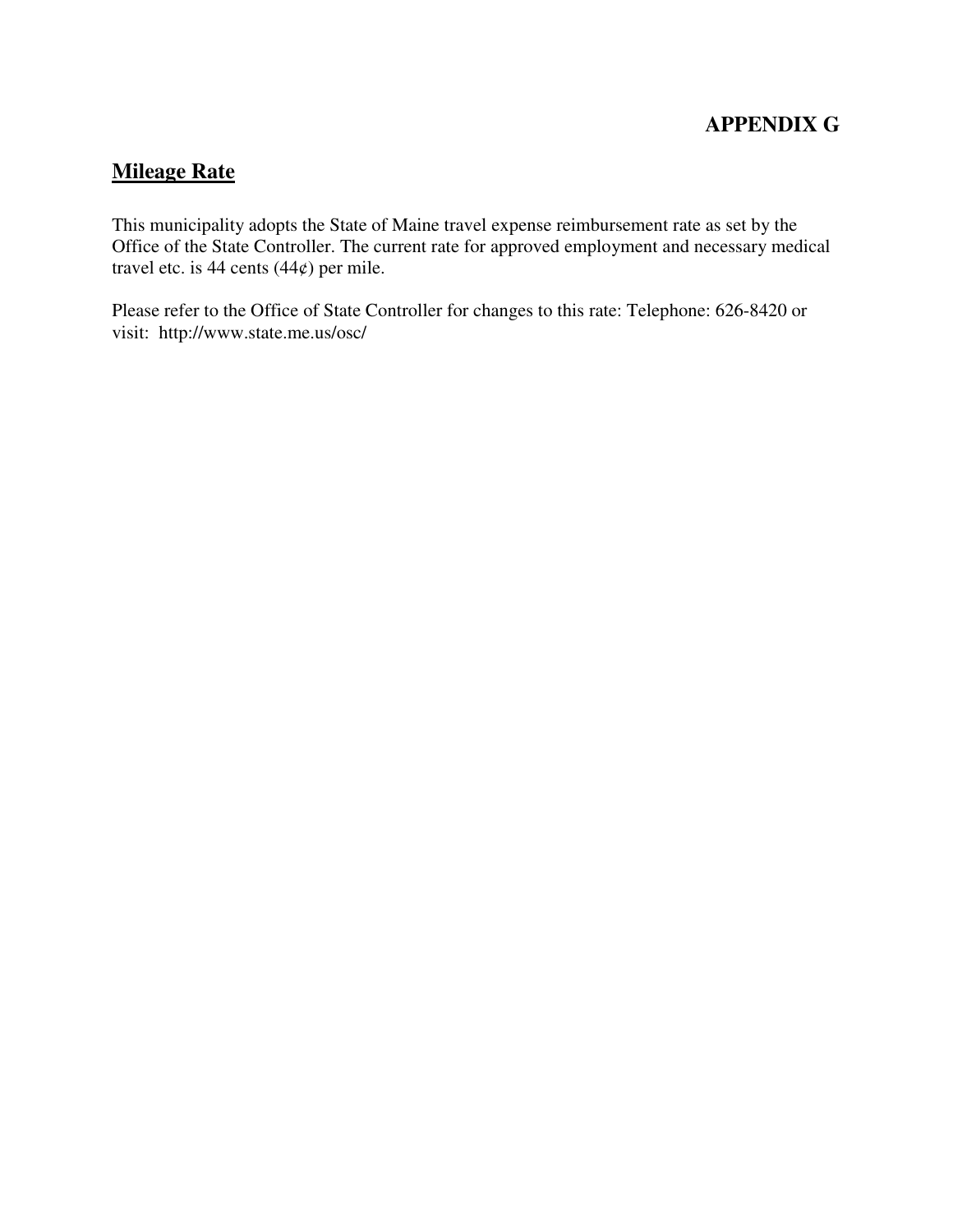## **Funeral Maximums**

#### **Burial Maximums**

The maximum amount of general assistance granted for the purpose of burial is **\$1,125.**  Additional costs may be allowed by the GA administrator, where there is an actual cost, for:

- the wholesale cost of a cement liner if the cemetery by-laws require one;
- the opening and closing of the grave site; and
- a lot in the least expensive section of the cemetery. If the municipality is able to provide a cemetery lot in a municipally owned cemetery or in a cemetery under municipal control, the cost of the cemetery lot in any other cemetery will not be paid by the municipality.

The municipality's obligation to provide funds for burial purposes is limited to a reasonable calculation of the funeral director's direct costs, not to exceed the maximum amounts of assistance described in this section. Allowable burial expenses are limited to:

- removal of the body from a local residence or institution
- a secured death certificate or obituary
- embalming
- a minimum casket
- a reasonable cost for necessary transportation
- other reasonable and necessary specified direct costs, as itemized by the funeral director and approved by the municipal administrator.

#### **Cremation Maximums**

The maximum amount of assistance granted for a cremation shall be **\$785.** Additional costs may be allowed by the GA administrator where there is an actual cost, for:

- a cremation lot in the least expensive section of the cemetery
- a reasonable cost for a burial urn not to exceed \$50
- transportation costs borne by the funeral director at a reasonable rate per mile for transporting the remains to and from the cremation facility.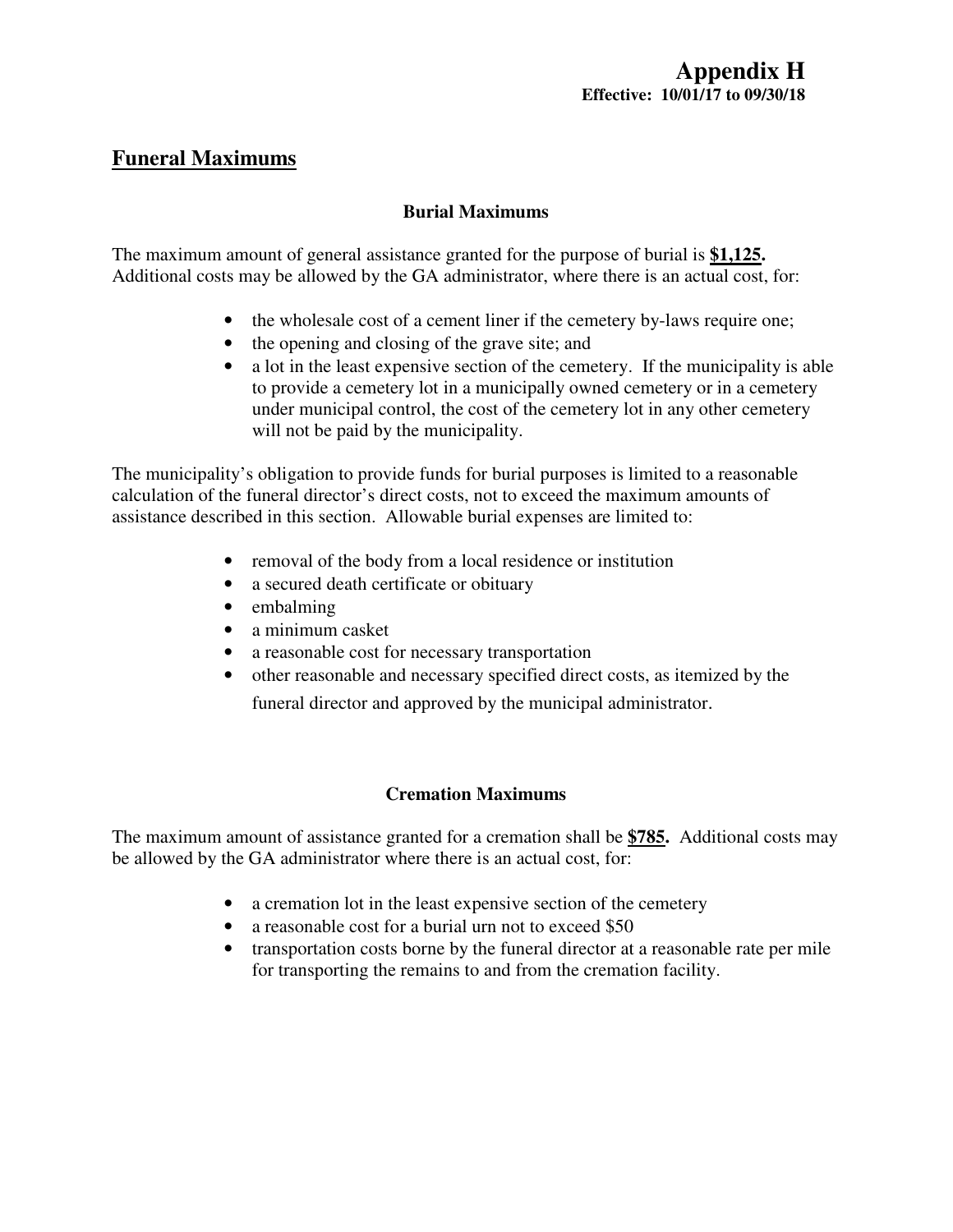# **Appendix I**

#### **26 MRSA §1043 (23)**

**Misconduct.** "Misconduct" means a culpable breach of the employee's duties or obligations to the employer or a pattern of irresponsible behavior, which in either case manifests a disregard for a material interest of the employer. This definition relates only to an employee's entitlement to benefits and does not preclude an employer from discharging an employee for actions that are not included in this definition of misconduct. A finding that an employee has not engaged in misconduct for purposes of this chapter may not be used as evidence that the employer lacked justification for discharge. [1999, c. 464, §2 (rpr).]

A. The following acts or omissions are presumed to manifest a disregard for a material interest of the employer. If a culpable breach or a pattern of irresponsible behavior is shown, these actions or omissions constitute "misconduct" as defined in this subsection. This does not preclude other acts or omissions from being considered to manifest a disregard for a material interest of the employer. The acts or omissions included in the presumption are the following:

(1) Refusal, knowing failure or recurring neglect to perform reasonable and proper duties assigned by the employer;

(2) Unreasonable violation of rules that are reasonably imposed and communicated and equitably enforced;

(3) Unreasonable violation of rules that should be inferred to exist from common knowledge or from the nature of the employment;

(4) Failure to exercise due care for punctuality or attendance after warnings;

(5) Providing false information on material issues relating to the employee's eligibility to do the work or false information or dishonesty that may substantially jeopardize a material interest of the employer;

(6) Intoxication while on duty or when reporting to work or unauthorized use of alcohol while on duty;

(7) Using illegal drugs or being under the influence of such drugs while on duty or when reporting to work;

(8) Unauthorized sleeping while on duty;

(9) Insubordination or refusal without good cause to follow reasonable and proper instructions from the employer;

(10) Abusive or assaultive behavior while on duty, except as necessary for self-defense;

(11) Destruction or theft of things valuable to the employer or another employee;

(12) Substantially endangering the safety of the employee, coworkers, customers or members of the public while on duty;

(13) Conviction of a crime in connection with the employment or a crime that reflects adversely on the employee's qualifications to perform the work; or

(14) Absence for more than 2 work days due to incarceration for conviction of a crime.